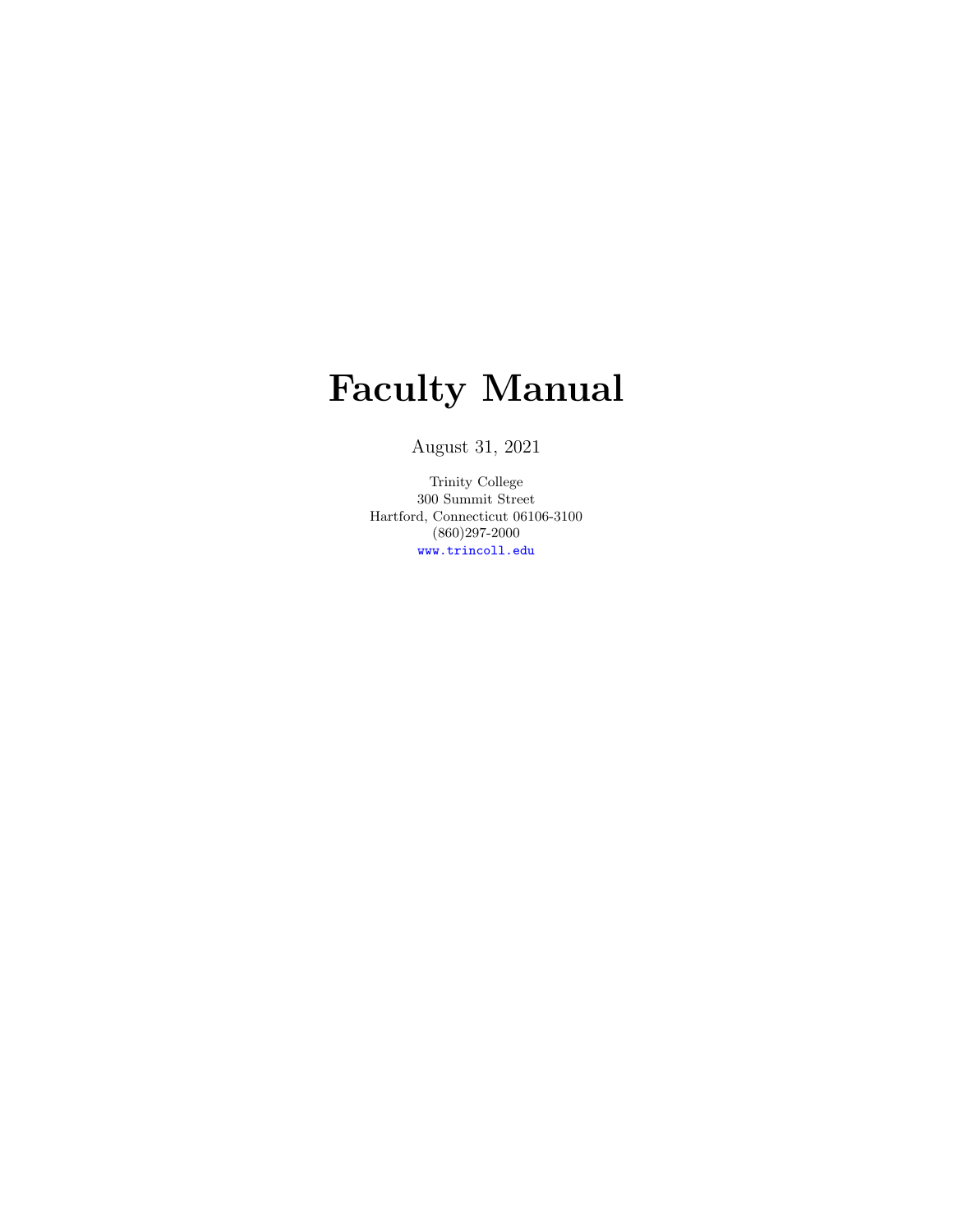# <span id="page-1-0"></span>Preface

The Faculty Manual defines the instruments by which the Faculty conducts its own business, participates in Collegewide governance, and defends its rights, prerogatives, and interests. The Faculty has exclusive responsibility for editing the Faculty Manual. Specific responsibility for editing the Faculty Manual shall be retained by the Academic Freedom Committee in consultation with the Faculty Secretary. The contents of the Manual shall be limited to description of the Faculty powers, rights, benefits, and organizations. (Passed March 17, 1987)

As noted in the Preface to the fourth edition of the Faculty Manual which was published in 1970:

The idea of a Faculty Manual was first proposed by Trinity's chapter of the American Association of University Professors and persistently pursued by one of its committees under the determined direction of Professor Paul Smith. The proposal received the endorsement of the College administration and the cooperation of Dean Robert Vogel. The first two editions (published in 1966 and 1967) were prepared by the officers of the AAUP Chapter under the direction of Professor Richard Lee. In 1968 a third edition was prepared (again by Professor Lee) for the Trinity Faculty which accepted the *Manual's* 'overseeing' from the AAUP Chapter. During the academic year 1969-70, the numerous changes that were occurring in Faculty organization and status made a new edition seem premature. Accordingly, a short list of 'corrections' and subsequent additions was made available to the Faculty. As a result of the Faculty committee reorganization, completed in the spring of 1970, the preparation of the Manual was assigned to the Academic Freedom Committee.

Under the Academic Freedom Committee's auspices, a fourth edition appeared in 1970, a fifth edition in 1975, a sixth in 1978, a seventh in 1983, an eighth in 1988, a ninth in 1990, a tenth in 1993, an eleventh in 1995, and a twelfth in 1998.

The thirteenth edition of the Faculty Manual, published in 2005, placed all Policy Statements that are wholly within the jurisdiction of the Faculty in Appendix B. Accordingly, the matters in Appendix B require a Faculty vote to change while the matters in Appendices A and C do not.

Now published annually, the current edition of the *Manual* contains all revisions approved by the Faculty through May 2021.

Academic Freedom Committee

Dina Anselmi Cheryl Greenberg Sara Kippur Kari Theurer Diane Zannoni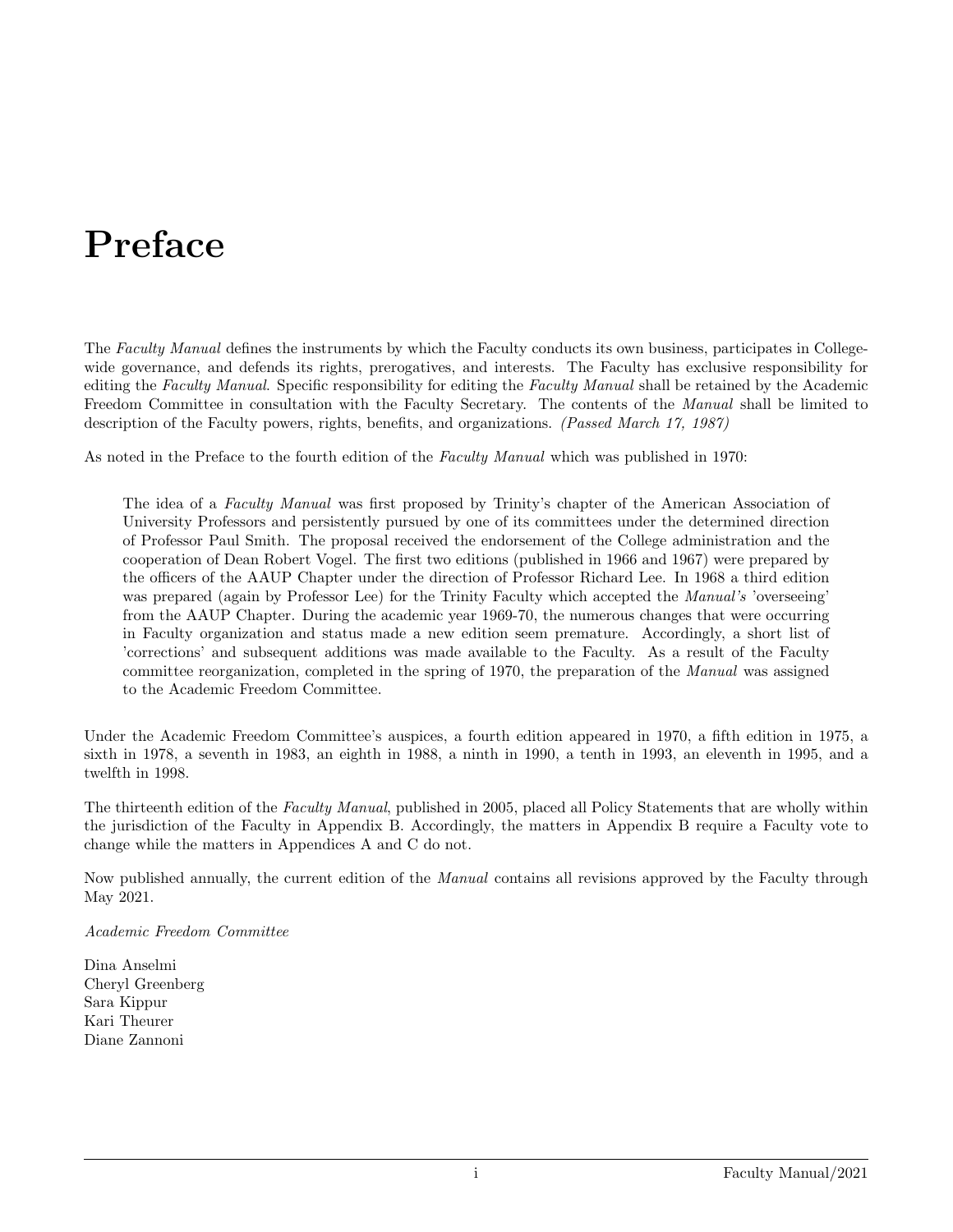# **Contents**

|          | <b>Preface</b>                                                  | i        |
|----------|-----------------------------------------------------------------|----------|
| I        | Organization of the Faculty and Academic Status                 | 1        |
| 1        | <b>Definition of the Faculty</b>                                | $\bf{2}$ |
| $\bf{2}$ | <b>Faculty Meeting Rules</b>                                    | 3        |
| 3        | <b>Secretary of the Faculty</b>                                 | 6        |
| 4        | <b>Faculty Conference</b>                                       | 8        |
| 5        | <b>Faculty Ombud</b>                                            | 10       |
| 6        | Parliamentarian                                                 | 12       |
| 7        | <b>Guidelines for Committee Service</b>                         | 13       |
| 8        | <b>Academic Affairs Committee</b>                               | 14       |
| 9        | <b>Academic Freedom Committee</b>                               | 15       |
|          | 10 Admissions and Financial Aid Committee                       | 17       |
|          | <b>11 Appointments and Promotions Committee</b>                 | 18       |
|          | 12 Appointments and Promotions Appeals Board                    | 34       |
|          | <b>13 Athletic Advisory Committee</b>                           | 35       |
|          | <b>14 Committee on Institutional Advancement</b>                | 36       |
|          | <b>15 Curriculum Committee</b>                                  | 37       |
|          | <b>16 Educational Policy Committee</b>                          | 39       |
|          | <b>17 Faculty Research Committee</b>                            | 43       |
|          | <b>18 Financial Affairs Committee</b>                           | 44       |
|          | <b>19 Assessment Advisory Board</b>                             | 45       |
|          | 20 Library and Information Technology Committee (LITC)          | 46       |
|          | 21 Jury Pool                                                    | 48       |
|          | 22 The Selection, Function, and Evaluation of Department Chairs | 51       |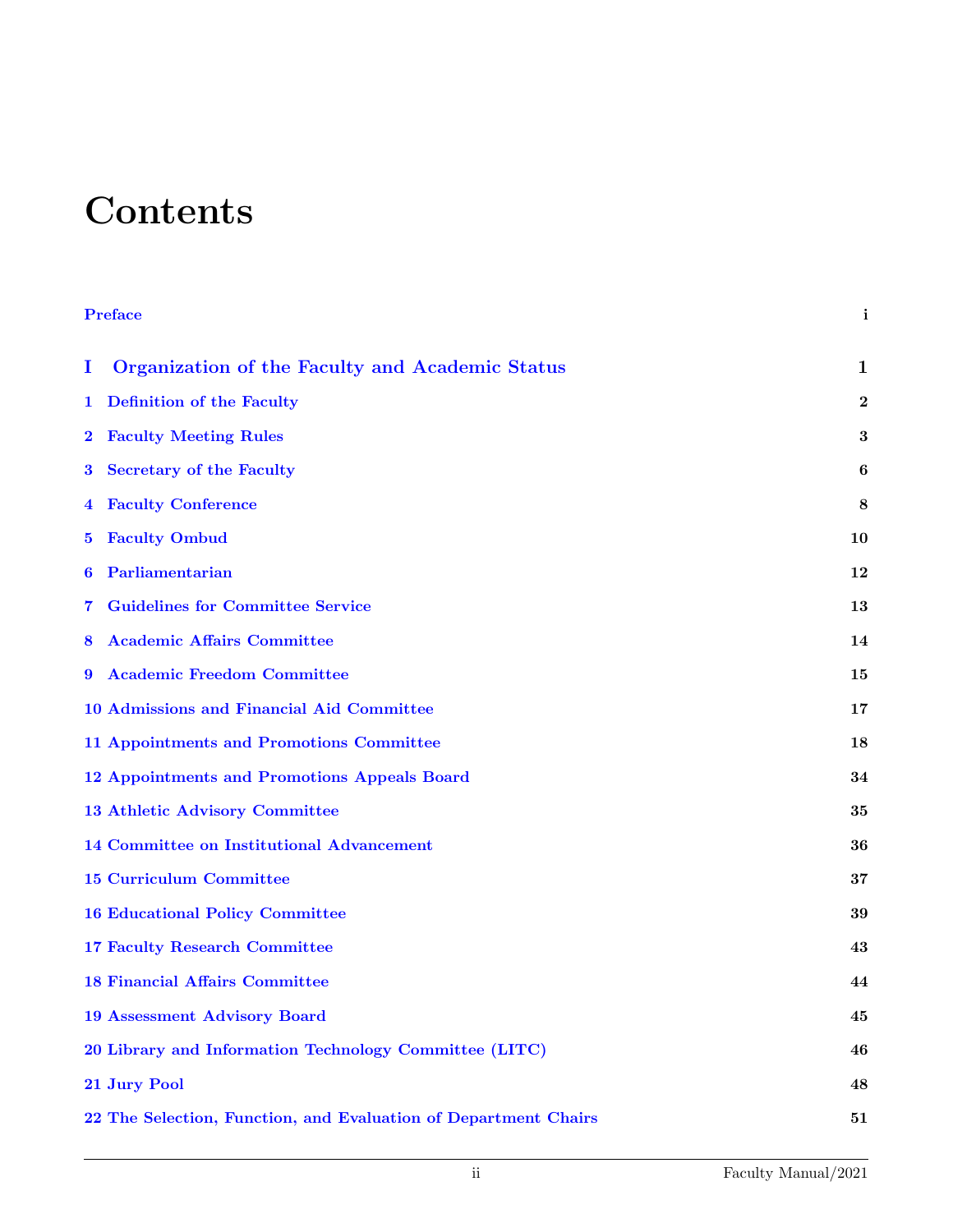|              |            | 23 Confidentiality of Faculty Records                                                                  | 53        |
|--------------|------------|--------------------------------------------------------------------------------------------------------|-----------|
|              |            | <b>24 Faculty Organizations</b>                                                                        | 54        |
|              |            | 25 The Tenure of Program Directors                                                                     | 55        |
| $\mathbf{I}$ |            | <b>Appendices</b>                                                                                      | 56        |
|              |            | Appendix A Conditions and Terms of Employment                                                          | 57        |
|              |            |                                                                                                        | 57        |
|              |            | A.1.1                                                                                                  |           |
|              |            | $\rm A.1.2$                                                                                            |           |
|              |            |                                                                                                        | -57       |
|              |            |                                                                                                        | - 58      |
|              |            | $\rm A.2.1$                                                                                            |           |
|              |            |                                                                                                        | 58<br>-60 |
|              | A.3        |                                                                                                        | 61        |
|              |            | A.3.1                                                                                                  | 61        |
|              |            | A.3.2                                                                                                  | 62        |
|              |            | A.3.3                                                                                                  | 62        |
|              |            |                                                                                                        | 62        |
|              |            | $\rm A.3.5$                                                                                            | 63        |
|              |            | A.3.6                                                                                                  | 64        |
|              |            | A.3.7                                                                                                  | 64        |
|              |            | A.3.8                                                                                                  | 65        |
|              |            |                                                                                                        | 65        |
|              |            |                                                                                                        | 66        |
|              |            |                                                                                                        | 67        |
|              |            |                                                                                                        | 67        |
|              |            |                                                                                                        | 67        |
|              |            |                                                                                                        | 68        |
|              | A.5        | A.4 Procedures for Adjudicating Complaints Against Faculty Members                                     | 69        |
|              | A.6        | Trinity College Policy and Procedures for Review of Alleged Unethical Research Practices 77            |           |
|              | A.7        | Financial Disclosure Policy for All Senior Personnel Conducting Research Funded by Federal Grants . 82 |           |
|              |            |                                                                                                        |           |
|              |            |                                                                                                        |           |
|              |            | A.10 Trinity College Policy on Consulting Contracts and the Use of Trinity Trademarks 95               |           |
|              |            |                                                                                                        |           |
|              |            | <b>Appendix B Policy Statements</b>                                                                    | 96        |
|              |            |                                                                                                        | 96        |
|              |            |                                                                                                        |           |
|              | В.3        |                                                                                                        |           |
|              | B.4        |                                                                                                        |           |
|              | B.5        |                                                                                                        |           |
|              | B.6<br>B.7 |                                                                                                        |           |
|              | B.8        |                                                                                                        |           |
|              | B.9        | Disciplinary Procedures and Dismissal of a Faculty Member with Tenure or Prior to the Expiration       |           |
|              |            |                                                                                                        |           |
|              |            | B.10 Statement on the Relationship of Tenure and Disciplinary Action at Trinity College  116           |           |
|              |            |                                                                                                        |           |
|              |            |                                                                                                        |           |

#### [Appendix C The Charter, Statutes and Standing Rules of the Board of Trustees](#page-122-0) 118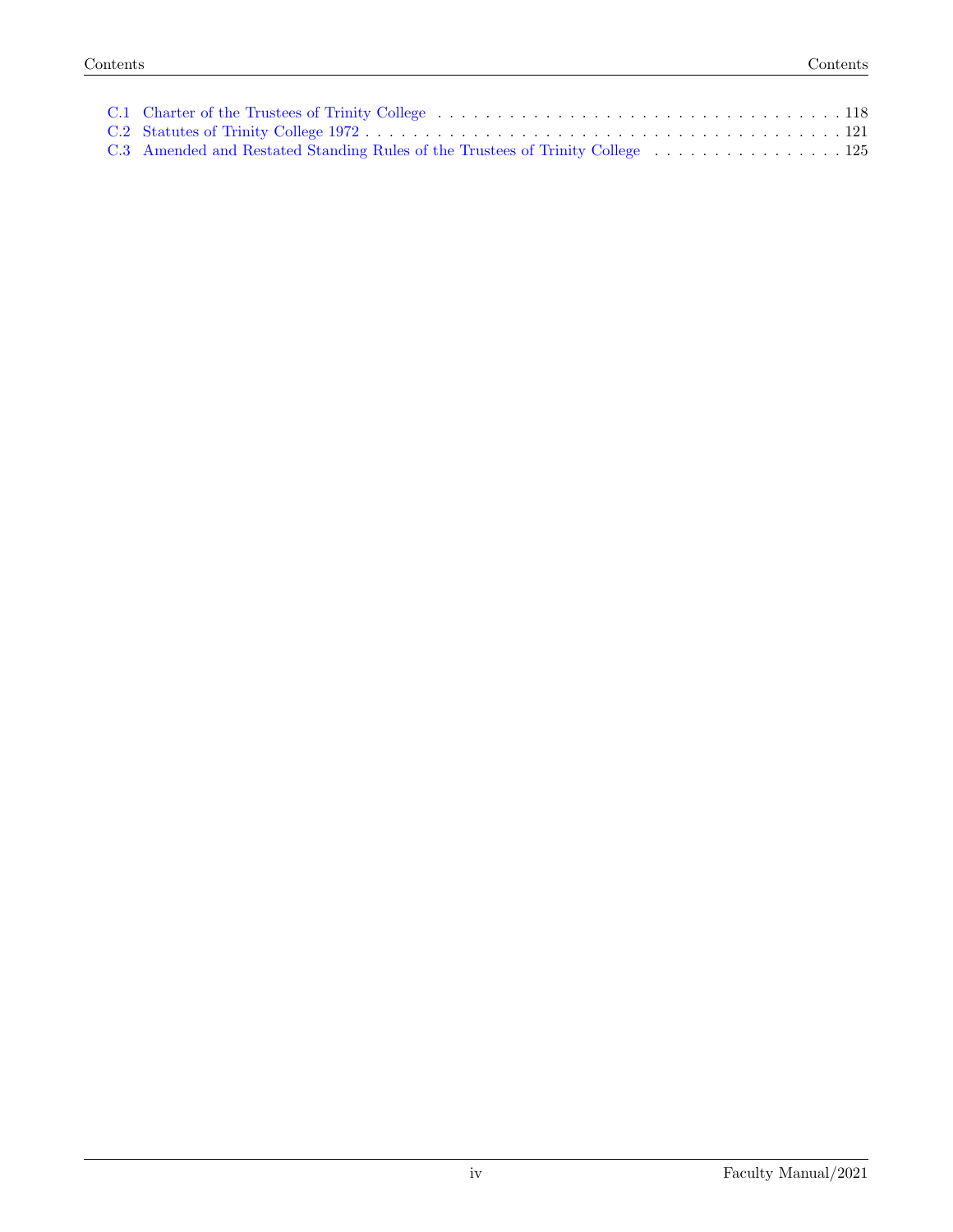## Part I

# <span id="page-5-0"></span>Organization of the Faculty and Academic Status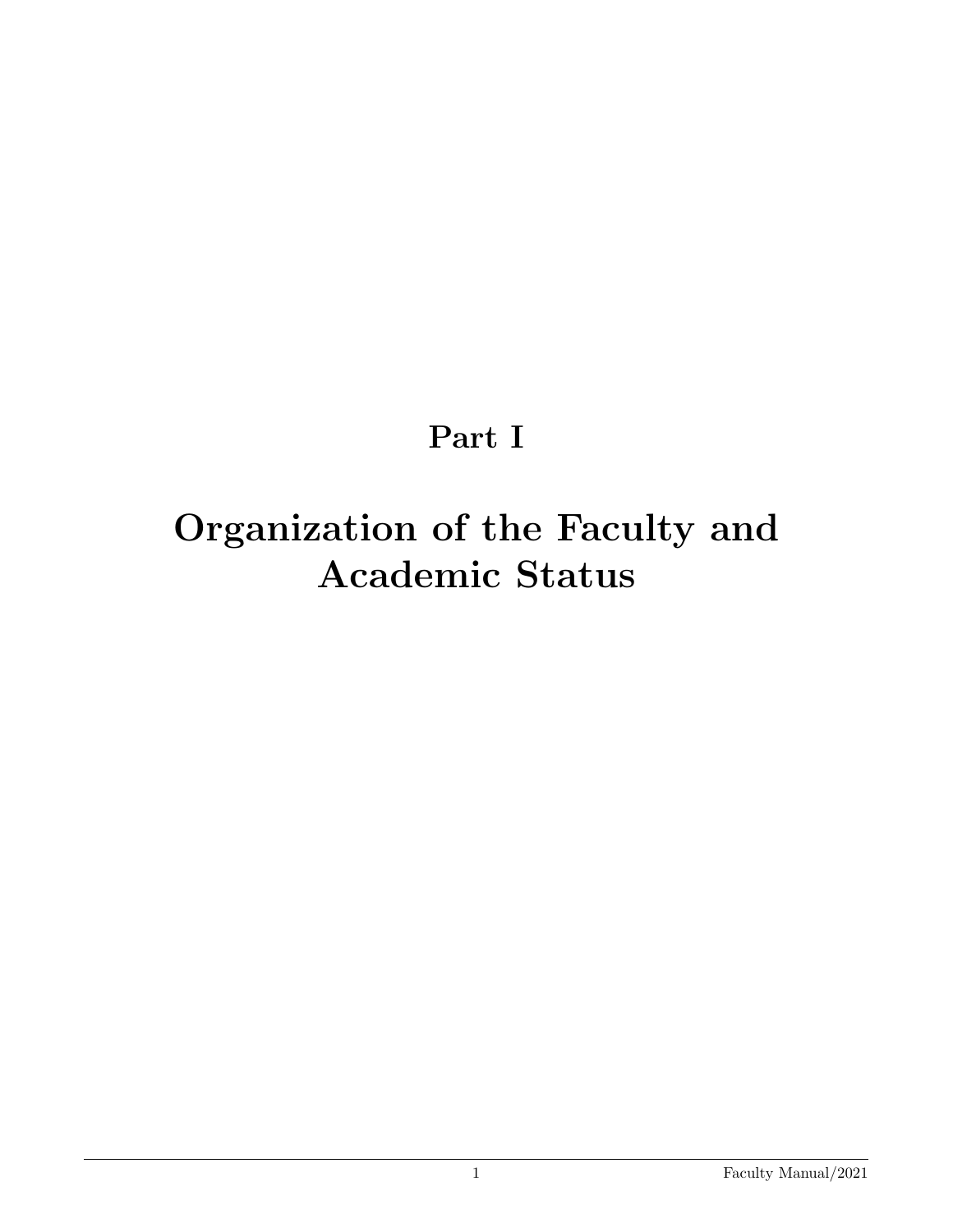## <span id="page-6-0"></span>1 Definition of the Faculty

- 1. Voting rights on the Faculty shall be granted to:
	- 1.1. Those persons with tenured, tenure-track or other multiple-year, full-time Faculty appointments. (Passed February 12, 1991)
	- 1.2. Other persons with teaching or research responsibilities at Trinity who are elected by a majority vote of the Faculty as it is constituted at any given time. This membership shall continue as long as such responsibilities remain unchanged. Persons wishing to be made Faculty members under this provision may at any time submit their names and pertinent information to the Secretary for presentation to the Faculty.
	- 1.3. The President, the Dean of the Faculty, the Librarian. Changes in this category (1.3) shall be made only by a majority vote of those persons covered by categories 1.1 and 1.2. (Passed November 11, 1969)
	- 1.4. Those Trinity Faculty who have gone from full-time teaching to phased retirement will automatically retain their voting privileges within the Faculty. (Passed February 25, 1986)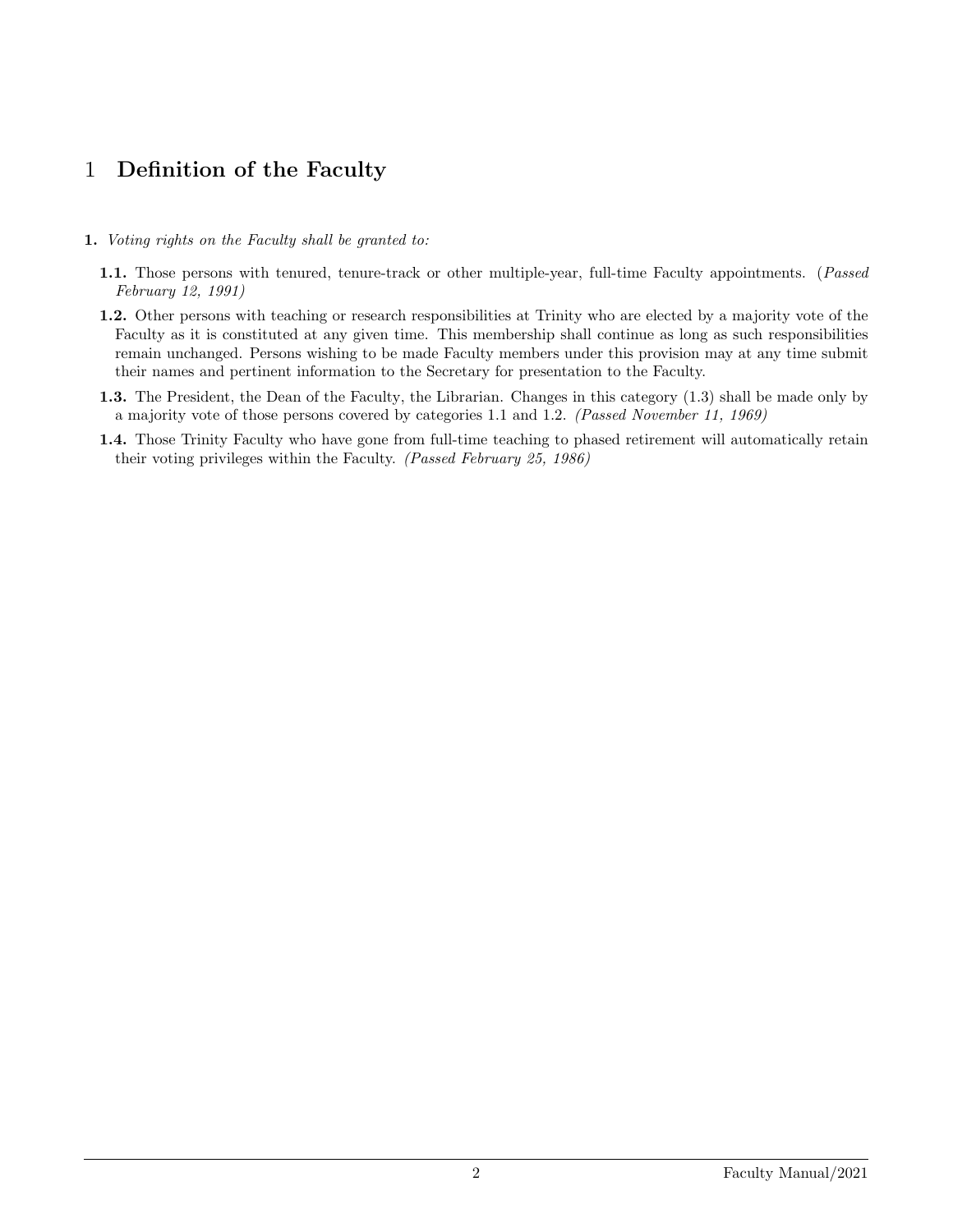## <span id="page-7-0"></span>2 Faculty Meeting Rules

- 1. The Faculty meeting is the principal instrument by which the Faculty discharges its responsibility for ruling on curriculum and educational policy, Faculty status, aspects of student life which relate to the educational process, and all other matters that fall under the duties and prerogatives of the Faculty. The Faculty meeting is also the principal instrument for formulating Faculty recommendations to the Administration and the Trustees. Resolutions adopted by the Faculty meeting are statements of Faculty policy which bind Faculty committees and which serve to express the will of the Faculty to the Administration and Trustees. (Passed March 17, 1987) The final authority on the interpretation of resolutions adopted by the Faculty and of the Faculty Manual is the Faculty itself, and only when meeting according to the Rules of this Section of the Manual, whether in a "stated" or a "special" meeting. (Passed December 7, 1999)
- 2. Faculty meetings will be chaired by the Secretary of the Faculty. If the Faculty Secretary cannot perform this duty, then the Faculty Ombud will chair the faculty meeting. (Passed May 24, 2021)
- 3. Faculty meetings shall be designated stated or special. (Passed October 13, 1970)
- 4. Meetings will be conducted in accordance with Robert's Rules of Procedure. (Passed October 13, 1970) The rules contained in the current edition of Robert's Rules of Order newly revised shall govern meetings of the Faculty in all cases to which they are applicable and in which they are not inconsistent with the Faculty Manual and any special rules of order the Faculty may adopt. (Passed February 12, 2002)
	- 4.1. A quorum shall consist of fifty Faculty members with voting rights (Passed December 6, 1994)
	- 4.2. Two classes of resolutions pose particularly serious issues and therefore require for their approval the affirmative vote of at least three-fifths of the voting members in attendance. These are (1) motions calling for the creation or elimination of departments or programs, or for changes in the overall size of the Faculty, and (2) motions calling for changes in policies or procedures for appointments and promotions. Normally a motion calling for a change in the size of the Faculty will be considered out of order unless a motion passed at an earlier Faculty meeting has authorized the Educational Policy Committee to inquire formally into the issues that give rise to the motion. In exceptional circumstances, the Faculty may waive this proviso at the request of EPC, but only if it is an increase in Faculty size that is contemplated. (Passed March 17, 1987; Amended April 11, 1995)
	- 4.3. At the beginning of each regularly scheduled Faculty meeting, following the approval of minutes, any old business will be taken up, followed by an inquiry of the Chairs of each standing committee as to whether the committee has a report to present. (Passed March 17, 1987)
	- 4.4. A quorum shall be assumed to exist, unless the presider determines otherwise. A challenge to the existence of a quorum is privileged, and, upon such a challenge, the presider shall immediately determine whether a quorum exists. Votes taken under the assumption of a quorum may not be challenged at a later meeting on grounds that no quorum was present at the time of the vote. (Passed February 7, 1995)
	- 4.5. A faculty meeting may be held in an interactive virtual format if the Faculty Secretary, the Parliamentarian, and the Faculty Ombud reach a consensus that there is an emergency under which it is either impossible or inadvisable for the faculty to meet in person at the scheduled date and time. (Passed March 10, 2020)
- 5. Any motion presented to the faculty that would alter the text of the Faculty Manual must be worded exactly as it would appear in the Faculty Manual, must specify precisely which parts of the Faculty Manual would be changed if the faculty approved the motion, and must include a date on which the changes would become effective. (Passed December 4, 1990; Amended February 14, 2006)
- 6. A parliamentarian will be appointed annually by the Committee on Committees. (Passed October 13, 1970)
- 7. Time and place of stated meetings will be established by Faculty Conference for the academic year no later than the beginning of the Fall semester and published. In addition to any motions brought forward, faculty meetings are an important time for the faculty to discuss topics of interest, and for committees and the administration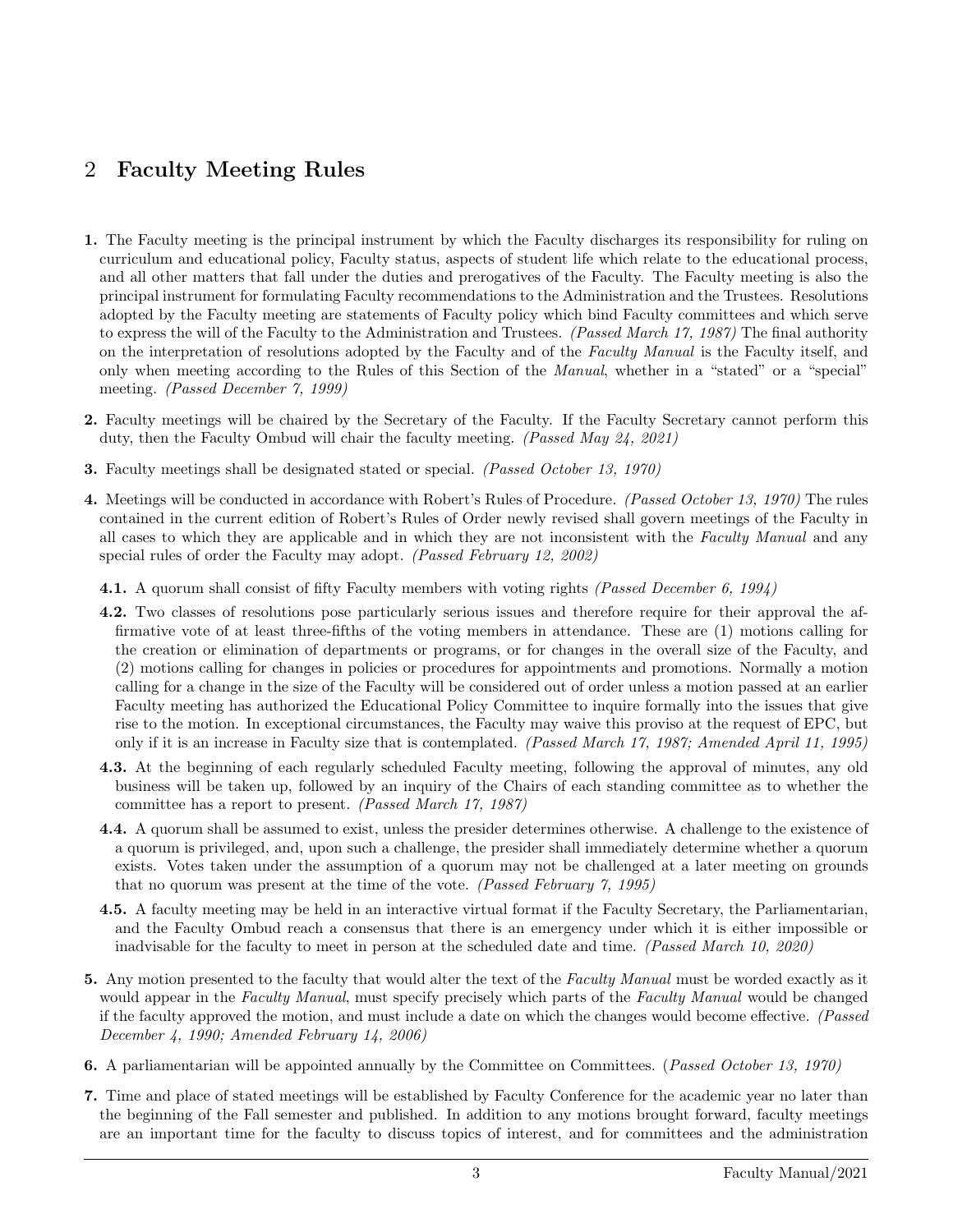to keep the faculty abreast of important issues, and so should not be cancelled lightly. However, if no motions, committee reports, proposed presentations or updates from the administration, or faculty discussion topics have been submitted to the Faculty Secretary as of 10 days prior to the scheduled meeting, the meeting may be cancelled by a decision of the Secretary and the Faculty Conference. Faculty meetings may, in emergency situations, be rescheduled by the Faculty Secretary and the Faculty Conference after consultation with the President. (Passed October 13, 1970; Amended March 16, 2021; May 10, 2021)

- 8. Special meetings may be called by the President, will be called by the Secretary of the Faculty upon receipt of the written petition of one-third of the Faculty, and may be called by the Secretary of the Faculty after consultation with the President and with the consent of the Faculty Conference. (Passed October 13, 1970; Amended March 16, 2021)
- 9. Business at special meetings will be confined to the specific business for which they are called and regular business will not be considered. (Passed October 13, 1978)
- 10. Committee reports, other than those of a routine nature, should be prepared and distributed seven days before the stated meeting. Routine reports shall be laid before the meeting and passed without debate unless there is objection. (Passed October 13, 1978)
	- 10.1. Every standing committee of the Faculty shall be obliged to report at a Faculty meeting, even if only briefly, at least once each term. For the Spring term, this requirement may be fulfilled by the summary of the committee's annual report. (Passed March 17, 1987)
	- 10.2. Each standing committee of the Faculty shall submit an annual written report of its activities to the Faculty Secretary no later than the end of April. The Chair or another representative of each standing committee shall present a summary of the committee's annual report at the stated May Faculty meeting. (Passed March 17, 1987)
- 11. Members other than the proposer and seconder of a motion may rise only once to speak to a particular motion, or part thereof, with the exceptions and qualifications found in Robert's Rules. However, the meeting may resolve itself into a Committee of the Whole in which event restrictions on debate will not apply. (Passed October 13, 1978)
- 12. No new business may be directed to the Faculty for action in the meeting at which it is presented except by a two-thirds vote of those present. It should instead be referred to the appropriate committee for consideration. The committee shall report to the Faculty by the next stated meeting. (Passed October 13, 1970)
- 13. It shall be a standing rule of the Faculty that all Faculty Meetings shall adjourn after one hour and fifteen minutes, unless the Faculty shall vote by a majority of those present to suspend this rule for a stated period. (Passed October 14, 1969)
- 14. The Faculty shall invite the Dean of the Faculty to address the Faculty at its first regular meeting in the academic year regarding general issues and policies affecting the Faculty in the upcoming year. (Passed February 12, 1991)
- 15. The Faculty shall invite the Chair of the Board to meet with the Faculty at its stated October meeting to report on the Trustees' agenda for the coming year, to answer any questions that the Faculty might have about that agenda, and to make any remarks about the state of the College that the Chair might deem appropriate. (Passed March 17, 1987)
- 16. The Faculty shall invite the President to report on budgetary prospects and issues at the stated October Faculty meeting. This report and Faculty responses to it will assist the Financial Affairs Committee in preparing its agenda for the remainder of the academic year. (Passed March 17, 1987)
- 17. The Faculty Secretary shall publish an annual report on attendance at Faculty meetings, listing by name all members of the Faculty who have attended fewer than half of all Faculty meetings, indicating whether attendance has risen or declined from levels of the previous year, and offering any suggestions for improving attendance that the Secretary might deem appropriate. (Passed March 17, 1987)
- 18. An observer of Student Government Association and student members of Faculty committees shall be admitted on a non-voting basis to stated meetings of the Faculty, except in those instances when individual student statuses are under discussion or the Faculty acts to close the meeting. (Passed October 8, 1991)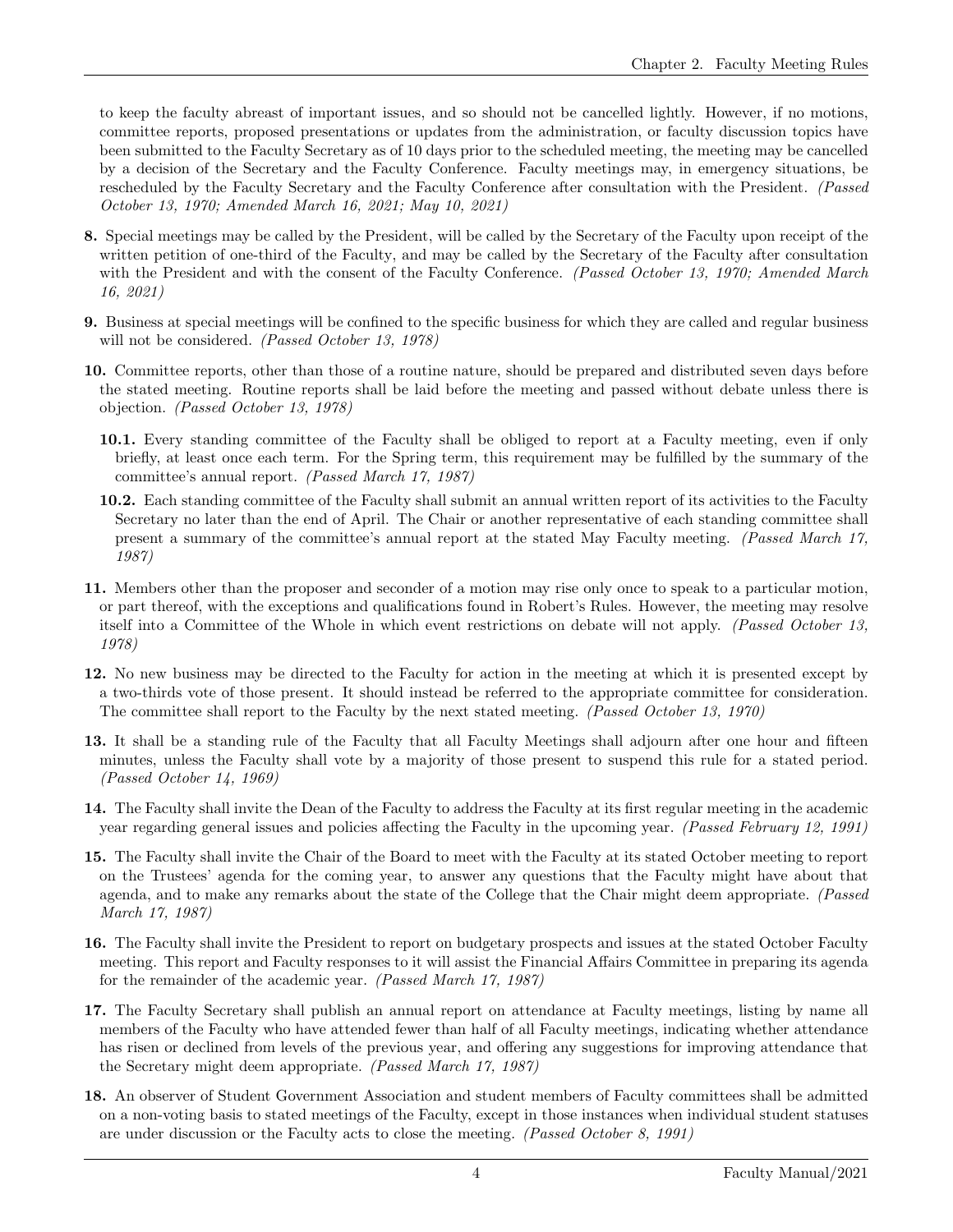19. The Faculty shall invite the President of the Student Government Association to address the Faculty briefly, early in the fall term, about the agenda of the SGA for the coming year. (Passed April 3, 2001)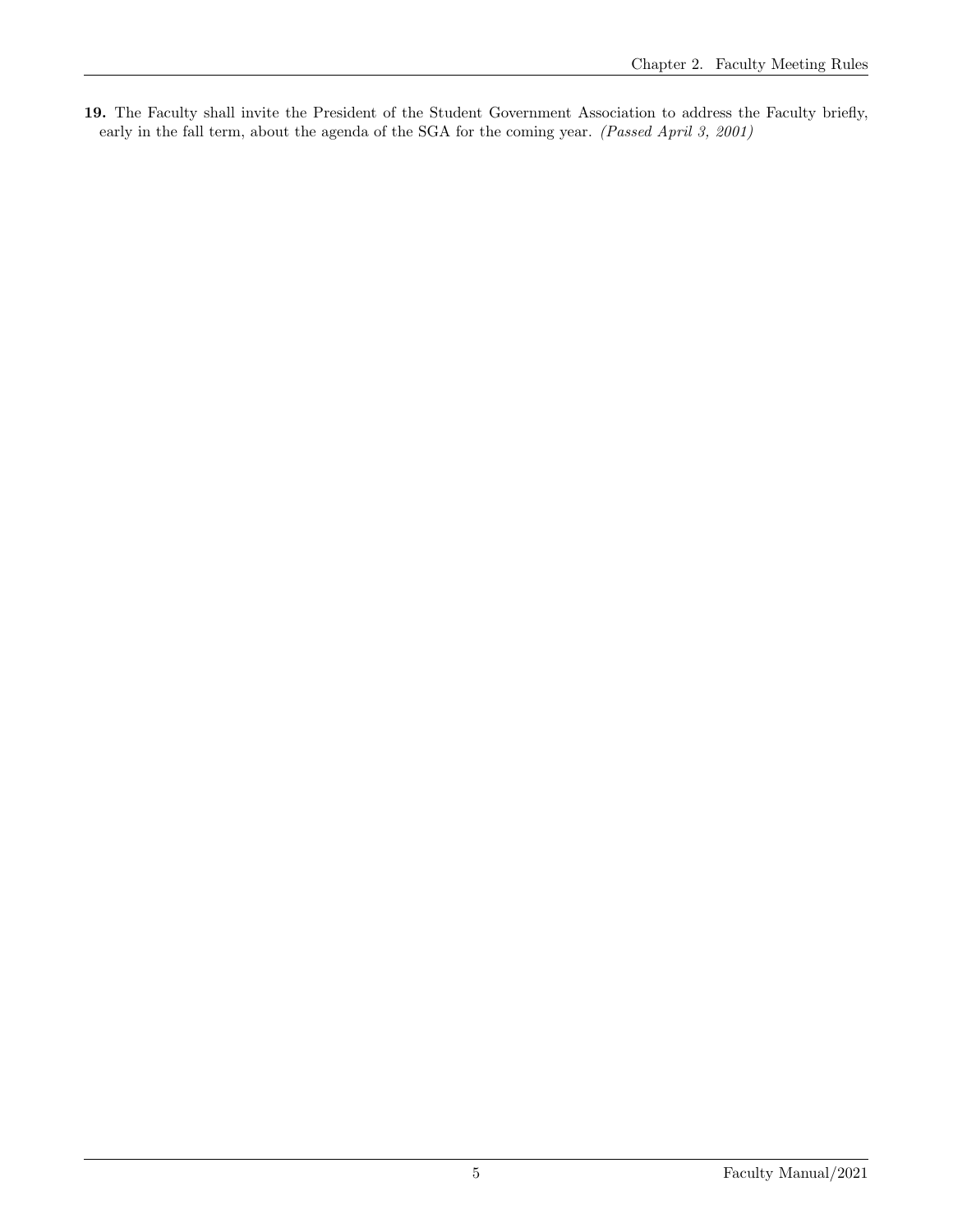### <span id="page-10-0"></span>3 Secretary of the Faculty

The Secretary of the Faculty shall be the Faculty's primary elected officer. Nothing contained herein shall abrogate powers already committed to the Secretary in the Statutes of the College, or alter the duties of any administrative officer. (Passed December 17, 1968)

#### 1. Membership, Election, Tenure

- 1.1. The Secretary of the Faculty shall serve for a two-year term of office and shall not serve more than two consecutive terms.
- 1.2. The Secretary of the Faculty shall chair the faculty meetings. If the Faculty Secretary cannot perform this duty, then the Faculty Ombud will chair the faculty meeting. (Passed May 24, 2021)
- 1.3. The Secretary of the Faculty shall meet with the President prior to the start of each semester to discuss the schedule of President's updates at the faculty meetings for that semester. (Passed May 24, 2021)
- 1.4. All Faculty who have tenure at the College and who do not hold a concurrent appointment listed under Administration, shall be eligible to become Secretary of the Faculty. (Amended November 13, 2007)
- 1.5. The Secretary's term of office shall commence on the first day of July following the Secretary's election. (Amended November 13, 2007; April 10, 2018)
- 1.6. If the Secretary of the Faculty is unable to serve a complete two-year term, a new Secretary shall be elected to fill out the former Secretary's remaining term.
- 1.7. To aid the Secretary in performing their duties, part-time secretarial assistance will be available. (Passed December 17, 1968)
- 2. Jurisdiction, Obligations, Procedures
	- 2.1. The duties of the Faculty Secretary fall into two broad categories:
		- 2.1.a. Facilitating communications among members of the Faculty, between the Faculty and the administration, and between the Faculty and the Trustees.
		- 2.1.b. Expediting Faculty action on matters of concern to the Faculty, in concert with the Faculty Conference, which the Secretary chairs. This includes the ability, after consultation with the President and with the consent of the Conference, to call special faculty meetings. (Passed March 17, 1987; Amended March 16, 2021)
		- 2.1.c. The Faculty Secretary shall ensure, in collaboration with the College Archivist and the Chairs of Faculty Committees, that an archive of important papers necessary to the continuity and good functioning of Faculty Governance be maintained. Both standing and Ad Hoc Committees shall deposit in the Faculty Governance archive their instructions, guidance, records of activity, procedure, policy and interpretation for future Committees. Confidential and personal records will not be housed in the Faculty Governance Archive. All Faculty members with voting privileges shall have access to the Faculty Governance Archive except as otherwise restricted by the Faculty Manual. (Passed April 8, 2003)
	- 2.2. Communications which require Faculty action normally should be channeled through the Secretary.
		- 2.2.a. Communications from members or committees of the Faculty which require Faculty action normally shall be submitted to the Secretary for presentation to the Faculty for action at its next regular meeting. This shall not be construed to include routine committee reports or announcements.
		- 2.2.b. Communications from the administration which require Faculty action normally shall be submitted to the Secretary for presentation to the Faculty for action at its next regular meeting.
		- 2.2.c. All communications from the student body requiring Faculty action shall be submitted to the Secretary who will present these matters at the next regular Faculty meeting for consideration.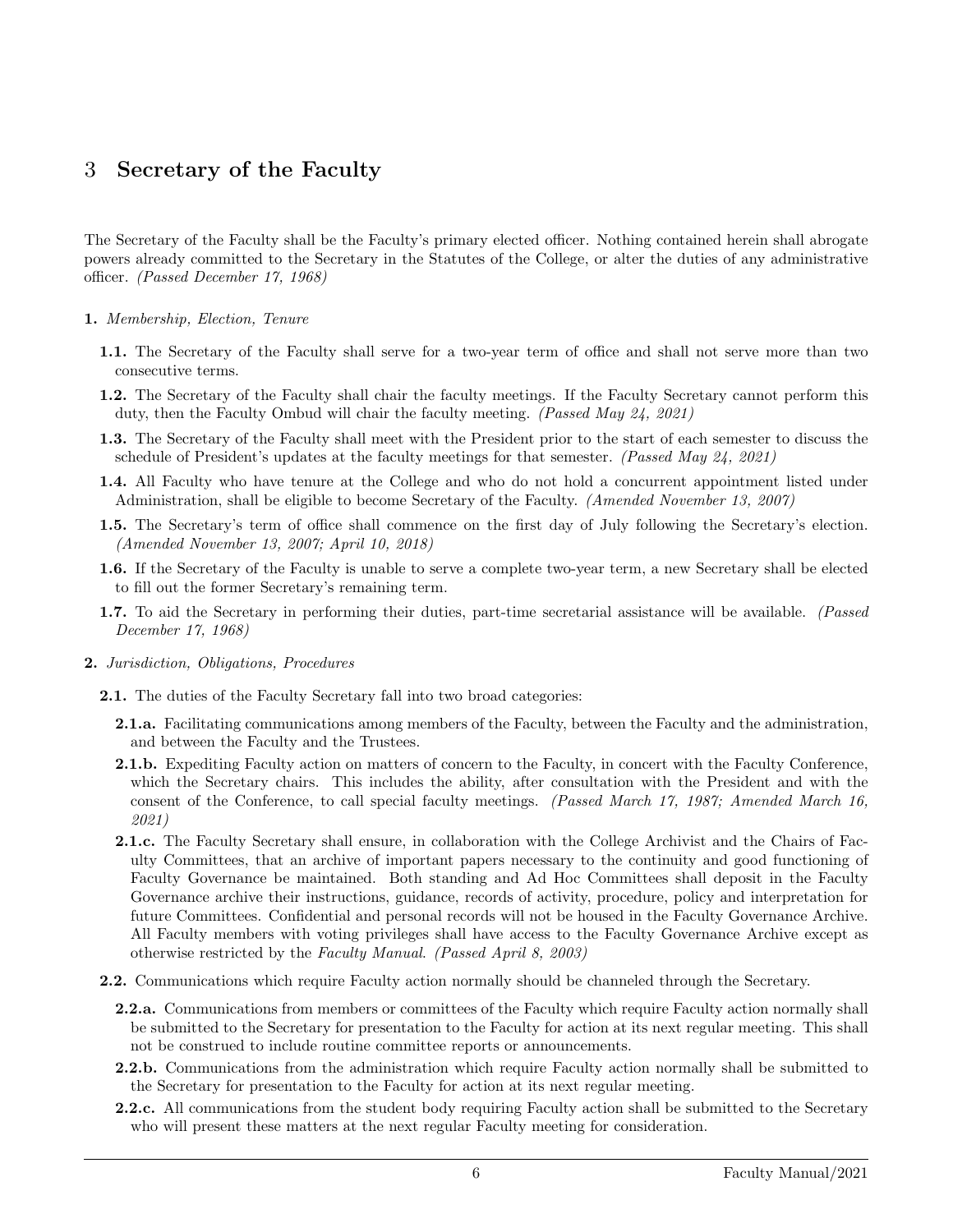- 2.2.d. All communications from outside agencies which are pertinent to academic matters and/or require Faculty action shall be submitted to the Secretary who will present them to the Faculty for its information or action at its next regular meeting. (Passed December 17, 1968)
- 2.2.e. As the elected representative of the Faculty, the Secretary shall meet with the President and Deans of Faculty on a regular basis, and shall report to the Faculty once each semester on administrative affairs that the Secretary deems to be of concern to the Faculty. (Passed March 17, 1987; Amended April 10, 2018)

#### 3. Agenda

- 3.1. The Secretary shall provide each member of the Faculty, normally ten days prior to a Faculty meeting, with an agenda containing the major items to be discussed at the next regular meeting, and a similar agenda for special meetings indicating the topic or topics to which the special meetings will be limited. (Amended April 10, 2018)
	- 3.1.a. Motions to be introduced for deliberation and action should be submitted to the Secretary in writing for inclusion in the agenda, and distributed to voting members ten days prior to the meeting. (Passed April 10, 2018)

#### 4. Official Communication

- 4.1. All official communications from the Faculty to others shall be made through the Secretary.
	- 4.1.a. The Secretary shall ensure that accurate minutes are taken at Faculty meetings, and present such minutes to the Faculty for approval. (Passed April 10, 2018)
	- 4.1.b. The Secretary, in cooperation with such committees or advisors that the Faculty shall establish, shall publish and distribute Faculty decisions pertinent to the College community as expeditiously as possible following the Faculty meeting in which the decisions were made.
	- 4.1.c. The Secretary shall present to the Trustees, normally through the Dean of the Faculty, all actions of the Faculty which require Trustee action, and be available to explain and discuss such matters before the Trustees, should the Faculty so request. (Passed December 17, 1968)
	- 4.1.d. The Faculty Secretary shall request the opportunity to meet regularly with the Board to report on and answer questions about Faculty resolutions. The Faculty Secretary shall report on each such meeting at the next stated Faculty meeting. (Passed March 17, 1987)
- 5. Committee Assignments
	- 5.1. To aid the Secretary in remaining currently aware of all business of the College pertaining to academic matters, the Secretary may attend, as a non-voting member, all elected and all appointed committees and councils that serve the Faculty, except the Committee on Appointments and Promotions.
	- 5.2. The Secretary shall be sent the agendas and the minutes of all meetings of the committees defined in 3.5.1 above.
	- 5.3. The Secretary shall represent the Faculty at academic ceremonies of the College. (Passed December 17, 1968)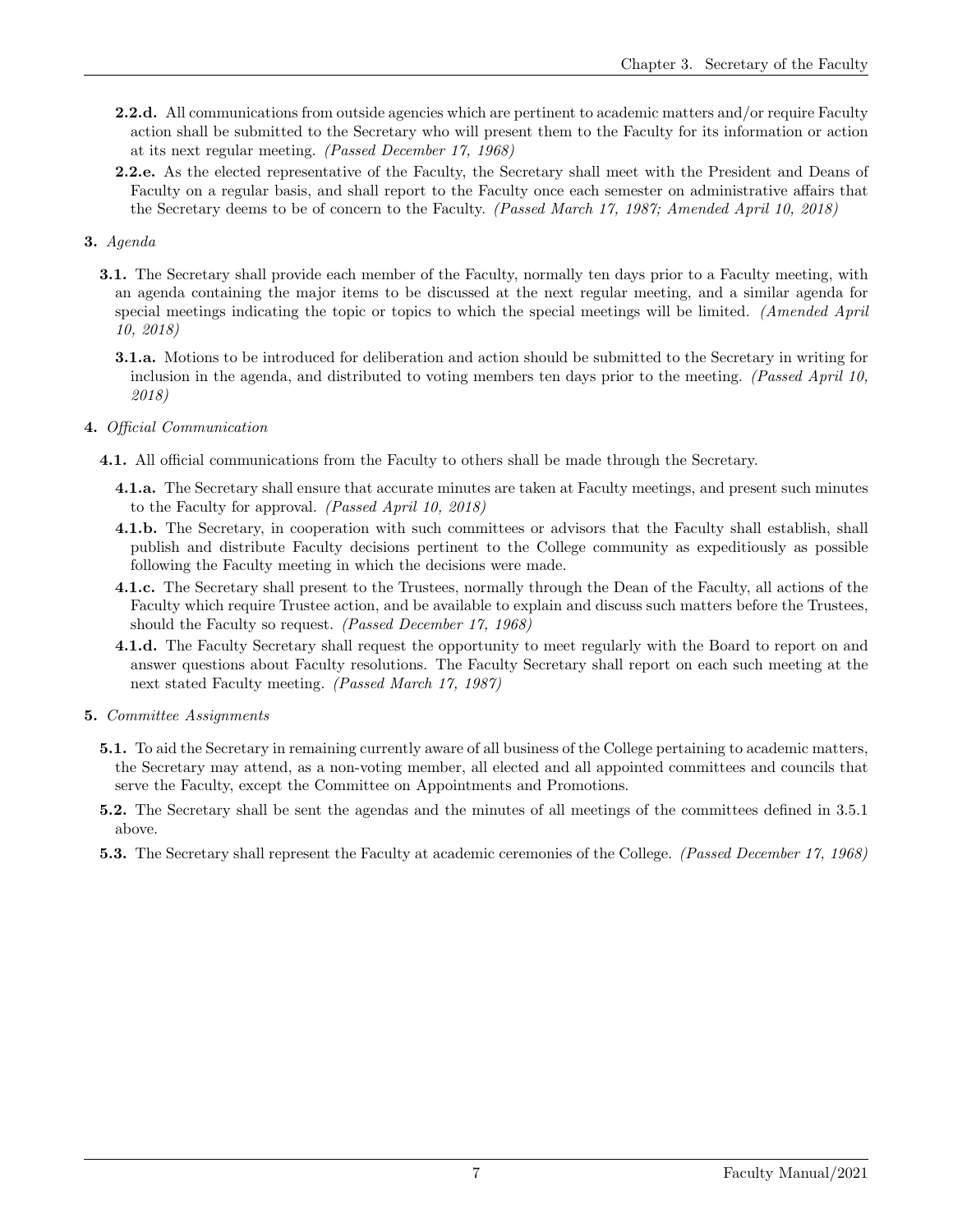### <span id="page-12-0"></span>4 Faculty Conference

There shall be a Trinity Faculty Conference.

#### 1. Membership, Election, Tenure

- 1.1. Membership in the Trinity Faculty Conference shall be limited to those listed in the Trinity College Bulletin as Professor, Associate Professor, Assistant Professor, or Instructor and who do not hold a concurrent appointment listed under Administration in the Trinity College Bulletin.
- 1.2. The Trinity Faculty Conference shall have at least one member from each of the ranks of Professor, Associate Professor, and Assistant Professor. (Passed February 12, 1991)
- 1.3. The Trinity Faculty Conference shall have at least one member from each of the following divisions: Natural Sciences, Engineering, and Mathematics; Social Sciences; Arts and Humanities. (Passed March 6, 2018)
- 1.4. The Trinity Faculty Conference shall consist of eight members, seven of whom shall be elected by the Faculty as defined in 1.1 above for two years by secret ballot. The eighth member shall be the Secretary of the Faculty who shall also be the Chair of the Trinity Faculty Conference.
- 1.5. If any of the seven members elected directly to the Trinity Faculty Conference is unable to complete their terms, the position shall be filled by the Trinity Faculty Conference itself, for the duration of the unexpired term.
- 1.6. Elections to the Trinity Faculty Conference shall be conducted in April of each year. The terms of office shall commence on the first day of July following the election. (Amended March 6, 2018)
- 2. Jurisdiction, Obligations, Procedures
	- 2.1. The Trinity Faculty Conference shall ensure that major proposals are placed before the appropriate Faculty committee, or in the absence of such committee, shall study, evaluate, and make recommendations on such proposals. The Trinity Faculty Conference may call Faculty caucuses for discussion about any matter of interest to the Faculty. The Trinity Faculty Conference may authorize the Secretary of the Faculty to call a special faculty meeting after the Secretary has consulted with the President. (Amended April 8, 2003; March 16, 2021)
	- 2.2. The Trinity Faculty Conference shall, at its discretion, act as an adjudicator when, in the process of faculty governance, doubt or differences of opinion arise concerning the interpretation of language in the Faculty Manual. Upon receiving and accepting a request from a committee, the Dean of Faculty, or the Ombud to adjudicate such a matter, the Faculty Conference shall confer with the Parliamentarian and gather such information as it needs to make its decision and, whenever confidential information is required, shall proceed under the rules of confidentiality specific to the issue at hand. The Faculty Conference may, at its discretion, direct the request to the appropriate committee with a recommendation that it propose new *Manual* language through a motion to the faculty. In all cases, the Faculty Conference shall report its decision promptly to the Faculty, who remain the final authority on the interpretation of the Faculty Manual and of resolutions adopted by the Faculty. (Passed May 2, 2006)
	- 2.3. The Trinity Faculty Conference shall examine, evaluate and bring to the attention of the President, Dean of the Faculty and other appropriate offices of the College concerns of a non-personal nature relating to policies, procedures, or the implementation thereof, as they relate to teaching, advising, scholarly or creative work. The Faculty Conference shall seek responses to such issues and report back to the Faculty. (Passed April 8, 2003)
	- 2.4. The Trinity Faculty Conference shall not possess legislative functions, provisional or otherwise.
	- 2.5. There shall be an evaluation of the Dean of the Faculty every three years. The evaluation shall be conducted by a five-member committee selected by the Faculty Conference, on the basis of criteria specified by the Faculty Conference. Before embarking on the evaluation, the committee will meet with the President to set clear and explicit standards for evaluation, based on the Dean's job description. The results of the evaluation shall be conveyed confidentially to the Dean and presented confidentially to the President during a meeting with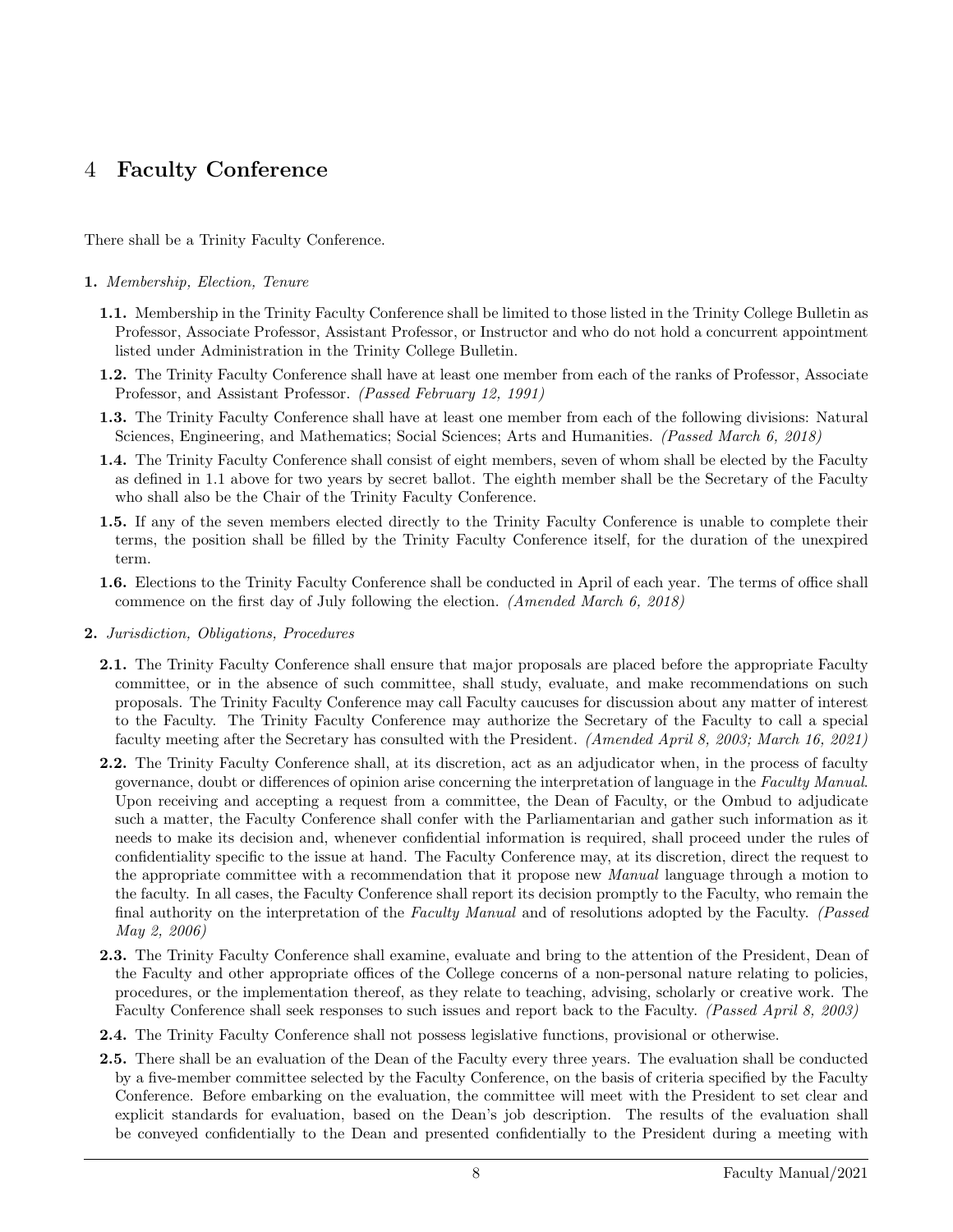the committee. Past evaluations of an incumbent Dean of the Faculty shall be made available to subsequent evaluation committees. (Passed March 17, 1987; Amended September 24, 1991; December 12, 2006)

- 2.6. The Trinity Faculty Conference shall in no way replace the Faculty meeting; it shall not conflict with nor interfere with the regular Faculty committee structure, but shall serve to strengthen the meeting and the committee structure by facilitating Faculty discussion, informal or otherwise, in order to obtain the sense of the Faculty and representative opinions and observations.
- 2.7. The Trinity Faculty Conference shall each year, at an appropriate time, solicit from the Faculty nominations for a recipient of an honorary degree. The Conference shall then select a name or names from among those suggested, and the name or names, together with supporting information, shall be sent via the President to the Trustees for their consideration and action. (Passed January 19, 1982)
- 2.8. The Trinity Faculty Conference shall, no later than the beginning of Fall semester, establish the schedule of stated faculty meetings for the year and notify the faculty of the schedule. (Passed May 24, 2021)
- 3. Faculty Governance
	- 3.1. It shall be the responsibility of the Conference to submit nominations for membership on the various elected committees and conduct elections for all Committees, the Conference, the Faculty Secretary, the Ombud, and the Parliamentarian. Elections to committees will be conducted in April. In case of resignations, the Conference shall have the power to appoint a replacement who will hold membership on the Committee until the next election.
	- 3.2. All Faculty members have an obligation to serve on Faculty committees. Faculty committees should generally reflect academic areas and Faculty structure. The Conference shall have the responsibility of not only soliciting nominations from individuals, but also seeking out nominees to assure appropriately balanced slates.
	- 3.3. At the end of each term the chairs of Faculty committees shall report to the Conference the names of members of their committees who have failed to attend more than half of all meetings during the term. Such members shall be dropped from their committees. The Conference shall, in consultation with committee chairs, appoint replacements for dropped committee members. (See Manual, section 7: Guidelines for Committee Service, p. [13.](#page-17-0))
	- 3.4. The Conference shall explore the desirability and feasibility of various coordinating functions for the committee system as a whole. It should consider means of assisting the Secretary of the Faculty pursuant to the Secretary's duties of recording all committee activities (both normal and extraordinary projects) and of preparing and publishing the decisions and policies of the Faculty. It should likewise consider the need for inter-committee cooperation and communication. (Section 3 Passed February 9, 2010)

(Passed March 5, 1968)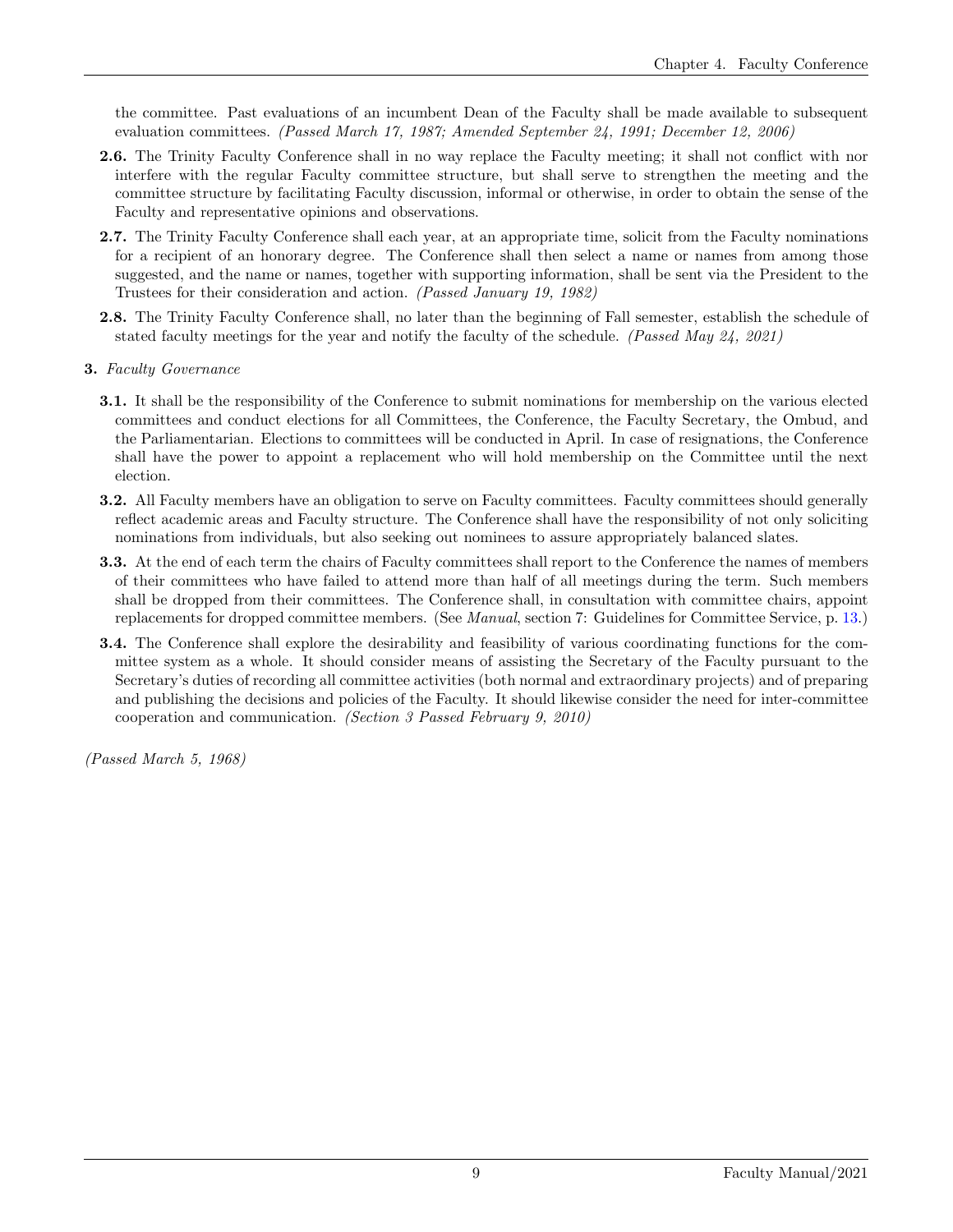## <span id="page-14-0"></span>5 Faculty Ombud

The Ombud serves as an impartial and confidential investigator in any specific case of alleged inequity, unfairness or maladministration.

#### 1. Membership, Election, Tenure

- 1.1. Qualifications: Rank of tenured associate or full professor with at least five years' service to the College. The Ombud may not serve concurrently on the Appointments and Promotions Committee, the Appointment and Promotions Appeals Board or the Academic Freedom Committee.
- 1.2. Term: Elected for 3 years.
- 1.3. Teaching Load Reduction: The Ombud shall receive a teaching load reduction of 1 Teaching Unit (TU) per academic year.
- <span id="page-14-1"></span>2. Jurisdiction, Obligations, Procedures
	- 2.1. Types of informal actions:
		- 2.1.a. Hearing in confidence and seeking to resolve individual grievances and cases of alleged infringements of academic freedom.
	- 2.2. Methods appropriate to problems of equity:
		- 2.2.a. Afford full opportunity for the presentation in confidence of any complaint or grievance from any member of the Faculty (and where appropriate from any student or administrator or other employee of the College) alleging unfairness, inequity, discourtesy, undue delay, or other malfunctioning in the processes of the College;
		- 2.2.b. Investigate, in confidence, to determine the degree of validity of the complaint;
		- 2.2.c. Mediate or otherwise resolve the problem, arriving in confidence at what appears to the Ombud to be a just resolution (in the dismissal of the complaint, or in recommended action based on a warranted complaint);
		- 2.2.d. Referral of cases, with the approval of the complainant, in which informal resolution cannot be achieved to the Academic Freedom Committee for Formal Hearing or Formal Investigation.
	- 2.3. Notwithstanding the foregoing, the Ombud will not become involved with the normal operations of grievance processes or disciplinary procedures which are already established by the Faculty (such as grievance procedures already available with reference to matters of tenure, promotion, academic freedom, severance and discipline; and such matters as student discipline as established by College regulations and procedures on matters of discipline and dispute) except that the Ombud may, on the basis of their sole judgment, inquire into possible or alleged unfairness or inequity resulting from possible bias or malfunction in any of these proceedings, and make confidential reports thereon to the individual or parties involved, and subsequently, if necessary, to the Faculty.
	- 2.4. Report and recommend to the Faculty or its committees, on the basis of experience, appropriate changes in the procedures and processes that have given rise to particular grievances.
	- 2.5. Regular reports to the Faculty, including, when appropriate, remarks on the resolution of particular cases.
	- 2.6. Powers:
		- 2.6.a. Access to all pertinent records;
		- 2.6.b. The right to inquire of any member of the Faculty, administration, student body, member of the clerical and custodial staffs, in connection with the Ombud's proper inquiries and to receive full and complete answers;
		- 2.6.c. The right to mediate or otherwise arrive at a compromise or to arrive at the Ombud's own proposal for solution of the problem at hand;
		- 2.6.d. The right to present recommendations for solution to the parties involved and to report such recommendations to appropriate Faculty committees, administrators, department heads, student groups, or other persons, having completed the foregoing processes in confidence, and in terms appropriate to the case and in fairness to all parties involved;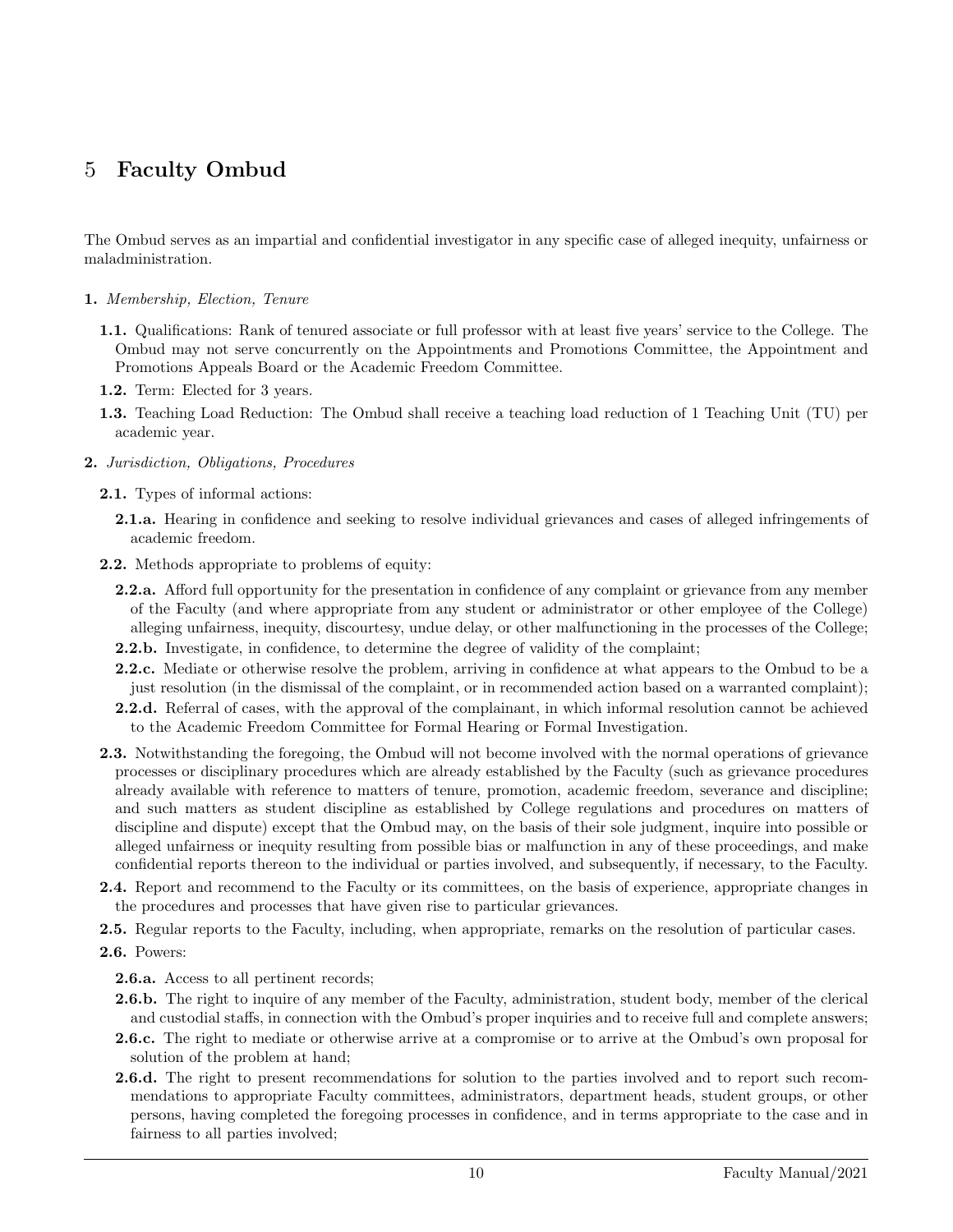2.6.e. The right to make final public report in the matter to the Faculty, the College, or otherwise as in the Ombud's judgment will promote a just final disposition of any case.

(Passed October 13, 1970; Amended May 5, 1998; February 11, 2020)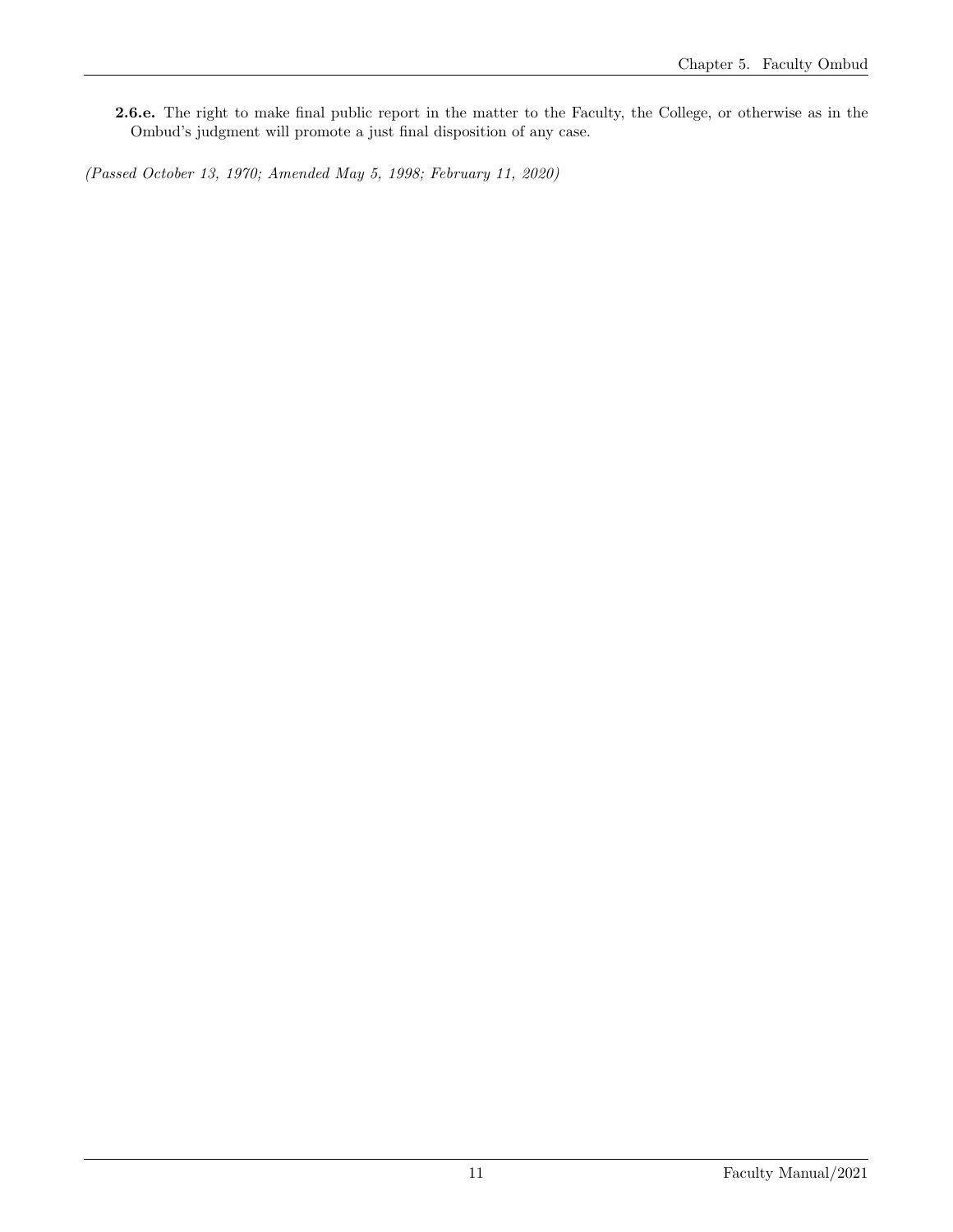## <span id="page-16-0"></span>6 Parliamentarian

The Faculty Parliamentarian shall be the officer charged with advising the Faculty on the rules relating to Faculty governance and the conduct of Faculty business.

#### 1. Membership, Election, Tenure

- 1.1. Qualifications: Rank of associate or full.
- 1.2. Term: Elected for 2 years.
- 2. Jurisdiction, Obligations, Procedures
	- 2.1. Attend Faculty meetings and advise chair on rulings, based on the Faculty Manual and Robert's Rules of Order;
	- 2.2. Be available to advise the Faculty and the Administration on the interpretation of the Faculty Manual.
	- 2.3. The Parliamentarian shall be responsible for investigating archival and other sources to determine documentary evidence and precedents relevant to Faculty governance.
	- 2.4. The Parliamentarian shall in all cases act with impartiality and neutrality in making rulings.

(Passed February 9, 2010)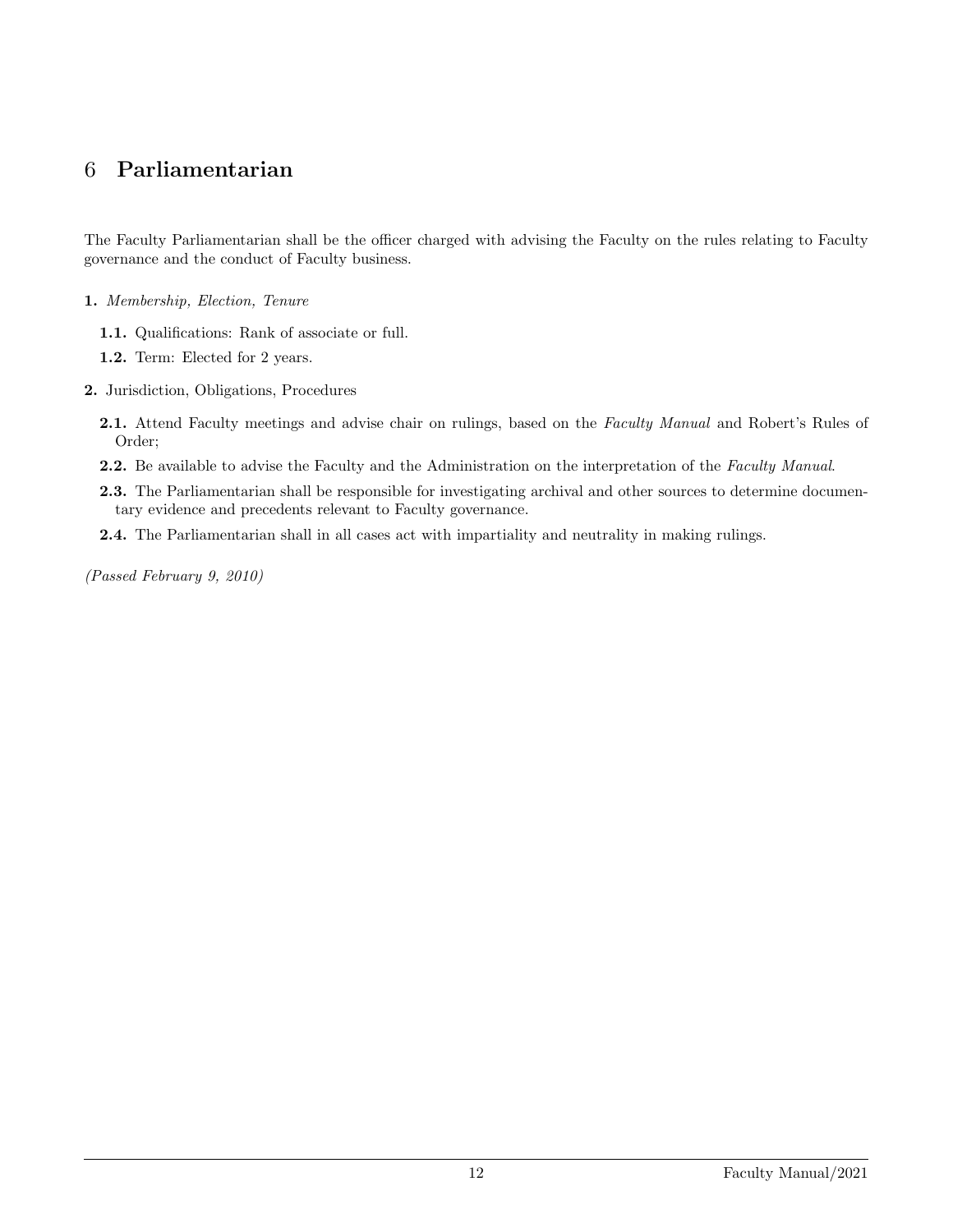## <span id="page-17-0"></span>7 Guidelines for Committee Service

- 1. No Faculty member is expected to serve simultaneously on more than one elected standing committee of the Faculty.
- 2. A Faculty member who has served a two- or three-year term of office on such a committee might reasonably spend a year or two free before becoming available for assignment again. (Passed April 30, 1974)
- 3. At the end of each term the chairpersons of Faculty committees shall report to the Faculty Conference the names of members of their committees who have failed to attend more than half of all meetings during the term. Such members shall be dropped from their committees. The Faculty Conference shall, in consultation with committee chairs, appoint replacements for dropped committee members. (Passed March 17, 1987; Amended December 13, 2016)
- 4. Committee members are obliged to maintain the confidentiality of discussions and circulated materials to which they are a party. This is an expectation of committee membership. What materials and which discussions should be held as confidential, and for how long, should be established as clearly as possible by each committee. The confidentiality of ongoing discussions and their related materials should be presumed.

Complaints about breaches of confidence should be brought to the attention of the committee and directed to the Ombud for resolution. Breaches of confidentiality may result in committee members being dropped from their committees. The Faculty Conference shall, in consultation with the committee, appoint replacements for dropped committee members. (Passed December 13, 2016)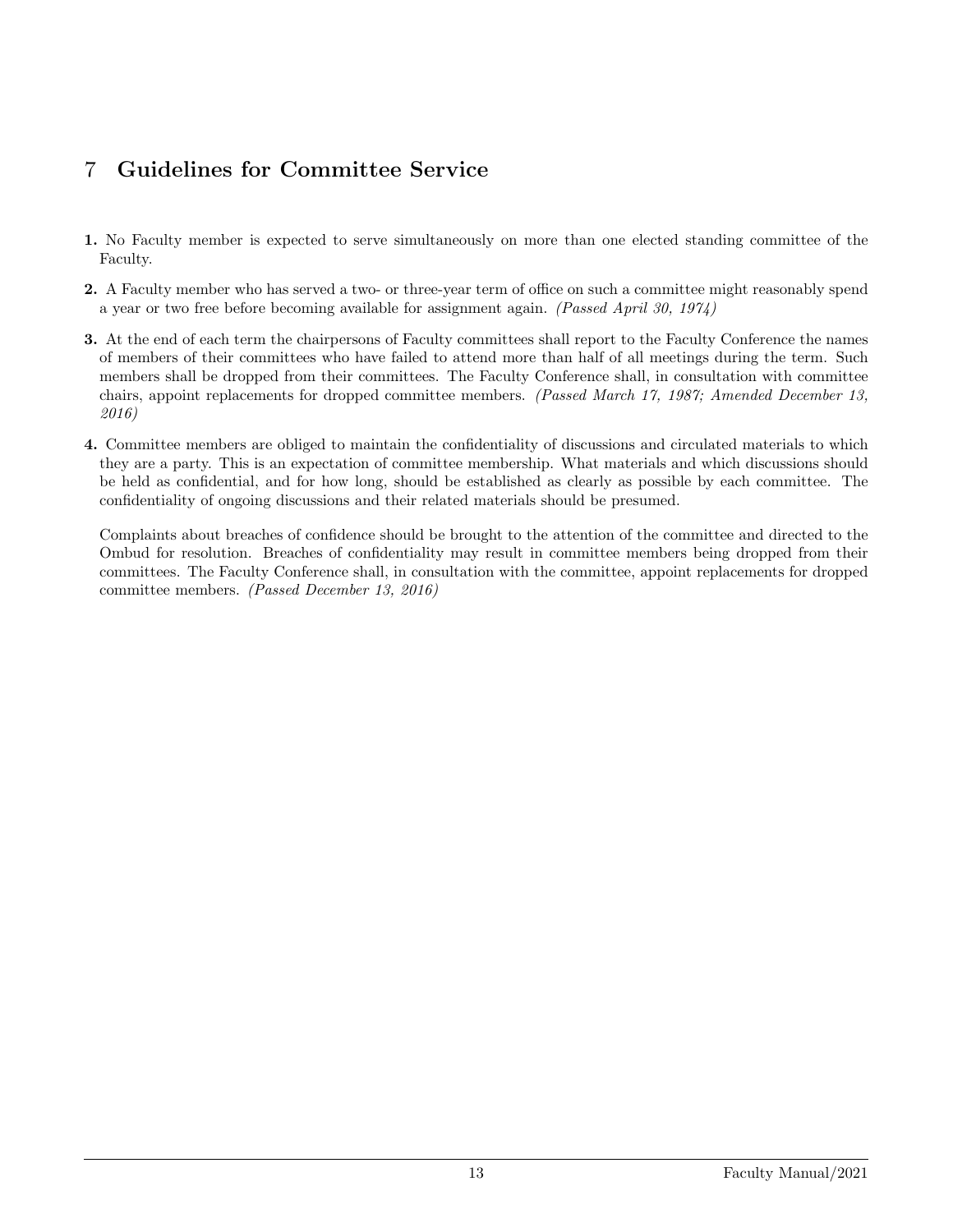## <span id="page-18-0"></span>8 Academic Affairs Committee

#### 1. Membership, Election, Tenure

- 1.1. Membership of this Committee shall consist of: (a) Six elected Faculty members of whom at least two shall be tenured, (b) Registrar or designated associate, (c) Dean of Students or designated associate dean (non-voting), (d) a Dean from the Dean of Faculty Office (non-voting), (e) Three students.
- 1.2. Faculty members will serve for a term of three years, two members elected annually. (Passed January 16, 1970; Amended May 6, 1975, and February 15, 1994)
- 2. Jurisdiction, Obligations, Procedures
	- 2.1. It shall be the general responsibility of this Committee to review and administer the academic policies and procedures of the College as they apply to undergraduate students; to review, discuss, and rule on matters pertaining to student academic status, academic record, and conformity with academic regulations; and to provide a forum for the discussion of student concerns within the academic community. It shall be the specific responsibility of the Committee to administer the Faculty rules and regulations on grade changes, academic good standing, Academic Probation, Required Withdrawal and the Faculty Honors List; consider and rule on applications for re-admission of persons required to withdraw for academic reasons; consider and rule on registration-related issues, transfer credit procedures and regulations not primarily related to the curricular concerns of the transferred course, and issues (but not departmental in nature) pertaining to the permanent academic record or the student; consider and rule on student requests for exceptions from or modification of Faculty (but not departmental) academic rules, regulations and deadlines. The Committee may not waive academic requirements, but it may recommend such waivers to the Faculty for its action. (Passed January 16, 1970, amended May 6, 1975 and February 15, 1994)
	- 2.2. At the end of each semester the Academic Affairs Committee shall designate those students who qualify for the Trinity College Faculty Honors List. (For eligibility criteria, see the Catalogue Issue of the Trinity College Bulletin.) The Academic Affairs Committee will approve the list and report its actions at the first regular Faculty Meeting in each term. (Passed May 11, 1982; Amended April 10, 1984)
	- 2.3. One member of the committee shall be appointed to be the liaison to the Communications Office, Curriculum Committee, and the Individual Degree Program (IDP) for the purpose of updates to the College Bulletin and Student Handbook that pertain to academic policies and procedures.

(Passed January 16, 1970; May 6, 1975; Amended May 20, 1983; May 8, 1984; February 14, 2006; March 8, 2016; April 10, 2018)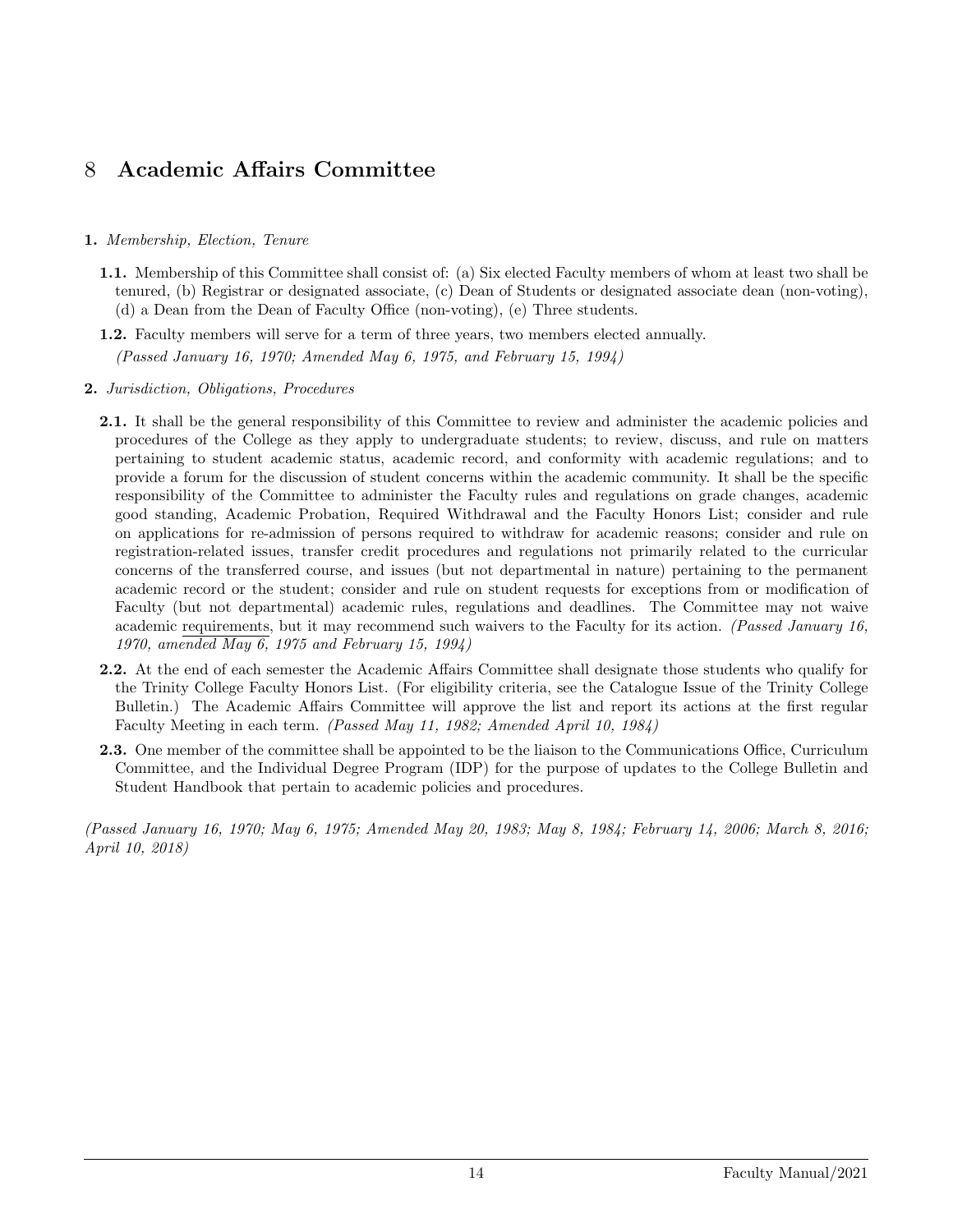## <span id="page-19-0"></span>9 Academic Freedom Committee

#### 1. Membership, Election, Tenure

1.1. Membership of this Committee shall consist of five Faculty members at the rank of associate or full professor serving 3-year staggered terms. No two members may be from the same department. Members of the Appointments and Promotions Committee, members of the Appointments and Promotions Appeals Board and the Ombud may not serve concurrently on the Committee. (Passed February 3, 1970, Amended December 6, 1994; April 9, 1996)

#### 2. Jurisdiction, Obligations, Procedures

- 2.1. The primary function of the Committee shall be to protect and extend academic freedom at the College. The pursuit of this goal may involve a variety of actions by the Committee:
	- 2.1.a. Review of cases which originate with the Faculty Ombud and are appealed by one of the parties involved, or brought to the Committee by the Ombud.
	- 2.1.b. Formal hearings may be convened to consider:
		- 2.1.b.i. Cases of Faculty dismissal (See Appendix [B.9,](#page-118-0) p. [114\)](#page-118-0);
		- 2.1.b.ii. Allegations of infringement of academic freedom that have been investigated by the Ombud but which have progressed to a stage where informal resolution by the Ombud is not possible;
		- 2.1.b.iii. Allegations of infringement of academic freedom brought directly to the Academic Freedom Committee by a Faculty member for formal investigation and hearing;
		- 2.1.b.iv. Any other grievance brought to the Committee by the Ombud because informal resolution could not be achieved. (See *Faculty Manual* Section 5.2.2.d on p. [10\)](#page-14-1).

In conducting formal hearings the Committee should utilize procedures which follow the A.A.U.P. guidelines set forth in the 1958 "Statement on Procedural Standards in Faculty Dismissal Proceedings" and the 1982 A.A.U.P. "Recommended Institutional Regulations on Academic Freedom and Tenure" as adapted, where necessary, to the particular conditions at the College.

In no case will the findings of the Committee offer direct relief to a complainant. In dismissal cases the Committee's findings and recommendations are forwarded to the Board of Trustees for their action. In all other cases the findings must be submitted by the complainant to the normal sources for relief: either a standing Faculty committee or an administrative procedure. In particular, since the investigation of alleged academic freedom violations and the issuing of any findings in their regard are solely within the jurisdiction of this Committee, in those cases where a candidate's appeal of a negative decision by the Appointments and Promotions Committee is based, in whole or in part, on the grounds of violation of academic freedom, the appellant must obtain an affirmative finding from this Committee in order to make a charge of violation of academic freedom part of an appeal to the Appointments and Promotions Appeals Board. Further, in the event that the Academic Freedom Committee finds that a violation of academic freedom has occurred, it shall be the sole prerogative of the Appointments and Promotions Appeals Board to judge the status of such a finding to any appeal in the Board's consideration.

In no case may the Committee substitute its judgment for that of another committee of the Faculty, or any academic department or program, or any council or committee of the administration, with regard to any subject matter within the jurisdiction of such committees, councils, departments or programs. Just as no body other than the Academic Freedom Committee may determine whether academic freedom has been violated, the Academic Freedom Committee may not determine matters within the subject matter jurisdiction of other bodies. In particular, departments, programs, and the Appointments and Promotions Committee retain exclusive jurisdiction with regard to substantive evaluation of teaching, scholarship and service as they relate to the criteria for appointments, reappointments, tenure and promotion. (Amended December 6, 1994)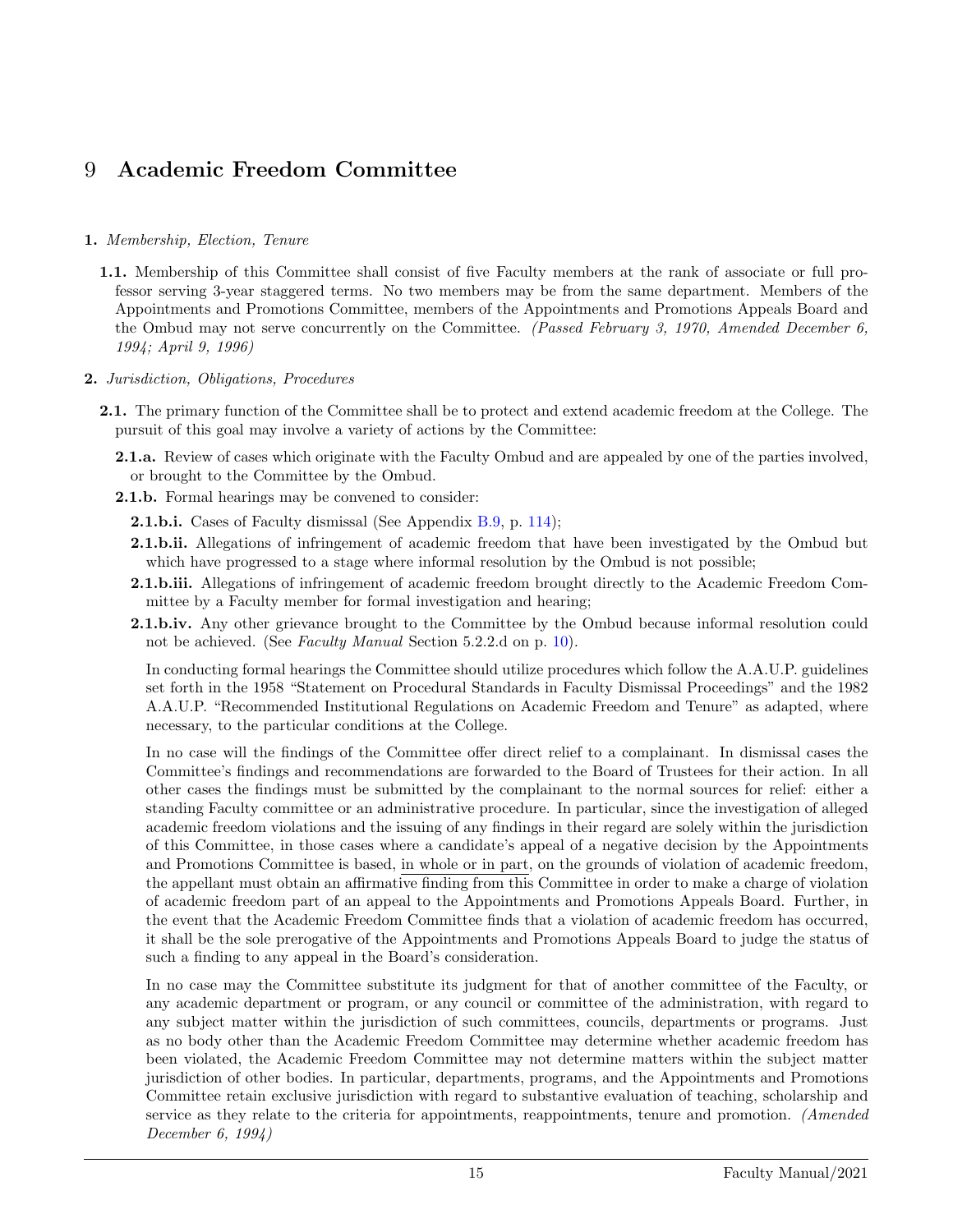2.1.c. The Committee should critically review and make recommendations to the Faculty for changes in the rules, practices, procedures and regulations governing the Faculty and its relations with students and administration where academic freedom issues are involved.

On its own initiative the Committee may conduct a Formal Investigation of the rules, practices, procedures, and regulations referred to in this section and issue a finding concerning their appropriateness with respect to academic freedom along with suggestions for changes the Committee believes are appropriate. (Passed December 4, 1990)

- 2.1.d. The Committee should make regular reports to the Faculty on its activities, and, where appropriate, on the final resolution of cases which in its judgment or in the judgment of the Faculty warrant some public disclosure.
- 2.1.e. The Committee should report annually to the Faculty on the state of academic freedom at the College. (Passed February 3, 1970)
- 2.2. The powers of the Committee include: access to all pertinent records; the right to inquire of any member of the College community; the right to arrive at its own solution of cases coming to it and to report its recommendation to the Faculty, the College or otherwise as in the judgment of the Committee will promote a just final disposition of the case. (Passed February 3, 1970)
- 2.3. A subsidiary, but closely related, task of the Committee is the editing of the Faculty Manual. In this regard:
	- 2.3.a. A subcommittee shall be formed to edit the Faculty Manual.
	- 2.3.b. Its primary function shall be to determine the contents of the *Manual* and to prepare it for publication.
	- **2.3.c.** The subcommittee is empowered to seek assistance from other Faculty members and administrators whose interest or competence would be necessary or useful in working out the detailed contents of the Manual.
	- 2.3.d. The subcommittee should report through the Chair of the Committee to the Faculty pertinent changes in the Manual and should solicit from the Faculty recommendations for improvements of the Manual.
	- **2.3.e.** It is the responsibility of the subcommittee to see that each member of the Faculty, especially new Faculty members, receive a copy of every new edition of the Manual. Likewise, the subcommittee shall see that sufficient copies are available to department heads and others concerned with the recruitment of new Faculty members to be used in informing prospective Faculty members of the state of the Faculty at Trinity College. (Passed February 3, 1970; Amended May 5, 1998)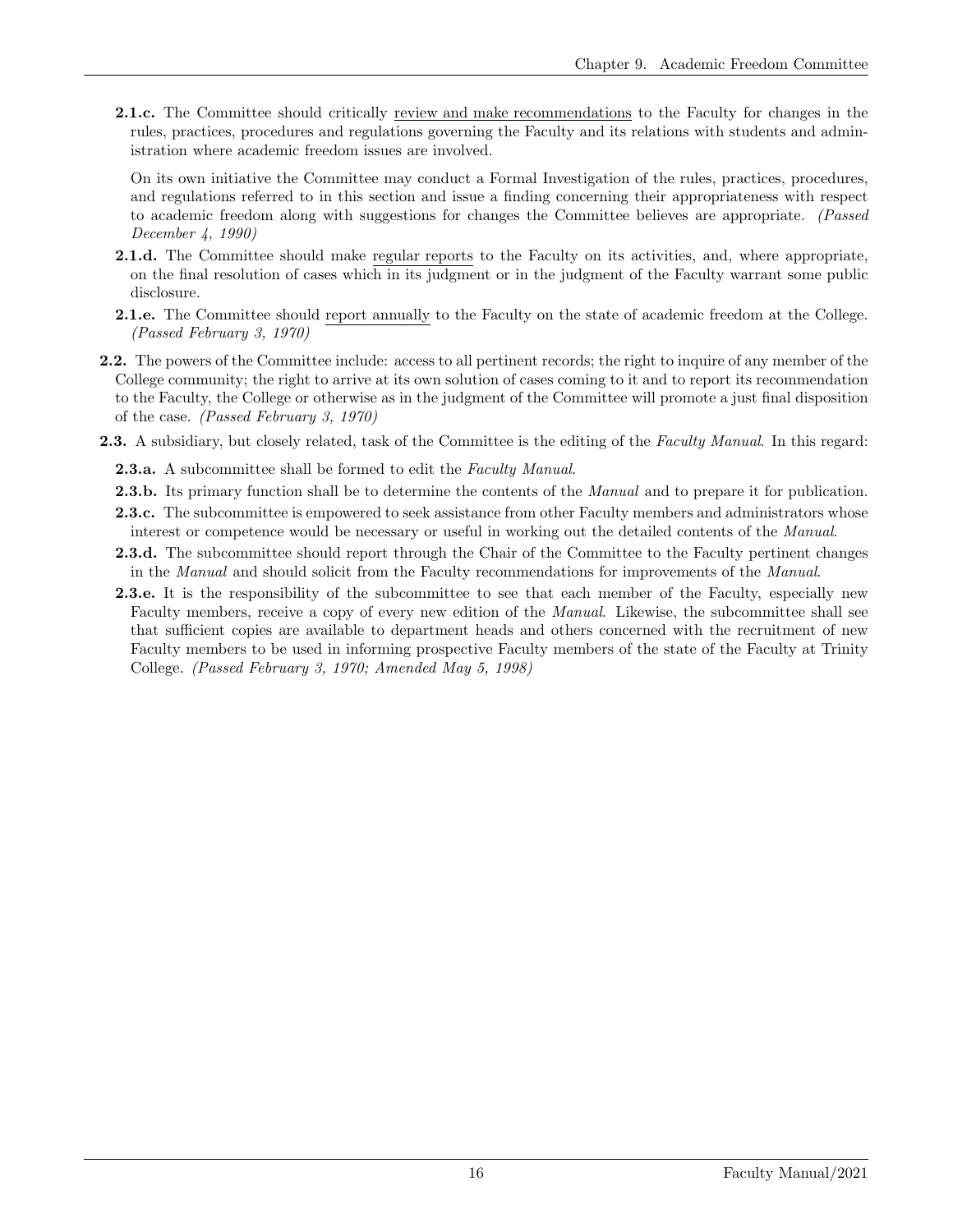## <span id="page-21-0"></span>10 Admissions and Financial Aid Committee

#### 1. Membership, Election, Tenure

- 1.1. Membership of the Committee shall consist of five elected Faculty members, one each from arts/humanities, math/natural sciences, and social sciences; the Chief Admissions Officer (nonvoting); the Director of Financial Aid (nonvoting); the Director of Institutional Research and Planning (nonvoting); the Director of Athletics (nonvoting); two undergraduates, one male, one female, one of whom should be from a minority group. (Passed October 19, 1976; Amended March 17, 1987; December 12, 1989; May 11, 2004; March 13, 2007)
- 2. Jurisdiction, Obligations, Procedures
	- 2.1. The Committee on Admissions and Financial Aid shall be the principal instrument of Faculty participation in the formulation and implementation of College policies on admissions and financial aid. Pursuant to this general function, the Committee has the following primary responsibilities:
	- 2.2. Maintaining a continuous review of admissions and financial aid policies;
	- 2.3. Assisting, where possible, the Admissions Office in the development of recruitment strategies, in particular strategies that enlist the aid of Faculty and students;
	- 2.4. Recommending, from time to time, specific admissions and financial aid policies and objectives to the Faculty for its approval and transmission to the President for adoption;
	- 2.5. Reporting to the Faculty in writing at least once each academic year.
	- In addition, the Committee shall:
	- 2.6. Identify conditions within the College which might adversely affect the function of either or both of the two offices and, when necessary, recommend to the President or to the appropriate officer or body measures which, in the judgment of the Committee, would improve the capacity of the offices to meet their objectives;
	- 2.7. Inform itself about trends or activities external to the College which might influence the work of the two offices and the policies they pursue;
	- 2.8. Help inform the staff of each office about academic opportunities available at Trinity and about important academic and intellectual achievements of Faculty and undergraduates;
	- 2.9. Review available publications and other materials prepared by or for the Admissions and Financial Aid Offices to be distributed to potential applicants and secondary schools;
	- 2.10. Assist, from time to time, with evaluations of the undergraduate experience as it affects admissions recruitment.

(Passed October 19, 1976; Amended March 13, 1990; March 13, 2007)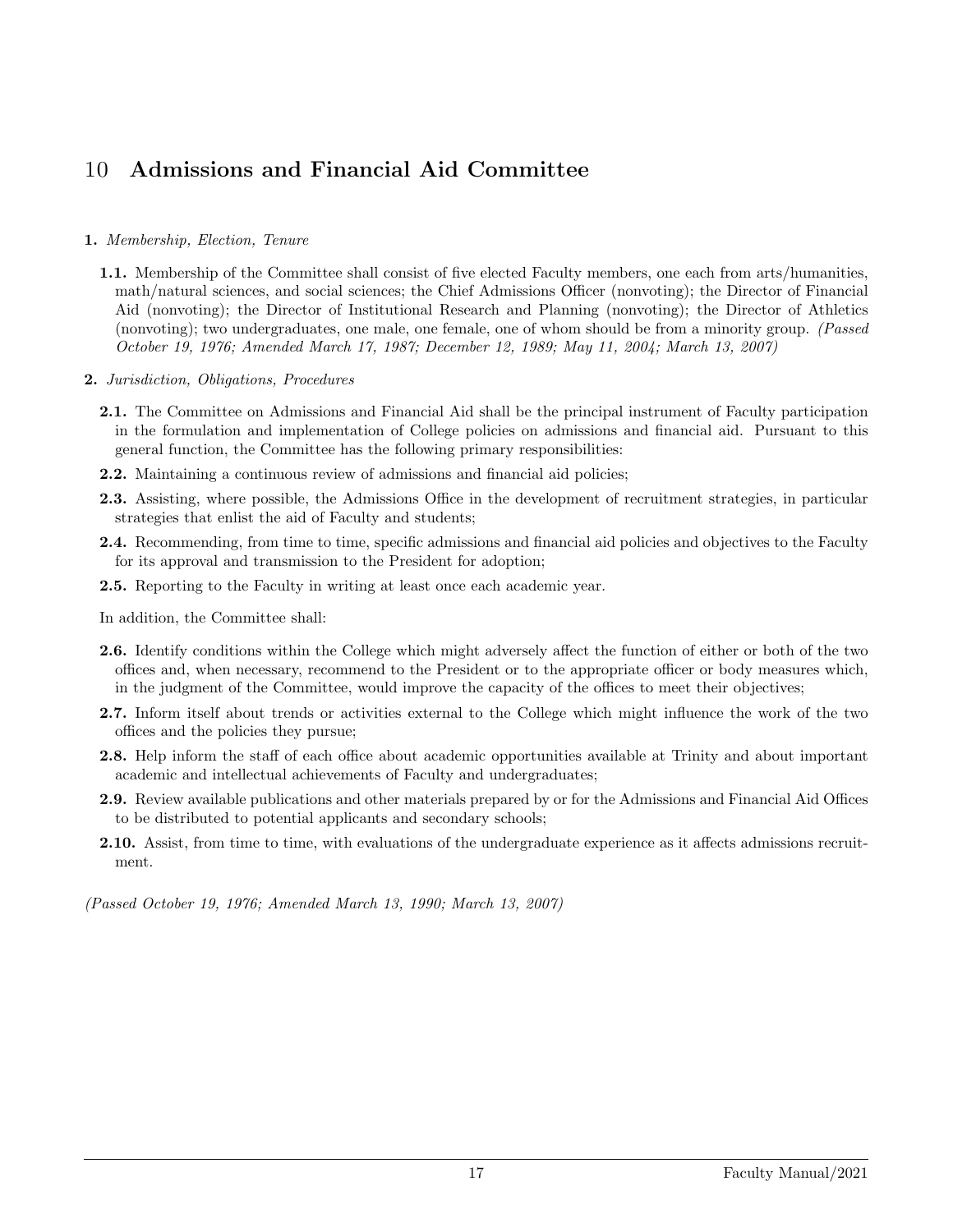## <span id="page-22-0"></span>11 Appointments and Promotions Committee

The A&P section of the Faculty Manual being of considerable complexity, the Academic Freedom Committee places this "Table of Contents" at the start of Section 11. [Added Spring 2005]

| $\mathbf{0}$ . |                 |                                                                                                                                                                                                                                |           |
|----------------|-----------------|--------------------------------------------------------------------------------------------------------------------------------------------------------------------------------------------------------------------------------|-----------|
| 1.             |                 |                                                                                                                                                                                                                                | -20       |
| 2.             |                 |                                                                                                                                                                                                                                | 21        |
| 3.             |                 |                                                                                                                                                                                                                                |           |
|                |                 | The detailed contents of these sections are as follows:                                                                                                                                                                        |           |
| $\mathbf{0}$ . | <b>Preamble</b> |                                                                                                                                                                                                                                | -20       |
| 0.1.           |                 |                                                                                                                                                                                                                                |           |
| 0.2.           |                 |                                                                                                                                                                                                                                | <b>20</b> |
| 1.             | Membership      |                                                                                                                                                                                                                                |           |
| 1.1.           |                 |                                                                                                                                                                                                                                | 20        |
| 1.2.           |                 |                                                                                                                                                                                                                                |           |
| 2.             |                 |                                                                                                                                                                                                                                |           |
| 2.1.           |                 |                                                                                                                                                                                                                                |           |
| 2.1.a.         |                 |                                                                                                                                                                                                                                |           |
| 2.1.a.i.       |                 |                                                                                                                                                                                                                                |           |
| 2.1.a.i.a.     |                 |                                                                                                                                                                                                                                |           |
| 2.1.a.i.b.     |                 |                                                                                                                                                                                                                                |           |
| 2.1.a.i.c.     |                 |                                                                                                                                                                                                                                |           |
| 2.1.a.i.d.     |                 |                                                                                                                                                                                                                                |           |
| 2.1.a.i.e.     |                 |                                                                                                                                                                                                                                | 22        |
| 2.1.a.ii.      |                 |                                                                                                                                                                                                                                |           |
| 2.1.a.ii.a.    |                 |                                                                                                                                                                                                                                |           |
| 2.1.a.ii.b.    |                 |                                                                                                                                                                                                                                |           |
| 2.1.b.         |                 |                                                                                                                                                                                                                                | 22        |
| 2.1.b.i.       |                 |                                                                                                                                                                                                                                |           |
| 2.1.b.ii.      |                 | Experimental Positions (Experimental Positions (Experimental Positions Comparison of the comparison of the comparison of the comparison of the comparison of the comparison of the comparison of the comparison of the compari |           |
| $2.1$ .b.iii.  |                 | Visiting Faculty in the content of the content of the content of the content of the content of the content of the content of the content of the content of the content of the content of the content of the content of the con | 22        |
| 2.1.b.iv.      |                 |                                                                                                                                                                                                                                | 23        |
| 2.1.b.v.       |                 |                                                                                                                                                                                                                                | 23        |
| 2.1.b.vi.      |                 |                                                                                                                                                                                                                                | 23        |
| 2.1.b.vii.     |                 |                                                                                                                                                                                                                                | 23        |
| 2.1.b.viii.    |                 |                                                                                                                                                                                                                                | 23        |
| 2.2.           |                 |                                                                                                                                                                                                                                |           |
|                |                 |                                                                                                                                                                                                                                |           |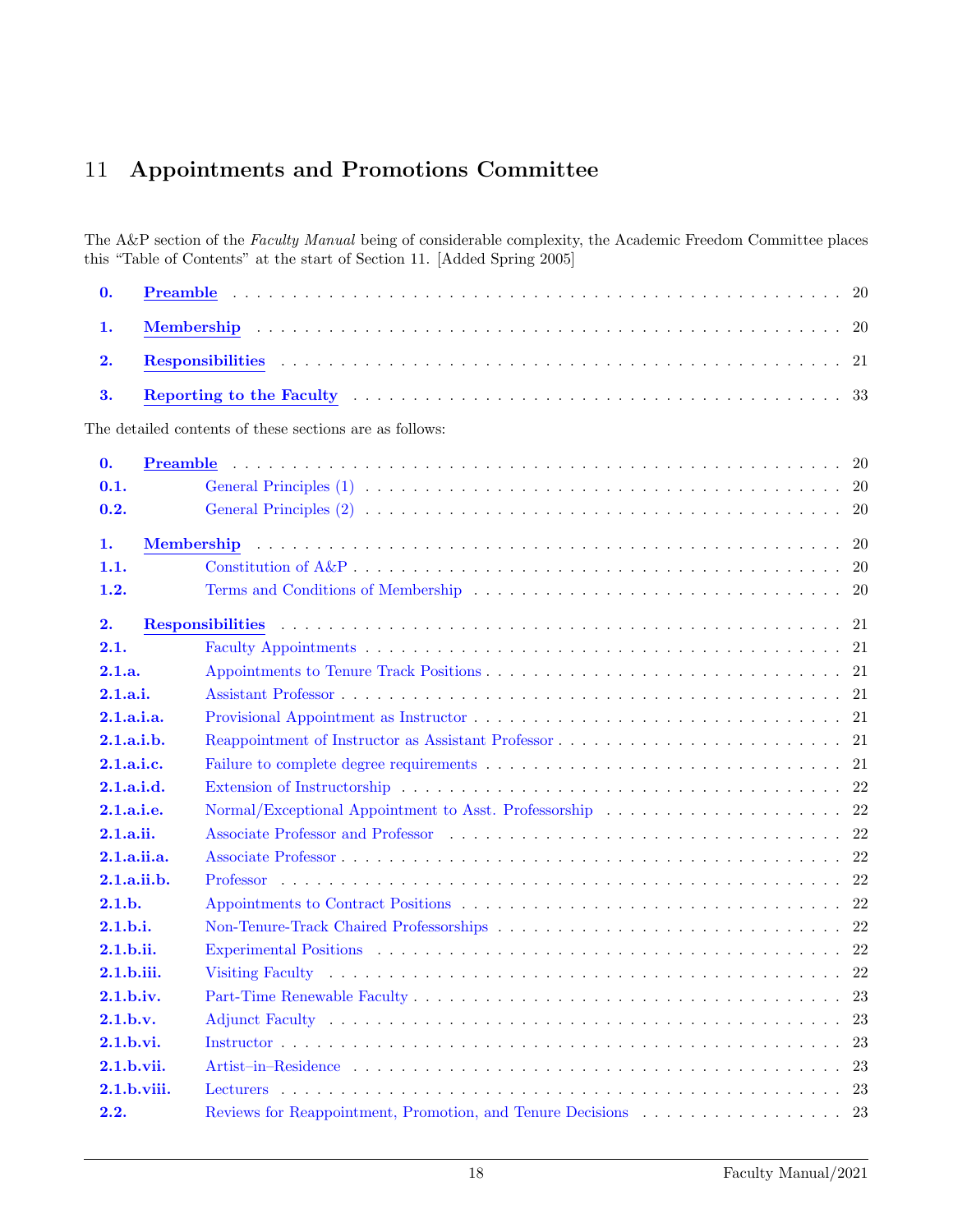| 2.2.a.         |                                                                                                                                                                                                                               |     |
|----------------|-------------------------------------------------------------------------------------------------------------------------------------------------------------------------------------------------------------------------------|-----|
| 2.2.h.         |                                                                                                                                                                                                                               |     |
| 2.2.h.i.       |                                                                                                                                                                                                                               |     |
| 2.2.b.ii.      |                                                                                                                                                                                                                               |     |
| 2.2.b.iii.     |                                                                                                                                                                                                                               |     |
| 2.2.b.iv.      |                                                                                                                                                                                                                               |     |
| 2.2.b.v.       |                                                                                                                                                                                                                               |     |
| 2.2.b.v.a.     |                                                                                                                                                                                                                               |     |
| 2.2.b.v.b.     |                                                                                                                                                                                                                               |     |
| 2.2.c.         |                                                                                                                                                                                                                               |     |
| 2.2.c.i.       |                                                                                                                                                                                                                               |     |
| 2.2.c.i.a.     |                                                                                                                                                                                                                               |     |
| 2.2.c.i.b.     |                                                                                                                                                                                                                               |     |
| 2.2.c.i.c.     |                                                                                                                                                                                                                               |     |
| 2.2.c.ii.      |                                                                                                                                                                                                                               |     |
| 2.2.c.ii.a.    |                                                                                                                                                                                                                               |     |
| 2.2.c.ii.b.    |                                                                                                                                                                                                                               |     |
| 2.2.c.ii.c.    |                                                                                                                                                                                                                               |     |
| 2.2.c.iii.     | Promotion to Professor (a) and a contract the contract of the contract of the contract of the contract of the contract of the contract of the contract of the contract of the contract of the contract of the contract of the |     |
| 2.2.c.iii.a.   |                                                                                                                                                                                                                               |     |
| 2.2.c.iii.b.   |                                                                                                                                                                                                                               |     |
| 2.2.c.iii.c.   |                                                                                                                                                                                                                               |     |
| 2.2.d.         | Procedures for Review: STATEMENT ON CONFIDENTIALITY  27                                                                                                                                                                       |     |
| 2.2.d.i.       |                                                                                                                                                                                                                               |     |
| $2.2.d.$ i.a.  |                                                                                                                                                                                                                               |     |
| 2.2.d.i.a.i.   |                                                                                                                                                                                                                               |     |
| 2.2.d.i.a.ii.  |                                                                                                                                                                                                                               |     |
| 2.2.d.i.a.iii. |                                                                                                                                                                                                                               |     |
| 2.2.d.i.b.     |                                                                                                                                                                                                                               |     |
| 2.2.d.i.b.i.   |                                                                                                                                                                                                                               |     |
| 2.2.d.i.b.ii.  |                                                                                                                                                                                                                               | -29 |
| 2.2.d.i.b.iii. |                                                                                                                                                                                                                               | 29  |
| 2.2.d.i.c.     |                                                                                                                                                                                                                               |     |
| 2.2.d.i.d.     | A&P Procedures: ON CONFLICT OF INTEREST                                                                                                                                                                                       | 30  |
| 2.2.d.i.d.i.   |                                                                                                                                                                                                                               | 30  |
| 2.2.d.i.d.ii.  |                                                                                                                                                                                                                               | 30  |
| 2.2.d.i.d.iii. |                                                                                                                                                                                                                               |     |
|                |                                                                                                                                                                                                                               |     |
|                |                                                                                                                                                                                                                               | -31 |
|                |                                                                                                                                                                                                                               | 32  |
|                |                                                                                                                                                                                                                               | 32  |
| 3.             | Reporting to the Faculty entertainment is not an interesting to the Faculty entertainment in the set of the set of the set of the set of the set of the set of the set of the set of the set of the set of the set of the set | 33  |
| 3.1.           |                                                                                                                                                                                                                               |     |
| 3.2.           | Announcements of Reappointments, Promotions, and Awards of Tenure 33                                                                                                                                                          |     |
|                |                                                                                                                                                                                                                               |     |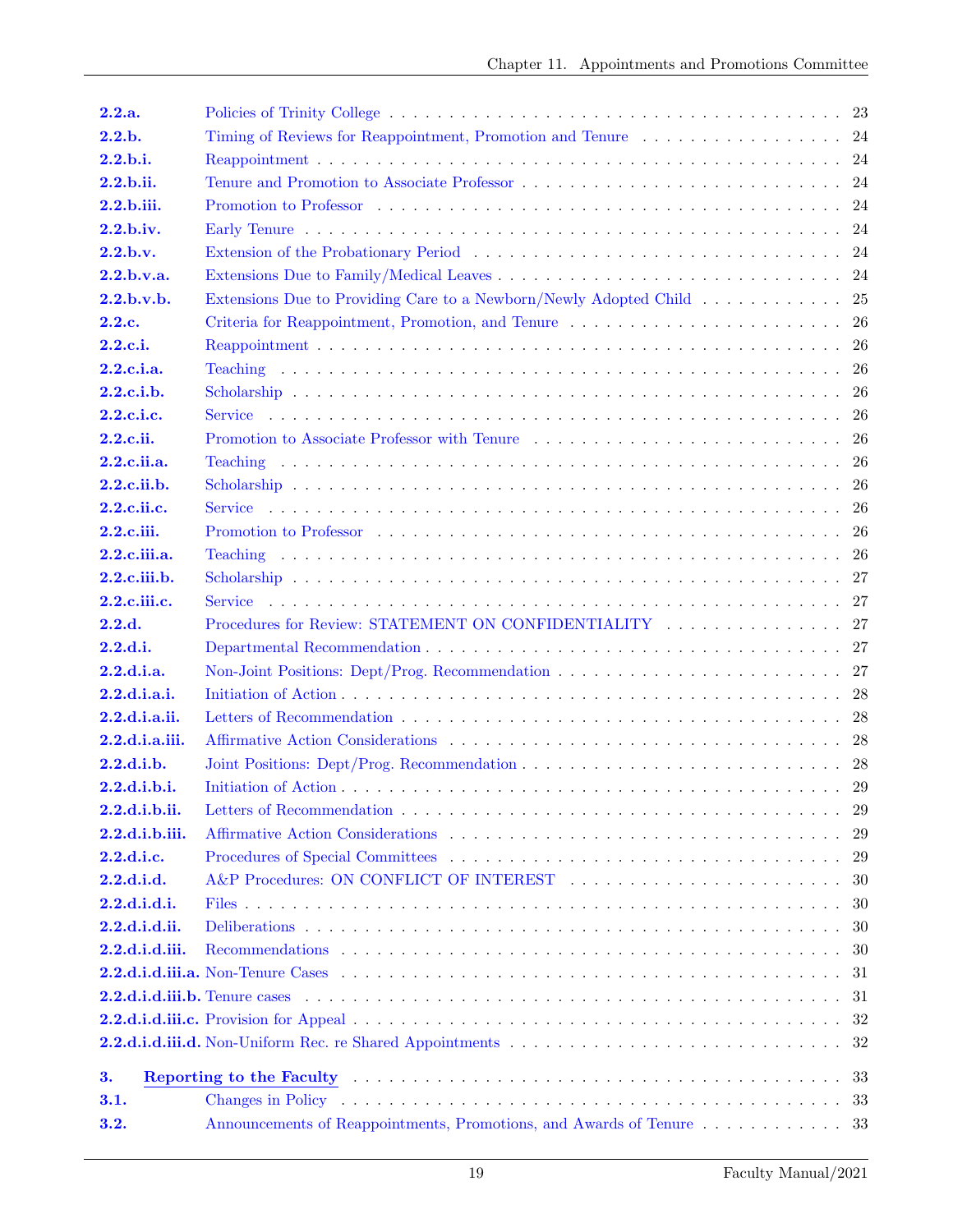| 3.3. | Meetings with Department and Committee Chairs and with Members of the Faculty 33 |  |
|------|----------------------------------------------------------------------------------|--|
| 3.4. |                                                                                  |  |

#### <span id="page-24-0"></span>0. Preamble

<span id="page-24-2"></span>0.1. The Appointments and Promotions Committee, the Dean of the Faculty, the President, the Academic Affairs Committee of the Board of Trustees<sup>[1](#page-24-6)</sup>, and the Board of Trustees or its Executive Committee share responsibility for Faculty appointment, reappointment, promotion, and tenure decisions. Additionally, the Appointments and Promotions Appeals Board may hear appeals from negative final decisions made by the Appointments and Promotions Committee and/or the President. Specific responsibilities, as they pertain to appointments at different Faculty ranks and to reappointments and tenure decisions, are described below in the appropriate places.

<span id="page-24-3"></span>0.2. The Appointments and Promotions Committee is the Committee of the Faculty elected to receive reports on initial appointments to junior level tenure-track and contract positions, to approve recommendations for initial appointments to senior level tenure-track and contract positions, and to make recommendations on all cases for reappointment, promotion, and tenure.

• • •

#### <span id="page-24-1"></span>1. Membership

<span id="page-24-4"></span>1.1. Constitution: The members of the Appointments and Promotions Committee are the non-voting Dean of the Faculty, who serves as Secretary of the Committee, and five members elected from among the tenured full professors of the Faculty, each of whom has one vote in cases on which the member is eligible to serve. Each of the three divisions (Arts and Humanities, Social Sciences, and Mathematical and Natural Sciences shall be represented on the Committee by at least one elected member, but by no more than two, and no elected member may represent more than one division. There may not be more than one elected member from any given department. The elected members of the committee shall designate one of their number to serve as chair. *(Amended December 5, 2005;* December 12, 2006; May 4, 2010)

<span id="page-24-5"></span>1.2. Terms and Conditions: Elected faculty members serve two-year staggered terms (with new appointments effective on August 15) and are obligated at the end of their terms to serve for three years as members of a replacement pool for recusals in individual cases. The Faculty Conference is responsible for naming a replacement in the event that an elected A&P Committee member leaves the A&P Committee. The replacement member shall be chosen from the approval voting list, as maintained by the Faculty Conference, for the A&P Committee of the immediate past election, and if a replacement cannot be obtained that meets the membership requirements then Faculty Conference will turn next to the approval voting list of the previous year. Should this list also fail to yield a replacement, Faculty Conference will solicit from the list of eligible faculty in randomly assigned order. The named individual shall have the full prerogatives and obligations of the replaced member. The faculty member chosen will serve through the end of the academic year. A new member will be elected at the next election to serve the balance of the resignee's term.

Each case shall be heard by five voting members. When an elected member of the A&P Committee must be recused, by the committee, from a case, as defined under the Statement of Conflict of Interest in this section of the Manual, the A&P Committee will request the Faculty Conference to name a replacement for that case from the replacement pool in accordance with the divisional and departmental constraints of A&P membership described in Section 1.1. The faculty member serving as a recusal replacement in a particular case shall have service obligations and voting privileges that are confined solely to the adjudication of that case.

The Secretary of the Faculty, the Ombudsman, and members of the Appointments and Promotions Appeals Board, and the Academic Freedom Committee may not serve concurrently on the A&P Committee. No faculty member may be elected or appointed to the Committee who has a full or joint administrative appointment. No faculty member may stand for election to the Committee who is expecting a one-year leave that overlaps the first year of

<span id="page-24-6"></span><sup>&</sup>lt;sup>1</sup>The Academic Affairs Committee consists of six appointed trustees, the President of the College and the chair of the Board as ex officio members, the Dean of the Faculty, the chair of the EPC, and a representative of the student government association. The latter two members do not attend meetings at which the Committee considers tenure recommendations. Only the trustee members vote on such recommendations; the President abstains from voting so as not to sit in judgment of this President's own recommendations to the Committee.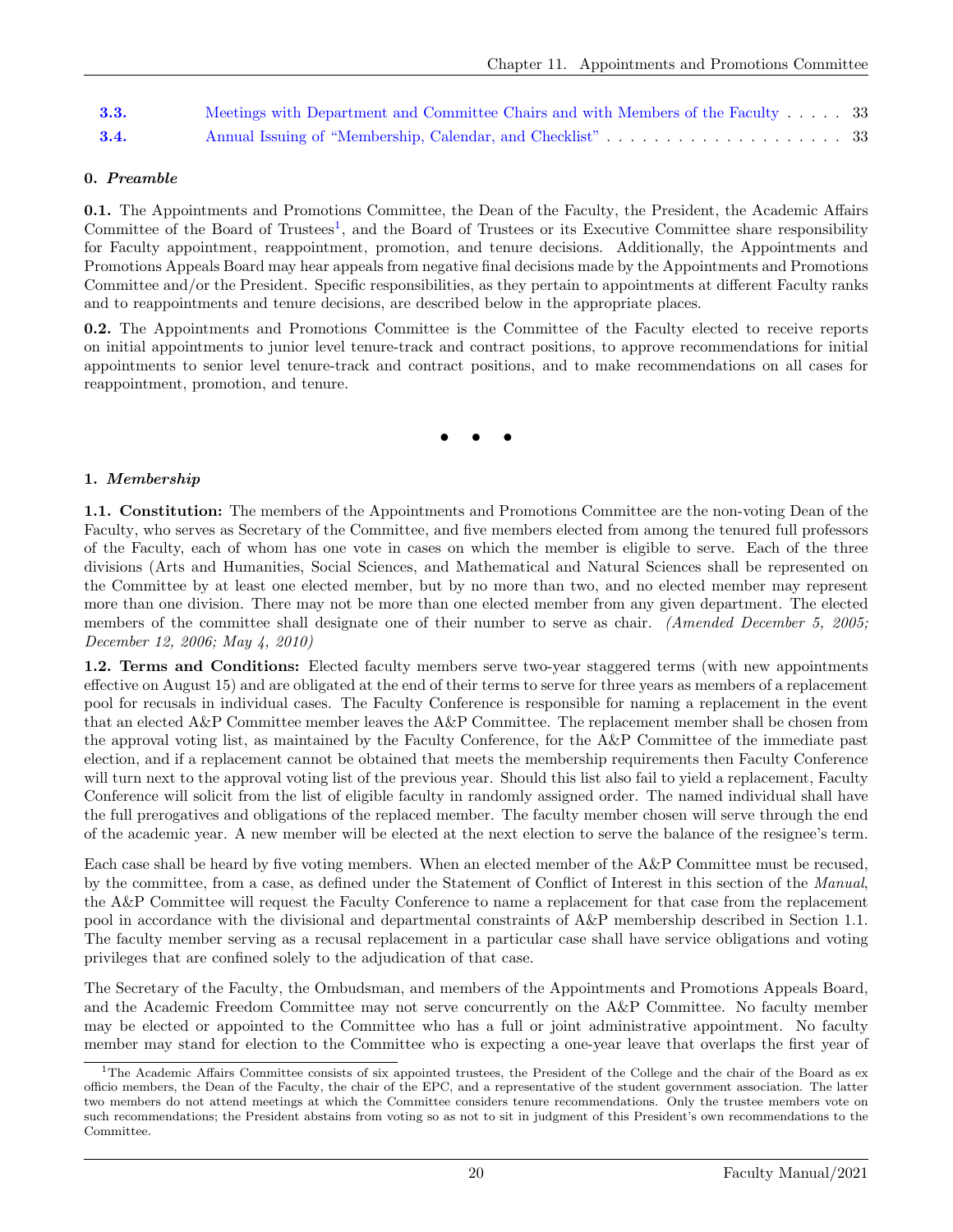their two-year term on the Committee. Faculty members with a scheduled one semester leave that overlaps their two-year term are eligible to run for election. There is no limit on the number of times an eligible faculty member may be elected to the Committee, but no one may serve more than two consecutive terms. *(Amended April 9, 1996;* December 5, 2005; October 17, 2006; December 12, 2006; May 5, 2009; May 4, 2010)

• • •

#### <span id="page-25-0"></span>2. Responsibilities

<span id="page-25-1"></span>2.1. Faculty Appointments: The Appointments and Promotions Committee acts in concert with the Dean of the Faculty and the President in approving initial Faculty appointments. Faculty appointments include both those in which one person is appointed to a single full-time position and those in which two individuals are appointed to share the responsibilities of a single full-time position. In the latter case, each partner in the shared appointment is evaluated for appointment, reappointment, promotion, and tenure individually and in accordance with the same procedures that regulate the evaluation of a single appointee. The specific responsibilities of the Committee vary according to the rank and type of appointment, as outlined below.

Initial faculty appointments are reported to the Academic Affairs Committee and are subject to approval by the Board of Trustees or its Executive Committee.

<span id="page-25-2"></span>2.1.a. Appointments to Tenure Track Positions: Normally, tenure track positions are wholly allocated to a department, wholly allocated to a program, or jointly allocated to two disciplinary homes which may be two departments, two programs, or one of each. In the event that a faculty member is appointed to a position jointly allocated to two disciplinary homes, the letter of appointment shall specify the Faculty member's obligations to each home. It shall also make clear that the review process will be conducted by two review committees, one within each disciplinary home. In the event that a faculty member's position is wholly allocated to a program or jointly allocated to one or two programs, then for each program to which the position is allocated, the letter of appointment shall specify the members of a committee appointed by the Dean of the Faculty to serve as the faculty member's programmatic review committee throughout the probationary period (i.e., up to, and including, the faculty member's tenure review). The Dean of the Faculty shall appoint a replacement for each review committee member who is unable to complete their terms of service.

In some instances, tenure-track positions are created outside of the departmental and programmatic structures. In such cases, the letter of appointment shall specify the members of a committee appointed by the Dean of the Faculty to serve as the faculty member's review committee throughout the probationary period. The Dean of the Faculty shall appoint a replacement for each review committee member who is unable to complete their terms of service.

<span id="page-25-3"></span>2.1.a.i. Assistant Professor: The Dean of the Faculty makes appointments at the rank of Assistant Professor. The Dean's decisions on appointments follow consultation with either a special committee or each disciplinary home of the candidate, as well as a written recommendation from the administrative head of each of the candidate's disciplinary homes.<sup>[2](#page-25-7)</sup> Such appointments are reported to the Appointments and Promotions Committee and to Academic Affairs Committee of the Board, and are subject to approval by the Board of Trustees or its Executive Committee.

Appointment at the rank of Assistant Professor presumes demonstrated professional competence, scholarly activity, and the completion of all requirements for the Ph.D. or other appropriate terminal degree; letters of appointment to the rank of Assistant Professor will make clear the following points:

<span id="page-25-4"></span>2.1.a.i.a. That should these degree requirements not be completed at the start of the academic year, the rank becomes Instructor and the term of appointment, one year;

<span id="page-25-5"></span>2.1.a.i.b. that on completion of the degree, the Instructor, the Dean of the Faculty, and the administrative head(s) of the Instructor's disciplinary home(s) will establish the effective date of the promotion to Assistant Professor as either retroactive to 1 September of the current academic year, or commencing on 1 September of the following academic year. The established date will mark the beginning of the probationary period toward tenure;

<span id="page-25-6"></span>2.1.a.i.c. that failure to complete the degree requirements will result in the termination of appointment at the end of the contractual year;

<span id="page-25-7"></span> $2$ The administrative heads of a department and a program are, respectively, the department chair and the program director.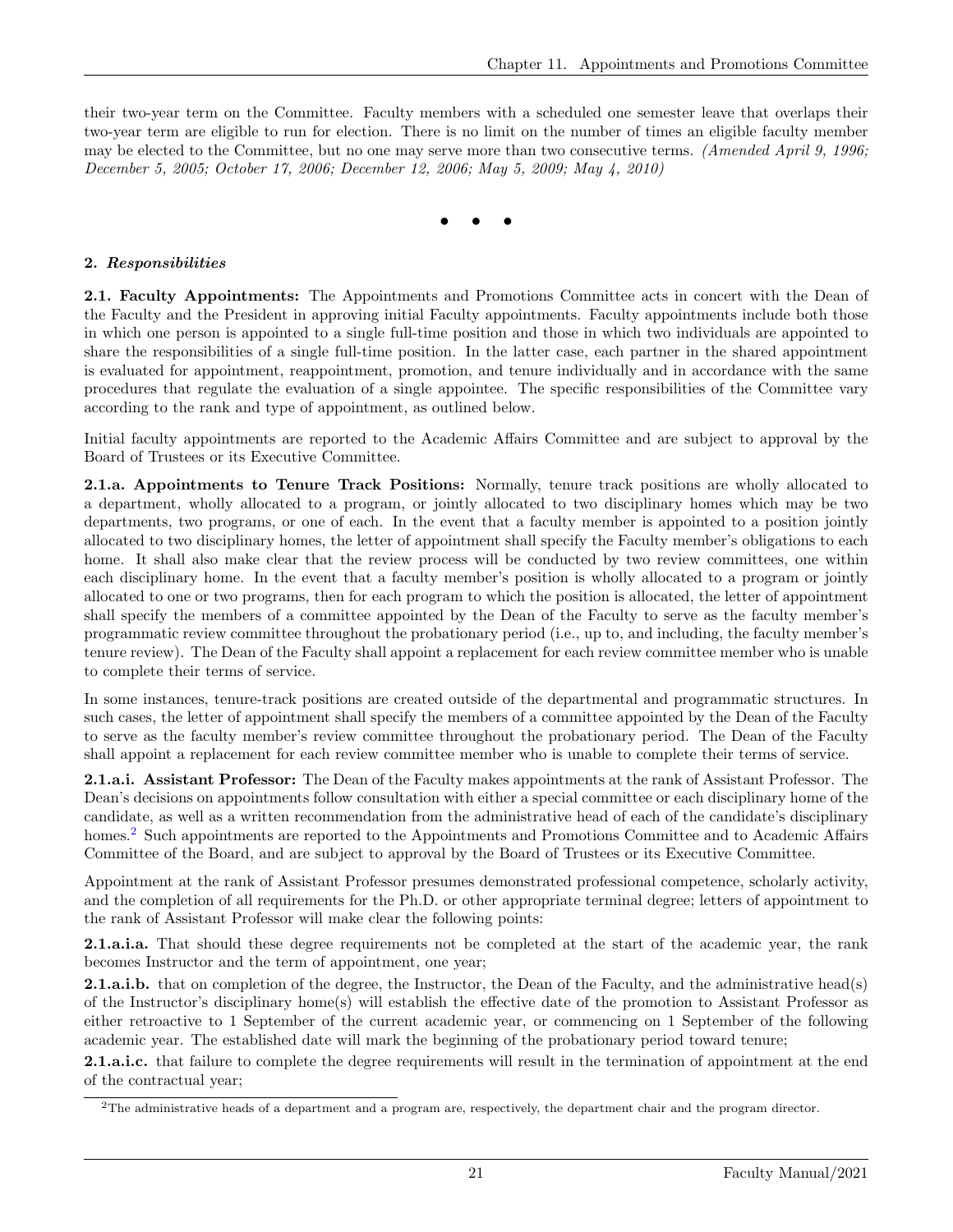<span id="page-26-0"></span>2.1.a.i.d. that in a case where there is compelling evidence for the likely completion of all degree requirements by February 15 of the following academic year, and on the positive recommendation of each of the Instructor's disciplinary homes, a second year of appointment may be granted;

<span id="page-26-1"></span>2.1.a.i.e. Appointment at the rank of Assistant Professor is normally made for three years, with review for reappointment in the spring of the third year. (*Amended February 12, 2008*)

In certain circumstances, a person with prior experience in teaching and research at an accredited college or university or in professionally related work at another institution may request a shortened probationary period. Such a request is negotiated with and approved by the Dean of the Faculty in consultation with the administrative head of each of the Assistant Professor's disciplinary homes. The period within which a tenure decision must be made shall be stated in the letter of appointment.

<span id="page-26-2"></span>2.1.a.ii. Associate Professor and Professor: Appointment at the rank of Associate Professor or Professor requires the approval of both the Appointments and Promotions committee and the Dean of the Faculty. They will base their decisions on the candidate's application file, the recommendations of a special committee or each disciplinary home of the candidate, as well as any other supporting information presented by the Dean of the Faculty.

<span id="page-26-3"></span>2.1.a.ii.a. Associate Professor: Appointment at the rank of Associate Professor presumes the Ph.D. or its equivalent, outstanding performance as a teacher, mature scholarship recognized by the profession or equivalent professional contributions, and service to the profession and former institution.

<span id="page-26-4"></span>2.1.a.ii.b. Professor: Appointment at the rank of Professor presumes the Ph.D. or its equivalent, outstanding performance as a teacher, distinguished scholarship recognized by the profession or equivalent professional contributions, and service to the profession and former institution.

Appointments at the rank of Associate Professor or Professor may be made with or without tenure. If the appointment is made without tenure, the review for reappointment and tenure will normally be in the Spring of the first year. Appointment with tenure further requires approval of the President, who shall convey a positive decision to the trustee Academic Affairs Committee for pro forma ratification by the Board.

#### (Section 2.1.a.ii. amended February 14, 2012)

<span id="page-26-5"></span>2.1.b. Appointments to Contract Positions: Trinity College makes appointments to various kinds of Contract Positions. All such positions that are renewable or continuing are subject to peer review. Letters of appointment or reappointment to Contract Positions shall clearly specify the terms and conditions of employment, including the length of the appointment, the possibility of renewal, and the nature of the review process. In the event that the Faculty determines to convert a particular Contract Position to tenure track, a new search will be undertaken; the incumbent may become a candidate for the position.

<span id="page-26-6"></span>2.1.b.i. Non-Tenure-Track Chaired Professorships: The Appointments and Promotions Committee approves appointments to Non-Tenure-Track Chaired Professorships, basing its decisions on the recommendations of a search committee and other supporting information presented by the Dean of the Faculty. Such appointments are subsequently reported to the Academic Affairs Committee of the Board and are subject to the approval of the Board of Trustees or its Executive Committee.

Appointment to a Non-Tenure-Track Chaired Professorships is made for a contractual period, normally five years, and may be renewed, subject to the recommendation of a Faculty review committee, appointed by the Dean of the Faculty, and the recommendation of the Appointments and Promotions Committee.

<span id="page-26-7"></span>2.1.b.ii. Experimental Positions: The Appointments and Promotions Committee approves appointments for Experimental Positions, basing its decisions on the recommendations of the search committee and other supporting information presented by the Dean of the Faculty. Such appointments are subsequently reported to the Academic Affairs Committee of the Board and are subject to the approval of the Board of Trustees or its Executive Committee.

Experimental Positions are established by the Educational Policy Committee with the approval of the Faculty. Faculty filling these positions are appointed for a contractual period. Experimental Positions, as such, are not renewable.

<span id="page-26-8"></span>2.1.b.iii. Visiting Faculty: The Dean of the Faculty makes appointments of Visiting Faculty members, acting on the recommendation(s) of a special committee or the administrative head(s) of the candidate's disciplinary home(s). Such appointments are reported to the Committee and are subject to approval by the Board of Trustees or its Executive Committee.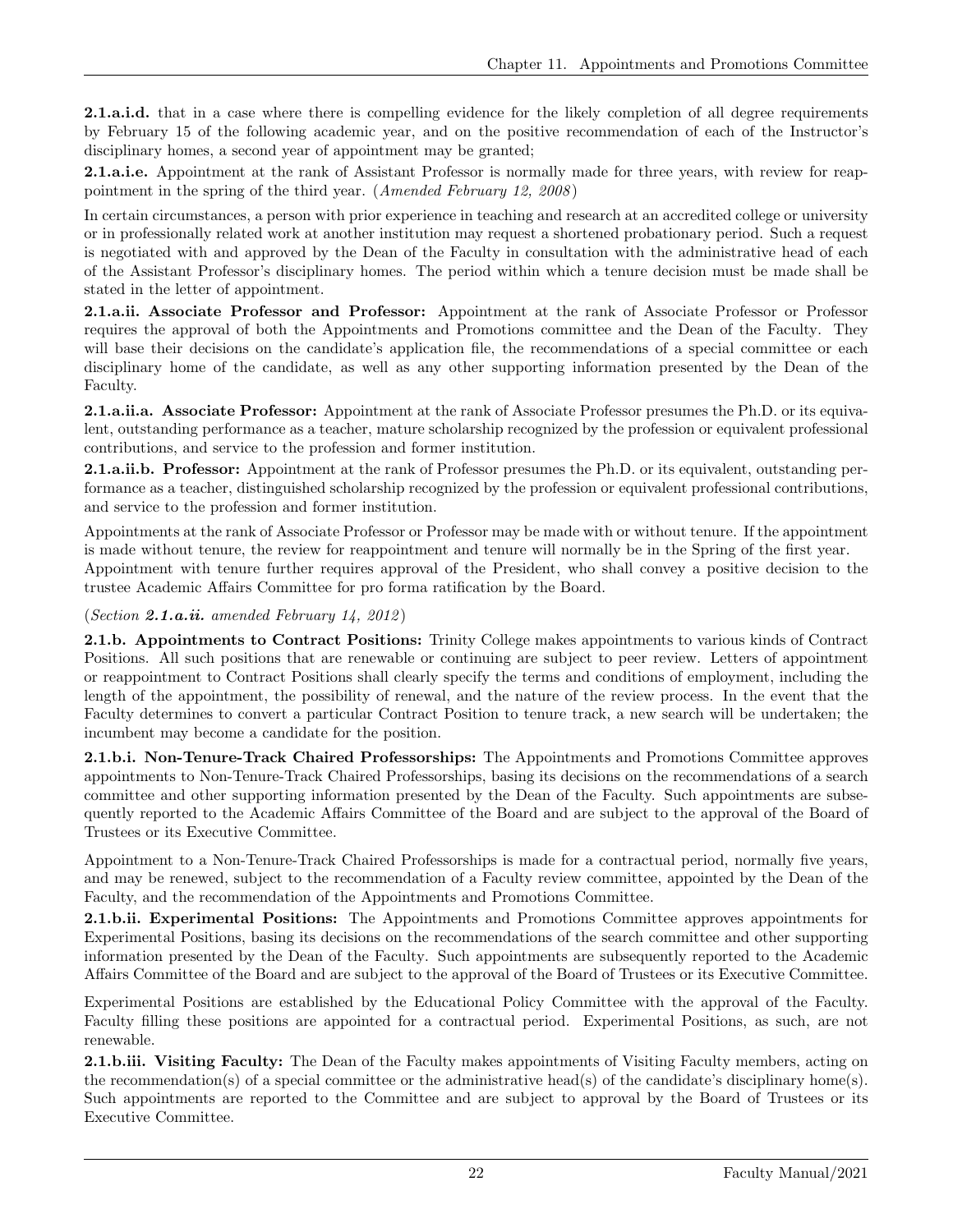Visiting Faculty are appointed part time or full time for a limited period, usually replacing Faculty members on leave.

<span id="page-27-0"></span>2.1.b.iv. Part-Time Renewable Faculty: The Dean of the Faculty makes appointments of Part-Time Renewable Faculty members, acting on the recommendation(s) of a special committee or the administrative head(s) of the candidate's disciplinary home(s). Such appointments are reported to the Committee and are subject to approval by the Board of Trustees or its Executive Committee.

Part-Time Renewable Faculty serve for defined contract periods. Reappointment or renewal of contract is approved by the Appointments and Promotions Committee. Although there is no prescribed schedule for promotion, cases for promotion follow regular procedures.

<span id="page-27-1"></span>2.1.b.v. Adjunct Faculty: The Dean of the Faculty makes appointments of Adjunct Faculty members, acting on the recommendation(s) of a special committee or the administrative head(s) of the candidate's disciplinary home(s) and reporting such appointments to the Committee. These appointments are subject to approval by the Board of Trustees or its Executive Committee.

Adjunct Faculty are typically members of the local community who serve a special academic function for the College, which may include teaching.

<span id="page-27-2"></span>2.1.b.vi. Instructor: The rank of Instructor is used in a case where a Faculty member, offered a tenure-track position as Assistant Professor, has failed to complete the requirements for the Ph.D. by the start of the contractual period. Time served in the rank of Instructor does not count toward tenure.

<span id="page-27-3"></span>2.1.b.vii. Artist–in–Residence: The Dean of the Faculty makes appointments of Artists-in-Residence, acting on the recommendation(s) of a special committee or the administrative head(s) of the candidate's disciplinary home(s), and reporting such appointments to the Committee. These appointments are subject to approval by the Board of Trustees or its Executive Committee.

Artists-in-Residence are appointed for defined contractual periods, normally from one to three years.

<span id="page-27-4"></span>2.1.b.viii. Lecturers: The Dean of the Faculty makes appointments of Lecturers, acting on the recommendation(s) of a special committee or the administrative head(s) of the candidate's disciplinary home(s), and reporting such appointments to the Committee. Additionally, members of the College staff and administration who are qualified to conduct courses may be appointed by the Dean of the Faculty as Lecturers. Appointments as Lecturers are subject to approval by the Board of Trustees or its Executive Committee.

Appointments to the category of lectureship may be renewable. (Passed November 11, 2003)

(Section 2.1. Faculty Appointments amended in its entirety, May 11, 2004)

• • •

<span id="page-27-5"></span>2.2. Reviews for Reappointment, Promotion, and Tenure Decisions: The elected members of the Appointments and Promotions Committee and the Dean share responsibility with the President for evaluating all candidates for reappointment, promotion, or tenure. All reviews that are mandated to occur at a particular time (i.e., for reappointment, for promotion to Associate Professor with tenure, and for renewal of contract positions) are referred to the Committee by academic departments or programs or specially appointed committees. Other reviews (e.g., for promotion to Professor) may be referred to the Committee by the department or program or special committee or recommended to the Dean of the Faculty for further action by any tenured member of the Faculty. The A&P Committee, the Dean, and the President are responsible for the final preparation of those recommendations that require action by the Board of Trustees and its Academic Affairs Committee (i.e., tenure recommendations and recommendations for the award of emeritus/emerita status). (Amended February 12, 2008)

<span id="page-27-6"></span>2.2.a. Policies of Trinity College: The award of tenure represents a long-term commitment by the College to the Faculty member. The Committee exercises the greatest care in reaching a tenure decision; in order for tenure to be recommended, the Committee must be persuaded by the prospect of continuing and significant contributions from the candidate.

In the absence of extraordinary circumstances as defined in advance by the Educational Policy Committee, the Appointments and Promotions Committee, the Dean, and the President make their decisions on reappointment, promotion, and the awarding of tenure, solely on the merit of each candidate without regard to the percentage of Faculty currently tenured or any other consideration of quotas. In addition, the criteria used to evaluate a candidate for reappointment, promotion, or tenure are neither so narrowly construed, nor applied in such a way, as to prejudice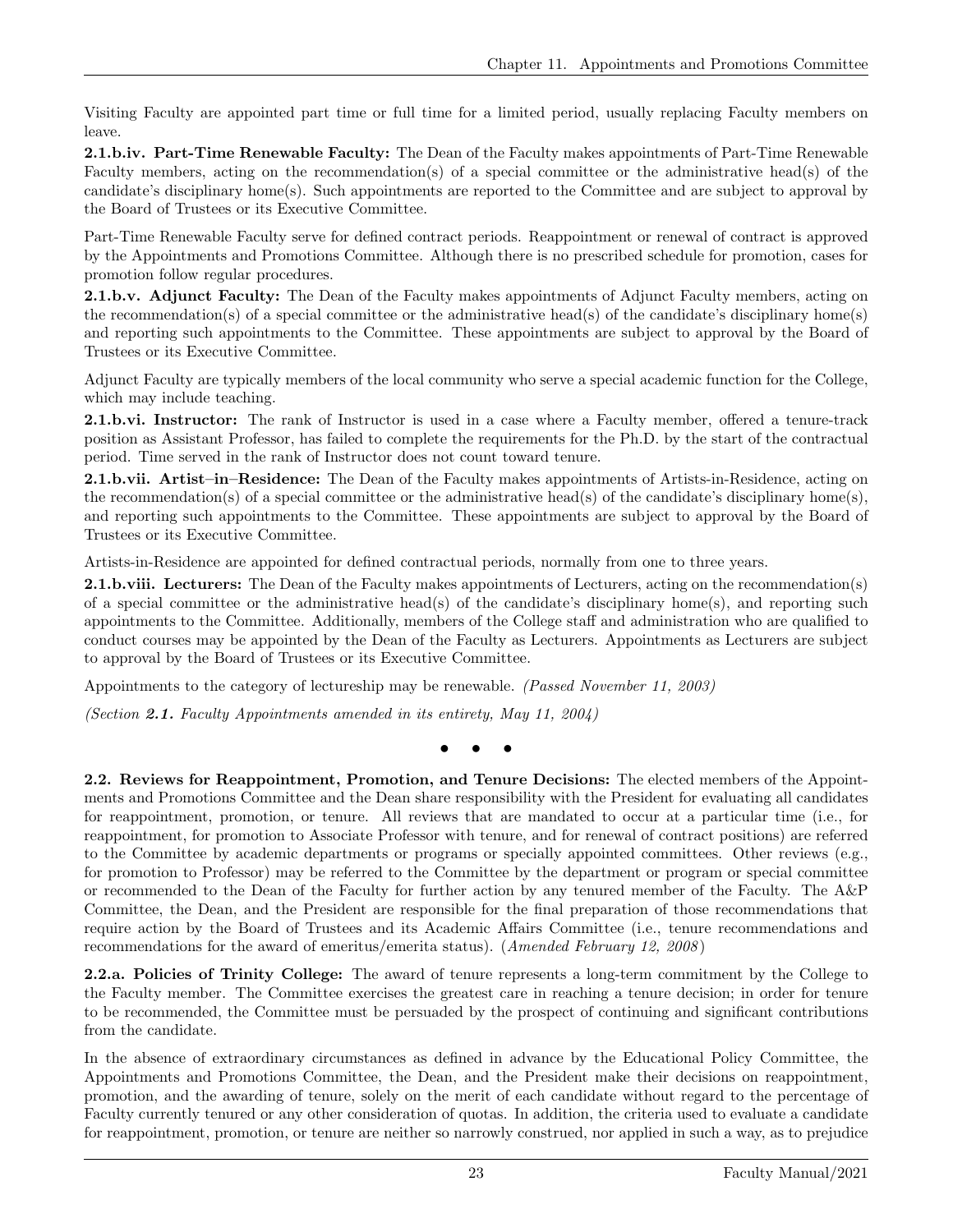the case against an individual on the basis of race, gender, or religion, or for unconventional points of view or lifestyle, or for conducting research in non-traditional areas.

Tenure commits Trinity College to permanent appointment so long as the position to which the appointment is made continues to exist. Nor may a tenured Faculty member be dismissed except under the conditions specified in Appendix [B.9,](#page-118-0) p. [114.](#page-118-0)

#### <span id="page-28-0"></span>2.2.b. The Timing of Reviews for Reappointment, Promotion and Tenure Decisions:

<span id="page-28-1"></span>2.2.b.i. Reappointment: Assistant Professors are normally appointed for three years with the Reappointment decision made in the spring semester of the third year of appointment. A positive reappointment decision results in an additional three-year contract. A decision not to reappoint results in a terminal one-year contract. (Amended February 12, 2008)

<span id="page-28-2"></span>2.2.b.ii. Tenure and Promotion to Associate Professor: The award of tenure results in promotion to Associate Professor for those below that rank. Tenure review normally occurs no later than the spring of the sixth year of appointment for Faculty appointed at the rank of Assistant Professor. A decision not to reappoint results in a terminal one-year contract. (Amended March 13, 2007; February 12, 2008)

<span id="page-28-4"></span><span id="page-28-3"></span>2.2.b.iii. Promotion to Professor: While the College has no requirement for years in rank as Associate Professor before promotion to Professor, the Appointments and Promotions Committee evaluates candidates for Professor on the basis of their achievements and contributions in teaching, scholarship, and service since the awarding of tenure. 2.2.b.iv. Early Tenure: Any untenured faculty member on the tenure track who judges that the faculty member's file reveal persuasive evidence of the fulfillment of the teaching, service, and scholarship criteria for tenure and promotion to associate professor, and a career trajectory which promises continued substantive contributions within each of those three areas may, in a timely fashion, request of the Dean of the Faculty that a review for tenure and promotion to the associate level (or simply tenure if the Faculty member is already at a senior rank) be conducted prior to the expiration of the candidate's probationary period. Following such a request, the candidate's file shall be constructed and submitted according to the guidelines and deadlines which govern the reviews of junior faculty in their sixth year, with the exceptions that:

- at any time prior to the submission of the completed file, the candidate may withdraw their candidacy without penalty of termination of employment; and
- a failure of the candidate to attain early tenure shall not result in termination of the candidate's employment.

If the review occurs in a year otherwise devoted to the candidate's reappointment, a case for reappointment will be submitted to the A&P Committee along with a case for tenure and promotion. The A&P Committee shall accept two separate files or one file which addresses both levels of review.

The A&P Committee, the Dean, and the President shall apply the same scholarship, service, teaching and career trajectory criteria to early tenure cases as they apply to tenure cases submitted at the end of the 6-year probationary period for assistant professors. In the event that the candidate fails to attain early tenure (or tenure with promotion if the candidate is not already at a senior rank), the next tenure review will occur at the end of the candidate's probationary period. If the negative recommendation occurs in a year otherwise devoted to the candidate's reappointment review, the Committee shall consider without prejudice the candidate's case for reappointment. (Amended February 12, 2008 )

No faculty member may make more than one application for early tenure.

<span id="page-28-5"></span>2.2.b.v. Extension of the Probationary Period: Extension of the probationary period may be granted to a faculty member on the tenure track who a) becomes a primary or coequal caregiver to a newborn or newly adopted child, or b) acquires full or partial leaves of absence for reasons of family/medical exigency other than given in a). "Family or medical exigency" will be defined in accordance with the circumstances supporting leave under the Connecticut or Federal Family and Medical Leave Act.

<span id="page-28-6"></span>2.2.b.v.a. Extensions due to leaves acquired for reasons of family/medical exigency other than the providing of care to a newborn/newly adopted child: Trinity College grants full and partial leaves of absence to eligible faculty members during the autumn and spring semesters as well as the summer period during which faculty normally have no contractual obligations to the College. For the purpose of the discussion below, the term session shall denote a spring semester, an autumn semester, or a summer period. One half of a session shall denote a period of 6 weeks.

Full leaves of absence taken prior to the semester of the tenure review will result in a compensatory rescheduling of upcoming A&P reviews according to the following schedule: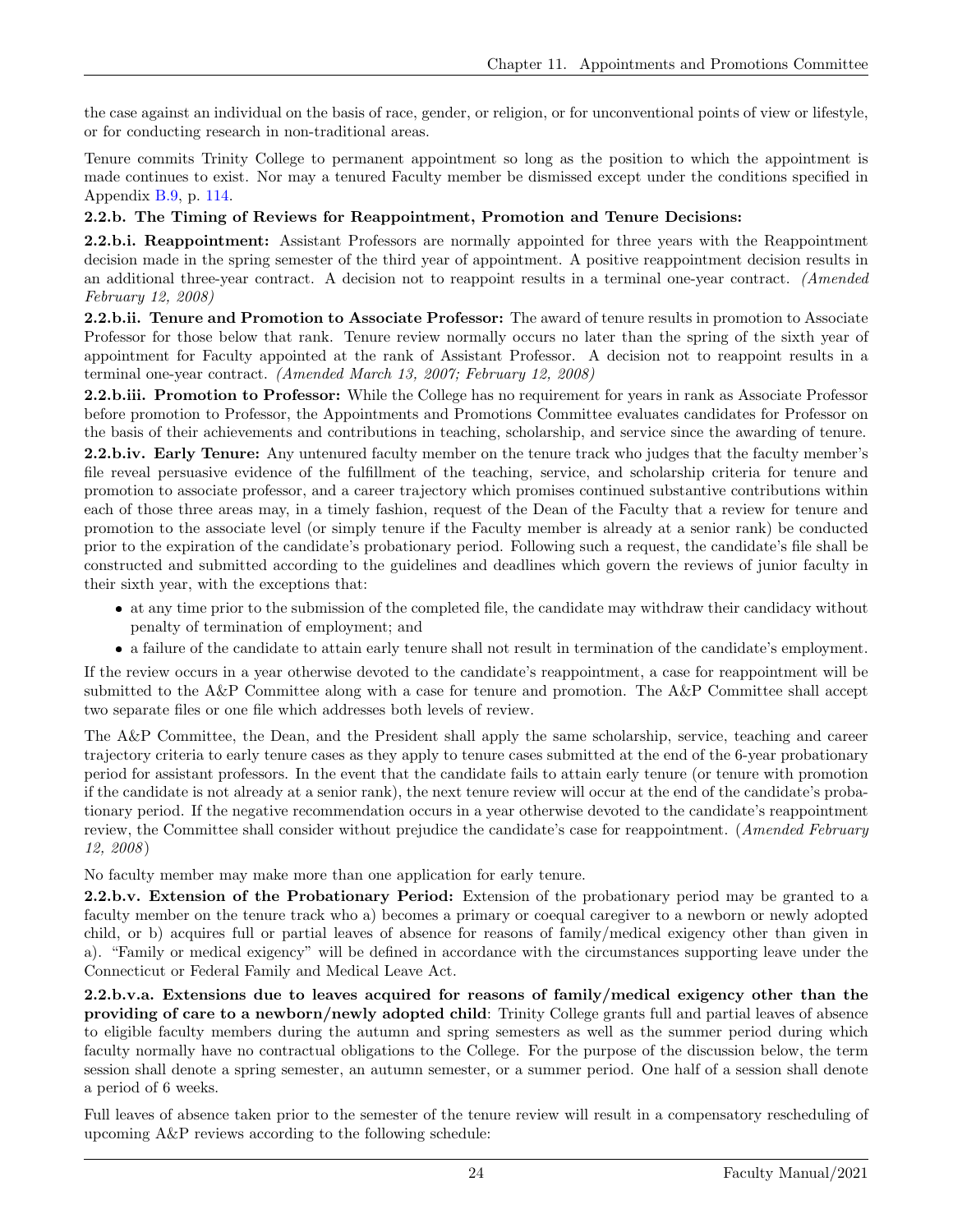- i. a one-semester extension of the review period of the recipient's next A&P review for leaves taken during or following the semester of the reappointment review (or taken since the time of hire if prior to the reappointment review) that total at least 1/2 of a session and less than 1 session; (Amended February 12, 2008)
- ii. an additional one-semester extension of the review period of the recipient's next A&P review for leaves beyond those in (i) that bring the accumulated leave time to at least 1 session and at most 2 sessions;
- iii. an additional one-semester extension of the review period of the recipient's next A&P review for leaves beyond those in (i) and (ii) that bring the accumulated leave time to more than 2 sessions and at most 3 sessions;
- iv. an additional one-semester extension of the review period of the recipient's next A&P review for leaves beyond those in (i), (ii) and (iii) that bring the accumulated leave time to more than 3 sessions.

Partial leaves of absence, measured in terms of teaching unit reduction and taken prior to the semester of the tenure review, will result in a compensatory rescheduling of the availing faculty member's upcoming A&P reviews according to the following schedule:

- i. a one-semester extension of the review period of the recipient's next A&P review for partial leaves taken during or following the semester of the reappointment review (or taken since the time of hire if prior to the reappointment review) that total more than 2 teaching units and at most 3 1/2 teaching units. (Amended February 12, 2008 )
- ii. an additional one-semester extension of the review period of the recipient's next A&P review for partial leaves beyond those in (i) that bring the accumulated leave time since the last review to more than 3 1/2 teaching units and at most 6 1/2 teaching units.
- iii. an additional one-semester extension of the review period of the recipient's next A&P review for partial leaves beyond those in (i) and (ii) that bring the accumulated leave time since the last review to more than  $6\frac{1}{2}$ teaching units and at most 8 1/2 teaching units.
- iv. an additional one-semester extension of the review period of the recipient's next A&P review for partial leaves beyond those in (i), (ii) and (iii) that bring the accumulated leave time since the last review to more than 8 1/2 teaching units and less than 10 teaching units.

<span id="page-29-0"></span>2.2.b.v.b. Extensions due to the providing of care to a newborn/newly adopted child: The caregiver may elect a two-semester extension of the current review period, even if the caregiver does not take advantage of a full or partial leaves for the purpose of child-rearing. The caregiver's review period may be additionally extended due to the acquisition of other leaves taken for reasons of family/medical exigency, subject to the following constraints:

- i. if the caregiver elects the two-semester extension of the probationary period, then normally, full or partial leaves acquired by the caregiver during the session of birth/adoption or the session immediately thereafter will neither precipitate additional extensions of the review period nor count toward the totality of leaves taken during that review period.
- ii. leaves acquired solely for the purpose of rearing the well child will result in no probationary period extension other than the two-semester extension elected by the caregiver.
- iii. the election of a two-semester probationary period extension as a result of birth/adoption may be invoked at most once per child, and at most twice throughout the junior faculty member's entire probationary period.
- iv. the election of a two-semester probationary period extension may be declared at any time before the dean's office mails materials to the external evaluators. (Section iv. added November 13, 2012).

A faculty member whose next review date has been extended due to leaves or birth/adoption may elect to be reviewed in an earlier semester, subject to the following constraint: if the next review is the reappointment review, then that review shall occur no earlier than it would have occurred had there been no extension of that review period. (Amended February 12, 2008 )

Under circumstances outside of family/medical exigency and birth/adoption, a candidate may request an extension of the probationary period. Such a request must be approved by the head(s) of the candidate's disciplinary home(s) and the Dean of the Faculty.

Professional materials generated during a leave of absence or review period extension of any type described above shall be considered by the A&P Committee under the same policies which govern the consideration of materials generated by faculty not on leave and not under review period extension.

Leaves of absence for up to one year, taken for academic reasons, typically do not extend the probationary period.

(Section 2.2.b.v. added March 13, 2007)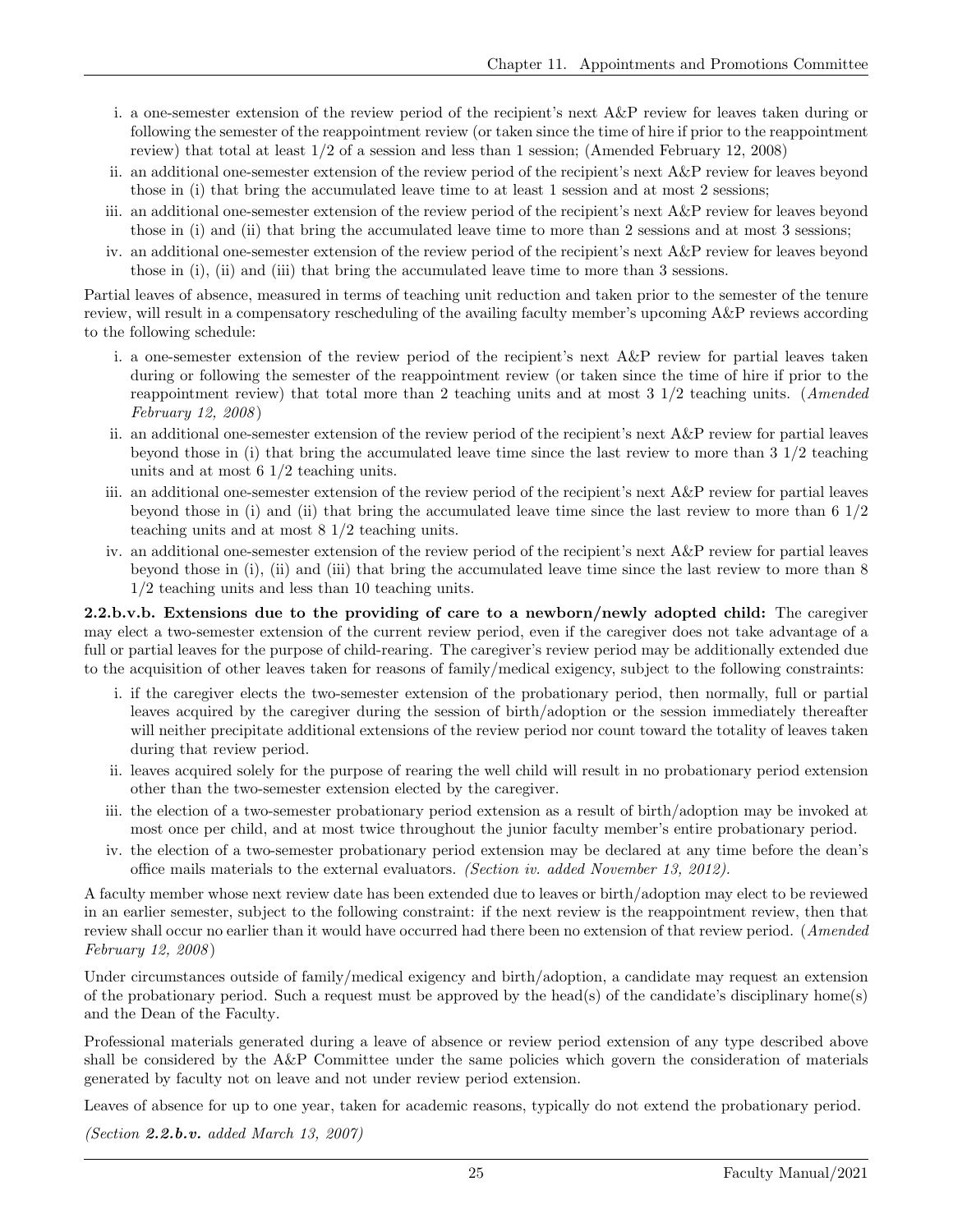<span id="page-30-0"></span>2.2.c. Criteria for Reappointment, Promotion, and Tenure: The enduring excellence of Trinity College rests on the high quality of its Faculty's teaching and scholarly or creative work. The maintenance of a community congenial to these standards rests, in turn, on the willingness of its Faculty to undertake responsibility for service. Therefore, the criteria for reappointment, promotion, and tenure are teaching, scholarship or creative work, and service, as defined below for each stage of evaluation. None of the criteria may be ignored, and continuing significant achievement is required in each of these three areas as the candidate moves through the stages of review for reappointment or promotion.

Throughout a candidate's career there should be evidence of

- the continuing development of teaching effectiveness in the classroom as well as in related areas of advising, supervision of student projects, and curriculum and program development;
- scholarly intentions and a program of research as well as evidence of engagement in productive scholarship, of steady progression in the quality of that scholarship, and of its recognition by a wider professional community; and
- continuing growth in the scope and significance of service contributions to the department/program and to the College.

#### (Passed February 10, 2004)

At each stage in the process of reappointment, promotion, and tenure, the department or special committee as well as the Appointments and Promotions Committee (including the Dean) and the President (as required) review a candidate's record with expectations appropriate to the rank. At the reappointment review, particular attention is given to a candidate's prospects for tenure, and the Committee shall indicate as clearly as possible those areas to which a candidate needs to address special attention before the tenure review. (Amended February 12, 2008)

#### <span id="page-30-2"></span><span id="page-30-1"></span>2.2.c.i. Reappointment:

#### 2.2.c.i.a. Teaching

Development of teaching effectiveness should be evident, reflected in course design and appropriate revision, along with involvement in advising and student-research supervision.

#### <span id="page-30-3"></span>2.2.c.i.b. Scholarship

Scholarship should now be coming to fruition; the candidate should be involved in continuing, focused scholarly activities in the candidate's field.

#### <span id="page-30-4"></span>2.2.c.i.c. Service

Service within the department and/or program should be manifest and, where possible, service to the College should have begun.

(Amended February 12, 2008 )

#### <span id="page-30-6"></span><span id="page-30-5"></span>2.2.c.ii. Promotion to Associate Professor with Tenure:

#### 2.2.c.ii.a. Teaching

The candidate should now have achieved full teaching effectiveness, demonstrated over a reasonably wide range of courses both within the department and/or program and, save in exceptional cases, through participation in one or another of the College's extradepartmental academic programs, as well as in advising and supervision of student research.

#### <span id="page-30-7"></span>2.2.c.ii.b. Scholarship

The candidate's research should have progressed beyond the stage of promise and should have achieved its promise of fruition. Significant public demonstration of scholarship and a corresponding professional recognition should now be evident.

#### <span id="page-30-8"></span>2.2.c.ii.c. Service

The candidate should have made demonstrable contributions to the College proper.[3](#page-30-11) Contributions to the candidate's profession, or to the larger community in which the College exists, should now, where possible, have begun. (Passed February 10, 2004.)

#### <span id="page-30-10"></span><span id="page-30-9"></span>2.2.c.iii. Promotion to Professor:

#### 2.2.c.iii.a. Teaching

Already a fully effective teacher, the candidate should now have demonstrated leadership in curriculum and program development in the department, program, or College.

<span id="page-30-11"></span> ${}^{3}$ In the case of candidacies for tenure in the first year of employment at the College, the Committee will take account of the candidate's service at the candidate's prior institution.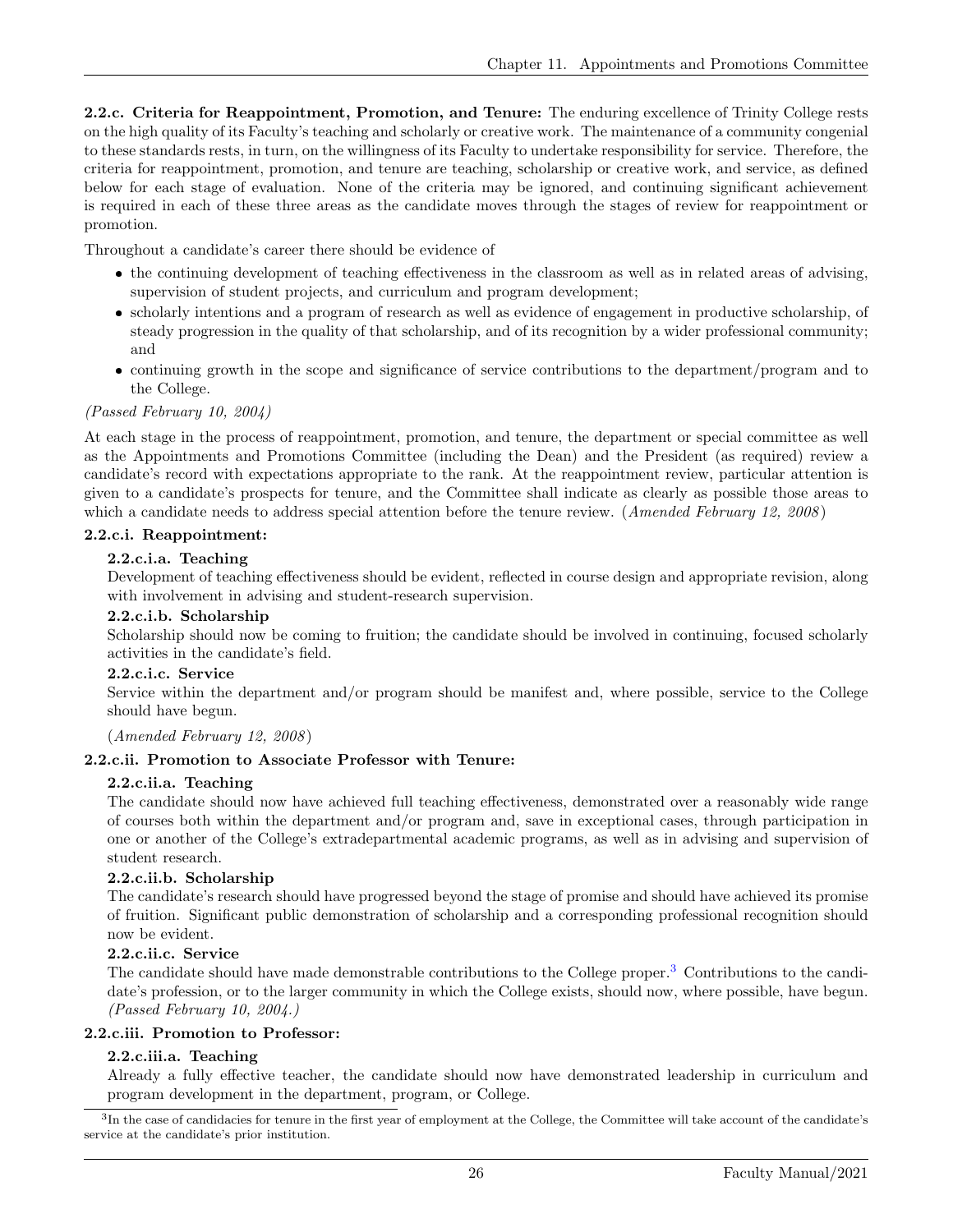#### <span id="page-31-0"></span>2.2.c.iii.b. Scholarship

The candidate should have achieved a record of mature scholarship.

#### <span id="page-31-1"></span>2.2.c.iii.c. Service

The candidate should have made sustained and significant contributions to the College proper<sup>[4](#page-31-5)</sup>, and, where possible, contributions to the candidate's profession, or to the larger community in which the College exists. (Passed December 2, 2003)

<span id="page-31-2"></span>2.2.d. Procedures for Review: The review process for Reappointment or for promotion to Associate Professor with Tenure is initiated by the Dean of the Faculty, who has the responsibility of determining well in advance of any mandatory deadlines those Faculty members upon whose reappointment the Appointments and Promotions Committee must act within a given year. (*Amended February 12, 2008*)

The review process for promotion to Full Professor, in the event of a non-joint appointment, is normally initiated by the candidate's department chair or program director.

The review process for promotion to Full Professor, in the event of a joint appointment, is normally initiated by the administrative head of the candidate's primary disciplinary home (i.e., the home which claims the greater part of the candidate's teaching), in consultation with the administrative head of the candidate's secondary home.

In either case, it is the responsibility of the administrative heads of each of the candidate's disciplinary homes to periodically review Associate Professors for the purpose of determining a time at which to initiate a review for promotion to Professor. Additionally, any tenured member of the Faculty, including the potential candidate for promotion, may bring to the Dean of the Faculty a request that the review process be initiated.

The department chair or, where appropriate, the director of an interdisciplinary program is responsible for determining when to initiate review for promotion of an Associate Professor to the rank of Professor and to that end periodically reviews Associate Professors. In anomalous circumstances, any tenured member of the Faculty, including the potential candidate for promotion, may bring to the Dean of the Faculty a request that the review process be initiated.

It is the responsibility of the Dean of the Faculty to confer with the administrative head of each of the candidate's disciplinary homes, or with the chair of a special committee, in order to review the requirements as they pertain to the sequence of reappointments and the possible effects of a decision, particularly whether or not the reappointment will presume tenure or be terminal. The review of the candidate shall then proceed in sequence through the departmental/programmatic review committee(s), the Appointments and Promotions Committee, the President (as required), and then (if the award of tenure is involved) to the Academic Affairs Committee of the Board, and the Board of Trustees or its Executive Committee.

#### STATEMENT ON CONFIDENTIALITY

The Appointments and Promotions Committee, the Dean, and the President respect the right to confidentiality. With the exception of each departmental/programmatic letter, the contents of letters of recommendation and evaluation from whatever source shall not be revealed to the candidate. Nor shall those contents be revealed to any other person or persons, except those who have a need to know by virtue of their position. Letters from external evaluators, and letters from students and faculty and others addressing teaching, however, shall be available to the members of the review committee(s) of the candidate's disciplinary home(s) and, if applicable, to members of a special review committee. Furthermore, it is understood that members of the staff and administration, who might by virtue of their jobs see the contents of these letters, shall respect this confidentiality. Similar restrictions apply to the Committee discussions of candidates, with the exception of what is disclosed in any letter from the Committee to the candidate or review committee chair. (Amended March 10, 2009 )

#### <span id="page-31-3"></span>2.2.d.i. Departmental Recommendation

<span id="page-31-4"></span>2.2.d.i.a. Non-Joint Positions. Departmental/ Programmatic Recommendation: In the event that the candidate's position is wholly allocated to a department, there shall be a departmental review committee, normally chaired by the Department Chair, which consists of the tenured members of the department. In the event that the candidate's position is wholly allocated to a program, there shall be a programmatic review committee, normally chaired by the Program Director, which includes tenured members of the program and/or

<span id="page-31-5"></span> $^{4}$ In the case of candidacies for tenure in the first year of employment at the College, the Committee will take account of the candidate's service at the candidate's prior institution.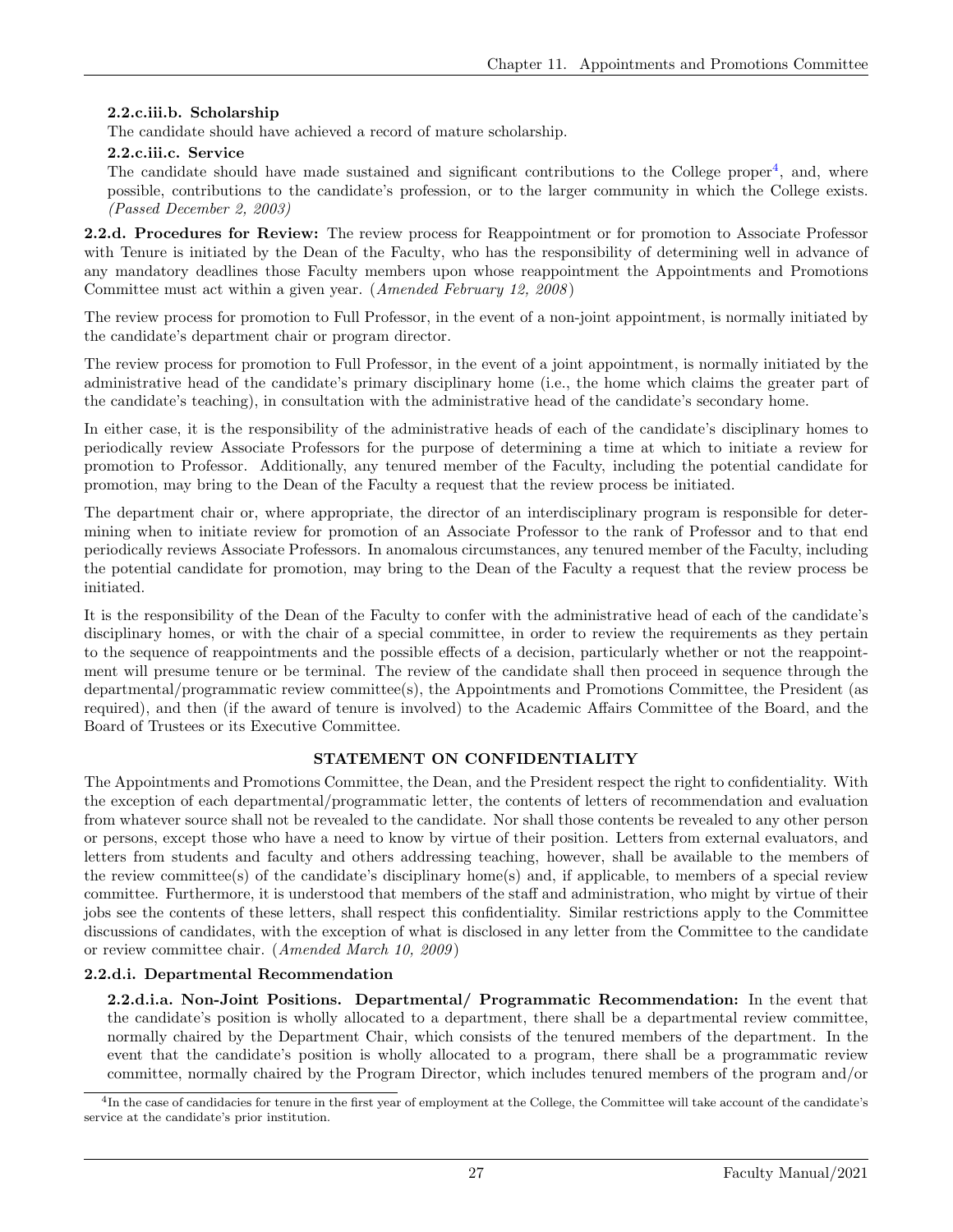<span id="page-32-0"></span>other members according to the candidate's letter of appointment.<sup>[5](#page-32-4)</sup> In either case, the review committee chair shall be privy to all materials in the candidate's file, and shall be henceforth referred to as the filekeeper.<sup>[6](#page-32-5)</sup>

2.2.d.i.a.i. Initiation of Action: In order to carry out the evaluation of a Faculty member, the filekeeper shall call a meeting (or meetings) of the members of the review committee to discuss the merits of, and vote upon, any proposed recommendation. It is expected that all members will be present at the review committee meeting. Review committee members may participate via video or telephone conferencing. On the rare occasion that a committee member cannot be present or participate via video or telephone conferencing, the filekeeper must notify the Dean of Faculty. If the Dean approves submission of a letter of evaluation for the candidate by the absent member, the filekeeper must receive the letter prior to the committee meeting so that its contents may be discussed during the committee meeting and before the committee letter is drafted. The absent member cannot sign the committee letter. Prior to the meeting at which the vote is taken, all review committee members shall have had access to all relevant material on the basis of which an informed judgment may be made. It shall be the responsibility of the filekeeper to ensure the timeliness of each step in the review process. (*Amended April 14, 2015*)

<span id="page-32-1"></span>2.2.d.i.a.ii. Letters of Recommendation: The filekeeper shall prepare a letter which reports faithfully to the Appointments and Promotions Committee the tenor of the review committee discussion concerning the candidate and the review committee recommendation and vote.<sup>[7](#page-32-6)</sup> The letter shall include a thorough discussion of the three criteria of Teaching, Scholarship and Service. This letter shall be signed by the candidate (indicating that the candidate has been given the opportunity to read the letter) and by each review committee member present at the meeting (indicating concurrence with the contents of the letter). The candidate shall receive a copy of the signed review committee letter. Each review committee member (including the filekeeper) shall write a personal letter of evaluation which the filekeeper shall enter into the candidate's file. The filekeeper shall read these letters, and ensure the consistency of each with the departmental/ programmatic letter. The filekeeper shall hold all personal letters in confidence, and shall not cite their contents in any letter to which the candidate is privy. (Amended March 10, 2009 )

<span id="page-32-2"></span>2.2.d.i.a.iii. Role of Affirmative Action in A&P Procedures: Per Appendix [B.2,](#page-101-0) p. [97,](#page-101-0) of the Faculty Manual, the principle of Affirmative Action shall be given weight in the review process by departments, programs, special review committees, the Appointments and Promotions Committee (including the Dean), the President, and the Appointments and Promotions Appeals Board (if relevant) in two ways: (1) dimensions of assessment peculiar to a minority or female candidate, such as service on search committees, student advising, student recruitment activities, and appropriate public relations activities must not be neglected; (2) the candidate's scholarly activities, particularly when these are in new or non-traditional fields, must receive a fair and unbiased review. (Added February 5, 2005)

<span id="page-32-3"></span>2.2.d.i.b. Joint Positions: Departmental/Programmatic Recommendations: In the event that the candidate's position is jointly allocated to two disciplinary homes, there shall be two review committees. Each disciplinary home which is a department shall be represented by a departmental review committee, normally chaired by the Department Chair, and consisting of the tenured members of that department. Each disciplinary home which is a program shall be represented by a programmatic review committee, normally chaired by the Program Director, which includes members of the program and/or other members according to the candidate's letter of appointment. It is understood that some faculty members may belong to both committees. There shall be exactly one review committee chair, referred to as the filekeeper, who shall be privy to all of the materials in the candidate's file. Normally, the filekeeper shall be the chair of whichever review committee represents the candidate's primary disciplinary home (i.e., the home which claims the greater part of the candidate's teaching). In the event that the candidate is shared equally by two disciplinary homes, the filekeeper shall be one of the two review committee chairs, as designated by the Dean of the Faculty.[8](#page-32-7)

<span id="page-32-4"></span><sup>5</sup>The Dean may use their discretion to appoint to review committees faculty on phased retirement and/or non-tenured associate and full professors with long-term contracts. (Added February 12, 2008)

<span id="page-32-5"></span><sup>&</sup>lt;sup>6</sup>In some instances it will be inappropriate for the Department chair or the Program Director to serve as both review committee chair and filekeeper; in such cases, the role of review committee chair and filekeeper shall be assumed by some other faculty member, to be appointed by the Dean of the Faculty from among the other members of the review committee.

<span id="page-32-6"></span><sup>&</sup>lt;sup>7</sup>In all instances, the filekeeper is to serve as an impartial facilitator and materials collector for the candidate's file, and in that capacity, the filekeeper should be neither an advocate nor a detractor for the candidate seeking a decision before the Appointments & Promotions Committee. The filekeeper shall not bias the review committee letter to reflect the filekeeper's personal position taken on the merits of the case. The filekeeper's personal views are to be expressed anonymously as part of the objective summary of the committee discussions in the review committee letter and then elaborated upon in the filekeeper's required personal letter added to the candidate's file. (Added October 16, 2007)

<span id="page-32-7"></span><sup>&</sup>lt;sup>8</sup>In some instances it will be inappropriate for the administrative head of the candidate's primary disciplinary home to serve as both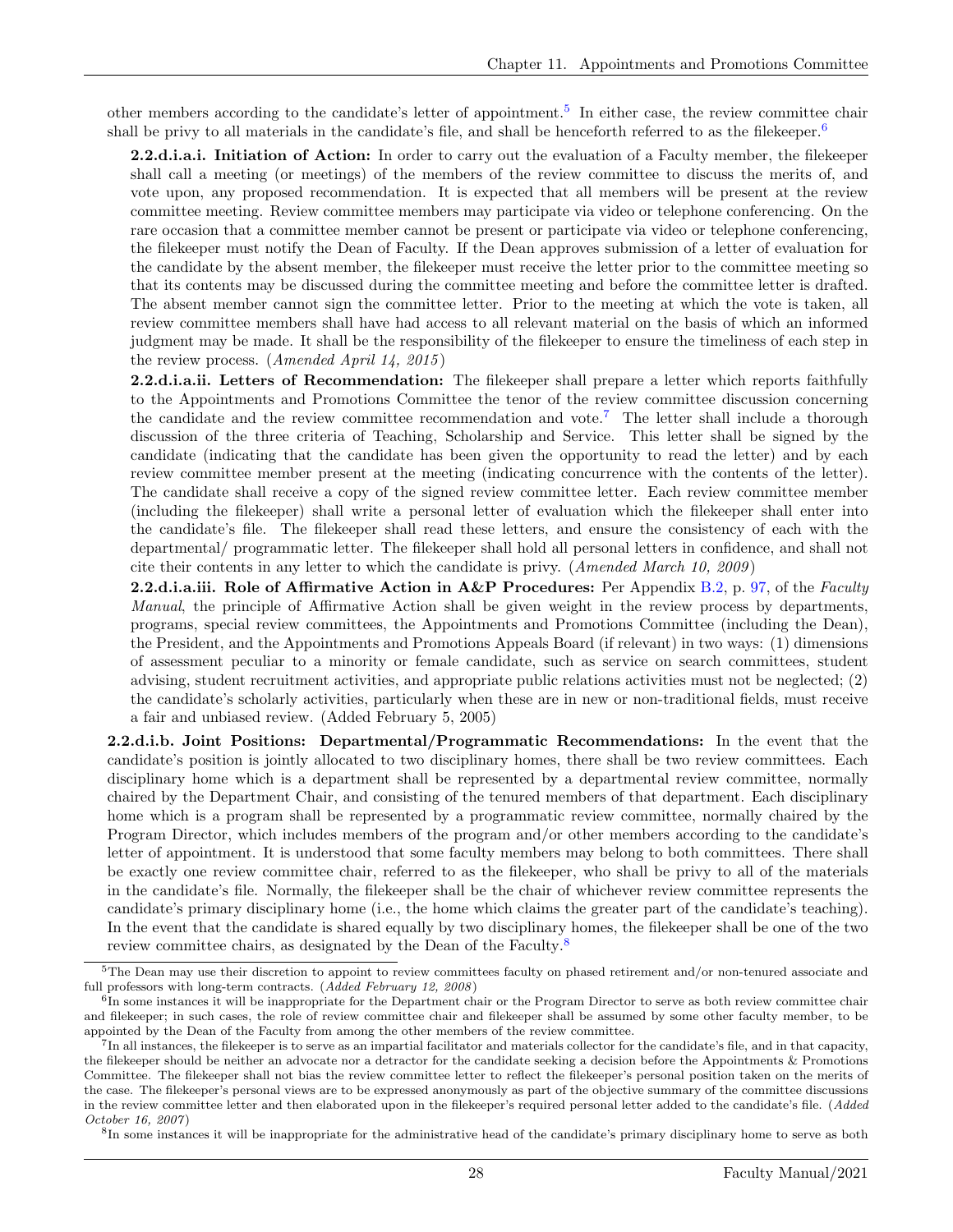<span id="page-33-0"></span>2.2.d.i.b.i. Initiation of Action: In order to carry out the evaluation of a Faculty member whose position is jointly allocated to two disciplinary homes, the filekeeper shall call a joint meeting (or meetings) of the two review committees to discuss the candidate's case. Following the joint meeting(s), the chairs of the two review committees shall call separate and independent meetings of their respective committees to discuss the merits of, and vote upon, any proposed recommendation. It is expected that all members will be present at the review committee meetings of which they are members (i.e., the joint meeting and their respective department or program committee meeting). Review committee members may participate via video or telephone conferencing. On the rare occasion that a committee member cannot be present or participate via video or telephone conferencing, the review committee chair must notify the Dean of Faculty. If the Dean approves submission of a letter of evaluation for the candidate by the absent member, the filekeeper must receive the letter prior to the committee meeting so that its contents may be discussed during the committee meeting and before the committee letter is drafted. The absent member cannot sign the committee letter. Prior to the joint departmental/programmatic meeting(s), all review committee members shall have had the opportunity to review all relevant materials on the basis of which an informed judgment may be made. It shall be the responsibility of the filekeeper to ensure the timeliness of each step in the review process. (Amended April 14, 2015)

<span id="page-33-1"></span>2.2.d.i.b.ii. Letters of Recommendation: The chair of each review committee shall prepare a letter which reports faithfully to the Appointments and Promotions Committee the tenor of the discussion within the chair's separate review committee meeting concerning the candidate and the review committee recommendation and vote.[9](#page-33-4) The letter shall include a thorough discussion of the three criteria of Teaching, Scholarship and Service. This letter will be signed by the candidate (indicating that the candidate has been given the opportunity to read the letter) and each member present at the meeting of the chair's review committee (indicating concurrence with the contents of the letter). The filekeeper shall enter the letter from each review committee into the candidate's file, and the candidate will receive copies of both letters. After the completion of both letters, yet well in advance of the file's due date, the filekeeper shall make copies of the letters available to each member of each review committee. Each member of each review committee, including the review committee chairs, shall then contribute a personal letter of evaluation. The review committee chair who is not the filekeeper shall read the personal letters of the chair's review committee members, ensuring consistency between those personal letters and the committee's departmental/programmatic letter. The review committee chair shall then forward all personal letters to the filekeeper. The filekeeper shall read the personal letters of the members of each review committee, ensuring consistency between the departmental/programmatic letter and the letters from the departmental/programmatic review committee. The filekeeper shall enter all personal letters (including the filekeeper's own) into the candidate's file. The review committee chairs shall hold the contents of all personal letters in confidence and shall not cite their contents in any letter to which the candidate is privy. (Amended March 10, 2009 )

<span id="page-33-2"></span>2.2.d.i.b.iii. Role of Affirmative Action in A&P Procedures: Per Appendix [B.2,](#page-101-0) p. [97,](#page-101-0) of the Faculty Manual, the principle of Affirmative Action shall be given weight in the review process by departments, programs, special review committees, the Appointments and Promotions Committee (including the Dean), the President, and the Appointments and Promotions Appeals Board (if relevant) in two ways: (1) dimensions of assessment peculiar to a minority or female candidate, such as service on search committees, student advising, student recruitment activities, and appropriate public relations activities must not be neglected; (2) the candidate's scholarly activities, particularly when these are in new or non-traditional fields, must receive a fair and unbiased review. (Added February 5, 2005)

<span id="page-33-3"></span>2.2.d.i.c. Procedures of Special Committees: The review of Faculty members appointed to Non-Tenure-Track Chaired Professorships or Experimental Positions is conducted through Special Committees of Faculty from cognate departments or programs appointed by the Dean of the Faculty in consultation with the Faculty member.

review committee chair and filekeeper; in such cases, the role of review committee chair and filekeeper shall be assumed by some other faculty member, to be appointed by the Dean of the Faculty from among the other members of that review committee. Additionally, in some instances it will be inappropriate for the chair of the candidate's secondary disciplinary home to serve as chair of that home's review committee; in such cases, the role of review committee chair shall be assumed by some other faculty member, to be appointed by the Dean of the Faculty from among the other members of that review committee.

<span id="page-33-4"></span> $^{9}$ In all instances, the filekeeper is to serve as an impartial facilitator and materials collector for the candidate's file, and in that capacity, the filekeeper should be neither an advocate nor a detractor for the candidate seeking a decision before the Appointments & Promotions Committee. The filekeeper shall not bias the review committee letter to reflect the filekeeper's personal position taken on the merits of the case. The filekeeper's personal views are to be expressed anonymously as part of the objective summary of the committee discussions in the review committee letter and then elaborated upon in the filekeeper's required personal letter added to the candidate's file. (Added October 16, 2007)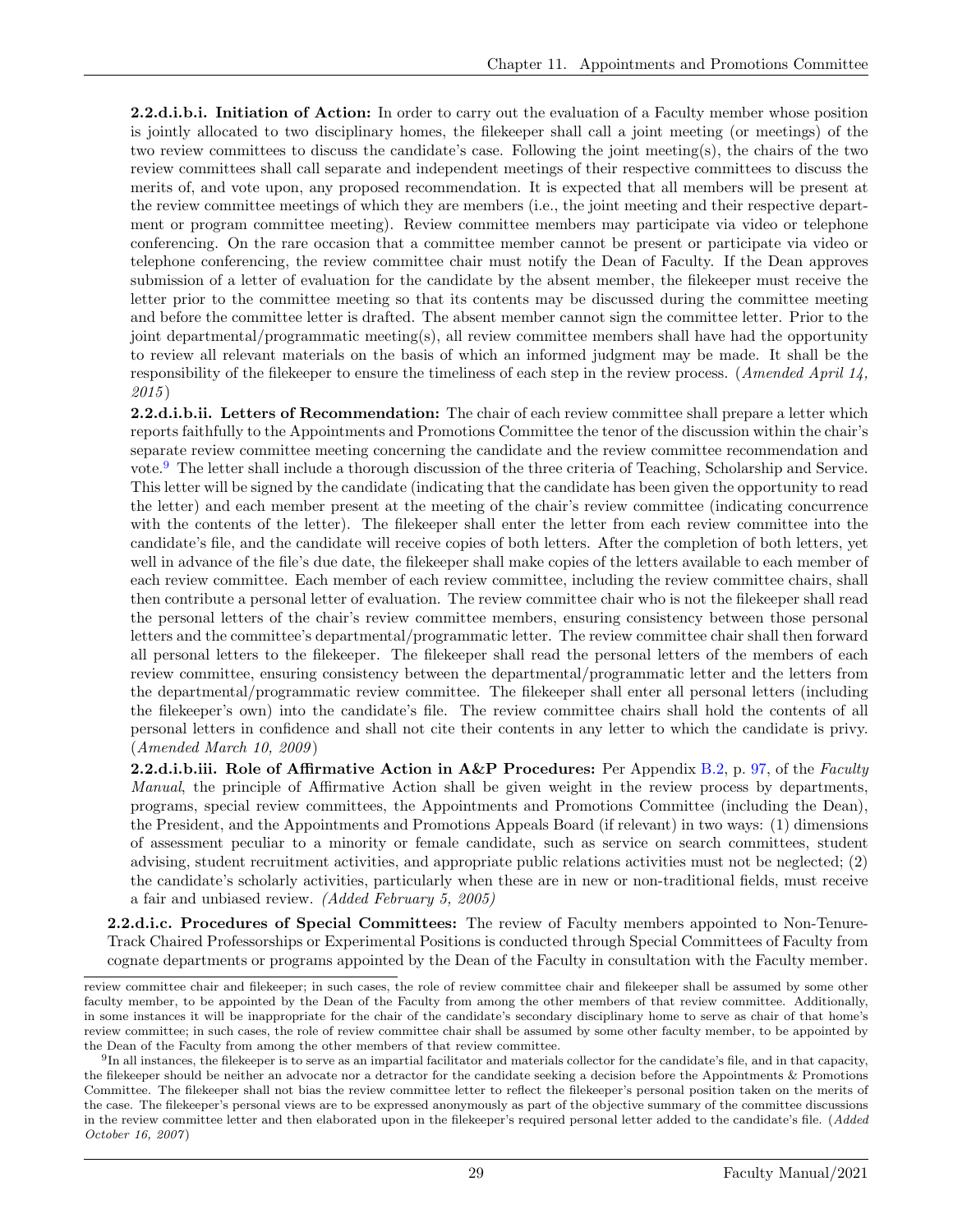The Dean also appoints the chairs of the Special Committees. The Appointments and Promotions Committee settles any disputes in the selection of a Special Committee. Special Committees follow departmental procedures and report their recommendations to the Appointments and Promotions Committee.

#### <span id="page-34-0"></span>2.2.d.i.d. Appointments and Promotions Committee Procedures

#### STATEMENT ON CONFLICT OF INTEREST

Conflict of interest in appointments and promotions decisions consists of a fact or a relationship that could interfere with a Committee member's ability to evaluate a candidate solely on the basis of the merits of the case. If a member of the Appointments and Promotions Committee believes that a conflict of interest exists, it must be disclosed to the Committee so that it can determine whether a member will be excused from hearing the case. If a candidate believes that a conflict of interest exists, the candidate shall present evidence for this to the Dean of the Faculty, who will take the matter to the Committee for a decision.

Additionally, when a candidate and an elected A&P Committee member are in the same department or program, or when an A&P Committee member serves on a special committee to review a candidate, the A&P Committee member will participate in the review process at the department or program or special committee level as required, and be recused from participation in the hearing or disposition of the candidate's case at the A&P level. If the Dean or the President holds an appointment in the department or program of a candidate due to come before the A&P Committee, they will take no part whatsoever in the department's or program's deliberations and evaluations of the candidate.

#### <span id="page-34-1"></span>(Amended October 17, 2006)

2.2.d.i.d.i. Files: The Chair of the Appointments and Promotions Committee is responsible for preparing copies of the candidate's file for the members of the Committee. The file includes a Curriculum Vitae, the candidate's statement, internal and external letters addressing teaching, research, and service, the departmental/programmatic recommendation(s), student course evaluations (including student letters), and course materials . (A list of materials to be included in a candidate's file can be found in the current "Appointment and Promotions Committee's Membership, Calendar, and Checklist" issued annually by the Committee.) The candidate receives an inventory of the file. The Chair also maintains a collection of the candidate's scholarly or creative work for review by the Committee. The Chair of the Committee maintains an archive of the originals of the Appointments and Promotions files; the copies of the files are destroyed. (Amended March 10, 2009)

Deliberation by the Committee begins only after the receipt of the completed file. If the Committee finds a candidate's file deficient or flawed in any respect, it will return the file to the filekeeper for rectification.

<span id="page-34-2"></span>2.2.d.i.d.ii. Deliberations: The Appointments and Promotions Committee, in closed session, deliberates on the qualifications of each candidate for reappointment, promotion, or tenure. However, should the Committee have questions about a candidacy, it may at its discretion conduct a number of interviews with the candidate, with the review committee chair(s), or with any other contributor to the file prior to taking final action. The Committee's questions will be conveyed in writing to the selected respondents, with a copy to the filekeeper. Normally, the Committee will meet with no more than one person at a time.

No interview of any type shall take place, or continue, unless all members of the A&P Committee are in attendance.

A record of each interview will be drafted and reviewed for accuracy by all persons present at the meeting. In the event that the respondent is not the candidate, copies of the record in its final form shall be sent only to the members of the A&P Committee, the interviewee and the filekeeper, who shall enter the filekeeper's copy into the candidate's file. In the event that the respondent is the candidate, a copy of the record in its final form shall be sent only to the members of the A&P Committee and the candidate.

The Committee, at its discretion, may require a written reply from a respondent rather than an oral reply. In such an event, the Committee's questions will be conveyed in writing to the respondent, with a copy to the filekeeper. If that respondent is not the candidate, copies of the written response shall be sent only to the members of the A&P Committee and the filekeeper, who shall enter the filekeeper's copy into the candidate's file. If that respondent is the candidate, copies of the written response shall be sent only to the members of the A&P Committee, and, solely upon the request of the candidate, to the filekeeper.

<span id="page-34-3"></span>2.2.d.i.d.iii. Recommendations: Notifications of the Committee's recommendations on promotion to Professor are normally given in mid-December, and for reappointment and for promotion to Associate Professor, in mid-March. (Amended February 12, 2008 )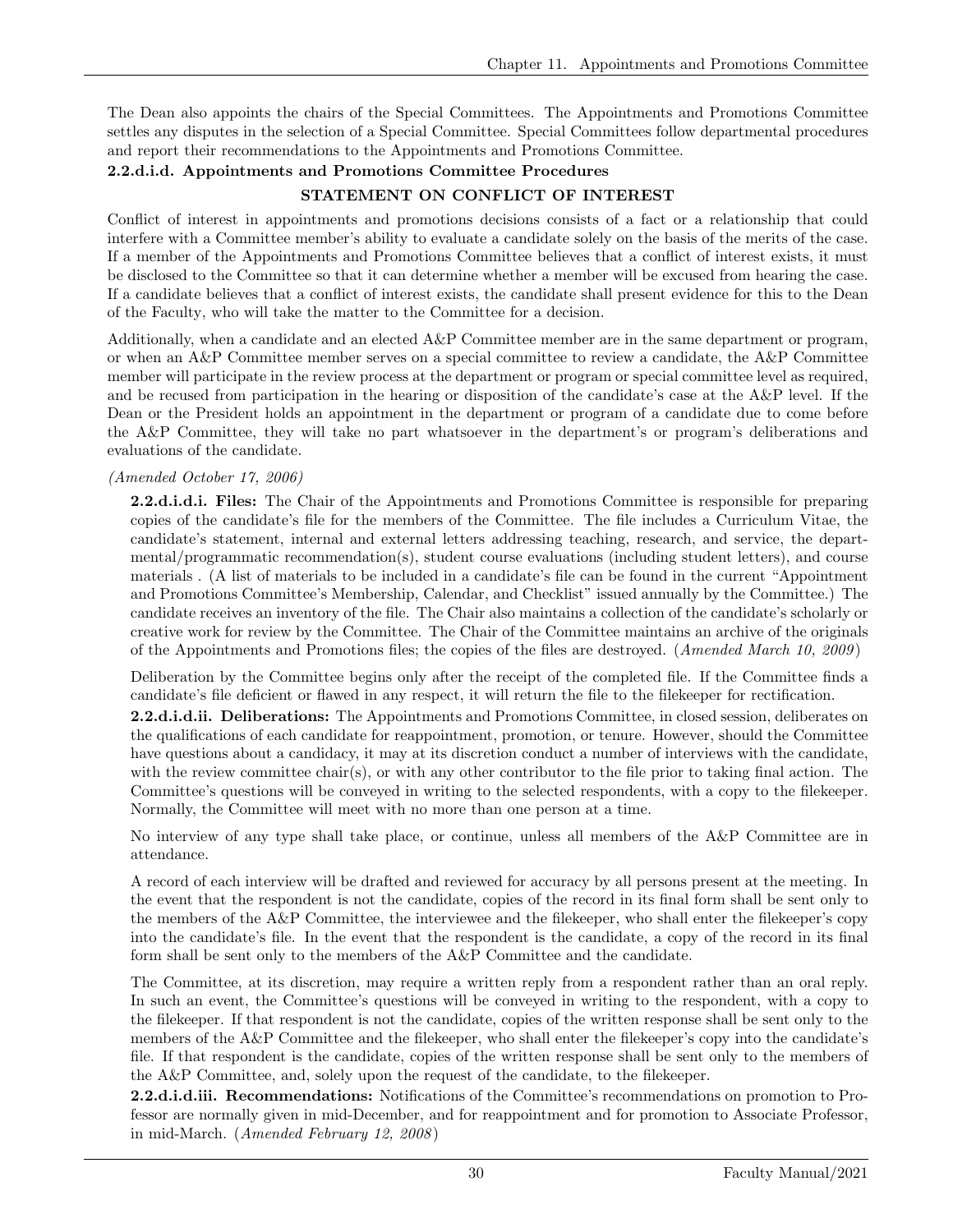For tenure-track Faculty members with a previous letter of reappointment, a negative decision must be based on failure to meet the standards of improvement derived from expectations for rank and specified in the last letter of reappointment. In those actions for which a prior letter is not required, the grounds for a negative recommendation must be failure to achieve the expectations outlined in the Faculty Manual. (Amended February 12, 2008 )

In the event that a case is ultimately decided in the negative, the Dean of Faculty shall send a letter to the chair of the candidate's review committee<sup>[10](#page-35-2)</sup>, with a copy to the candidate, citing in detail the reasons for the negative recommendation. This letter and the information it contains are to be treated as confidential, and shall constitute formal notice of termination of contract.

<span id="page-35-0"></span>2.2.d.i.d.iii.a. Non-Tenure Cases: After full deliberation, the Dean shall prepare a recommendation and the elected members of the Committee shall prepare their collective recommendation based on the vote of the majority.<sup>[11](#page-35-3)</sup> If the two recommendations are both positive, then a positive decision will be reported by the Dean to the Academic Affairs Committee of the Board with no contravening action to be taken by the President or the Board. If at least one of the two recommendations is negative, then the Committee will interview separately the candidate and the chair of the candidate's review committee<sup>[12](#page-35-4)</sup>, following which the recommendations of the Dean and a majority of elected members may be revised. If the revised recommendations are both positive, then a positive decision will be reported by the Dean to the Academic Affairs Committee as above. If they are both negative, then no report will be made to the Academic Affairs Committee, and the case will be closed except to appeal through the A&P Appeals Board. (Amended December 12, 2006)

If the Dean and the majority of elected members cannot come to agreement, then the Dean and the body of elected members will prepare separate letters, each viewable by the other, that fully specify the reasons for their respective positions. The letter from the elected members will also specify the vote and reasons in support of the views of the minority if the vote was divided. The Dean will forward the two letters to the President who, after reviewing the candidate's full file, will meet with the Committee at least once for discussion of the case. At those joint meetings with the President, the Committee may request or receive additional information, or conduct interviews, per Section dii. Additionally, in consideration of the case, the President may, in writing, request additional information from the A&P Committee, the candidate, or the filekeeper. All requests for information from the filekeeper or the candidate will be copied to the Committee and the candidate's filekeeper, and all responses from the filekeeper or the candidate will be in writing, copied to the A&P Committee.

If, following the joint meeting(s) of the Committee and the President, the separate recommendations of the Dean and a majority of the elected members are both positive, then a positive decision will be reported by the Dean to the Academic Affairs Committee of the Board with no contravening action to be taken by the President or the Board. If at least one of the two recommendations is negative, then the candidate and the chair of the candidate's review committee<sup>[13](#page-35-5)</sup> will be interviewed separately at a joint meeting of the Committee and the President, following which the recommendations of the Dean and a majority of elected members may be revised. If the revised recommendations of the Dean and a majority of elected members are both positive, then a positive decision will be reported by the Dean to the Academic Affairs Committee of the Board with no contravening action to be taken by the President or the Board. If they are both negative, then the case will be closed except to appeal through the A&P Appeals Board. If the revised recommendations of the Dean and the majority of elected members still do not agree, then the President will convey and justify the definitive decision in writing to the Committee, basing it upon the criteria given in the Faculty Manual, the letter of reappointment (if any), and evidence presented. If the President's decision is negative, then the case will be closed except to appeal through the A&P Appeals Board. (Amended February 12, 2008 )

2.2.d.i.d.iii.b. Tenure cases: After full deliberation, the Dean shall prepare a recommendation and the elected members of the A&P Committee shall prepare their recommendation based on the vote of the majority.<sup>[14](#page-35-6)</sup> The Dean and the body of elected members shall prepare separate letters, each viewable by

<span id="page-35-2"></span><span id="page-35-1"></span> $10$ If the candidate is jointly appointed to two disciplinary homes, then the letter will be sent to the chair of each of the candidate's review committees.

<span id="page-35-3"></span> $11$ A positive recommendation requires a majority of the voting faculty members.

<span id="page-35-5"></span><span id="page-35-4"></span> $12$ If the candidate is jointly appointed to two disciplinary homes, then the two review committee chairs will be interviewed separately. <sup>13</sup>If the candidate is jointly appointed to two disciplinary homes, then the two review committee chairs will be interviewed separately.  $14A$  positive recommendation requires a majority of the voting faculty members.

<span id="page-35-6"></span>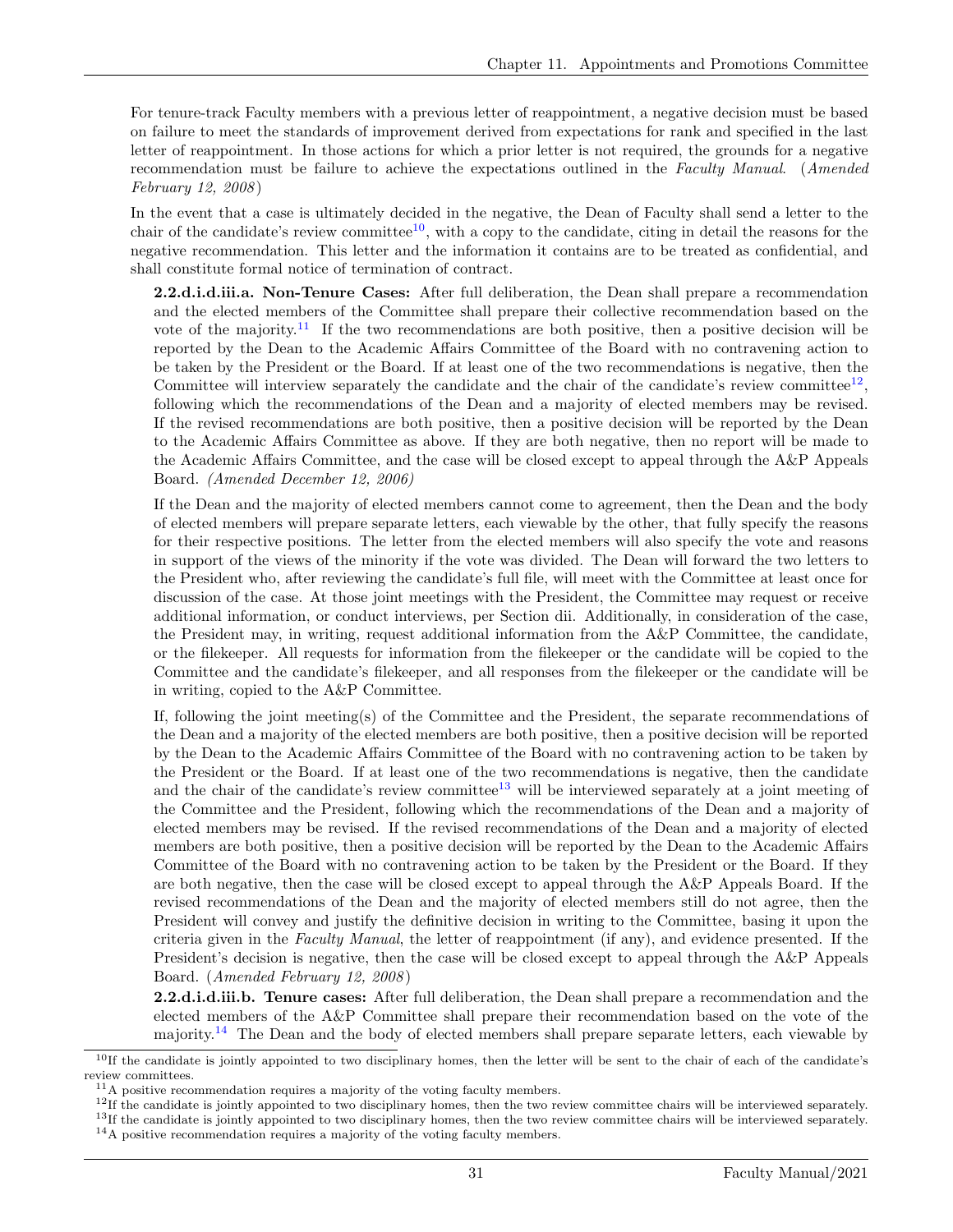the other, that convey and justify their respective recommendations. Additionally, the letter prepared by the elected members shall specify the vote and all reasons in support of the views of the minority if the vote was divided. The Dean will forward the two letters to the President. Upon receipt of the letters, the President will convey and justify their own recommendation in a letter to the A&P Committee, basing it upon the criteria given in the Faculty Manual, the letter of reappointment (if any), and evidence presented. (Amended December 12, 2006; February 12, 2008)

In consideration of the case, the President may, in writing, request additional information from the Committee, the candidate, or the filekeeper. All requests for information from the filekeeper or the candidate will be copied to the A&P Committee and the candidate's filekeeper, and all responses from the filekeeper or the candidate will be in writing, copied to the Committee.

If the recommendations of the Dean, the President, and a majority of elected members are positive, then the President shall convey a positive decision to the trustee Academic Affairs Committee for pro forma ratification by the Board.

If at least one of the three recommendations is negative, the President will meet with the Committee one or more times for discussion of the case. At those meetings, the Committee may request or receive additional information, or conduct interviews, per Section dii. Additionally, separate interviews of the candidate and the chair of the candidate's review committee<sup>[15](#page-36-0)</sup> will be conducted.

Following full deliberation, the Dean, the President, and the elected members of A&P may revise their recommendations and letters. If the revised recommendations of the Dean, the President, and a majority of elected members are positive, then the President shall convey a positive decision to the trustee Academic Affairs Committee for pro forma ratification by the Board. If the revised recommendations are each negative, then no report will be made to the Academic Affairs Committee, and the case will be closed except to appeal through the A&P Appeals Board. If the revised recommendations are divided, then the President will forward all three revised letters of recommendation to the Academic Affairs Committee of the Board. The Academic Affairs Committee will prepare its own recommendation based upon the criteria given in the Faculty Manual, the latest letter of reappointment (if any), and evidence presented. It will then forward its recommendation to the Board for pro forma ratification. Before issuing any negative recommendation to the Board, the Academic Affairs Committee will meet at least once with (together) the Dean, the President, and an elected member of the A&P Committee representing the recommendation of the majority of elected members. Additionally, the Academic Affairs Committee will interview separately the candidate and the chair of the candidate's review committee<sup>[16](#page-36-1)</sup>.

2.2.d.i.d.iii.c. Provision for Appeal: If, in a non-tenure case, either the President makes a final negative decision or a majority of the elected members of the A&P Committee and the Dean together make a final negative decision, the candidate may appeal the decision through the Appointments and Promotions Appeals Board. If, in a tenure case, a final negative decision follows from the unanimously negative recommendations of the President, the Dean, and a majority of elected members of the A&P Committee, the candidate may appeal the decision through the Appointments and Promotions Appeals Board.

Trinity follows AAUP guidelines in making notifications for non-renewal. Written notice that a probationary appointment is not to be renewed will be given to the Faculty member in advance of the expiration of the Faculty member's appointment as follows: "(1) not later than March 1 of the first academic year of service if the appointment expires at the end of that year; or, if a one-year appointment terminates during an academic year, at least three months in advance of its termination; (2) not later than December 15 of the second academic year of service if the appointment expires at the end of that year; or, if the initial two-year appointment terminates during an academic year, at least six months in advance of its termination; (3) at least twelve months before the expiration of an appointment after two or more years of service in the institution."

In the event of a negative decision by the Appointments and Promotions Committee, a candidate may appeal to the Appointments and Promotions Appeals Board. The right to appeal is in no way obviated or abridged by the fact that formal notification of termination of contract is deemed to have been given.

2.2.d.i.d.iii.d. Non-Uniform Recommendations in the Case of Shared Appointments: If one of the partners in a shared appointment fails to be reappointed, the College may consider whether or not to

<span id="page-36-1"></span><span id="page-36-0"></span><sup>&</sup>lt;sup>15</sup>If the candidate is jointly appointed to two disciplinary homes, then the two review committee chairs will be interviewed separately.  $16$ If the candidate is jointly appointed to two disciplinary homes, then the two review committee chairs will be interviewed separately.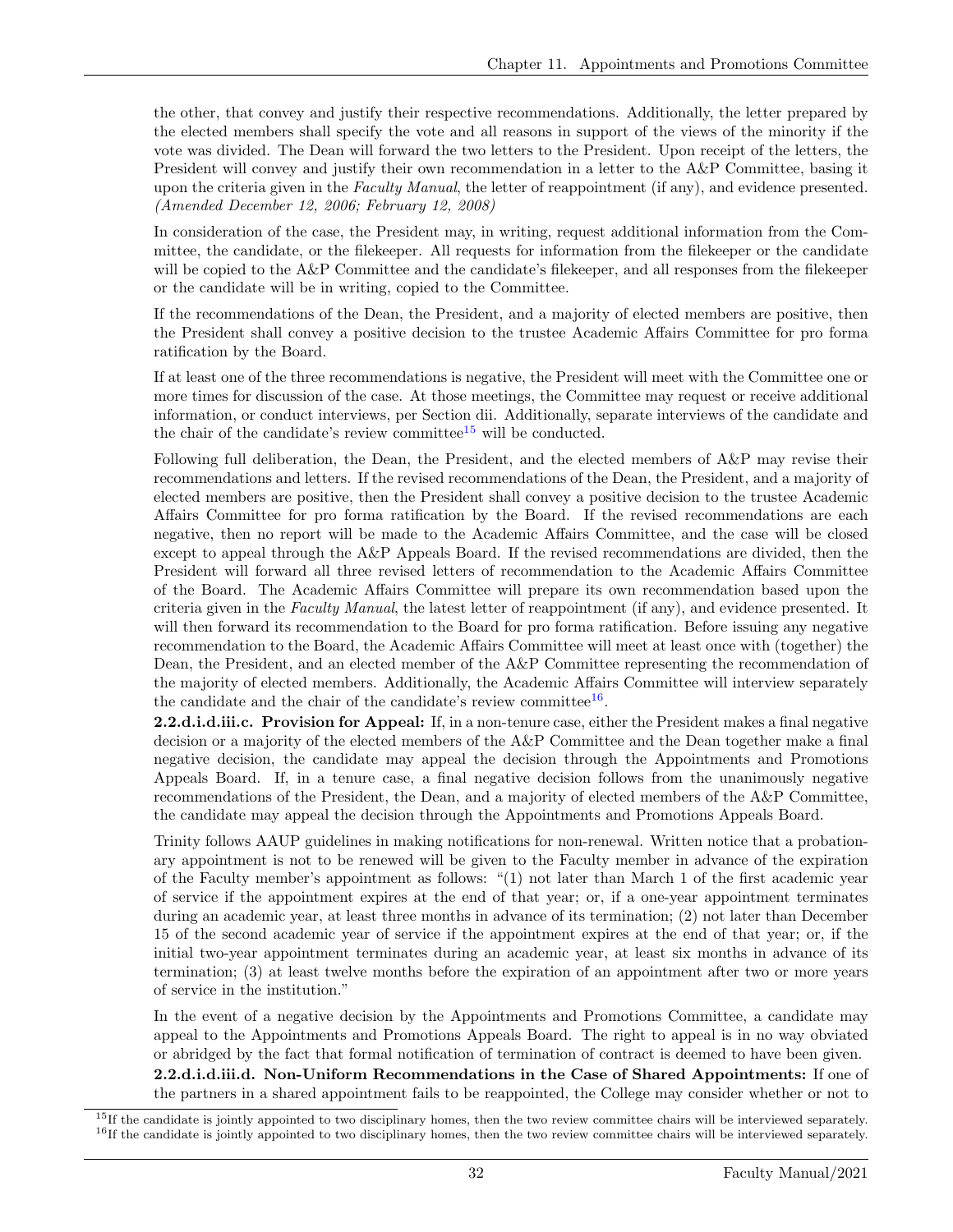reappoint the other to a full-time position. The shared appointment does not, however, guarantee such a full-time appointment for either partner.

If one of the partners in a shared appointment is not awarded tenure, the tenure of the other partner is nullified, unless the College agrees to appoint that partner to a full-time position with tenure.

(Section 2.2. Reviews for Reappointment, Promotion, and Tenure Decisions amended in its entirety, May 11, 2004; Amended Dec. 5, 2005; October 17, 2006; December 12, 2006; March 13, 2007; February 12, 2008; March 10, 2009)

• • •

## 3. Reporting to the Faculty

The Appointments and Promotions Committee reports to the Faculty:

3.1. Changes in Policy: The Committee first brings to the Faculty for their vote proposals for such changes in policy as require approval by the Academic Affairs Committee of the Board of Trustees.

3.2. Announcements of Reappointments, Promotions, and Awards of Tenure: The Committee announces reappointments, promotions, or awards of tenure as soon as is practicable after the decisions are officially made by the Board of Trustees.

3.3. Meetings with Department and Committee Chairs and with Members of the Faculty: Each spring semester the Chair of the Appointments and Promotions Committee and the Dean of the Faculty meet with current chairs, incoming chairs, current directors and incoming directors of all Departments and Programs in which there are candidates who will be reviewed in the following academic year. In addition, the Committee schedules a meeting once each semester for all interested Faculty members to discuss the policies and procedures of the Committee.

3.4. Annual Issuing of "Membership, Calendar, and Checklist": Each year by June 1 the Committee issues a document entitled "Appointments and Promotions Committee's Membership, Calendar, and Checklist for the Academic Year 20<sub>--</sub>-20<sub>--</sub>." This document lists the names of the Committee members for the year and provides information on the materials to be included in the files of candidates for reappointment, promotion, and tenure. At the time of issuance, the Committee will present to the Faculty for their approval any substantive changes in the "Checklist."

(Passed April 13, 1976; Amended October 11, 1977; May 5, 1987; September 19, 1989)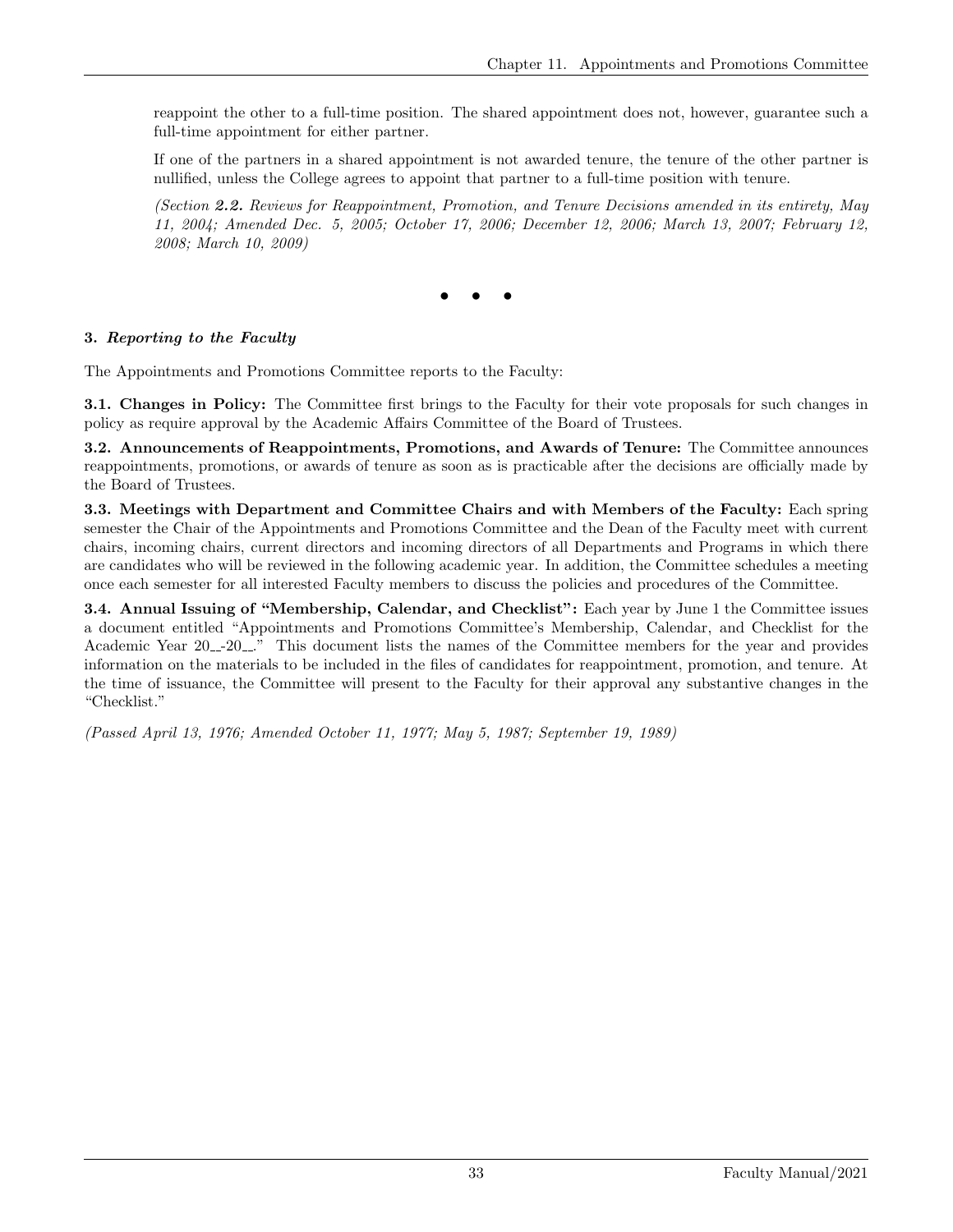# 12 Appointments and Promotions Appeals Board

### 1. Membership

The members of the Appointments and Promotions Appeals Board are three full professors, not concurrently serving as Ombud or on the Appointments and Promotions Committee or the Academic Freedom Committee. Members are elected for staggered three-year terms.

### 2. Responsibilities

The Appeals Board hears candidates' appeals from negative decisions made by the Appointments and Promotions Committee in matters of reappointment, promotion, and tenure. The grounds for appeal are serious procedural defect, fundamental unfairness, or violation of the College's policy with respect to non-discrimination and affirmative action. Information from other committees (e.g., the Academic Freedom Committee, the Affirmative Action Committee) bearing upon the appellant's case shall be submitted to the Appeals Board.

The decision of the Appeals Board, and a summary of the evidence and arguments supporting that decision, shall be communicated in writing to the appellant and to the Appointments and Promotions Committee. If the Board concludes that there was a serious procedural defect, fundamental unfairness, or violation of the College's policy with respect to non-discrimination and affirmative action, it shall direct the Appointments and Promotions Committee to rehear the case, without prejudice, in a fashion that, in the opinion of the Appeals Board, meets the objections cited by the Appeals Board in its report. Finally, the Appointments and Promotions Committee shall rehear the case and make a judgment.

3. Schedule for Appeals

The schedule for appeals is designed so that the appeals process will normally be completed within ninety days from the candidate's receipt of a letter reporting a negative decision. Partners who share an appointment may appeal decisions in the normal way subject to the following conditions: if neither partner is reappointed, each partner presents a case for reconsideration, separately; if one partner is not reappointed, that partner presents a case, independently.

3.1. Notification of the Decision to Appeal

In the event of a negative decision by the Appointments and Promotion Committee, an appellant will have ten days subsequent to the receipt of written notification of this decision to submit an intention of appeal to the Appeals Board.

3.2. Submission of an Appeal

The appellant will have thirty days from the date of receipt of written notification from the Appointments and Promotion Committee to submit a completed appeal; information from any other committee bearing upon the case must also be submitted within these thirty days. At the request of the appellant or of a relevant committee, the Appeals Board may extend this deadline, but ordinarily for no longer than ten days.

## 3.3. Decision of the Appeals Board

The Appeals Board will make every effort to render its decision within thirty days of submission of the completed appeal.

3.4. Rehearing by the Appointments and Promotion Committee

If the Appeals Board returns a case to the Appointments and Promotions Committee, that case will be reconsidered by the Committee as constituted when it was originally heard. The Committee will make every effort to render its final decision within thirty days after being directed to rehear the case by the Appeals Board.

## 3.5. Extended Membership on the Appointments and Promotions Committee

In the event that an appeal extends beyond the ninety-day period and is then returned to the Appointments and Promotions Committee, the term of the outgoing member of the Committee will be extended beyond August 15 for the purpose of hearing that appeal.

(Passed April 13, 1976; Amended October 11, 1977; May 5, 1987; September 19, 1989)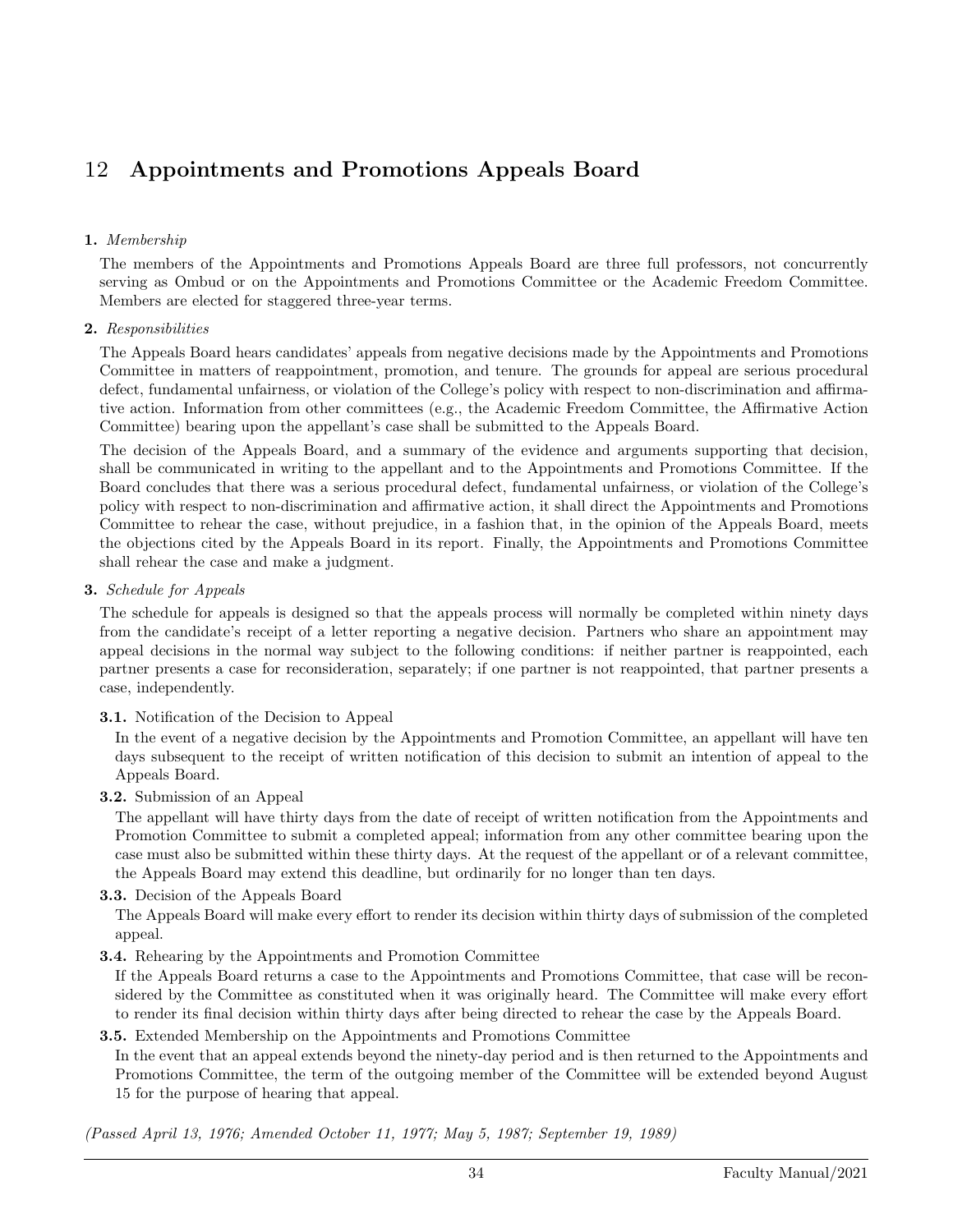# 13 Athletic Advisory Committee

### 1. Membership, Election, Tenure

- 1.1. Membership of this committee shall consist of (a) 2 elected faculty members and (b) the Faculty Athletics Representative (FAR).
- 1.2. Elected faculty members will serve for a term of three years.
- 1.3. The Faculty Athletics Representative (FAR) position is mandated by the NCAA. The FAR is a member of the faculty and appointed by the President in consultation with the Athletics Director (AD) and the Dean of Students. The FAR contributes to academic oversight of the College's athletic program, supports the academic integrity of the athletic program and independently advocates for the well-being of the College's student–athletes.

### 2. Jurisdiction, Obligations, Procedures

- 2.1. The Athletic Advisory Committee supports the AD and Faculty Athletics Representatives in the academic and social development of student–athletes and serves as conduit of communications between the faculty and the athletics department to promote understanding of college athletics among faculty and others on campus.
- 2.2. Obligations and Procedures
	- 2.2.a. To facilitate communication between the faculty and the athletics department the Committee shall meet with the AD once a semester or more often if needed. If appropriate, members of the AAC will also attend meetings with head coaches.
	- 2.2.b. To assist in the development of the College's athletic program the Committee shall assist to recruit faculty liaisons for athletic teams.
	- 2.2.c. The Committee shall support the FAR and AD on pertinent issues related to student–athletes.
	- 2.2.d. The Committee shall update the faculty at least annually on the Committee's activities and issues concerning the College's athletic program.

Passed March 12, 2019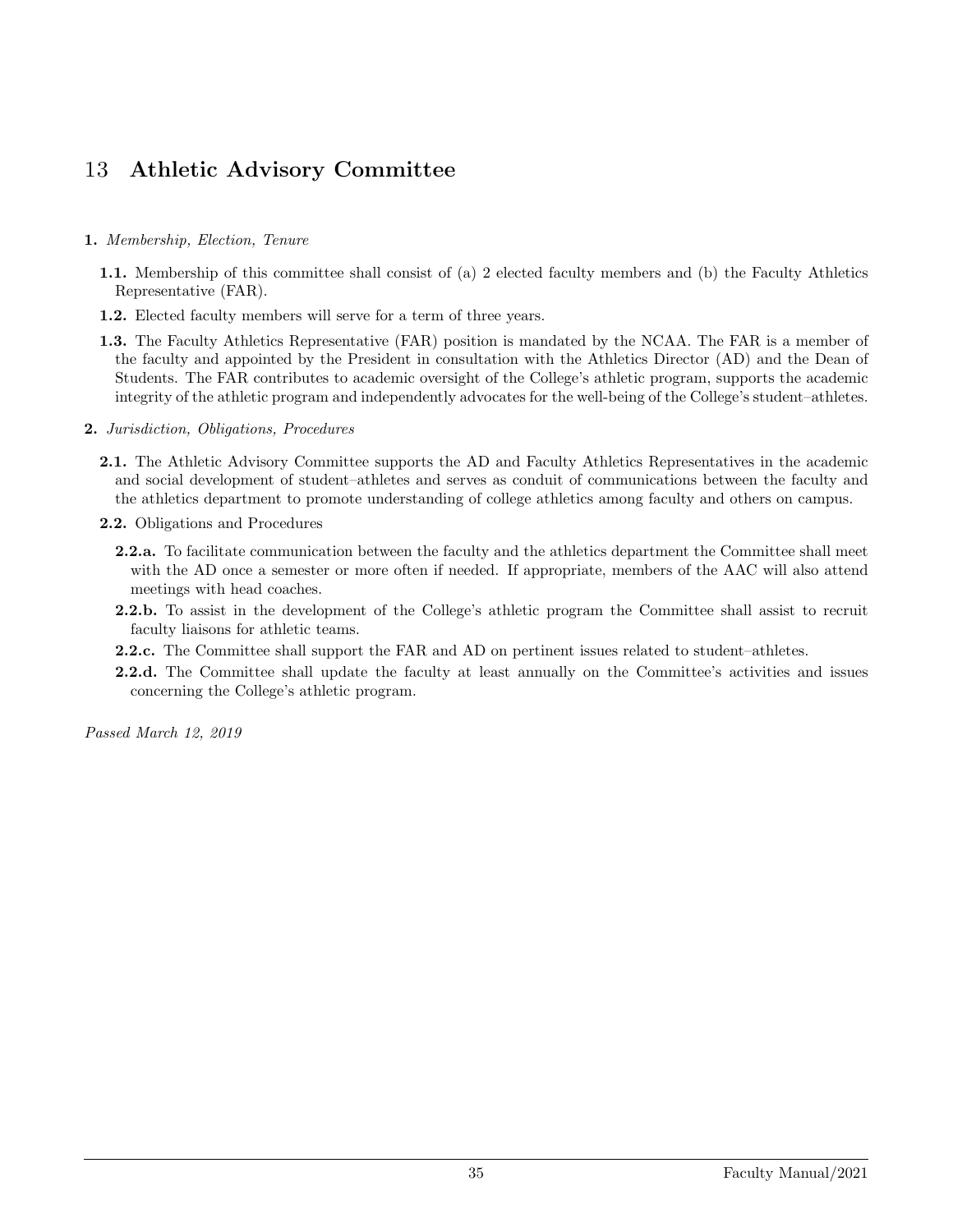# 14 Committee on Institutional Advancement

### 1. Membership, Election, Tenure

- 1.1. The Committee shall consist of three members of the Faculty, one each from the Social Sciences, the Mathematical and Natural Sciences, and the Arts or Humanities.
- 1.2. Faculty members on the Committee on Institutional Advancement will serve for a term of three years, with one member elected each year and two consecutive terms allowed.
- 2. Jurisdiction, Obligations, Procedures
	- 2.1. The Committee on Institutional Advancement shall be the principal instrument of Faculty participation in the formulation and implementation of College policies on development, communication, faculty grants, and alumni affairs.
	- 2.2. Obligations and Procedures
		- 2.2.a. The Committee shall regularly review Advancement strategies.
		- 2.2.b. The Committee shall be responsible for conveying to the Advancement Office Faculty interests, concerns, and suggestions.
		- 2.2.c. The Committee shall meet regularly with officers responsible for Faculty Grants and foundation giving.
		- 2.2.d. The Committee shall work with the communications office to develop approaches and strategies for facilitating dissemination of faculty research and writing.
		- 2.2.e. It will be the responsibility of the Committee to inform itself about trends or activities external to the College which might influence the work of the two offices and the policies they pursue.
		- 2.2.f. It will also be the responsibility of the Committee to review available publications and other materials prepared by or for Advancement.
		- 2.2.g. The Committee will be available to render assistance and advice to the Vice President for Advancement when requested to do so.
		- 2.2.h. The Committee will represent the Faculty at meetings of the Trustees' Committee on Advancement.
		- 2.2.1. The Committee will report to the Faculty in writing at least once each academic year.

(Passed May 8, 1984; Amended May 5, 1992; Edited to reflect current practice August, 1998; Amended May 4, 2010)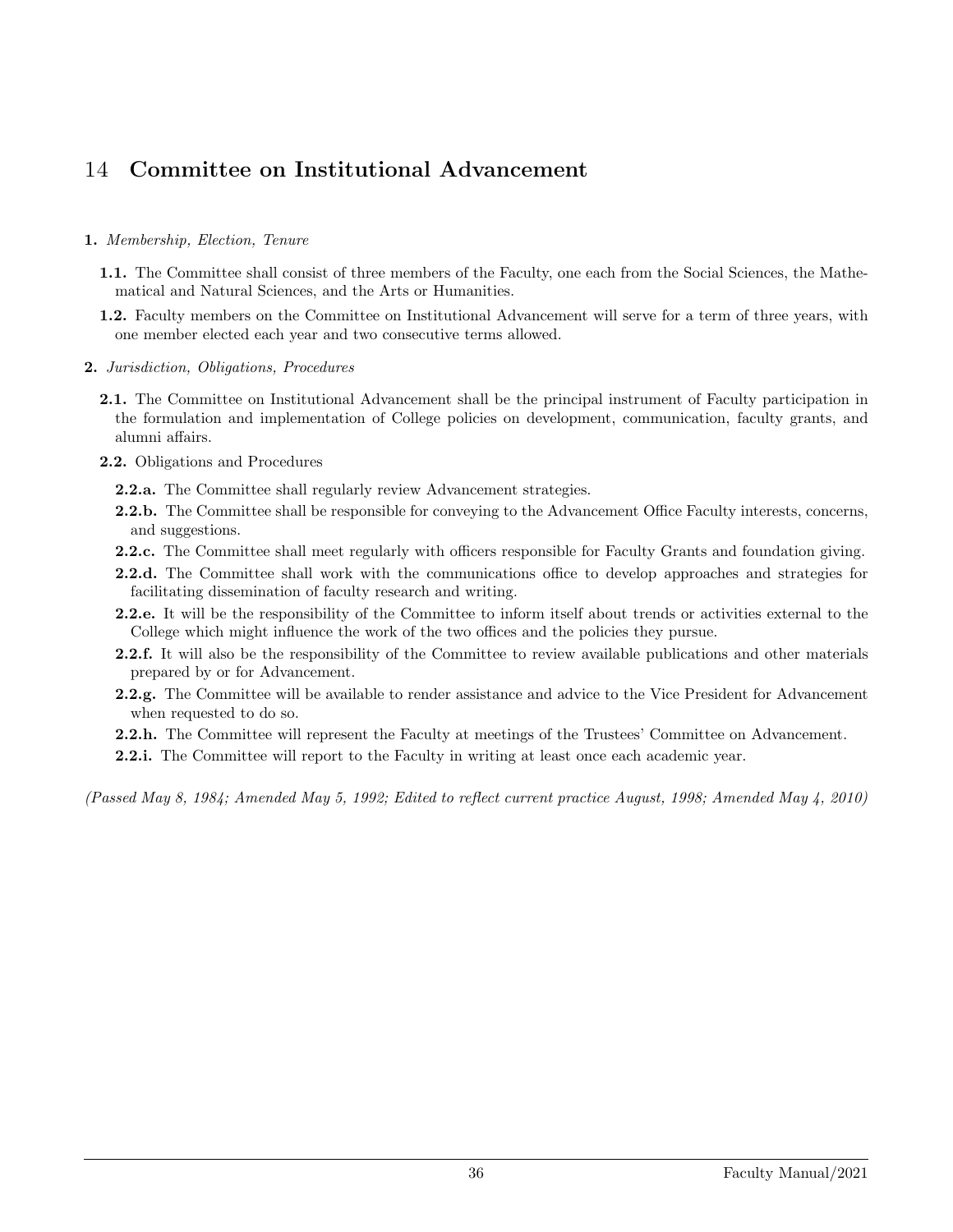# 15 Curriculum Committee

### 1. Membership, Election, Tenure

Membership of this committee shall consist of 7 elected Faculty members, at least one each from the arts, humanities, natural sciences and social sciences, for three year terms, staggered, the Dean of the Faculty, an Associate Academic Dean, and three undergraduate students. (Passed January 16, 1970; Amended November 17, 1981)

### 2. Jurisdiction, Obligations, Procedures

- 2.1. It shall be the responsibility of this Committee to oversee the operation of the undergraduate curriculum; evaluate any changes that may be made; receive, explore and propose changes and innovations; screen new course offerings; and encourage discussion of the process of education at Trinity College. (Amended November 17, 1981)
- 2.2. The Faculty, acting on the basis of a recommendation by the ad hoc Committee on Curriculum Review, mandated to the Curriculum Committee the responsibility for conducting regular and systematic review of all academic departments and programs. (Passed May 12, 1981)
- 2.3. One member of this Committee shall be appointed to act as an advisor to the Public Information Office on curriculum changes in the various catalogues. (Passed January 16, 1970)
- 2.4. Procedures
	- 2.4.a. Whenever a department or program proposes to introduce a new course, to alter the description or number of an existing course, or to revise the requirements of its major, the department chair or program director shall submit a written request for approval to the Curriculum Committee through its secretary, providing a suitable explanation of the proposed change.
	- 2.4.b. Proposals for new courses and for the revision of course descriptions or numbers shall be referred for action to a subcommittee consisting of the Committee chair, the secretary, and one other Faculty member. Proposals that the subcommittee deems problematic are forwarded to the Committee as a whole for a decision. All subcommittee actions shall be reported to the Committee.
	- 2.4.c. Proposed changes in major requirements shall be decided by the Committee as a whole. The Committee may invite the department chair or program director proposing the changes to attend the meeting at which they are considered.
	- 2.4.d. Ordinarily, proposed changes in a department or program's course offerings or major requirements shall be submitted to the Committee no later than the first day of the spring semester preceding the academic year in which the changes are to be implemented. Proposals for changes within an academic year (e.g., a fall-term request to approve a course for the following spring term) shall be submitted to the Committee as far in advance of the time of implementation as possible. During the summer months, the Committee delegates to its chair and secretary authority to approve new and revised courses for the forthcoming fall semester.
	- 2.4.e. When a department or program plans to drop a course from its offerings, its chair or director shall provide prior written notification to the Committee.
	- 2.4.f. In its annual written report to the Faculty, the Committee shall list all new and revised courses and all changes in major requirements that it has approved during the year, as well as all courses that have been dropped.
	- 2.4.g. College Courses: The first time a College Course is offered, the Committee's approval need not be sought, provided that the instructor is a full-time member of the Faculty on continuing appointment. However, a description of the course shall be sent to the Committee no later than mid-term of the semester prior to that in which the course will be offered.

If such a College Course is to be offered a second time, it shall be submitted to the Committee for approval, as with a regular course. Once approved, the course may be given repeatedly thereafter.

If anyone other than a full-time Faculty member on continuing appointment wishes to offer a College Course, the course may not be offered until the Committee has approved it.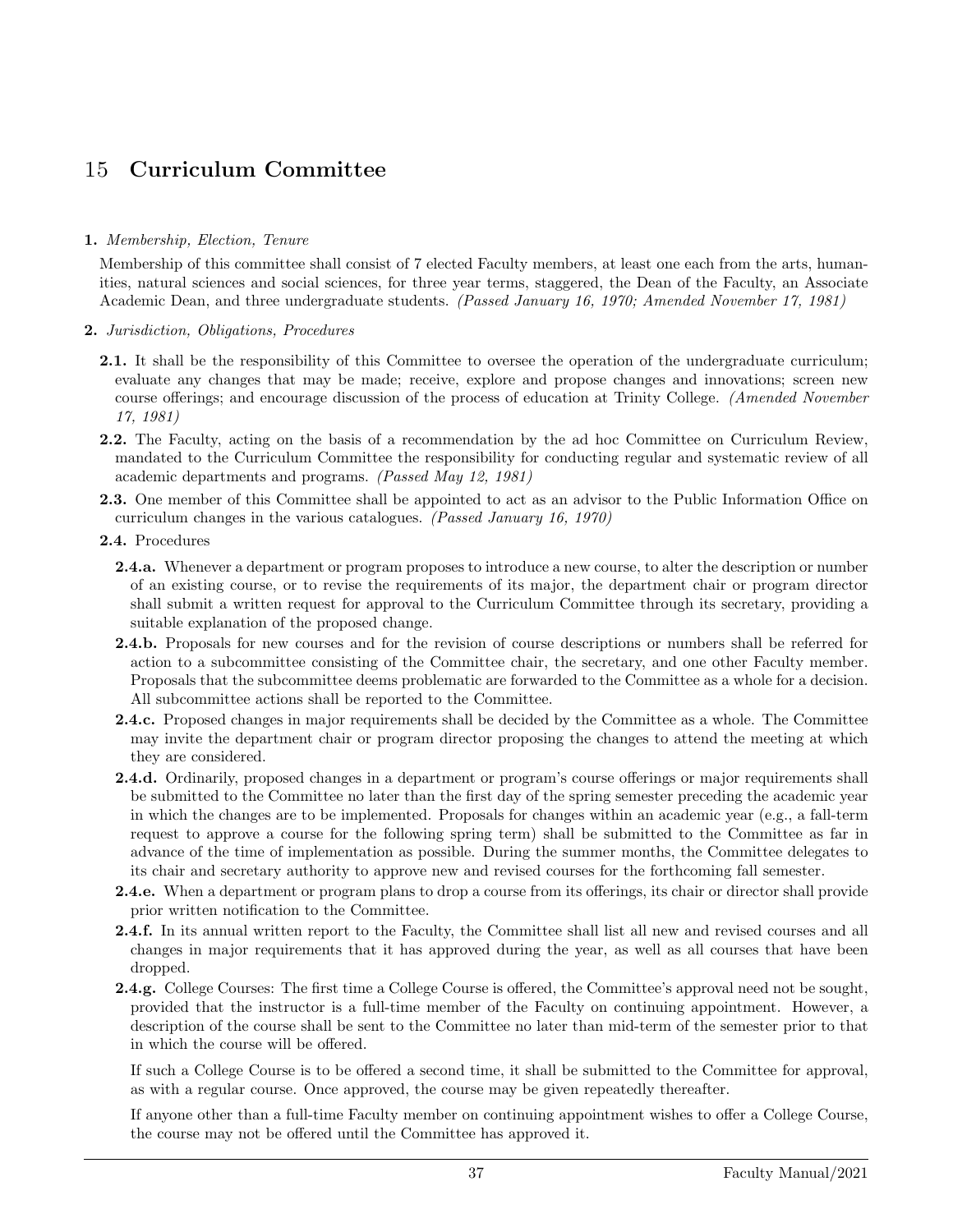2.4.h. Student Taught Courses: Student-taught courses may be offered for academic credit only if approved by the Committee.

In preparing a proposal for submission to the Committee, the student shall follow the procedures specified in the current issue of the student Handbook.

- 2.4.i. Individually Tailored Interdisciplinary Majors: Students proposing to undertake individually tailored, interdisciplinary majors shall follow the procedures on such majors specified in the current issue of the student Handbook.
- 2.4.j. To resolve, jointly with the Assessment Advisory Board, any issues that arise relating to assessment. (Passed April 20, 2010)
- 2.5. Internships: The Committee oversees the program of internships and the guidelines regulating exploratory and integrated internships. The Internship Coordinator shall review all internship applications and contracts on behalf of the Committee to ensure that they conform to the guidelines. From time to time, the Coordinator shall report to the Committee on the functioning of the internship program, keeping the Committee apprised of any problems that may have been encountered.
- 2.6. Academic Calendar: Each fall, the Committee shall review the proposed calendar for the next academic year, following guidelines established by the Faculty.
- 2.7. Transfer Credit: The Committee shall develop policies on the award of credit for courses taken elsewhere and hear appeals from undergraduates who have been denied credit for work done at other institutions.

(Amended November 14, 1989)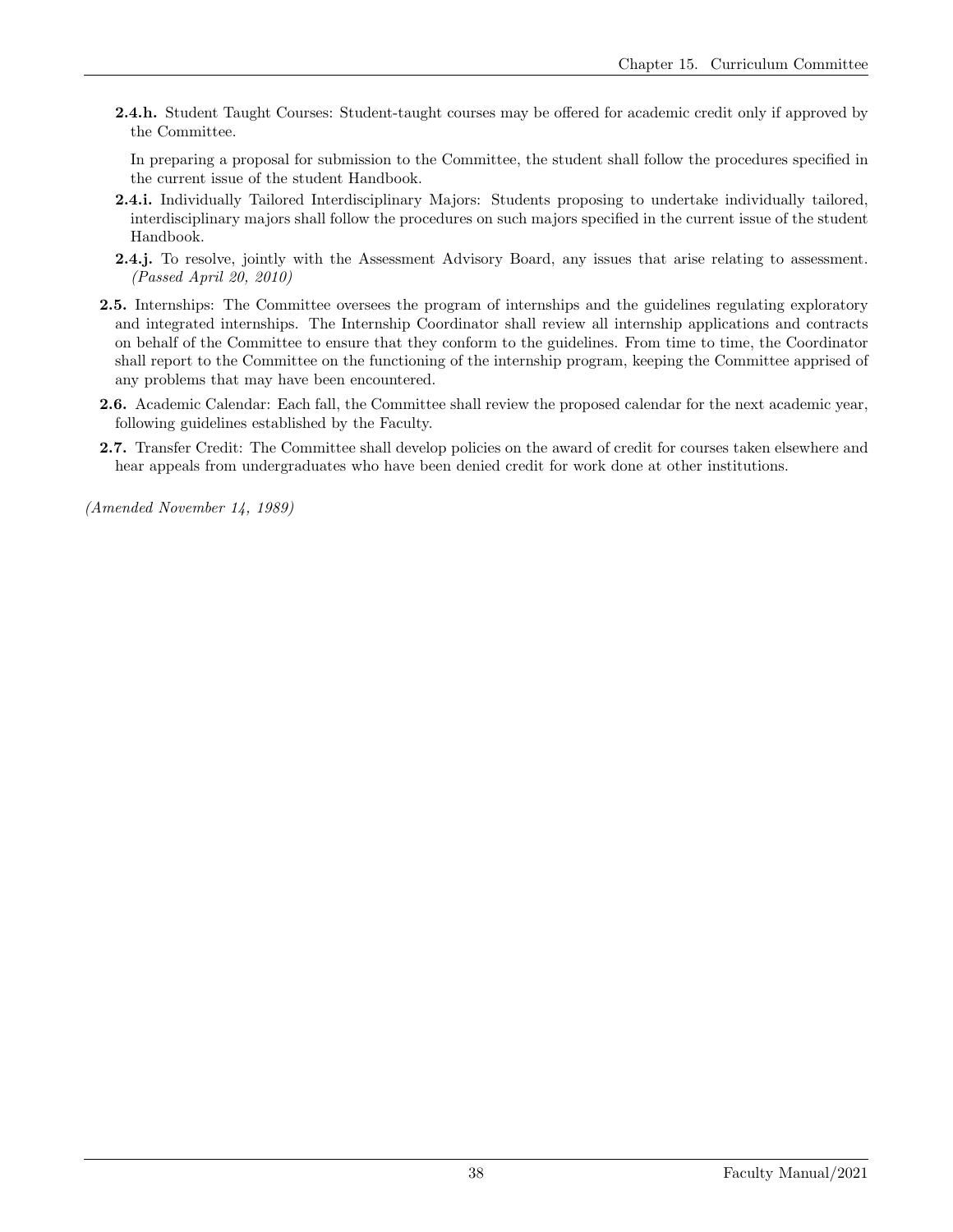# 16 Educational Policy Committee

### 1. Membership, Election, Tenure

- 1.1. Membership of this Committee shall consist of the Dean of the Faculty, who shall not vote, and five elected tenured members of the Faculty who have been at Trinity for at least five years and who serve three-year, staggered terms. No member may serve consecutive terms. There shall be at least one Faculty representative from each of the following: the arts, the natural sciences, the social sciences, and the humanities. The Committee shall have no more than one member from any one department. (Passed October 16, 2003; Amended December 5, 2005; May 4, 2010)
- 1.2. The elected members of the Committee shall designate one of their number to serve as chair and attend meetings of the Academic Affairs Committee of the Board of Trustees at which issues of educational policy are on the agenda. (Amended May 4, 2010)

### 2. Jurisdiction, Obligations, Procedures

- 2.1. It shall be the responsibility of this Committee to consider questions of educational policy, to review requests for Faculty positions, and to offer advice about the disposition of such requests to the Dean of the Faculty, who is responsible for allocating Faculty positions. In making its deliberations, the Committee is attentive to (1) the strength and integrity of College majors, (2) the obligation of departments and programs beyond the major, (3) the need for curricular experimentation and innovation, and (4) student choices and their effect on teaching responsibilities.
- 2.2. Responsibility for defining the role of unaffiliated FTE in the Faculty and curriculum rests with the Dean of the Faculty, acting with the advice of the Educational Policy Committee and the Curriculum Committee.

2.2.a. Apart from matters of staffing allocations, all proposals brought by this Faculty Committee for a vote before the Trustee Academic Affairs Committee must have been approved by Faculty vote.

- 2.3. The chair shall make a written report at least once a semester. The Fall report shall convey the committee's assessment of the College's educational needs. The spring report shall be a summary of the committee's deliberations. The Dean shall make an annual written report to the Faculty specifying the position allocations the Dean has made. The reports will be made available to the Academic Affairs Committee of the Board for informational purposes. (Passed December 5, 2005; Amended May 4, 2010)
- 2.4. Allocation of Faculty Positions Guidelines
	- 2.4.a. Faculty positions allocated by the Dean of the Faculty, with the advice of the EPC, should typically be assigned to one or more academic departments. In the case of Faculty whose academic disciplines and duties lie outside currently existing departments, tenure, when granted, will be deemed as being to the College.
	- 2.4.b. As a general policy, new full-time Faculty positions allocated by the Dean of the Faculty, with the advice of the EPC, will be designated as tenure-track positions. The creation of positions that deviate from this policy must fit within a few limited exceptions, as outlined below:
		- 2.4.b.i. Positions where there is a demonstrated necessity for the rotation of special tasks or skills within a department or the College;
		- 2.4.b.ii. Positions which the Dean of the Faculty, with the advice of the EPC, designates as experimental;
		- 2.4.b.iii. Short-term, adjunct, or visiting positions;
		- 2.4.b.iv. Replacements for leaves and sabbaticals;
		- 2.4.b.v. Positions where, after the College policy on the presumption of tenure has been made known to all parties, it is unavoidable that an externally funded position or chair be designated as non-tenure-track.
- 2.5. The Dean of the Faculty shall report annually to the Committee the allocation of contract positions for the coming year.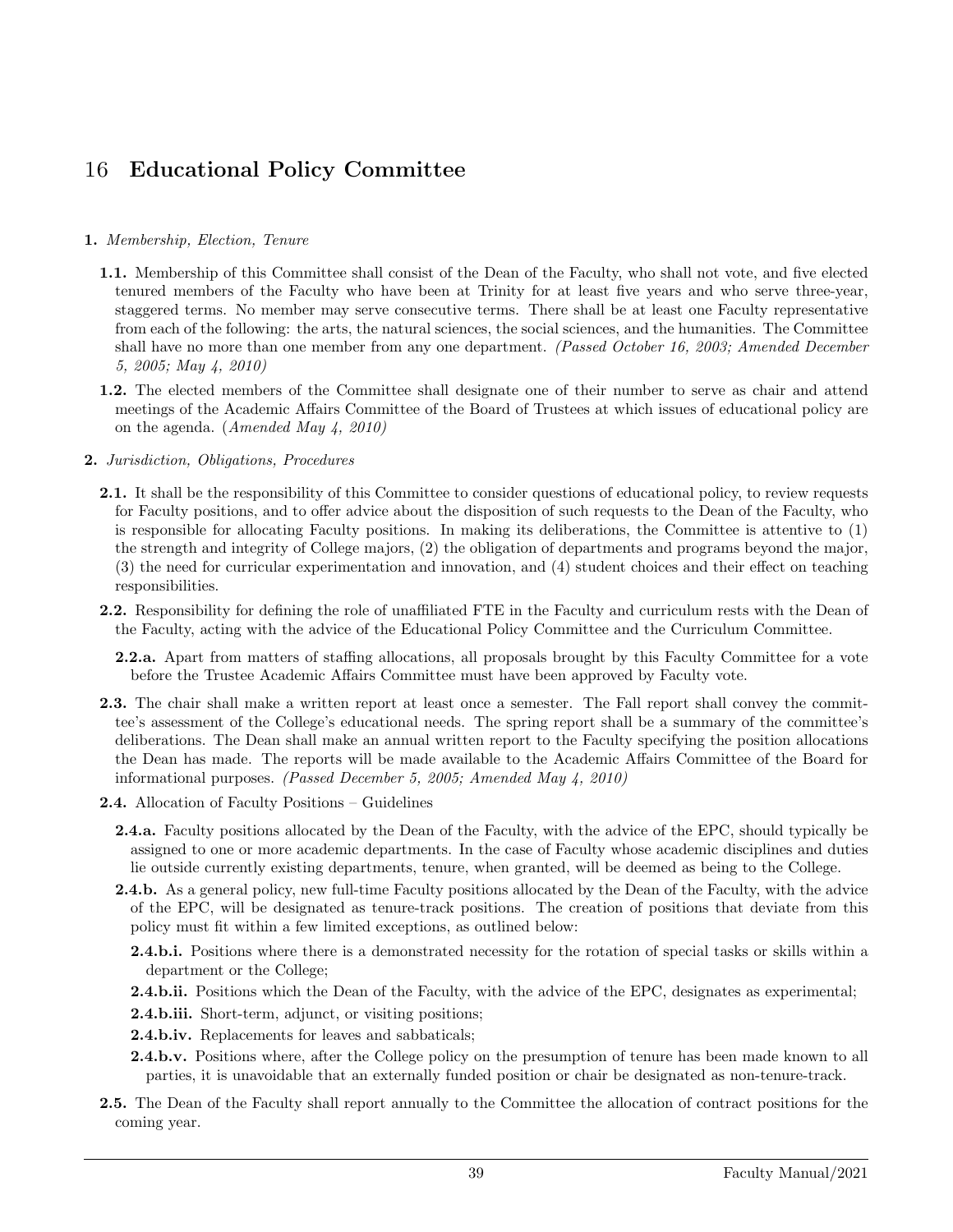- 2.6. It is the policy of the EPC that, except in extraordinary circumstances, positions returned to the college as a result of denial of reappointment or tenure will be returned to the department or program upon the submission of a full proposal and its review by the EPC. (Passed November 8, 2005)
- 2.7. The Committee will receive prompt notification from the Dean of the Faculty of all pending hirings in tenuretrack positions both departmental and extra-departmental. (Passed April 8, 1997)
- 2.8. The Committee may advise the Dean of the Faculty about the size of the Faculty and the status of departments and programs, subject to the provisions specified in sections 3.1 through 3.1.d, below.
- 3. Changes in Faculty Size and the Status of Departments and Programs
	- 3.1. The Educational Policy Committee has the responsibility of making recommendations to the Faculty for changes in the total Faculty size and for the creation, elimination, or reorganization of departments and programs. If approved by the Faculty, such recommendations shall be forwarded to the President for approval by the Board of Trustees.
		- 3.1.a. The Faculty delegates to the Educational Policy Committee the responsibility for advising the Dean of the Faculty about routine adjustments in the staffing of individual departments or programs.
			- 3.1.a.i. Increases in the Size of the Faculty. A proposal to increase the size of the faculty will may be brought by the Dean of the Faculty to the Financial Affairs Committee (FAC) and the EPC for their approval, or by EPC to the Dean of the Faculty and the FAC for their approval. The EPC and the FAC will review, respectively, the Dean of the Faculty's substantive curricular rationale and a funding plan for the position(s), including for any position initially funded by an outside source; the Dean's curricular rationale and plan will be provided to the respective committees in writing for the record.

An increase to the number of tenure lines may be initiated with or without a specific department or program in mind.

- In the case of new tenure lines not tied to a specific program or department, the EPC will add the new lines to the current pool available for allocation or, if that process is already underway, the EPC will issue a special Call for Proposals, to allow for a competitive process open to all.
- If the line is tied to an existing program or department, the department/program that would be the tenure home for the position must agree to the position and must submit a curricular proposal to the EPC.
- Any increase tied to a position that would not be housed in an existing department or program must be brought to the full faculty for approval.

Only upon the approval of both the EPC (for the curricular rationale) and the FAC (for the funding plan), the Dean will recommend the increase to the president and the board of trustees, who will make the final decision.

Any increase in the size of the faculty will be reported to the faculty as a whole as soon as possible, with a general rationale provided by the Dean of the Faculty. Any new lines would become part of the pool of positions available for allocation via the EPC process as outlined in the Faculty Manual.

- 3.1.a.ii. Decreases in the Size of the Faculty. Recommendations for decreases in the size of the Faculty, or for (other) substantial changes in the educational policy of the College, must be approved by the Faculty.
- 3.1.b. Before any formal inquiry begins into the elimination or reorganization of a department or program, the department/program must be notified of the grounds for the inquiry by the EPC. In addition, the EPC will notify the faculty of such an inquiry in its fall or spring report. The EPC is empowered to solicit information to conduct its inquiry. Prior to any recommendation by the EPC to the faculty, the department or program must be afforded the opportunity to respond to EPC questions and to provide the EPC both in writing and at meetings any supporting evidence. Before any recommendation is brought to the faculty by the EPC, the department or program shall have the opportunity to review the proposed recommendation and provide a response. If the EPC moves forward with a recommendation to the faculty to eliminate or reorganize a department or program, it will be the responsibility of the EPC to provide to the faculty a detailed rationale for its recommendation.

The original section 3 was based on resolutions passed on May 9, 1974, October 8, 1974, and December 11, 1979.

(Amended February 13, 2018; January 11, 2021)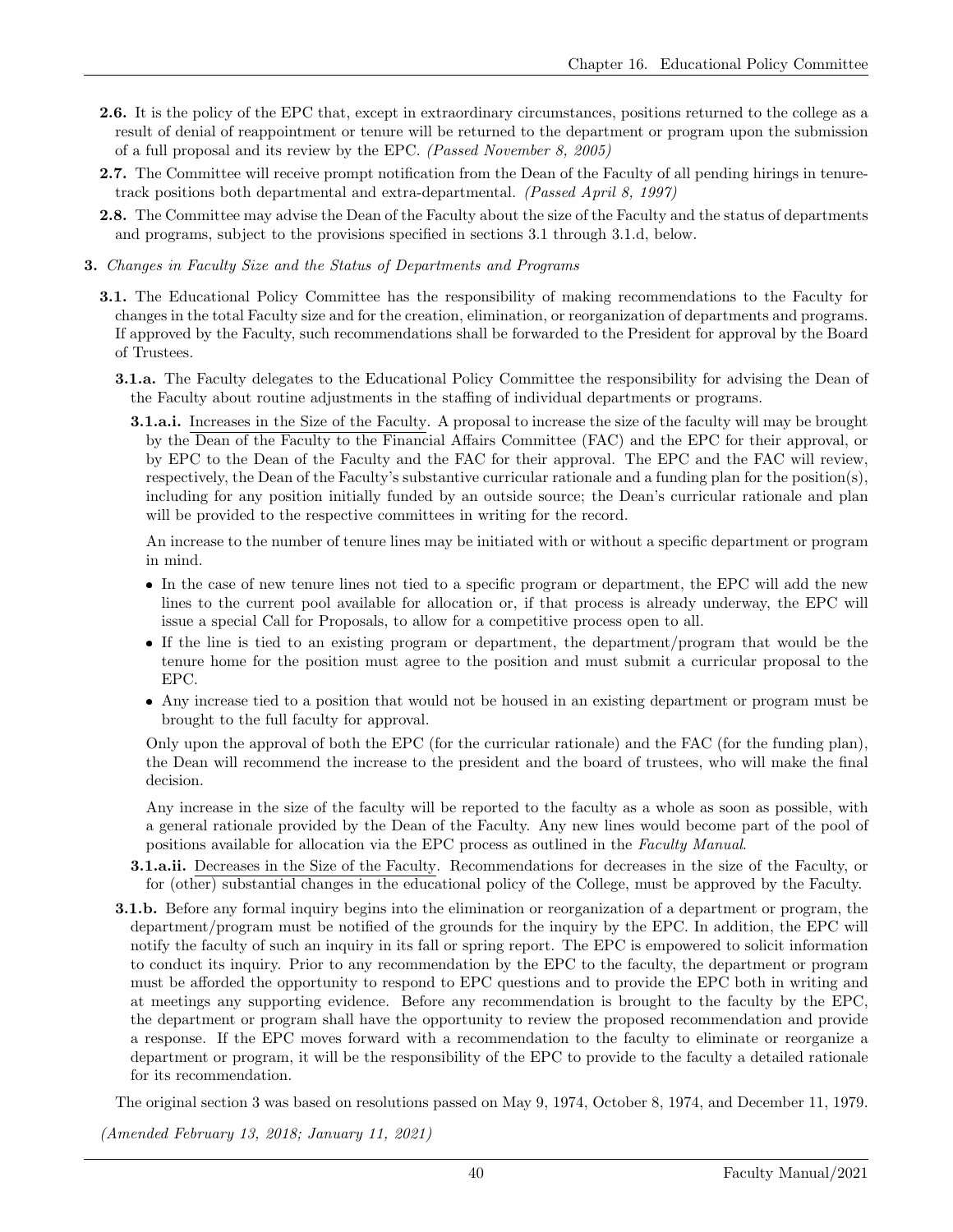### 4. Special Opportunity Hires

- 4.1. Proposed special opportunity appointments will be governed by three criteria:
	- 4.1.a. First, these appointments must add significant value to the College, value being defined as bringing to the College scholars and teachers of exceptional achievement or promise who will diversify the faculty and thereby fulfill part of our academic mission.
	- 4.1.b. Second, each such appointment must add to the College's approved curricular offerings.
	- 4.1.c. Third, each prospective recipient of a special opportunity appointment must have clear achievement or promise as to make it highly probable that the candidate would have emerged as a candidate of choice in a conventional search, if such had been undertaken. It is the addition of such persons to the faculty without a search that the special opportunity appointments program makes possible.
- 4.2. The following are the procedures for applying for a Special Opportunity hire:
	- 4.2.a. A potential special opportunity hire may come to the attention of the College through a number of channels including, but not limited to, visiting faculty, postdoctoral fellowships, and professional networks. In some cases, candidates could be identified through conventional Faculty searches. All members of the faculty are encouraged to bring names of potential candidates to the attention of the appropriate department chair or program director. However, all proposals for special opportunity hires must come to the Dean through the chairs and directors of departments and programs.
	- 4.2.b. A department or program must submit a proposal to the EPC detailing the curricular merit of the area of the identified candidate and the way in which it addresses specific curricular needs of the College. Duplication of curricular areas will be discouraged.
	- 4.2.c. EPC decisions will be based on the normal published criteria it uses to review any department or program requests.
	- 4.2.d. Proposals can be submitted to the EPC for review at any time during the academic year and will be received and reviewed on a rolling basis. The EPC will review all proposals and make a recommendation to the Dean of Faculty as to whether the curricular area of the identified candidate meets with the EPC's strategic goals.
	- 4.2.e. The Dean must consult with the Affirmative Action Officer prior to making an appointment. The Affirmative Action Officer must certify that an appointment meets the College's goals of diversity. Therefore any appointment must conform to Equal Opportunity and Affirmative Action policies followed by the College.
	- 4.2.f. The A&P committee will review the qualifications of any candidate for a Special Opportunity Hire position and make a recommendation to the Dean.
	- 4.2.g. The Dean will make the final decision as to whether to authorize a Special Opportunity Hire only upon a favorable recommendation of both the A&P and EPC committees.
	- 4.2.h. In its annual report, the EPC will inform the faculty about any Special Opportunity Hires which were made during the preceding year.
	- 4.2.i. Special Opportunity Hires when vacated (including positions vacated as a result of denial of reappointment or tenure) cease to be designated as Special Opportunity Hire positions and return to the College for normal reallocation. This is in contrast to positions currently held by faculty appointed under the now discontinued TOP program that shall be made available only for another such hire when they become vacant. It will be the responsibility of the Dean's office to keep track of all such positions and to report annually the status of them to the EPC. (Passed May 20, 2005)

(Amended February 13, 2018)

- 5. Other Mechanisms for Diversifying the Faculty
	- 5.1. Trinity College is committed to appointing and retaining faculty who represent a wide diversity of backgrounds, perspectives, and academic interests. Faculty appointments, typically made through the standard approved search process, must therefore follow the College's Affirmative Action guidelines. The College, however, needs flexibility in responding to outstanding opportunities that may help diversify the faculty. Accordingly, the following two provisions have been adopted by the EPC with the goal of increasing diversity.
	- 5.2. Early Termination of Search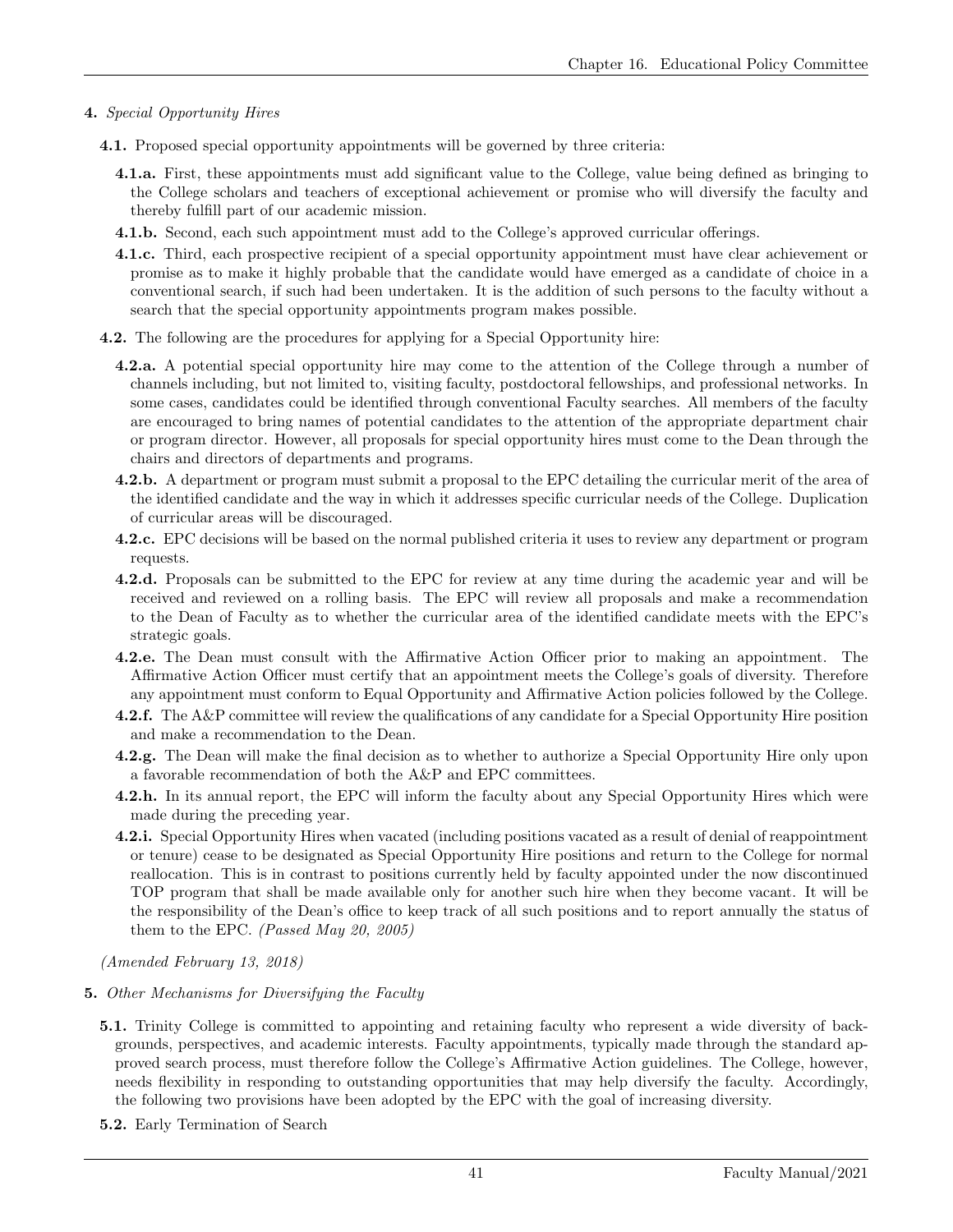- 5.2.a. It will be the practice of the College that if, in the course of searches for candidates for allocated positions, an especially outstanding candidate emerges who in the opinion of the search committee would bring diversity to the faculty, and the search committee feels that this candidate is the only one it wishes to recommend to the Dean, it may, with the consent of the Dean, close the search, informing all other candidates of this fact, and present that candidate to the Dean. In order to make this practice viable, job advertisements should be worded so as to state the date the search committee will begin to review applications rather than a deadline for applications.
- 5.3. Early Replacement for Retirements
	- 5.3.a. Occasionally, an opportunity may arise to hire a faculty member of exceptional achievement or promise whose appointment would significantly enhance the diversity of the faculty, but for whom no vacancy currently exists. As an alternative to making a Special Opportunity Appointment, if a suitable department/program expects to have a vacancy within three years, it may request to hire the individual in that department or program, in anticipation of the coming vacancy. Such a request must follow the same guidelines and procedures as a special opportunity hire as described above. By accepting this anticipatory appointment, the department/program agrees not to seek an additional replacement position when the anticipated vacancy actually occurs. At that time, the recipient of the anticipatory appointment will occupy the vacated position, and thus it will not be available to the EPC for reallocation.

(Passed May 20, 2005)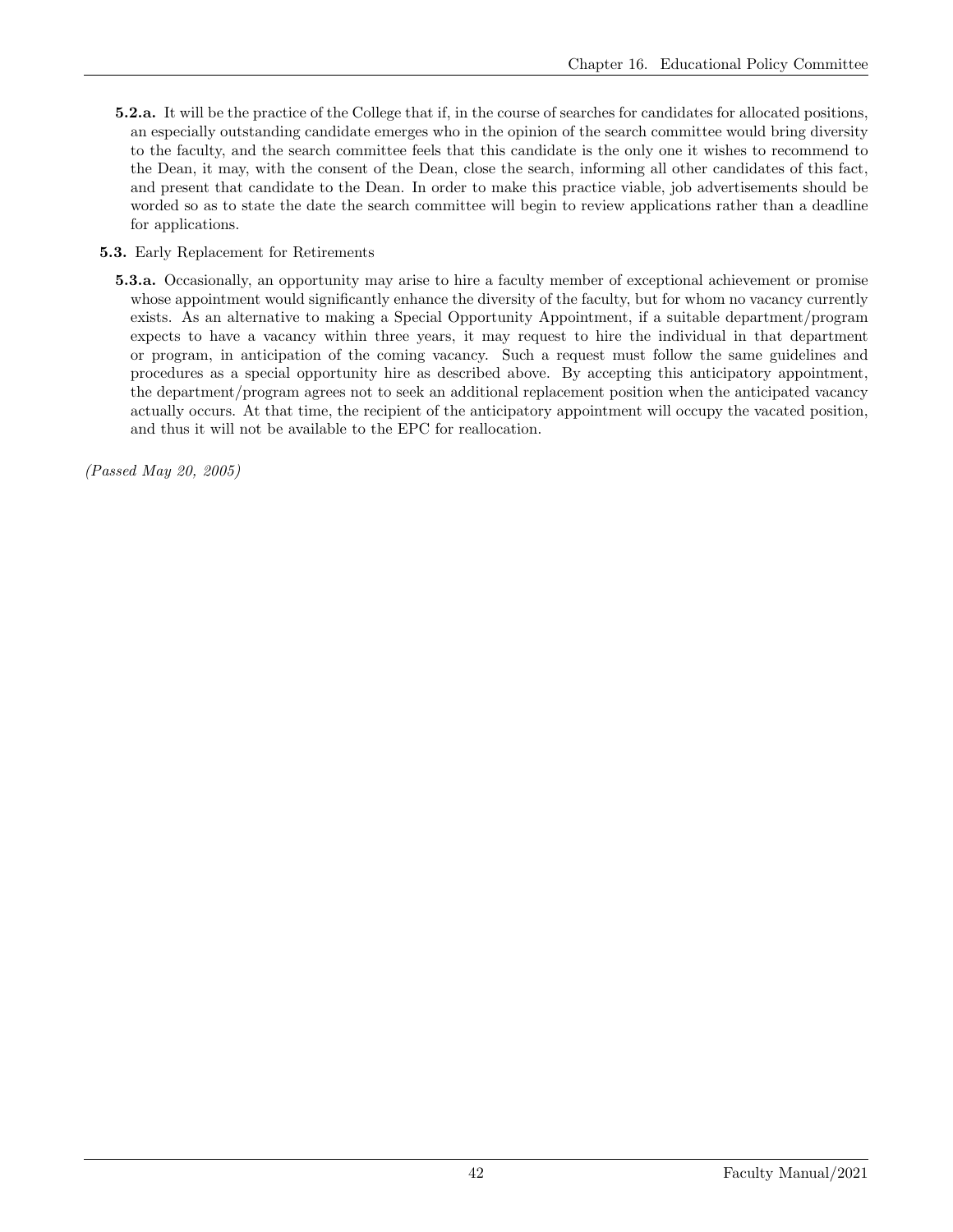# 17 Faculty Research Committee

### 1. Membership, Election, Tenure

- 1.1. The Committee shall consist of six elected members subject to the following qualifications: there shall be at least one member from each of the following disciplinary groups: Natural Sciences, Engineering, and Mathematics; Social Sciences; Humanities; Arts; and no more than one from any department. *(Amended March 12,* 1991)
- 1.2. The term of office shall be two years.
- 1.3. The Committee shall elect its own chairperson each year.
- 1.4. A Dean from the Dean of Faculty Office shall be a member with the responsibility for providing liaison with the administration and maintaining the Committee files.
- 1.5. Members of the Faculty Research Committee are ineligible for grant programs administered by the Committee during any academic year in which they serve on the Committee, except for the Student Research Grant Program. (Passed October 10, 2000; Amended March 6, 2018)
- 2. Jurisdiction, Obligations, Procedures
	- 2.1. The Committee's primary responsibility is encouraging Faculty research. These duties will include:
		- 2.1.a. making decisions concerning the distribution of funds allocated for research expense grants;
		- 2.1.b. evaluating proposals for external funding where there are more applicants than the College may nominate;
		- 2.1.c. requesting College funds for other scholarly activities that it deems important to Faculty research;
		- 2.1.d. administering the Faculty Research Lecture series.
	- 2.2. The Committee shall advise the President and Dean of the Faculty on policies with respect to the distribution of external grant funds designated for the support of Faculty research. The President or Dean shall report on the distribution of these funds to the FRC.
	- 2.3. The Committee shall report regularly to the Faculty in the following ways:
		- 2.3.a. calling each year for the submission of Faculty applications for the grant programs it administers;
		- 2.3.b. informing the Faculty each year of those research proposals which have been funded;
		- 2.3.c. informing the Faculty at appropriate times during the year of the budgeted allocations for Faculty research.

(Passed April 11, 1978; Amended March 17, 1987; February 9, 1988; September 17, 1996; March 6, 2018)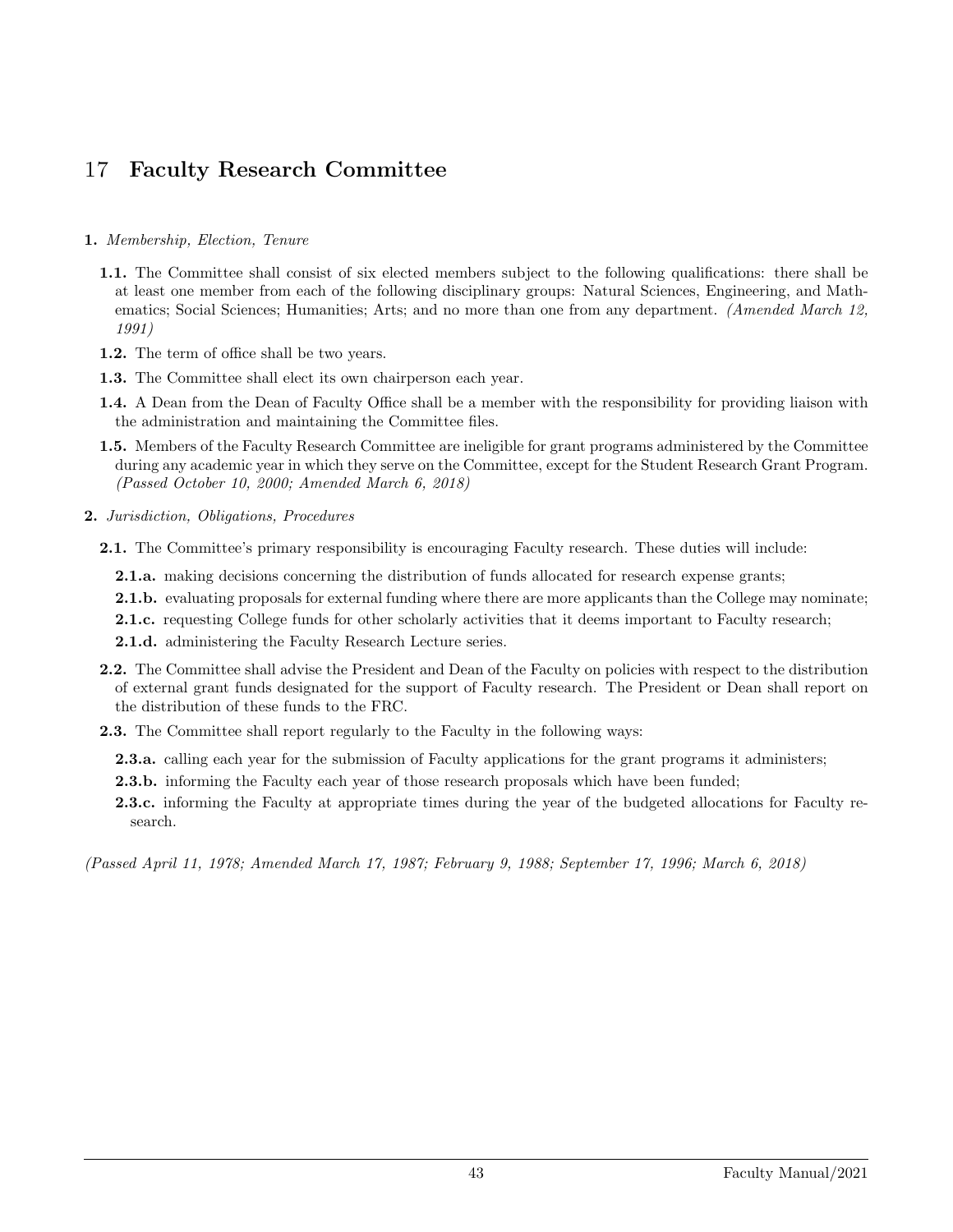# <span id="page-48-0"></span>18 Financial Affairs Committee

### 1. Membership, Election, Tenure

- 1.1. Membership of the Committee shall consist of five elected Faculty members, academic Librarian (non-voting), and Director of Athletics (non-voting). All members shall serve on the President's Planning and Budget Council (PBC). (Passed February 3, 1970; Amended March 17, 1987; May 4, 2010; December 12, 2017)
- 1.2. Faculty members on the Financial Affairs Committee will serve for a term of three years with at least one member elected each year. (Passed April 10, 1984; Amended December 12, 2017)
- 1.3. Elected Faculty members of the Committee shall be full-time Faculty, who have taught full-time at Trinity for at least three years. Of the five elected Faculty members, one should come from Mathematical and Natural Sciences, one from Arts and Humanities, and one from Social Sciences. (Passed May 4, 2010; Amended December 12, 2017)
- 2. Jurisdiction, Obligations, Procedures
	- 2.1. It shall be the responsibility of the Committee to represent Faculty interests and views on financial and planning matters to the administration, and to review, advise, and make recommendations to the administration regarding all financial and planning matters affecting the faculty, including, but not limited to, compensation, the size of the faculty, and decisions involving administrative structure or personnel that impinge on the academic mission of the College. In addition to serving as members of the Planning and Budget Council, the Committee may also work in consultation with other faculty committees to provide advice on financial and planning matters as needed. (Passed February 3, 1970; Amended March 17, 1987; May 4, 2010; December 12, 2017; January 11, 2021)
	- 2.2. The Committee will participate in discussions and advise on decisions regarding collective (rather than individual) faculty compensation at the College. *(Passed December 9, 1980; Amended March 17, 1987; May 4,* 2010; December 12, 2017)
	- 2.3. The Committee shall make an annual assessment of the state of Faculty compensation at Trinity College. This information may be gathered with any help deemed necessary by the Committee. (Passed December 9, 1980; Amended March 17, 1987; May 4, 2010; December 12, 2017)
	- 2.4. The Committee shall designate two representatives to meet with the College Benefits Committee, as meetings of that Committee are scheduled, to develop recommendations from that Committee to bring to the PBC or to be disseminated by Human Resources as appropriate. The Committee will make timely reports to the Faculty of all such discussions and recommendations.(Passed December 12, 2017)
	- 2.5. Members of the Committee can, on request, attend chairs meetings when those meetings contain agenda items relevant to the work of the PBC, or request to meet with chairs and program directors. (Passed May  $\chi$ , 2010; Amended December 12, 2017)
	- 2.6. The Committee shall at least once a semester report to the Faculty on FAC and PBC discussions and recommendations that are not confidential. In the second semester, the Committee shall report to the faculty the Administration's proposal for the percentage change in salary of continuing faculty in the next year's budget. It shall issue a written report to the Faculty each year. (Passed May 11, 1982; Amended May 4, 2010; December 12, 2017)
	- 2.7. It shall also be the responsibility of this Committee to serve as an advisory body for the Library and the Athletic Department. (Passed February 3, 1970; Amended May 4, 2010)
	- 2.8. It shall be the responsibility of this committee, in consultation with the Educational Policy Committee and the Dean of the Faculty, to review funding plans for increases in the number of tenure track lines as outlined in Chapter 15, Section 3.1.a.1 of the Manual. (Passed January 11, 2021)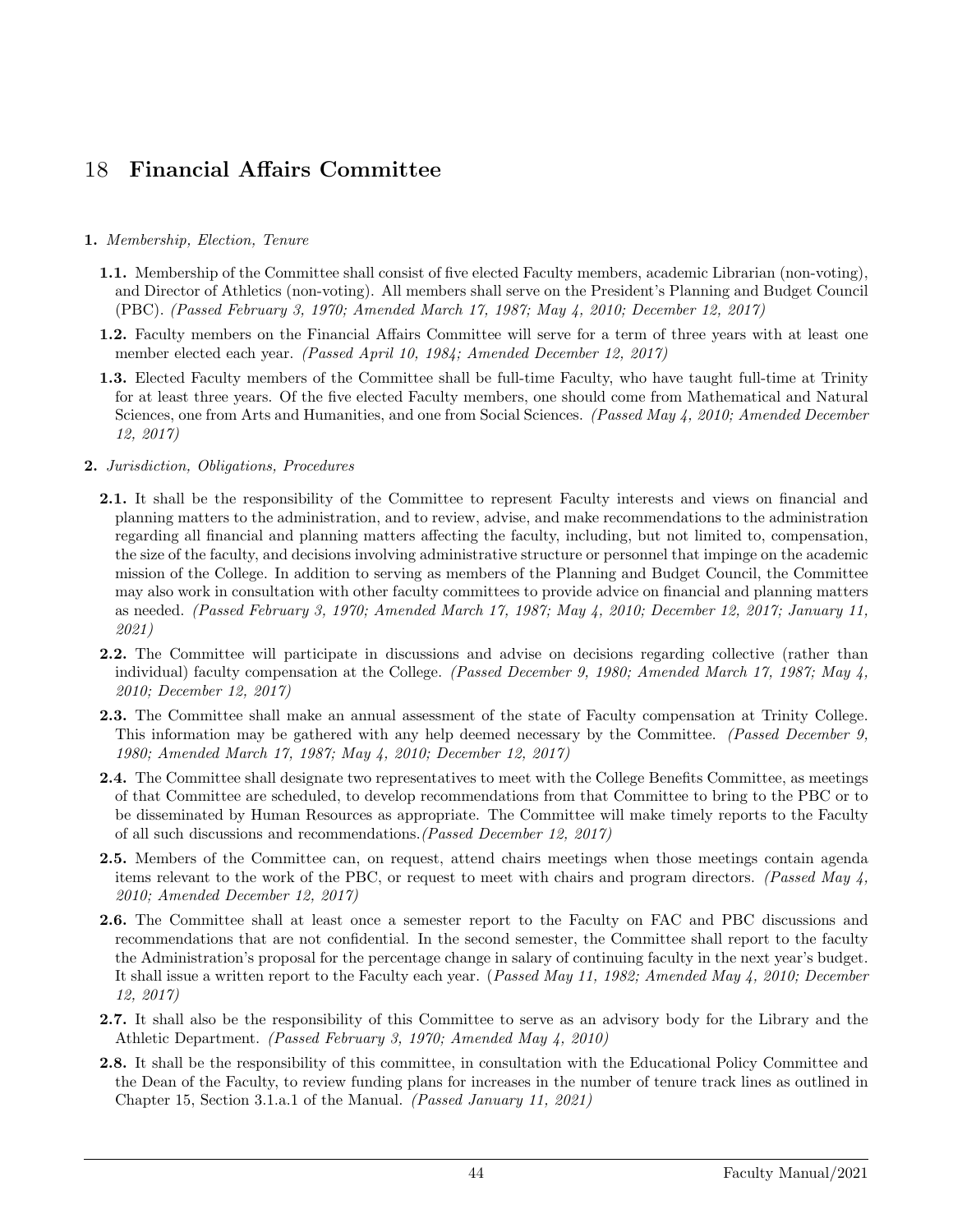# 19 Assessment Advisory Board

The Assessment Advisory Board is the Faculty body that oversees and advises the administration on issues related to assessment of teaching and learning. The Board is responsible to the Curriculum Committee and to the Faculty. The elected faculty members will select a chair from among themselves.

### 1. Membership, Election, Tenure

- 1.1. The Board's membership consists of one elected Faculty member each from the arts, humanities, natural sciences (including engineering and mathematics), and social sciences; and an Associate Academic Dean, serving as secretary.
- 1.2. The elected Faculty members of the Board serve staggered two-year terms and are eligible to succeed themselves.
- 2. Jurisdiction, Obligations, Procedures
	- 2.1. The Assessment Advisory Board's responsibilities include:
		- 2.1.a. To adopt guidelines defining the essential characteristics of assessment;
		- 2.1.b. To review and evaluate proposed assessment strategies and programs, and to study policy questions regarding assessment as these arise;
		- 2.1.c. To monitor the implementation and development of the various components of the College's assessment program for the purpose of identifying problems or special needs, recommending modifications, and taking other initiatives that the Board believes will maximize its effectiveness;
		- 2.1.e. To assist the Office of the Dean in securing the necessary support for and contributions to assessment from the academic departments and programs, and to consult, as necessary, with individual chairpersons and program directors, or with groups of them, about issues of mutual concern;
		- **2.1.i.** To serve as an advisory body to the Office of the Dean of Faculty with respect to assessment;
		- 2.1.j. To resolve, jointly with the Curriculum Committee, any issues that arise relating to assessment;
		- 2.1.p. To oversee the preparation of catalogue statements and other published materials relating to assessment;
	- 2.2. The Board may also undertake, from time to time, such comprehensive study of the assessment program as it thinks advisable; and it may recommend substantive changes in them to the Curriculum Committee and to the Faculty.
	- 2.3. In the interests of an effective working relationship between itself and the Curriculum Committee, the Board shall send a copy of all minutes of its meetings to the chairperson of the Committee; and at the conclusion of each academic year it shall furnish the Committee with a written report summarizing its main activities for the year. All minutes and the year-end report shall also be sent to the Educational Policy Committee.

(Passed April 20, 2010)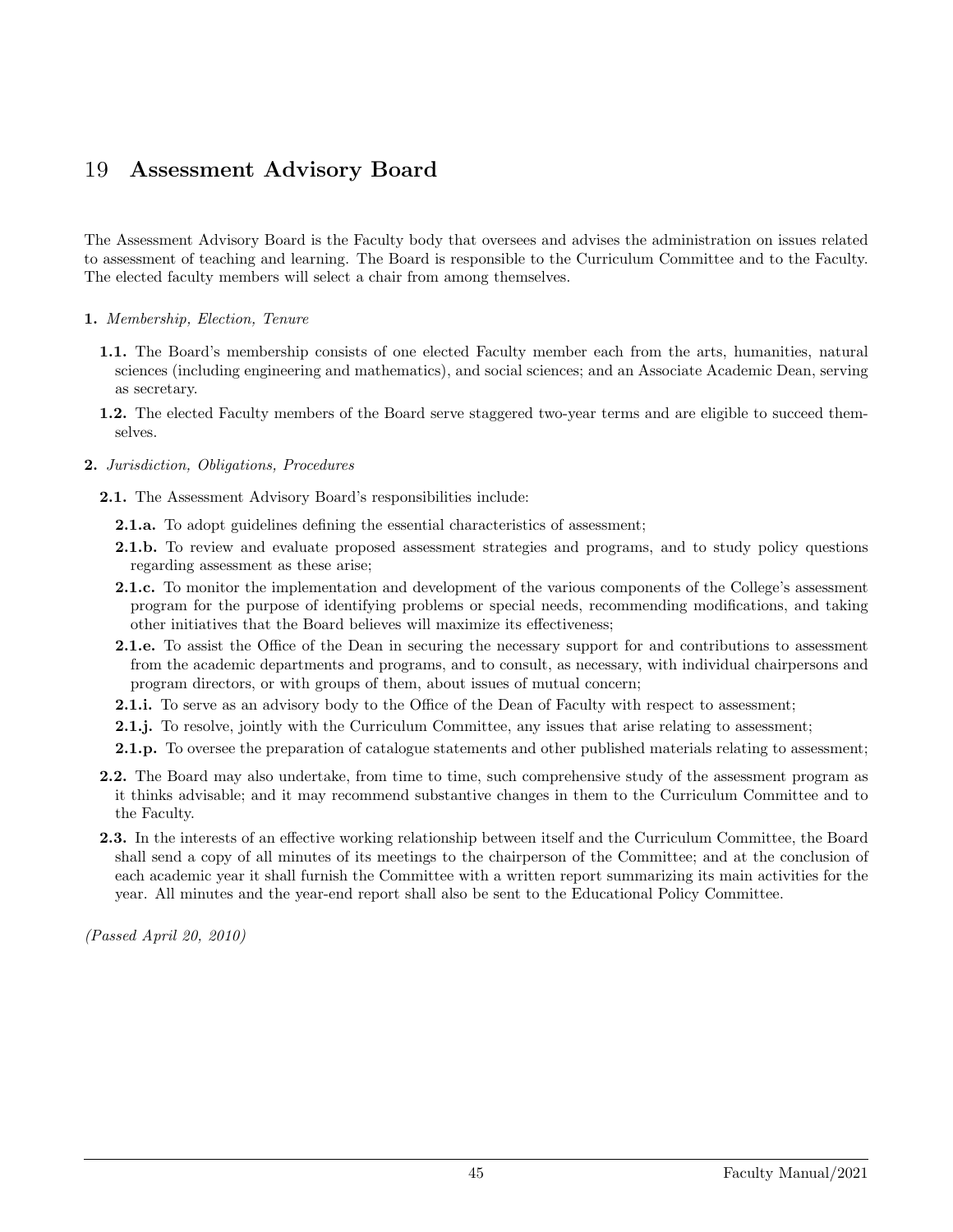# 20 Library and Information Technology Committee (LITC)

### 1. Membership, Election, Tenure

- 1.1. Membership of LITC shall consist of four elected Faculty members; a Dean from the Dean of Faculty Office (voting); the Vice President for Information Services & CIO (non-voting); the College Librarian or proxy (nonvoting); the Director of Research, Instruction, Technology or proxy (non-voting); and two student members, nominated by the Student Government Association (voting).
- 1.2. Faculty membership of LITC shall consist of: one Faculty member from the Arts division; one Faculty member from the Humanities division; one Faculty member from the Social Science division; and one Faculty member from the Science division.
- 1.3. Faculty members of LITC shall serve for a term of 3 years with one or two members elected each year.

### 2. Jurisdiction, Obligations, Procedures

- 2.1. It shall be the responsibility of LITC to determine and articulate faculty priorities related to the Library and information technology in the context of teaching, learning, and research. In particular:
	- 2.1.a. LITC will advance faculty priorities as they relate to library collections, information literacy, and technology in the context of teaching, learning, research, and major college-wide initiatives.
	- 2.1.b. LITC will articulate faculty priorities as they relate to teaching, learning, and research, and work with appropriate Library and information technology administrative staff by:
		- 2.1.b.i. Providing consultation and input during the budget planning process and monitoring budget implementation, as related to faculty priorities, and
		- 2.1.b.ii. Reporting to the full faculty and to relevant administrative staff progress in meeting faculty priorities as related to teaching, learning, and research.
- 2.2. It shall be the responsibility of LITC to determine and articulate faculty priorities as related to strategic and budgetary planning the Library and information technology infrastructure, systems, and support that address the needs of faculty as well as other members of the Trinity community. In particular:
	- 2.2.a. LITC shall participate in developing strategic, budgetary, and operational planning for services that affect faculty; and
	- 2.2.b. LITC shall monitor support and planning for all shared services that affect faculty, and will work with committees and administrative structures to ensure that these systems provide appropriate support for faculty.
- 2.3. LITC shall in the course of exercising its responsibilities monitor the broad issues of Library and information technology support at Trinity and more generally monitor Library and information technology issues as they relate to any aspect of the College's operation. Within that context, LITC may:
	- 2.3.a. Request and review information or analyses from relevant college administrative staff to review budget or to monitor performance or end-user experiences;
	- 2.3.b. Request and review information or analyses from relevant faculty committees;
	- 2.3.c. Request and review information or analyses from other educational institutions or organizations related to the Library and information technology;
	- 2.3.d. Engage outside consulting support; and
	- 2.3.e. Receive and review complaints from faculty regarding the Library and information technology, and take appropriate action.
- 2.4. LITC shall communicate with other faculty committees on issues related to the Library and information technology, and in particular apprise and advocate for action from other committees when new information services opportunities emerge.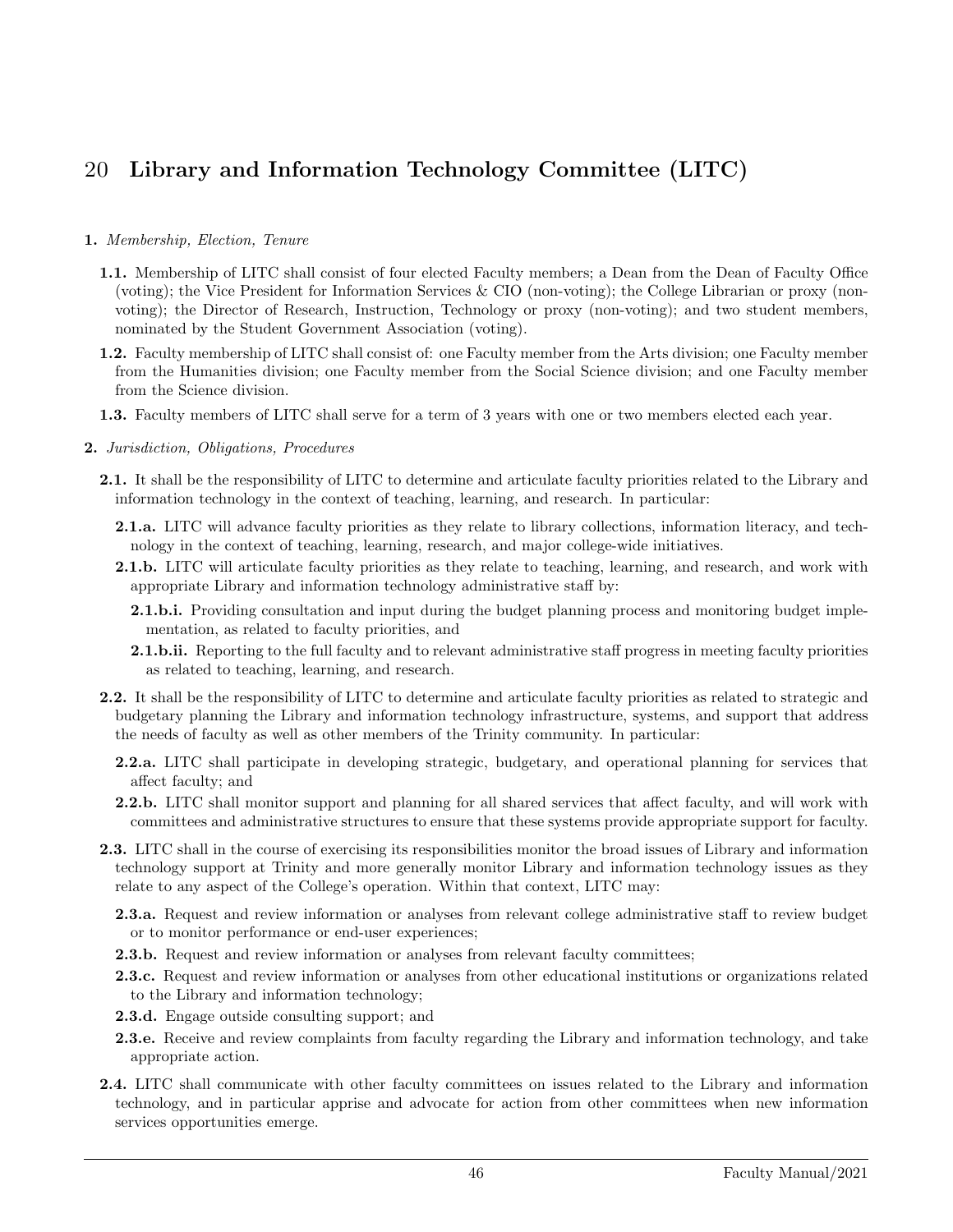2.5. LITC shall provide the faculty in writing its specific priorities relating to both teaching, learning, and research, and to strategic and budgetary planning for infrastructure, systems and support. Such report shall be prepared and distributed at least annually.

(Passed April 7, 1998; Amended April 10, 2007; March 6, 2018; April 9, 2019)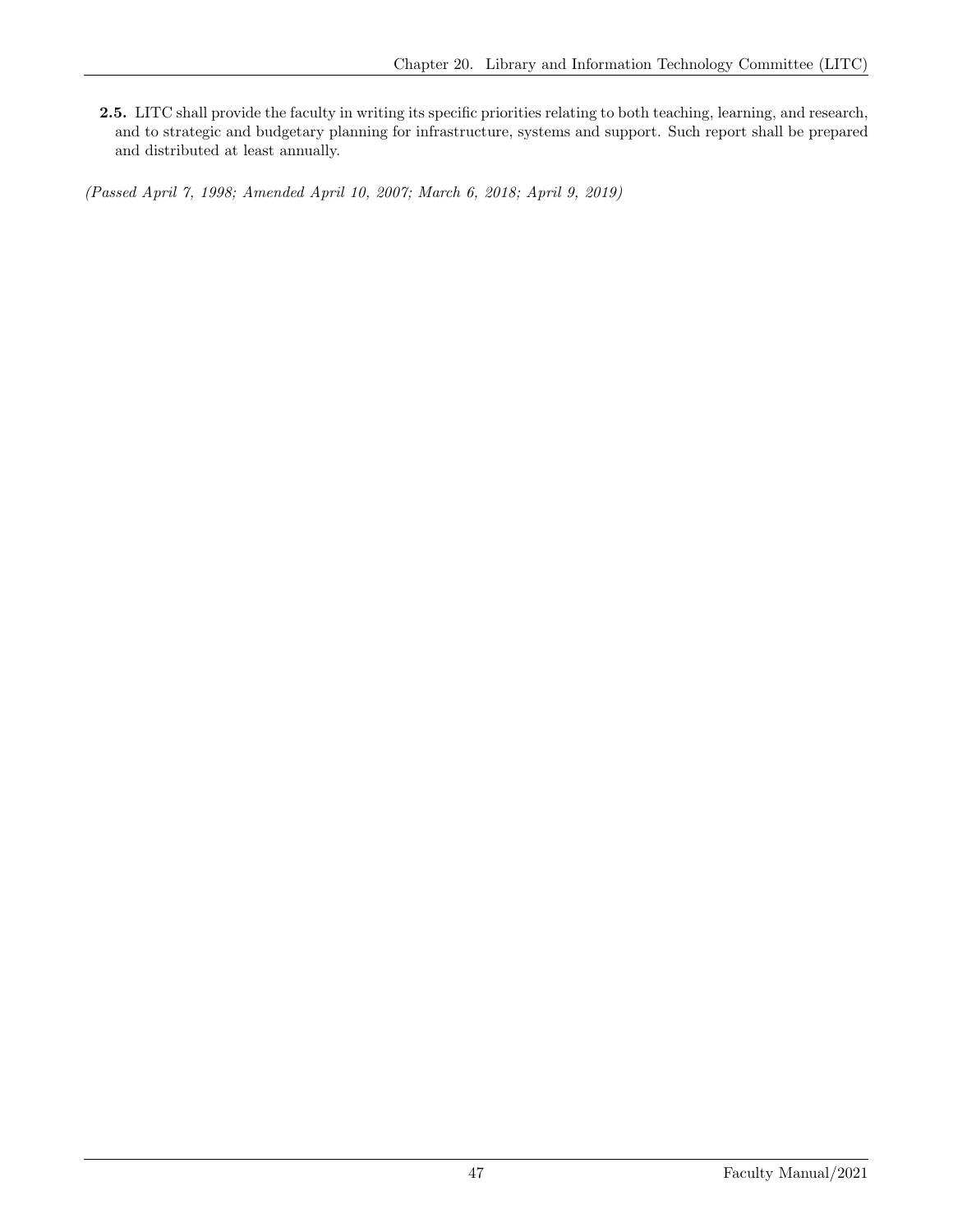# 21 Jury Pool

The Faculty Jury Pool has been established to staff the Faculty portion of academic dishonesty and social misconduct hearing panels, and the Faculty portion of academic dishonesty and social misconduct appeal panels.

### 1. Membership, Election, Tenure

- 1.1. Eighteen elected Faculty members, eight of which must be tenured. There must be at least three members from each of the four curricular divisions.
- 1.2. Faculty members will serve for a term of three years, with six members elected annually.
- 1.3. Members of the Pool shall meet at the beginning of each academic year to discuss procedures and to elect a chair and vice-chair, who shall cooperate in the administration of academic dishonesty hearings and appeals with the Dean of Students Office, which shall retain responsibility for hearings with respect to scheduling, the notification of participants, and the maintenance of records of the proceedings. At the beginning of every semester, each member of the Pool shall provide the chair with a list of those times during the week when the member will be available to hear cases. The chair and/or vice-chair shall select the Pool members for academic dishonesty and social misconduct hearings and appeals and if necessary designate a Pool member to attend a first violation resolution meeting.
- 2. Jurisdiction, Obligations, Procedures
	- 2.1. The social misconduct hearing panels consist of five students drawn from the Honor Council. Chaired by a student, they hear cases of students charged with violating the social policies of the Student Integrity Contract.
	- 2.2. The social misconduct appeal panels consist of two students drawn from the Honor Council and one Faculty member drawn from the Jury Pool. Chaired by a student, they consider appeals from students found to have violated the social provisions of the Student Integrity Contract.
	- 2.3. Academic dishonesty hearing panels consist of two students drawn from the Honor Council, and three Faculty members drawn from the Jury Pool. Chaired by a faculty member, they hear cases of academic dishonesty brought against students.
	- 2.4. Academic dishonesty appeal panels consist of two Faculty members drawn from the Jury Pool and one student drawn from the Honor Council. Chaired by a Faculty member, they consider appeals from students found to have violated the academic dishonesty policies of the Student Integrity Contract.
	- 2.5. A Pool member who sits on a hearing panel may not serve on an appeal panel convened to consider the case in question.
	- 2.6. When classes are out of session, hearing and appeal panels will consist of three members of the Jury Pool.
	- 2.7. The Dean of Students or designated Associate Dean shall be a non-voting participant on all hearing and appeal panels. The Dean of Students is charged with implementing the panels' decisions.
	- 2.8. The administrative procedures for handling social misconduct and academic dishonesty cases are found on the Dean of Students website and in the Trinity College Student Handbook under sections headed Academic Policies, Procedures, and Regulations and College Life Policies. Should there be any discrepancy between the Faculty Manual and the Student Handbook, the provisions of the Faculty Manual shall prevail.
	- 2.9. The Faculty Parliamentarian and the Chair of the Jury Pool shall be informed by the Dean of Students Office of any proposed change to the Student Handbook related to the handling of social misconduct or academic dishonesty cases, to insure that the Handbook and the Faculty Manual are aligned with respect to these procedures. If, in the Parliamentarian's opinion, a proposed change could create a discrepancy, the Parliamentarian will inform Faculty Conference and the Academic Freedom Committee.
	- 2.10. The Dean of Students Office shall be informed by the Faculty Secretary of any proposed change to the Faculty Manual related to the handling of social misconduct or academic dishonesty cases, to insure that the Handbook and Faculty Manual are aligned with respect to these procedures.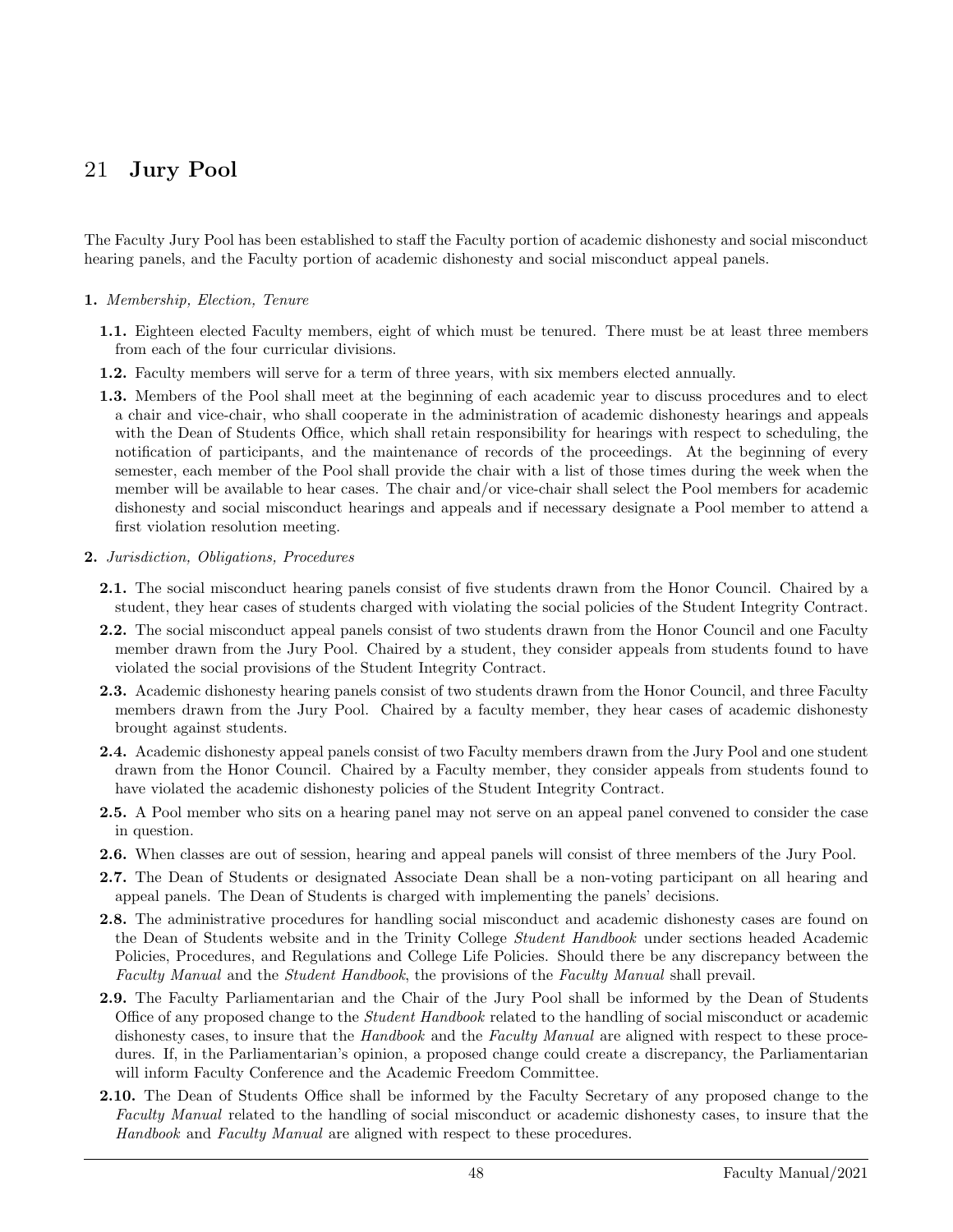- 3. Information on Procedures in Academic Dishonesty Cases
	- 3.1. A Faculty member may not impose a grade penalty for academic dishonesty without notifying the student and reporting the student to the chair of the Jury Pool (if proceeding to first violation resolution) or to the Dean of Students Office (if proceeding to a formal hearing). A suspected violation must be reported in a reasonable period of time (normally within 30 business days of the date when the alleged violation is discovered).
	- 3.2. Procedures of Fair Process to be followed in Academic Dishonesty cases:
		- 3.2.a. A Faculty member who believes that there has been plagiarism or other academic dishonesty should contact the Dean of Students Office to ascertain whether this is a first violation. If so, and if the Faculty member decides to offer the student the option of first violation resolution, the Faculty member shall confront the student with the charge.
		- 3.2.b. If the student admits committing the violation, chooses the First Violation Resolution Process, and signs the Faculty Member's account of the violation, the Faculty member shall contact the chair of the Jury Pool who will schedule a meeting of the student, the Faculty member, a representative of the Dean of Students' Office, and either the chair, the vice chair, or another member of the Pool designated by the chair or vice chair. The meeting will normally be scheduled within ten business days of the student and Faculty member agreeing to the First Violation Resolution Process.
		- 3.2.c. Prior to the meeting, the Faculty member will discuss precedents regarding proposed grade penalties with the member of the Jury Pool who will be in attendance; the final decision will rest with the Faculty member. The maximum sanction that may be imposed under the First Violation Resolution Process is failure of the course. At the meeting, the student will sign a statement admitting responsibility and accepting the proposed penalty. The statement will be forwarded to the Dean of Students Office as a record of the student's first offense.
		- 3.2.d. In the case of a student ineligible for first violation resolution, or who is not afforded the opportunity for it, or who declines it, a Faculty member intending to impose a grade penalty for academic dishonesty must submit a letter of complaint with supporting documents to the Dean of Students Office. A hearing will normally be promptly scheduled. Notification of the hearing and a list of the members of the Hearing Panel will be given to the Faculty member and the accused student. (See "Procedures in Cases of Academic Dishonesty" in the *Student Handbook* for hearing procedures governing student conduct.)
		- 3.2.e. A copy of the charge and specifications will be provided to the accused student, who is expected to attend the hearing. The accused student may be accompanied at the hearing by an advisor. The advisor, who must be a current Faculty, staff, or student member of the Trinity Community, may give the student advice in the course of the hearing but may not speak at the hearing on the student's behalf or otherwise function at the hearing as defense counsel might in a legal proceeding.
		- 3.2.f. The Faculty member will be expected to attend the hearing and may be questioned.
		- 3.2.g. Ordinarily, the Hearing Panel will first hear the Faculty member bringing the charge. The Faculty member may make a statement, after which the Faculty member will be questioned by members of the Hearing Panel and then by the accused student. Next, the accused student may make a statement, after which the student will be questioned by members of the Hearing Panel and then by the Faculty member.
		- 3.2.h. The Faculty member and the accused student may call material fact (not character) witnesses, who may be questioned by members of the Hearing Panel and by parties to the case. The witnesses will be heard in an order determined by the Chair. Normally, each witness will be present at the hearing only when giving testimony. The chair of the panel will inform each witness not to discuss the case outside of the hearing. At the conclusion of the hearing, the Faculty member will make a closing statement affirming or revising the grading penalty the Faculty member intends to impose should the student be found responsible for the violation.
		- 3.2.i. In cases where more than one student has been charged with academic dishonesty, all of the accused students may be present when any one of their number is addressing the Hearing Panel.
		- 3.2.j. Academic dishonesty hearings are closed and the proceedings are kept confidential.
		- 3.2.k. Any member of a Hearing Panel or an Appeal Panel who is party to a case shall disqualify themselves for that case.
		- 3.2.l. A student found to have violated the academic honesty policy of the Integrity Contract may be assigned a penalty in addition to the one proposed by the Faculty member from one of three penalty categories—censure, suspension, or expulsion—depending on the severity of the offense. The penalty categories are described below: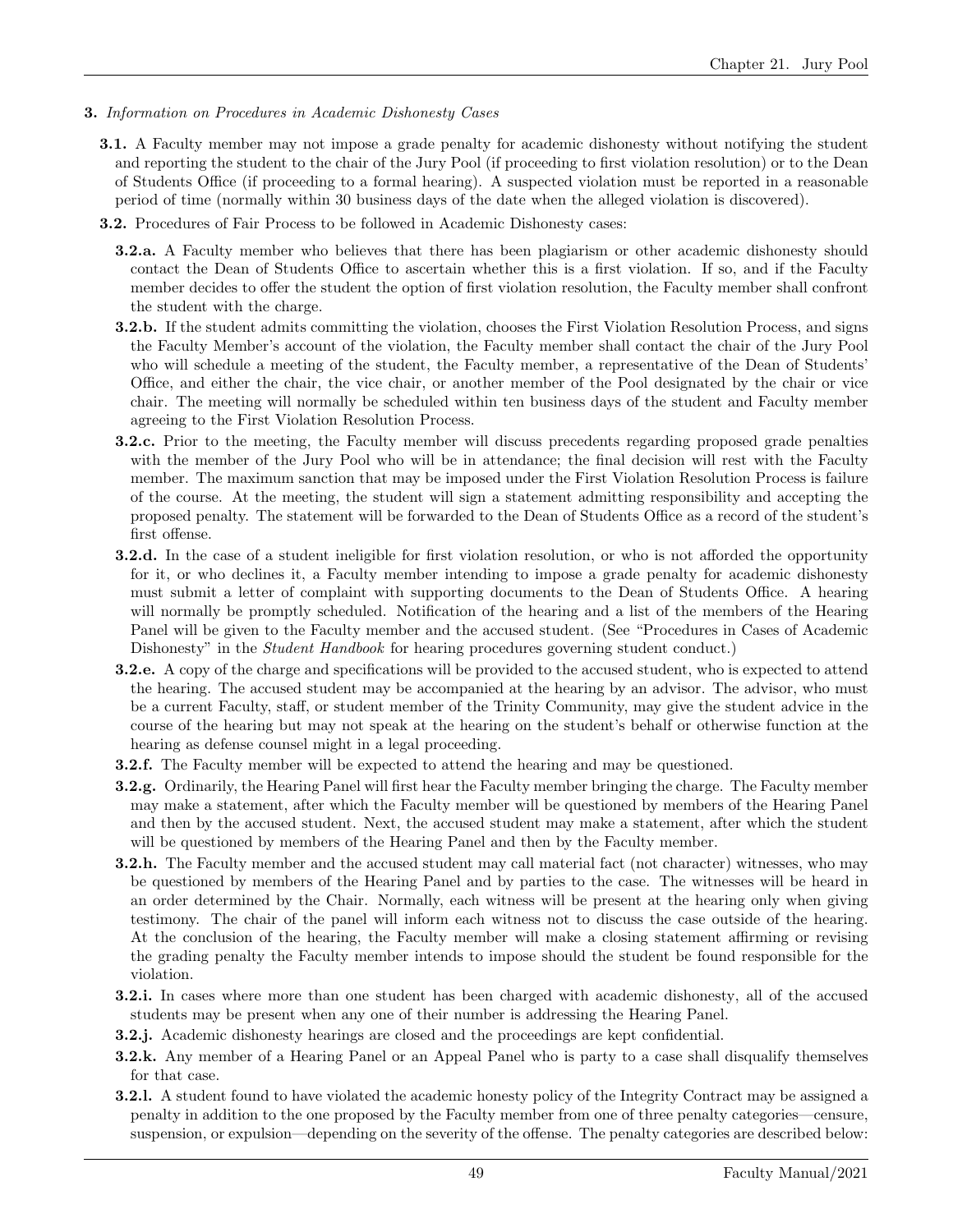- 3.2.m.i. Censure: The penalty when the act of academic dishonesty involves cheating on a quiz or an examination, the limited use of unattributed sources (written or oral) in a paper, or other dishonest acts of comparable magnitude.
- 3.2.m.ii. Suspension: The penalty for repeated cheating on one or more quizzes or examinations, for extensive plagiarism, or for other dishonest acts of comparable magnitude. This penalty will also be imposed for an offense in a course after the instructor has warned the student in writing or when a student who has already been censured for academic dishonesty commits a second censurable offense.
- 3.2.m.iii. Expulsion: The penalty when a second penalty of suspension is warranted.
- 3.2.n. Within the penalty categories censure and suspension, the Hearing Panel shall determine the length of the censure or the suspension; the conditions, if any, under which a censure may be removed from the student's permanent record; the conditions under which a student on suspension may return, and any other factors it may deem relevant to the penalty for the case heard.
- 3.2.o. The record of each hearing shall consist of a written summary and a recording of the entire hearing that shall be kept on file in the Dean of Students Office until the matter is concluded and no further appeal is possible. In the event of an appeal, these materials will be made available to the appellant, the Faculty member who brought the case, and the Academic Dishonesty Appeal Panel hearing the case.

(Passed December 12, 1972; Amended April 9, 1996; May 14, 2002; February 14, 2006; December 8, 2009, March 8, 2016)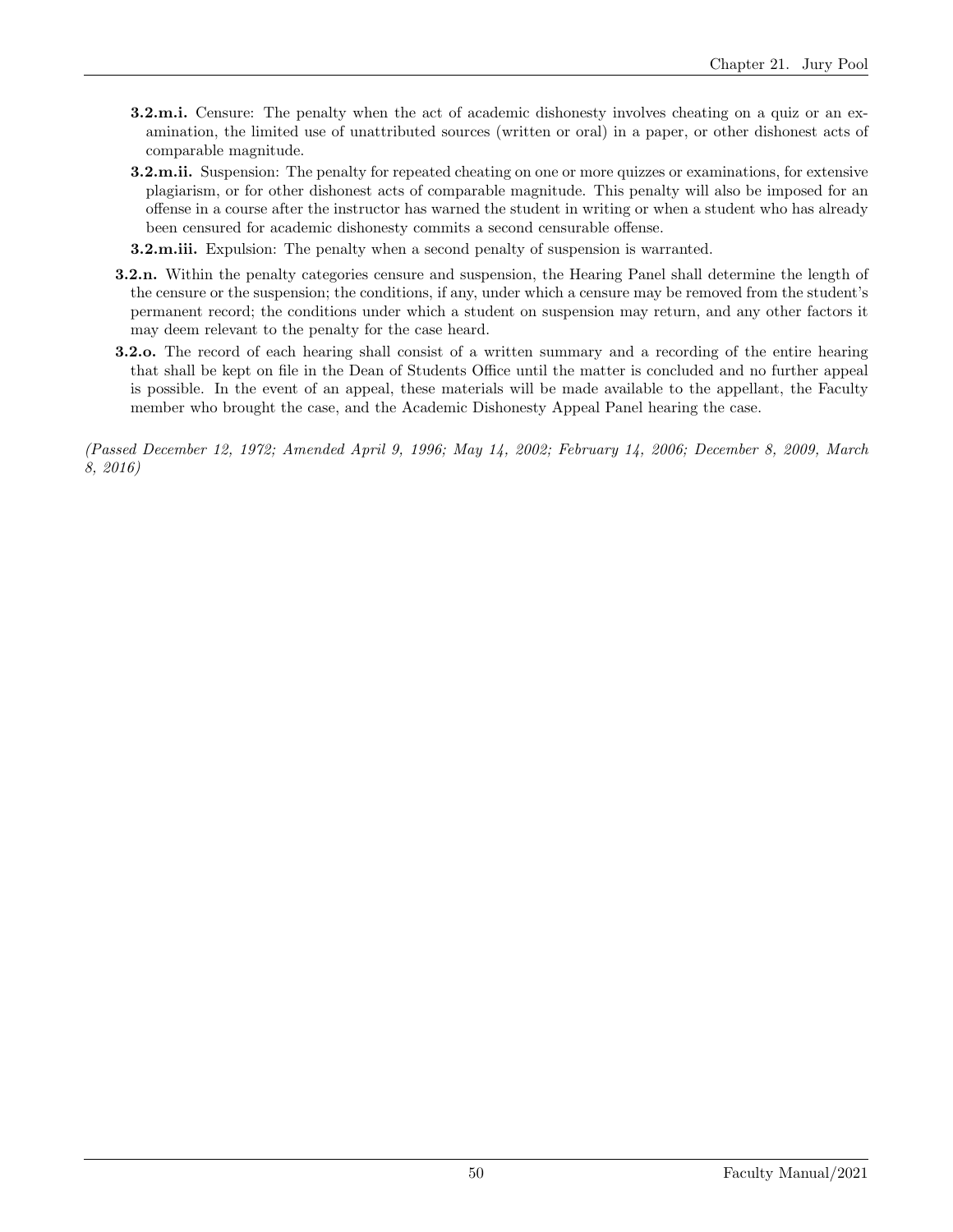# 22 The Selection, Function, and Evaluation of Department Chairs

At Trinity College department chairs are the advocates of the department. They implement department policy and represent department views regarding institutional policies. In this document we address the activities of department chairs and discuss their selection, function, and evaluation.

### 1. Selection of Department Chairs

1.1. The Dean of the Faculty appoints department chairs. These appointments are made after consultation with all department members. Each department shall have the opportunity to recommend its choice to the Dean. Chairs must be tenured members of the Trinity Faculty. Department chairs shall normally be appointed to threeyear terms and shall usually serve no more than two terms in succession. (Passed March 17, 1987; Amended February 12, 1991)

### 2. Functions of Department Chairs

- 2.1. Coordination of the activities of the department. The chair, in continual consultation with the department, is responsible for coordinating the activities of the department, including the development and revision of policies and other decision-making of the department.
- 2.2. Guidance and evaluation of Faculty. Major responsibilities of the chairs are the guidance and evaluation of tenured and untenured Faculty. They discuss with department members their respective roles in teaching, research, and service; will, as appropriate, summarize these discussions during an annual meeting with the dean; and act as advocates for department members in obtaining institutional support for teaching and research. They serve as advisors to new Faculty regarding College policies on promotion and tenure and, in accordance with the guidelines laid down by the Appointments and Promotions Committee, prepare material for promotion and tenure reviews. Although chairs do not make recommendations about department members' salaries, they may inform the Dean of any salary inequities they perceive within the department. (Amended September 11, 2007)
- 2.3. Curriculum. Chairs are responsible for coordinating the department's curriculum, for acting on department and collegial curricular decisions, and for overseeing individual teaching and scheduling assignments.
- 2.4. Administration. Chairs represent department policies and serve as liaison to the offices of the Deans and other administrative offices, and to such committees as the Educational Policy Committee, Appointments and Promotions, the General Education Council, and the Curriculum Committee. They also supervise the work of administrative and technical assistants and secretarial staff.
- 2.5. Finance. In consultation with the department, chairs prepare the department budget request, and they oversee the expenditure of funds allocated to the department.
- 2.6. Planning. Chairs coordinate the department's development of short and long range plans. They recommend sabbatical leaves and leaves of absence, and prepare department requests to the Educational Policy Committee for new positions or the reallocation of vacated ones.
- 2.7. Faculty recruitment. Chairs coordinate and oversee the department's recruitment of Faculty for available positions and serve as liaison between the department and the Dean of the Faculty during recruitment proceedings.
- 2.8. Advising. Although all Faculty members are expected to serve as advisors, chairs serve as the primary source of information about the major. In accordance with department policy, chairs assign major advisors. Upon good cause and, if possible, in consultation with the student's advisor or other appropriate department members, the chair may, in keeping with department policy, modify the way in which an individual student meets major requirements.
- 3. Evaluation
	- 3.1. Each department chair shall be evaluated biennially, beginning in the first year of appointment. All members of each department shall be invited by the Dean of the Faculty to send a written evaluation. The Dean shall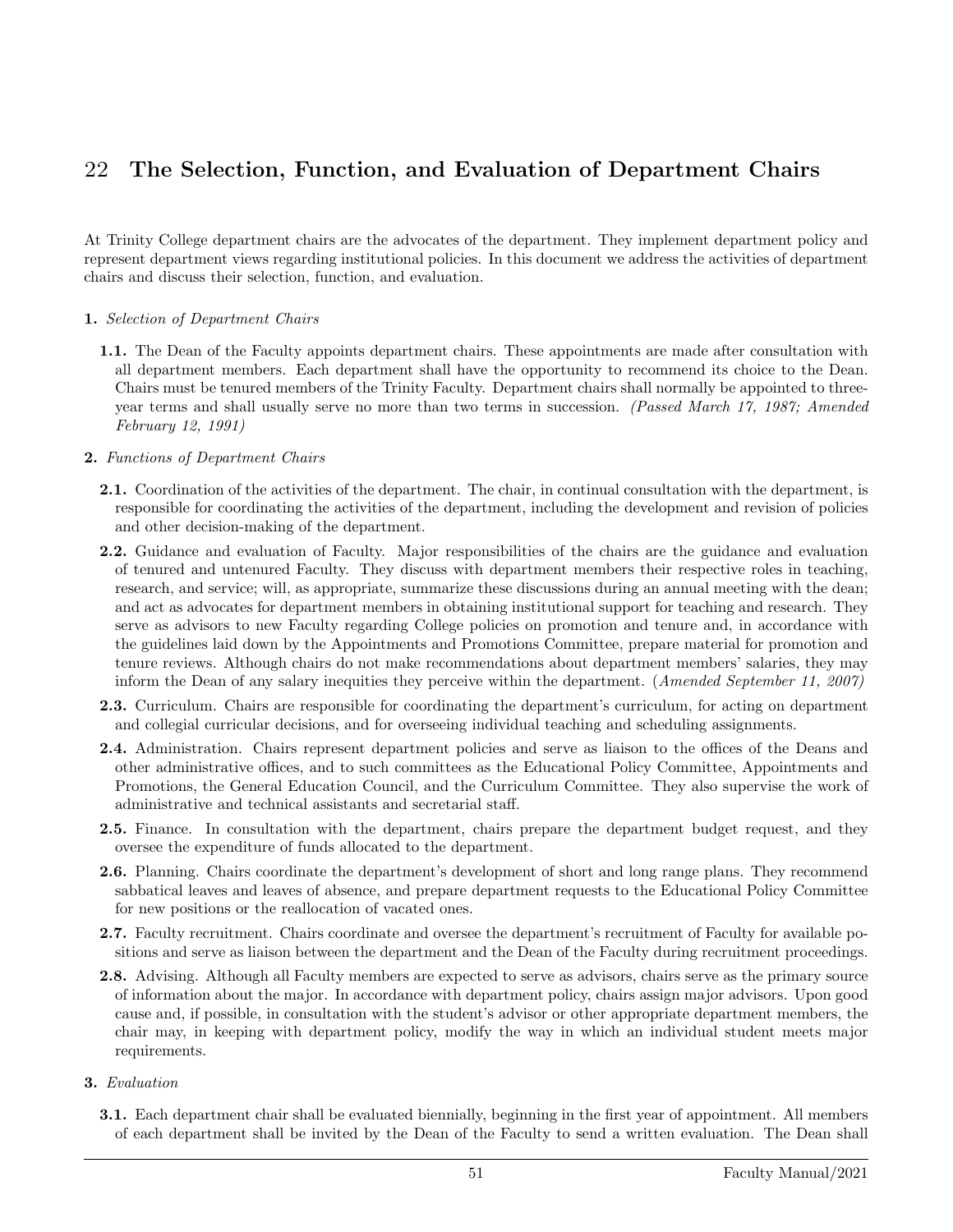communicate a summary of the department evaluation to the chair. The chair shall have the right to respond formally to this summary.

- 4. Activities of Department Chairs as a Group
	- 4.1. In addition to individual responsibilities, chairs may assemble for such activities as the following:
		- 4.1.a. Meeting with the Dean. The chairs meet regularly with the Dean. Each year they elect a secretary who assists the Dean in establishing the agenda for these meetings.
		- 4.1.b. Acting as advisors to other campus groups. The chairs may serve in an advisory capacity to such committees as Appointments and Promotions, Educational Policy, Financial Affairs, Curriculum, and the General Education Council.
		- 4.1.c. Caucus. The chairs assume the right to convene to deliberate issues of concern to any chair. The secretary serves as the convener and assembles the group at a chair's request.

(Passed February 12, 1991)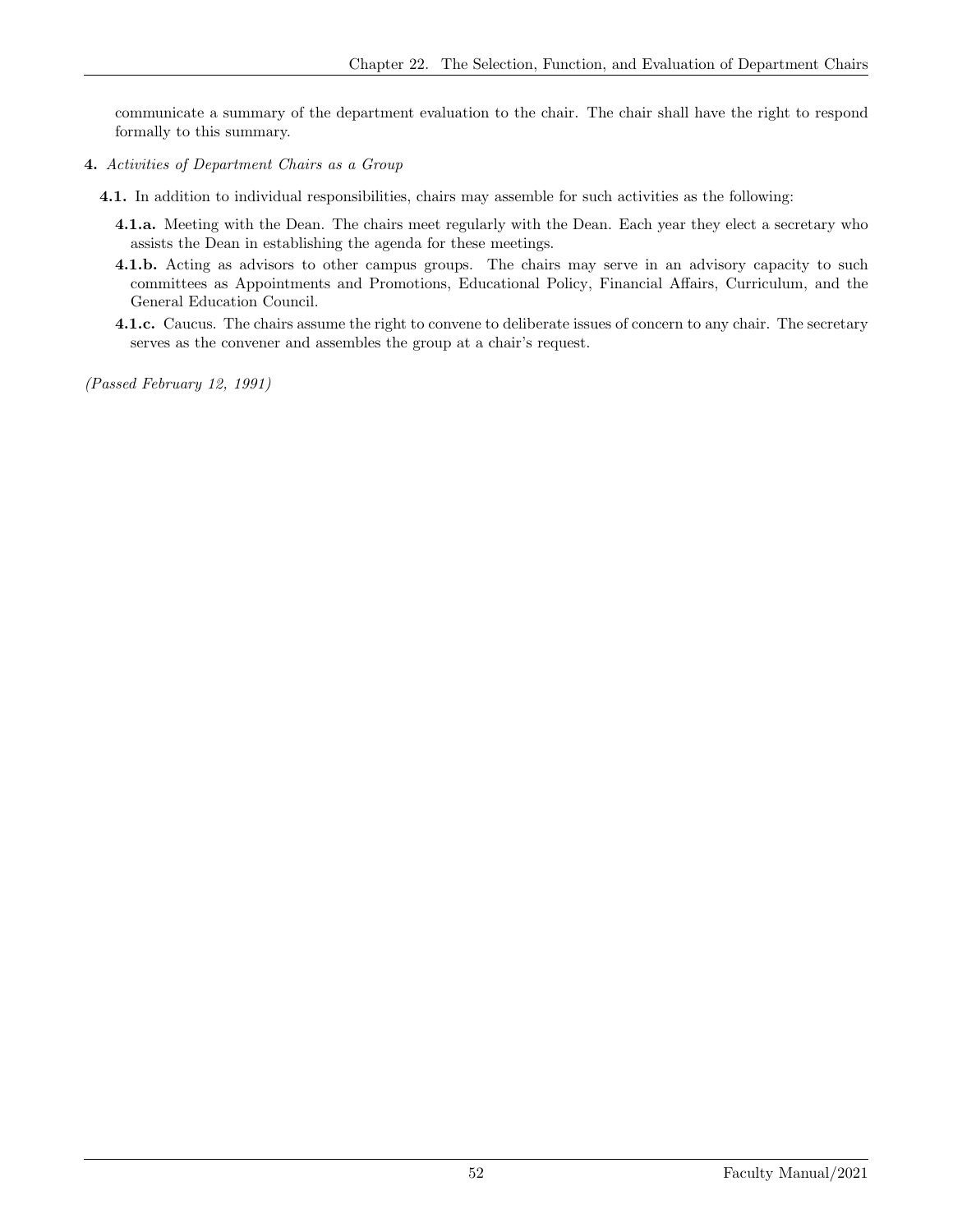# 23 Confidentiality of Faculty Records

Official information about present or former members of the Faculty is maintained by the Dean of the Faculty. Such information is considered to be confidential. Confidential evaluations and private information should not be released in their original form under any circumstances. All requests for information about a present or former Faculty member addressed to members of the College Faculty or administration or student body should be referred to the Dean of the Faculty, except when the person receiving the request has been requested to release information about a Faculty member by the Faculty member.

Persons answering requests for information about members of the Faculty should follow the same principles which pertain to the confidentiality of student records.

(See the Trinity College Handbook for a complete statement of College policy on the confidentiality of student records.) A further statement was adopted by the Faculty at its meeting on May 9, 1972:

Under no circumstances, except where authorized by the parties involved, will confidential and personal information concerning Faculty records, employment status, departmental, committee or administrative recommendations, be made public. Where release of such confidential or personal information will constitute a breach of academic freedom it shall not be released even if consented to by the parties involved.

Since January 1, 1981, the accessibility of personnel files to employees has been governed by Connecticut Public Act No. 80-158. In a letter of 11/24/82 to the Faculty, President English indicated the following:

In general Public Act 80-158 says that employees are entitled to see their files on reasonable request. As "files" are defined, they include performance evaluations by supervisors, but not letters of recommendation by third parties. Within the context of our appointments and promotions procedures, it seems clear that candidates are now entitled to see the letters written to the Appointments and Promotions Committee by their department chairs, but not letters from external referees.

It is not entirely clear whether, under the statute, letters from students and Faculty colleagues within the College are also accessible. Outside counsel has informed us that it would be reasonable to treat these internal letters as confidential, and we shall continue to do so. The Faculty should be aware, however, that this is a relatively new and somewhat ambiguous statute, and a court may someday interpret it otherwise.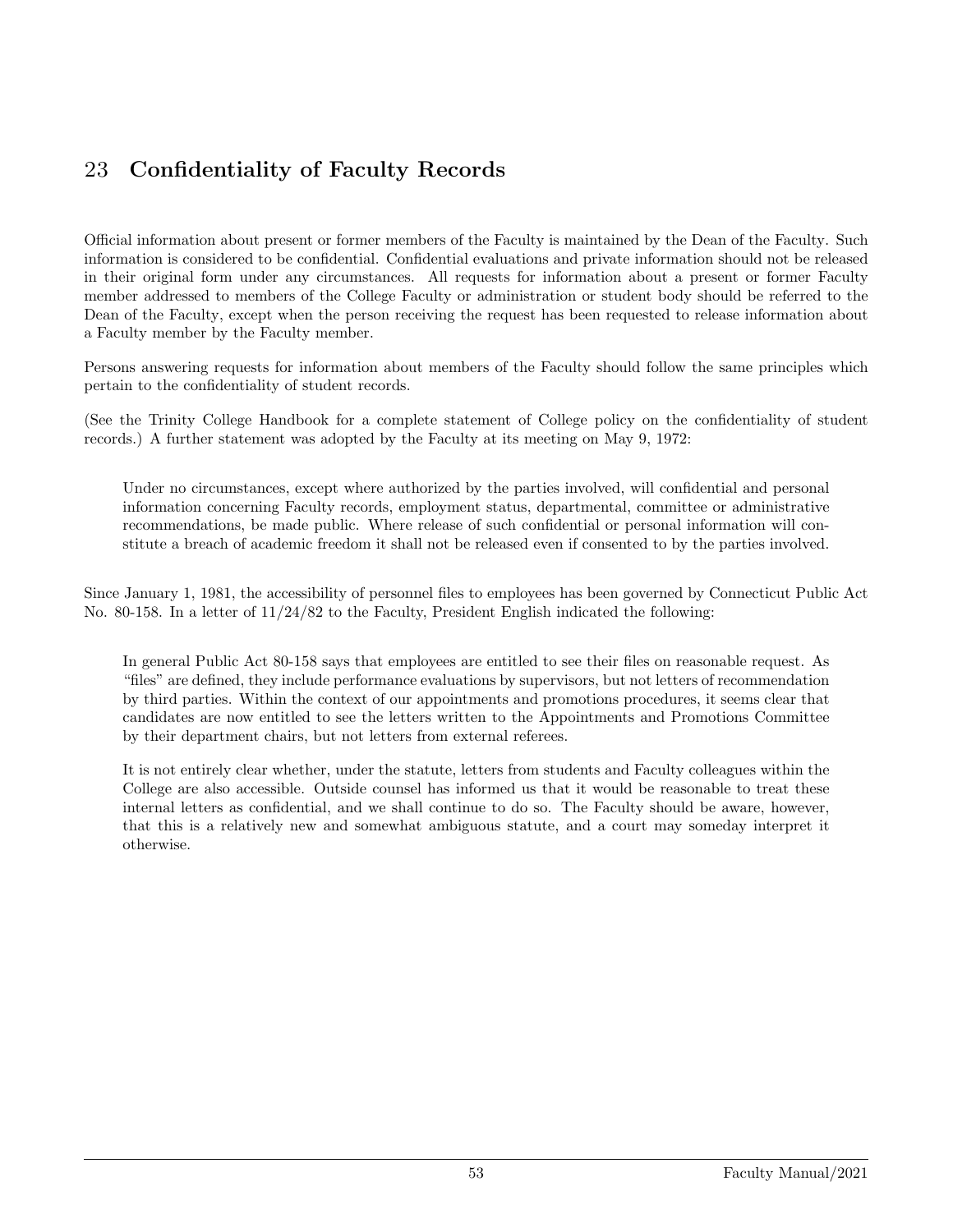# 24 Faculty Organizations

## AMERICAN ASSOCIATION OF UNIVERSITY PROFESSORS

For more than sixty years, the American Association of University Professors has acted as the authoritative voice of the academic profession in the area of standards for responsible practices by the academic community. The core of the AAUP standards is found in its 1940 Statement of Principles on Academic Freedom and Tenure. The procedures for carrying out these principles have been clearly elaborated in a series of policy statements and reports. The 1940 Statement of Principles on Academic Freedom and Tenure has been adopted by Trinity College as its own position. A complete text of the statement is available from the Trinity chapter officers.

The local chapter of the AAUP has two officers, the President and the Secretary-Treasurer, who are elected annually at an open chapter meeting. Faculty can join the national AAUP and/or contribute to the expenses of the local chapter. Membership forms for the national organization are available from chapter officers. Support for the Trinity College Chapter is made by two payroll deductions of four dollars twice a year; forms are available from chapter officers.

There are two standing committees of the local chapter; new Faculty involvement is welcomed. The Economic Status Committee issues a report each fall that examines trends in Faculty salary and compensation. A chapter meeting is held to consider the report and the sense of the meeting is communicated to Faculty members of the Financial Affairs Committee (see description of Financial Affairs Committee responsibilities, p. [44\)](#page-48-0).

There is also a Grievance Committee which acts upon violations of the 1940 Principles on Academic Freedom and Tenure. The functions of the Committee are:

- (1) to provide moral support to aggrieved Faculty,
- (2) to act as a liaison to state and national levels of AAUP,
- (3) to advise the Faculty member on possible courses of internal action, and
- (4) to consider with the Faculty member what role the AAUP might play in their dispute.

Persons with grievances are encouraged to bring them to the attention of the Committee.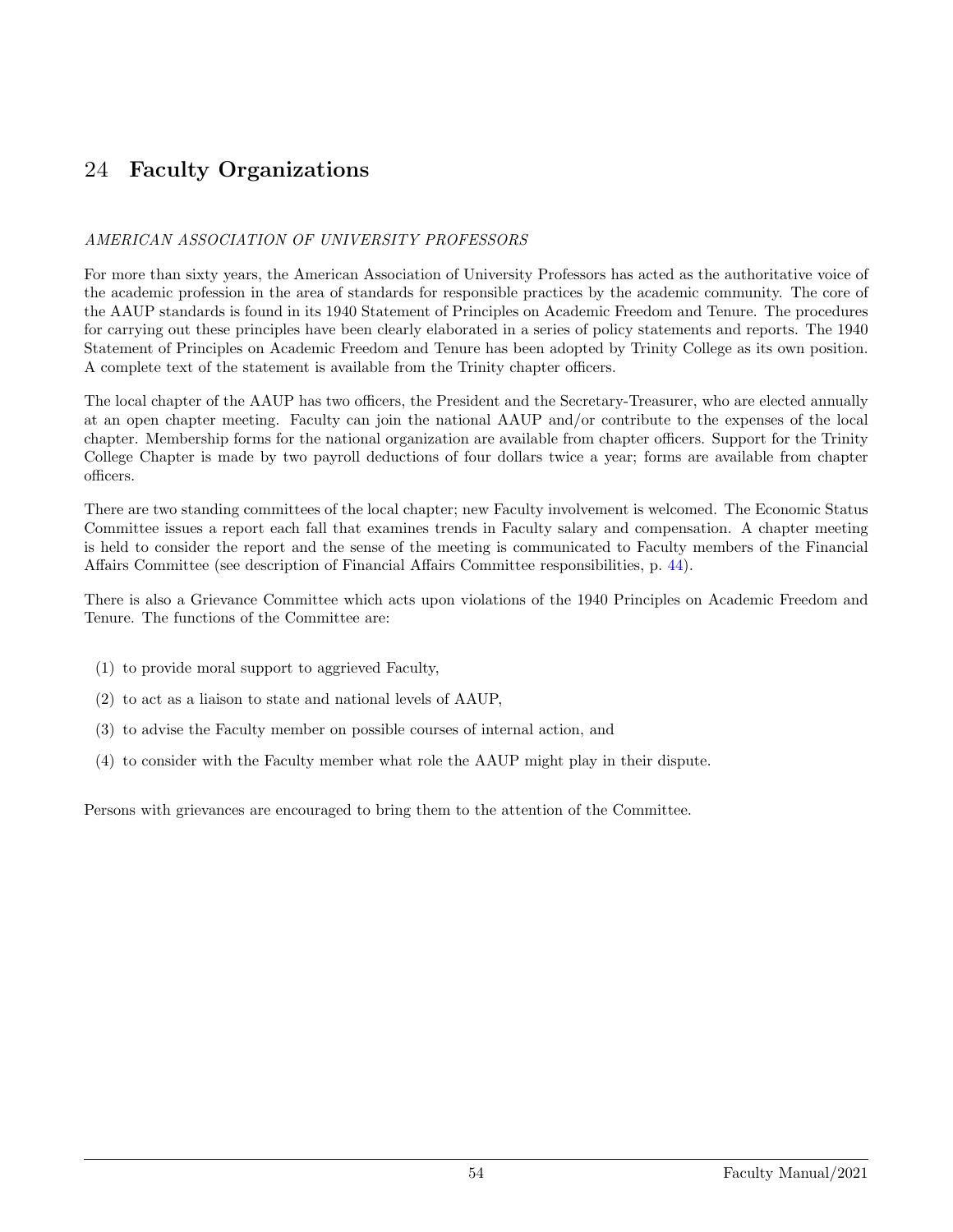# 25 The Tenure of Program Directors

Program directors shall normally be appointed to three–year terms and serve no more than two terms in succession.

(Passed March 17, 1987)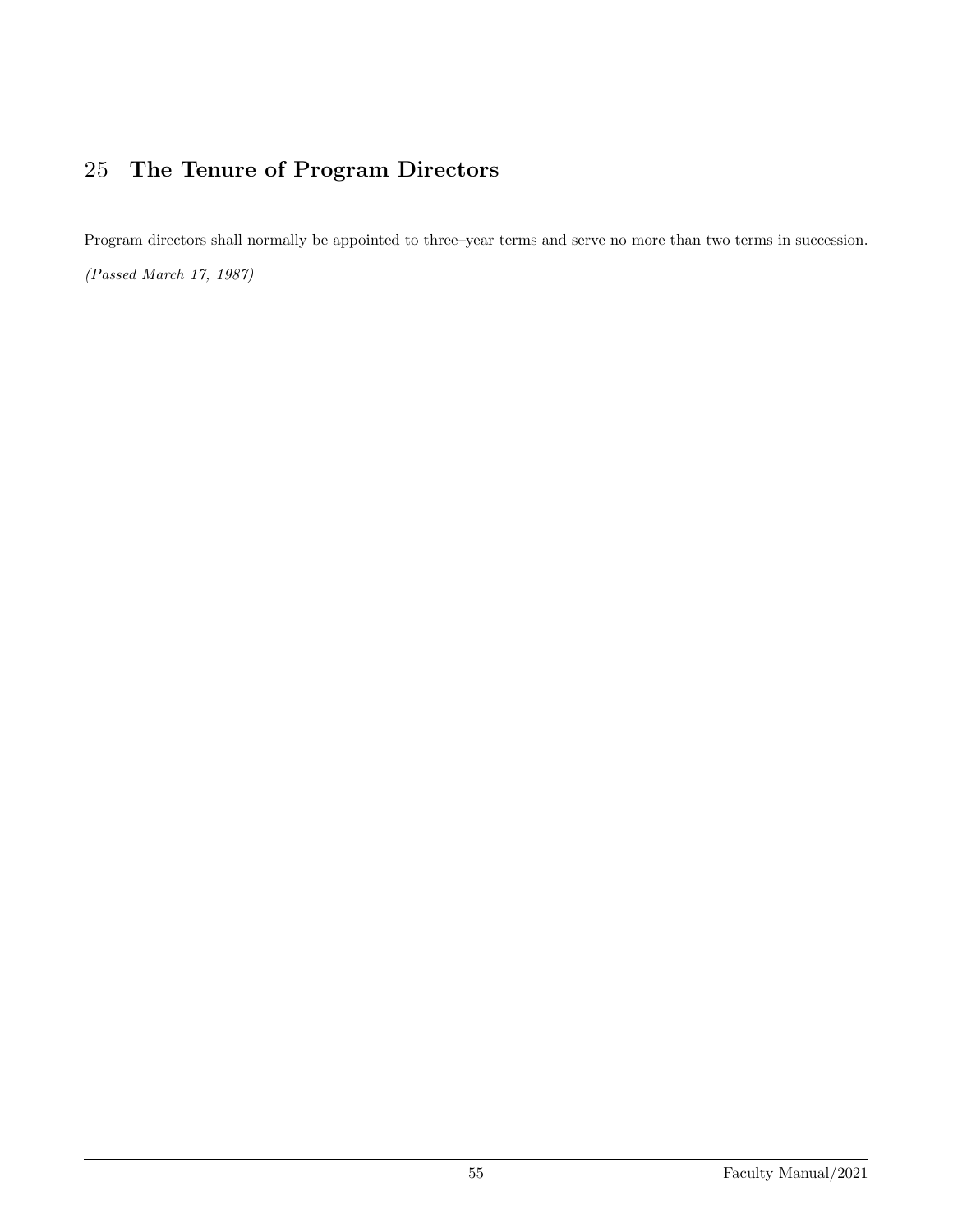# Part II

# Appendices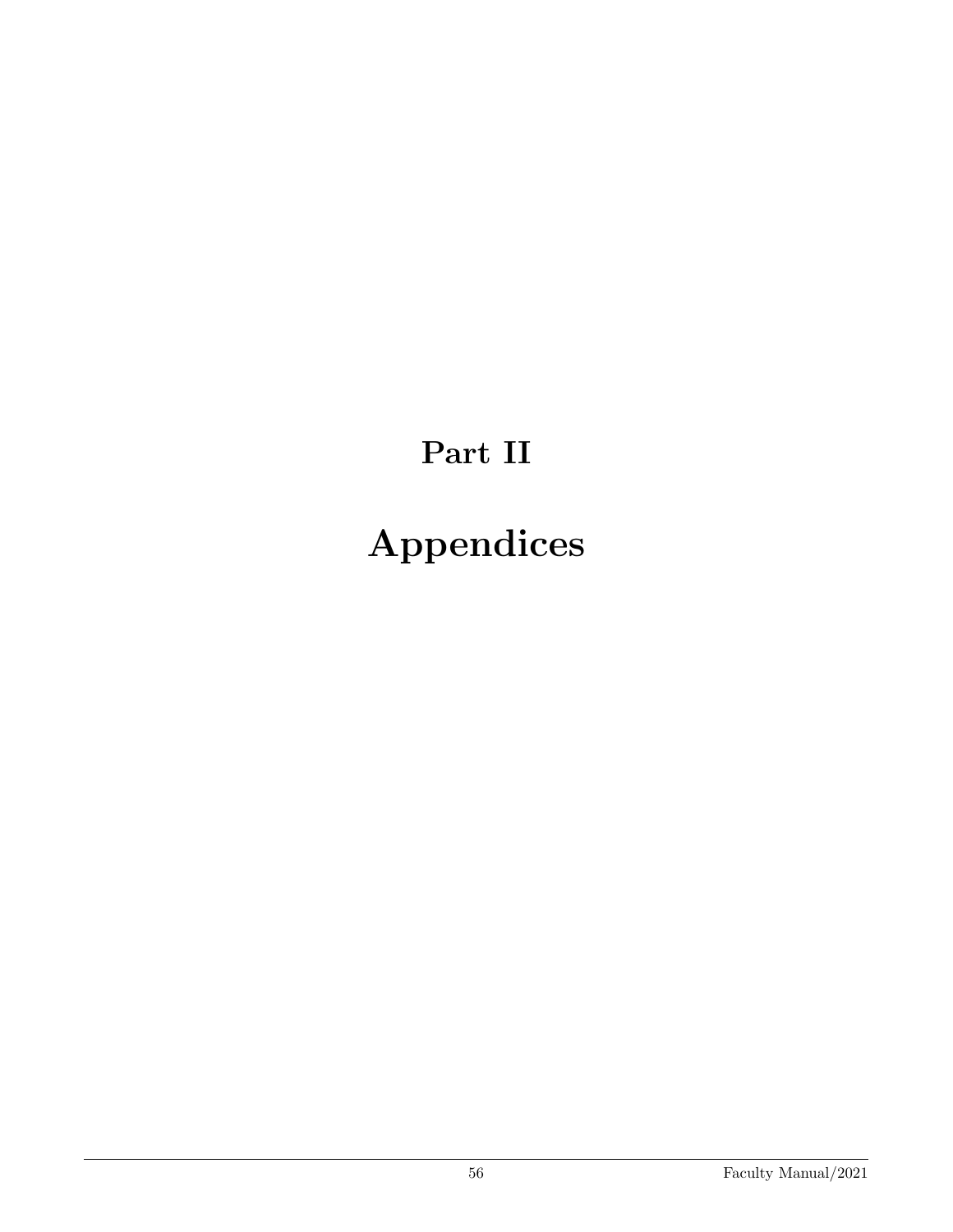# A Conditions and Terms of Employment

# A.1 Faculty Salary

## A.1.1 Scale

The comparative standing of Trinity and other colleges in regard to salaries and other benefits is listed in each summer edition of the AAUP Bulletin.

## A.1.2 Salary Increases

Salary increases are made on the basis of individual merit. Each chair annually submits a written report and evaluation concerning each member of the chair's department, and this is used as a basis of discussion with the Dean and the President with regard to salary adjustments, reappointments, and promotions.

On 12/9/80, the Faculty resolved that the College must set priorities in addressing three aspects of salary distribution:

- (1) correcting inequities, structural and individual, and
- (2) offsetting the effects of inflation, and
- (3) using individual evaluations of merit;

that the College should correct inequities and meet the inflated cost of living before using individual merit evaluations in salary determinations; and that the Dean and President should propose a salary distribution plan commensurate with these priorities and convey this resolution to the Board of Trustees.

## A.1.3 Pay Period

The Faculty is paid monthly. Checks are distributed by the payroll office on the 29th of each month. If the 29th falls on a holiday or weekend, Faculty members are paid the last working day before the 29th. Members of the Faculty may arrange for direct deposit of their checks in checking and/or savings accounts at local banks. Forms for this purpose are available in the Payroll Department.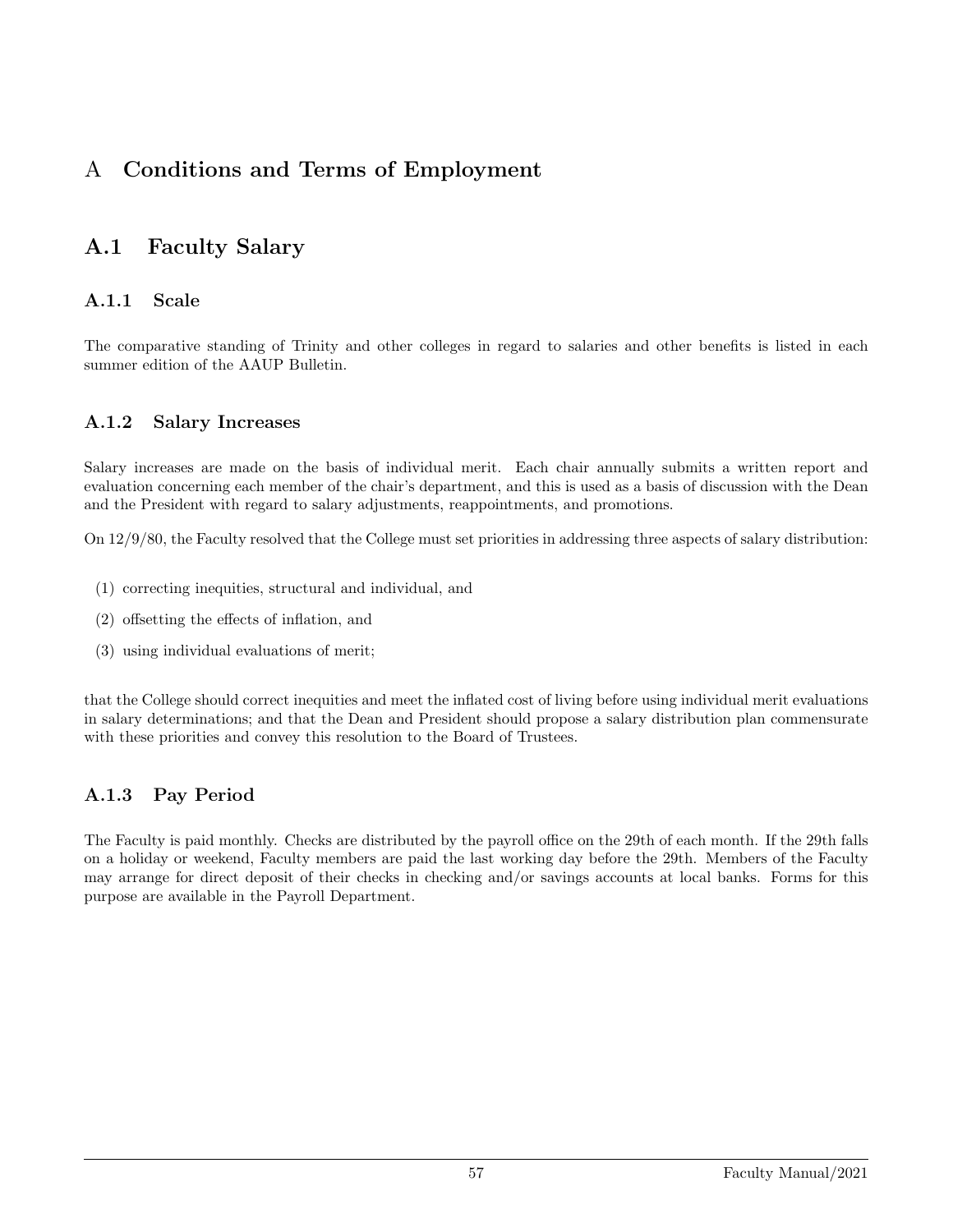# <span id="page-62-0"></span>A.2 Benefits Beyond Salary

(Revised July, 2002; August, 2004; July, 2007; July, 2008; July 2010; August 2011; July 2013; July 2014)

## A.2.1 General Statement on Employee Benefit Plans

Most of the information regarding benefits beyond salary may be found in the Employee Handbook, published by the Human Resources Department and available [online.](http://internet2.trincoll.edu/docs/emplHandbook/hrHandbook.html) This section contains descriptions of the benefit plans provided by the College that are unique to faculty. Although these descriptions are as complete and accurate as is reasonable for Manual purposes, you should be aware that the information conveyed represents summaries of master policies in effect as of the date of publication. Should discrepancies or changes occur, the exact terms of the contracts prevail.

To determine benefit eligibility in this section [\(A.2\)](#page-62-0) and in section [A.3](#page-65-0) (Support Programs), an eligible Faculty member is defined as a person who (a) holds a tenured or tenure-track appointment; or (b) holds a full-time appointment of at least two years and that is designated in an appointment letter as renewable. Faculty who teach on a temporary basis are generally not eligible for College benefits; however, the Employee Handbook provides details on eligibility for specific benefits. Some benefits have different or additional specific eligibility requirements as detailed below.

Benefit eligibility is calculated from the first day of the month coinciding with or following the date of appointment plus any benefit eligibility-waiting period. All benefits accrue to the employee unless there is an explicitly stated exception to the contrary. Detailed information regarding eligibility, enrollment and procedures for applying for benefits is available in the Human Resources Department.

Enrollment in College benefit plans is not automatic. Although the Human Resources Department makes every effort to notify employees when they become eligible to participate in a particular benefit plan, it is the individual employee's responsibility to enroll on a timely basis. Any questions concerning eligibility should be referred to the Human Resources Department.

While it is the intent of the College to continue the benefit plans described in this section, it unilaterally reserves the right to modify, amend, or terminate any benefit plan.

## A.2.2 Educational Benefits for Spouses and Dependent Children of Full–Time Faculty

Tuition for Trinity Courses is remitted for credit-bearing courses in the regular undergraduate degree program, for the Individualized Degree Program, and for the Rome Program during the academic year. Tuition is not remitted for non-credit or per-capita courses, or special programs such as the Rome summer program.

## Tuition Waiver for Spouses and Dependent Children – One Course at Trinity College

Spouses and eligible dependent children receive tuition remission for one graduate or undergraduate course per semester at Trinity. Courses may be taken for credit, either separately or as part of a degree program, or may be audited with appropriate permission. This benefit is available at the start of the semester coinciding with or following the Faculty member's full-time employment.

## Waiver of Full Tuition for Spouses and Dependent Children – Undergraduate Program at Trinity College

Spouses and eligible dependent children of faculty who have been continuously employed by the College in a full-time continuing appointment on or before December 31, 1982 are eligible for a waiver of 100% of full regular tuition and mandatory fees at Trinity as defined for undergraduate students. Eligibility is limited to four full-time academic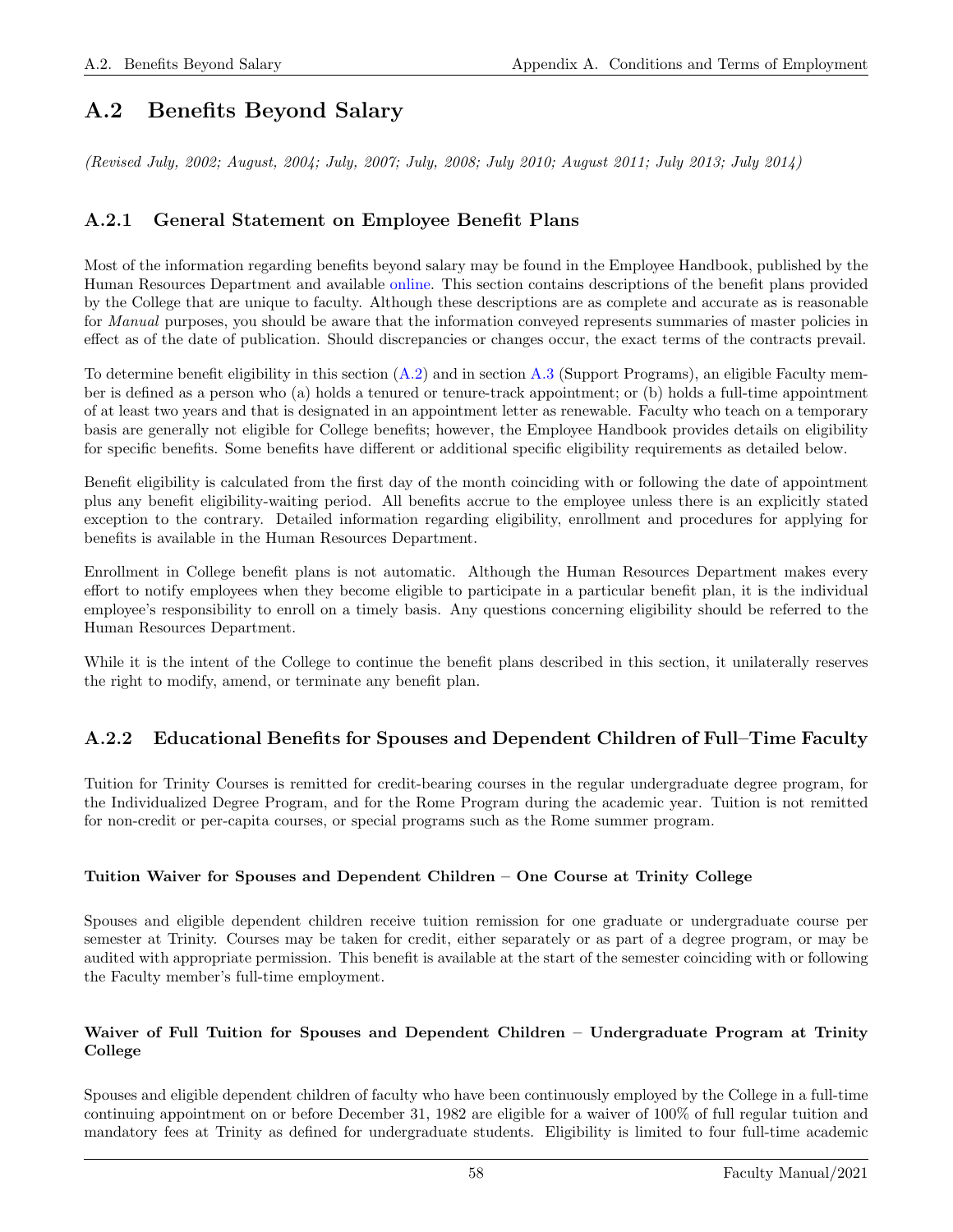years or until a baccalaureate degree is earned, whichever occurs first. This pertains to any combination of tuition benefits received as a full-time undergraduate student either at Trinity or another college or university.

## Waiver of Half Tuition For Spouses and Dependent Children – Undergraduate Program at Trinity College

Spouses and dependent<sup>[1](#page-63-0)</sup> children of eligible faculty as defined above hired on or after January 1, 1983 are eligible for a waiver of 50% of full regular tuition and mandatory fees at Trinity as defined for undergraduate students. Faculty with the title of lecturer, senior lecturer, or principal lecturer must have completed six years of continuous full-time teaching at Trinity to be eligible. The benefit is available at the start of the first semester coinciding with or following the date of appointment. Eligibility is limited to four full-time academic years or until a baccalaureate degree is earned, whichever occurs first. This pertains to any combination of tuition benefits received as a full-time undergraduate student either at Trinity or at another college or university. Should both parents of a dependent child be employed by the College in benefits eligible positions, the child will receive the tuition waiver benefit of only one parent.

## Tuition Scholarships for Dependent Children of Faculty – Other Colleges or Universities

Dependent<sup>[2](#page-63-1)</sup> children of eligible Faculty as defined above may qualify for a tuition scholarship award at an accredited college or university other than Trinity if the student is in an undergraduate degree program, and is officially matriculated on a full-time basis. The benefit provides an award in the amount of 50% of the other institution's tuition and mandatory fees (i.e., excluding room, board, prior balances, late fees and other fines or penalties, parking fees, and fees related to student health insurance or medical care). The award will not exceed 50% of full regular tuition and mandatory fees at Trinity, as defined for undergraduate students; nor will it exceed the net student bill due to the other institution.

Eligibility is limited to four full-time academic years or until a baccalaureate degree is earned, whichever occurs first. This pertains to any combination of tuition benefits received as a full-time undergraduate student whether at Trinity or at another college or university. Should both parents of a dependent child be employed by the College in benefits eligible positions, the child will receive the tuition scholarship benefit of only one parent.

The Assistant Vice President for Human Resources administers the tuition scholarship program. An itemized copy of the tuition bill must be submitted to the Human Resources Department before semester fees are due. The tuition scholarship check will be sent directly to the college or university.

It is the Faculty member's responsibility to notify the Human Resources Department promptly if the dependent child withdraws from school, becomes a part-time student, or is no longer a dependent.

Tuition waivers and scholarships are subject to specific Internal Revenue Service regulations.

## Other Information about Educational and Tuition Benefits for Spouses and Dependent Children

All entrance requirements must be met.

The Assistant Vice President for Human Resources verifies eligibility each semester. Application forms may be obtained from the Human Resources Department.

The tuition benefit is limited to two regular semesters or three regular trimesters per academic year. No additional benefit is available for intersession coursework, such as summer courses.

<span id="page-63-0"></span><sup>&</sup>lt;sup>1</sup>"Dependent" means a spouse or qualifying child – until the end of the academic year in which the child turns  $24$  – as defined in the Internal Revenue Code.

<span id="page-63-1"></span> $2^{4}$ Dependent" means a qualifying child – until the end of the academic year in which the child turns  $24$  – as defined in the Internal Revenue Code.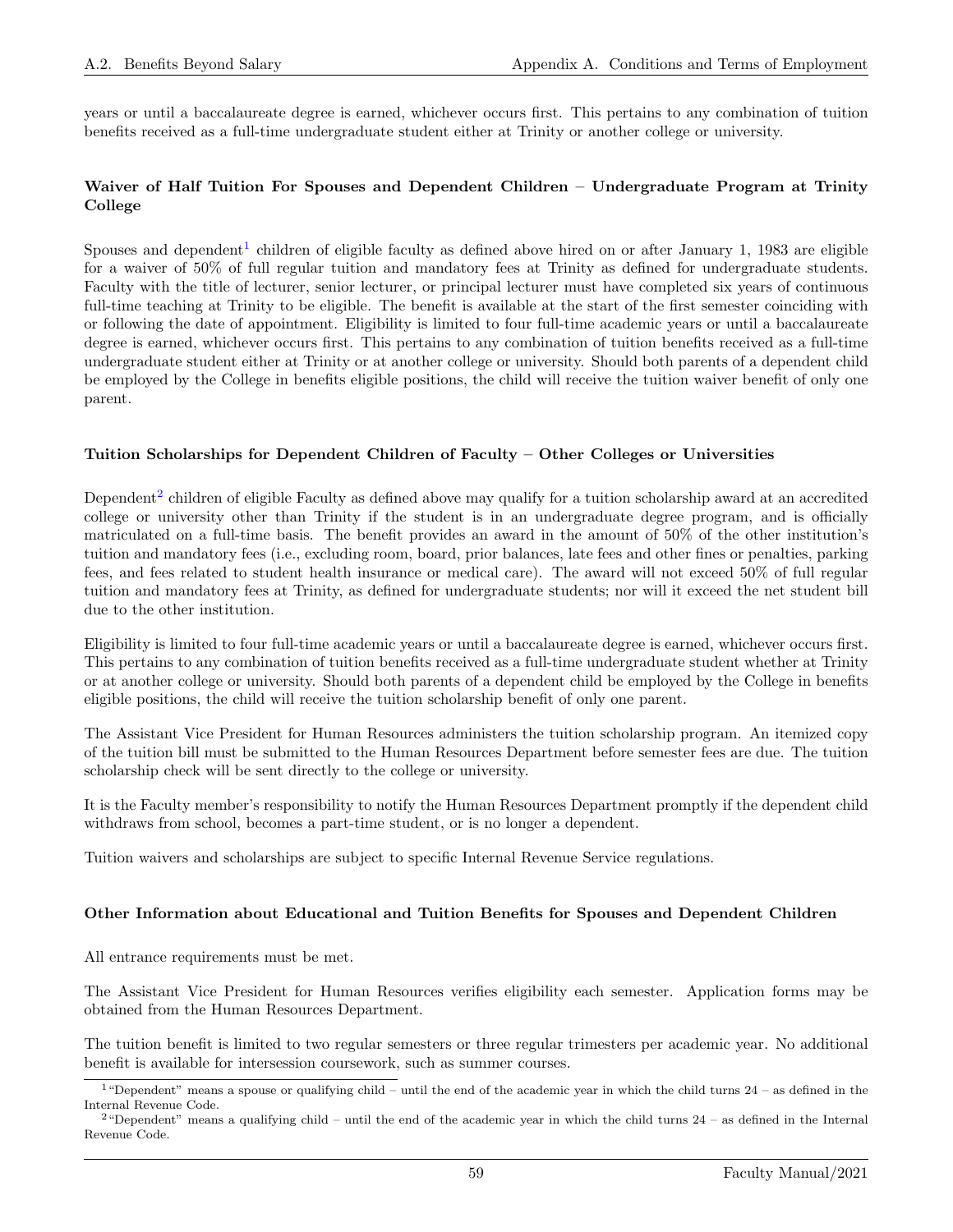Trinity College provides certain benefits to the surviving spouse and/or dependents of employees who die while employed. The children of deceased faculty and staff who were eligible for the tuition benefit at the time of the employee's death will continue to be eligible for the tuition benefit upon the child's acceptance and enrollment, in accordance with the policy in place at the time of admission. See the [Employee Handbook](http://internet2.trincoll.edu/docs/emplHandbook/hrHandbook.html) for additional information.

## A.2.3 Faculty Retirement

The normal retirement date for Faculty is defined as the June 30th coinciding with or following the 65th birthday. There is no mandatory retirement age.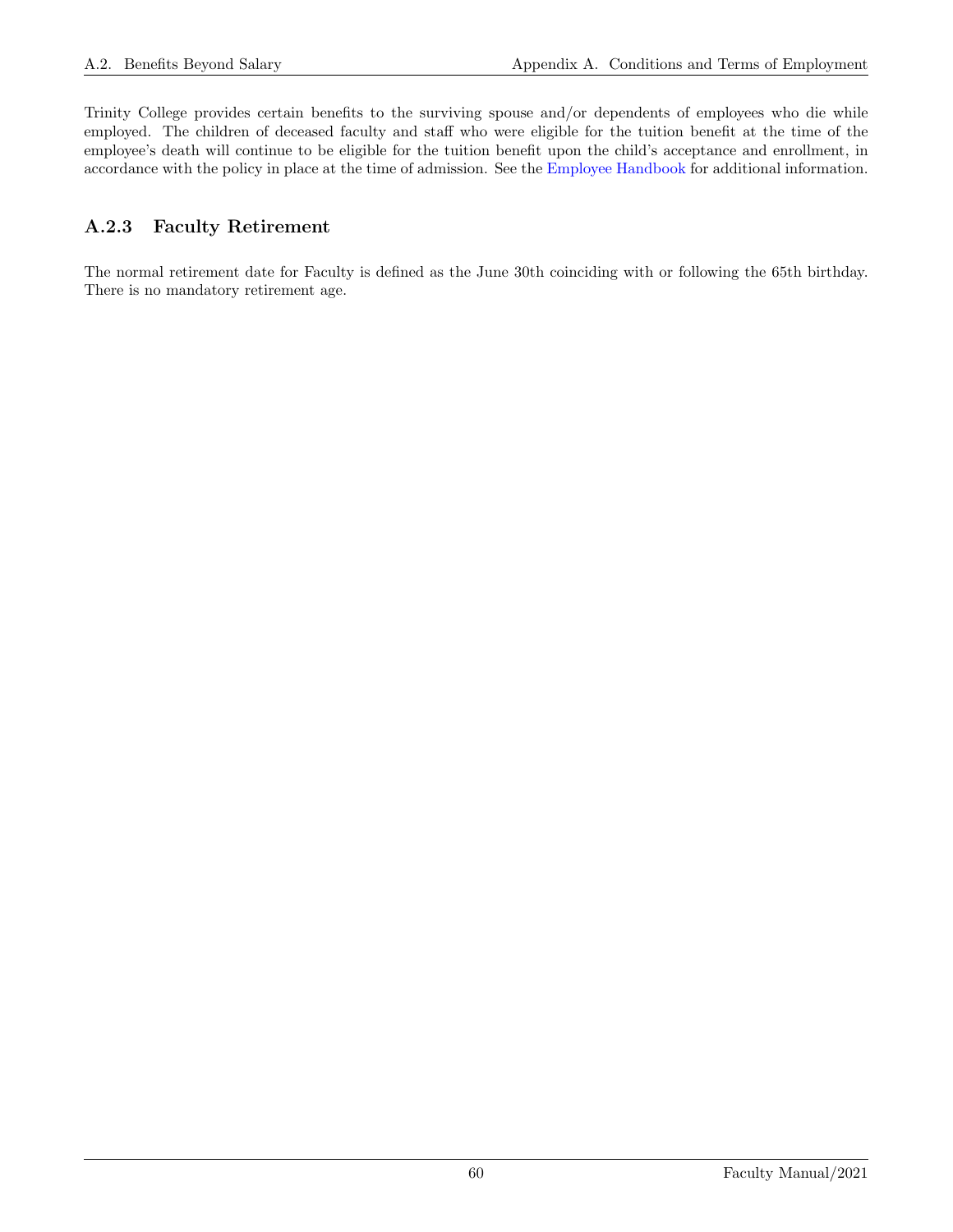# <span id="page-65-0"></span>A.3 Support Programs

See section [A.2,](#page-62-0) p. [58,](#page-62-0) for the definition of continuing faculty appointments. A one-semester leave of absence for any purpose is considered a two-course semester. A full-year leave of absence for any reason is considered a five course-leave. A course as referenced in this Appendix A.3 is considered the equivalent of a standard course (i.e., teaching unit) as defined in Appendix B.7. (Revised June 2002; July 2014; July 2018)

## A.3.1 Quadrennial Sabbatical Leave

The following policy statement concerning Sabbatical Leave was adopted by the Trustees on March 22, 1975:

In order to provide each faculty member with the opportunity for intellectual self-renewal, Trinity College grants sabbatical leaves in the expectation that they will be used for research and other professional and scholarly activities. A sabbatical consists of a half-year leave of absence at full salary or a full year at half salary. Any eligible faculty member whose proposed sabbatical activities are recommended by his or her department chair and whose application is received by the Dean of the Faculty by the deadline noted below shall be granted a sabbatical in the year requested unless unanticipated or extraordinary institutional interests require a deferment.

This statement was modified by the following resolution adopted by the Trustees on May 19, 2001 for implementation beginning with the 2002-03 academic year:

We endorse the adoption of a revised sabbatical leave policy that (a) is based on a full-time teaching residency requirement of not fewer than six consecutive semesters, with the proviso that neither semester of the year in which a sabbatical is taken shall count toward meeting the residency requirement for the next sabbatical; (b) eliminates other College-funded research leaves for tenured faculty; (c) does not result in a net loss of courses taught by tenured faculty; and (d) approximates neutrality in its financial effects.

Eligibility: In the year following the completion of six consecutive semesters of full-time academic year teaching, tenured faculty members are eligible to take a two-course semester leave of absence at full pay. A semester during the academic year in which the quadrennial leave is taken does not count towards the six-semester residency requirement for that or a subsequent quadrennial leave. Normally, a faculty member on a reduced teaching schedule occasioned by other approved service to the College must teach at least one course in order for the semester to count toward the full-time consecutive teaching residency.[3](#page-65-1)

With the approval of the Dean of Faculty, a quadrennial leave may be postponed. If the scheduled quadrennial leave is postponed for one or two years of full-time resident teaching, these years of service will be applied to the residency required for a subsequent quadrennial leave. If the scheduled quadrennial leave is postponed three years and a tenured faculty member thus completes twelve consecutive semesters of teaching, a full year leave may be taken. The faculty member may elect to take 80% of full salary for the year and teach five courses during the biennium in which the year falls, or may take full salary for the year and teach six courses during the remainder of the biennium.

Faculty members may not take a quadrennial leave during the academic year in which they retire from College service.

(Revised July 2012; July 2014)

<span id="page-65-1"></span> $3A$  leave of absence without pay may be combined with a quadrennial leave to provide a full academic year leave of absence. As noted in the Faculty Manual, Appendix B.7, Section IV, in any biennium in which a Faculty member takes two terms off (quadrennial leave and/or leave of absence), the Faculty member will teach the equivalent of at least six courses in the remainder of the biennium. If the faculty member chooses to teach only five courses in the biennium, the faculty member will be paid 40% of their annual salary, unless the leave of absence is fully or partially funded by a non-Trinity grant or fellowship, in which case, the faculty member will teach the equivalent of at least five courses in the remainder of the biennium.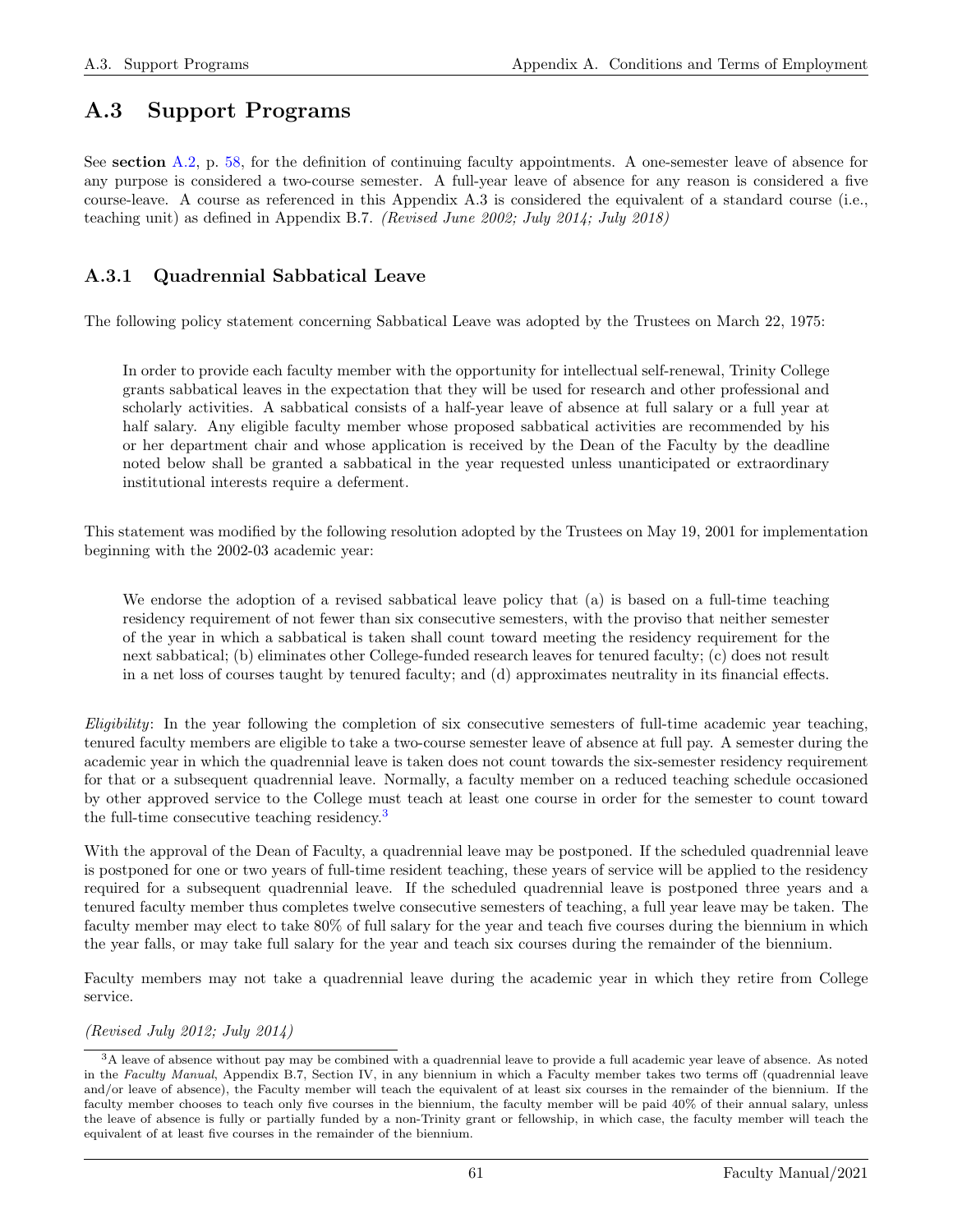Benefits: Regular College benefits are continued during Quadrennial Sabbatical Leaves. Faculty members pay their normal share of premium costs. TIAA-CREF retirement plan contributions are based upon actual base salary payments.

Application: Application must be made in writing (using the form available on the Dean of Faculty's website) to the applicant's Department Chair or Program Director and forwarded to the Dean of the Faculty by the Department Chair or Program Director, with the chair's or director's evaluation and endorsement, not later than September 10 of the year preceding the academic year in which leave is requested. (Revised June 2002; July 2008)

## A.3.2 Junior Faculty Research Leave

Tenure-track faculty members in the fourth year of employment are granted a leave of a two-course semester for the purpose of pursuing scholarly or creative projects. As with Quadrennial Sabbatical Leave, application must be made in writing (using the form available on the Dean of Faculty's website) to the Department Chair or Program Director and forwarded to the Dean of the Faculty, with the evaluation and endorsement of the Chair/Director, by September 10 of the year preceding the period of leave.<sup>[4](#page-66-0)</sup> (Revised July 1993, July 2008; July 2014)

Benefits: Quadrennial Sabbatical Leave benefits apply.

## A.3.3 Leave of Absence

Leave of absence without pay may be granted to a full-time continuing faculty member when doing so would not seriously hamper maintenance of necessary course offerings or other College functions. Application should be made as specified above for Quadrennial Sabbatical Leave. The maximum duration of an unpaid leave of absence or the combination of a Quadrennial Sabbatical Leave with a leave of absence is two years. A faculty member who is on leave for two years must then be in full-time teaching residence for at least six consecutive semesters before taking any additional leave. Faculty members are required to pay for the full cost of dental and medical insurance premiums during leaves of absence without pay which last one year or longer. Other benefits are suspended until the faculty member returns to their position at the College. (Revised July 2012)

If a faculty member receives an external grant for a semester or a year for which the faculty member has been granted a leave of absence that falls short of covering the faculty member's regular salary, the College will top up the grant, either by a) matching the amount of the grant; or by b) supplementing the amount of the grant up to the faculty member's full salary for the appropriate period, whichever is less. The Dean of Faculty may make adjustments to this policy in special circumstances. (Added July 2007; Revised June 2013 )

## A.3.4 Reduced Teaching Schedules

- A With Reduced Salary: A reduction in the teaching of one or two courses a semester may be granted upon the recommendation of the Department Chair or Program Director and the Dean of Faculty. Faculty members on a teaching course reduction are eligible for full dental and medical benefits, but salary and salary-related benefits will be reduced proportionately. A faculty member on a teaching course reduction must teach a minimum of one full-credit course each semester.
- B With Full Salary: Chairs of Departments, Directors of Programs, and the Faculty Secretary are compensated for their service by teaching schedules reduced by up to two teaching units per year, as specified in Appendix B.7.III. In addition, the Dean of Faculty may approve reduced teaching schedules for other types of service; an

<span id="page-66-0"></span><sup>4</sup>A leave of absence without pay may be combined with a junior faculty leave to provide a full academic year leave of absence. As noted in the Faculty Manual, Appendix B.7, Section IV, in any biennium in which a Faculty member takes two terms off (quadrennial) leave and/or leave of absence), the Faculty member will teach the equivalent of at least six courses in the remainder of the biennium. If the faculty member chooses to teach only five courses in the biennium, the faculty member will be paid 40% of their annual salary, unless the leave of absence is fully or partially funded by a non-Trinity grant or fellowship, in which case, the faculty member will teach the equivalent of at least five courses in the remainder of the biennium.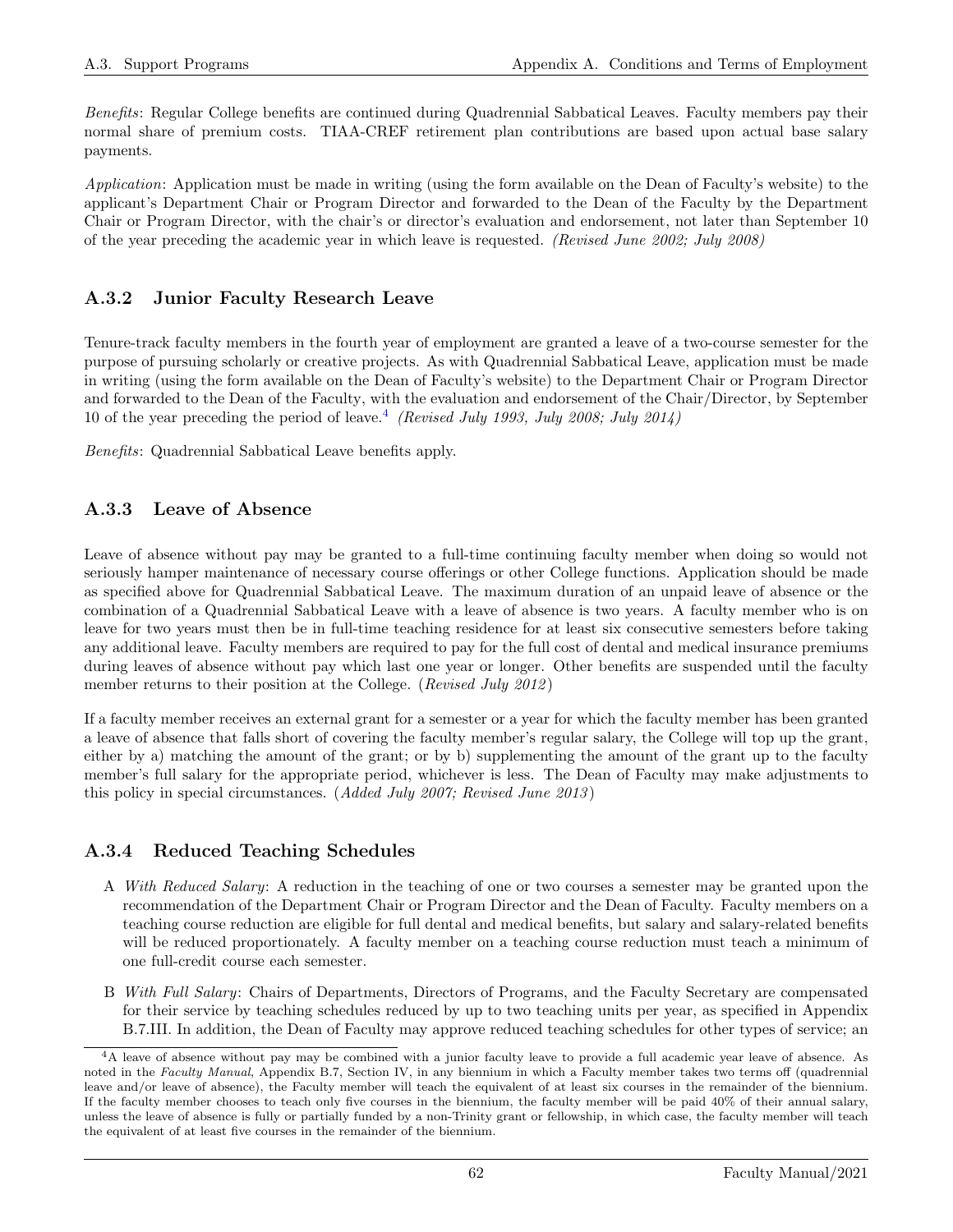annual schedule of such reductions is accessible from the Dean of Faculty's website. A faculty member may, with the approval of the Department Chair or Program Director and the Dean of Faculty, seek external grant funding for a reduced teaching load. A grant-funded teaching reduction normally is limited to one course per year, and the grant normally must fund one-fifth of the faculty member's full salary. The maximum permissible grant funded reduced teaching schedule is two consecutive years. A full time faculty member on a teaching course reduction normally must teach a minimum of three courses each academic year. Dana Research Professorship course reductions are exceptions to these minima.

(Revised June 2002; June 2013; November 2015 )

## A.3.5 Leaves outside the Quadrennial Schedule

The quadrennial leave eligibility schedule may be affected by semesters during which a faculty member is on other types of leaves, as follows.

## Unpaid Leave

A semester taken as unpaid leave, with or without grant funding, does not count toward the six-semester residency requirement and it is considered a break in consecutive service. That is to say, a faculty member taking a semester or year as unpaid leave will next be eligible for a quadrennial leave during the academic year following six consecutive semesters of full-time academic year teaching. A semester in residency during the year in which the unpaid leave is taken does not count towards the six-semester residency requirement, nor do any semesters in the academic year in which the next quadrennial leave is taken count towards the six-semester residency requirement.

## Family or Medical Leave

Refer to the Employee Handbook, published by the Human Resources Department and available [online](http://internet2.trincoll.edu/docs/emplHandbook/hrHandbook.html) (7.10 Family and Medical Leaves of Absence and 7.11 Pay During Approved Leaves of Absence) for important information and eligibility requirements regarding leaves of absence for family-related reasons or serious health conditions as outlined in Public Act 89-382 of the Connecticut Statutes and as amended by the Federal Family and Medical Leave Act of 1993 (FMLA, P.L. 103-3).

Eligible faculty members as defined in the second paragraph of section [A.2,](#page-62-0) p. [58,](#page-62-0) of the Faculty Manual who request a leave due to the birth or adoption of a child, or foster placement of a child, are entitled to paid Parental Leave. A faculty member who gives birth will be entitled to 100% of her regular pay for the period during which she is disabled by her health care provider. The remainder of the semester in which she gives birth will be paid at 70% of her regular pay. Other faculty (adoptive parents, spouses, partners, foster parents) will receive 70% of regular pay for the semester in which the leave occurs. For a full-time faculty member, the leave semester will be considered a two-course semester. Faculty may also opt to take a one course reduction in place of a leave and receive 100% of regular pay. In the event that both parents are employed at Trinity, the total benefit for both will not exceed the Parental Leave pay available to one faculty member. Part-time renewable faculty of .5 FTE or more are eligible for a paid parental leave. However, the course-load and compensation for the leave semester will be pro-rated.

Eligible faculty members qualifying for Family Caregiver Leave are entitled to paid Family Caregiver Leave. Faculty will receive 70% of regular pay for the semester in which the leave occurs. For a full-time faculty member, the leave semester will be considered a two-course semester. Faculty may also opt to take a one course reduction in place of a leave and receive 100% of regular pay. In the event that both parents are employed at Trinity, the total benefit for both will not exceed the Family Caregiver Leave pay available to one faculty member. Part-time renewable faculty of .5 FTE or more are eligible for a paid parental leave. However, the course-load and compensation for the leave semester will be pro-rated.

Semesters during which a tenured faculty member is on family or medical leave with pay do not change the quadrennial leave eligibility schedule. That is to say, if a tenured faculty member takes a semester of paid family or medical leave during a semester which would otherwise count towards the six-semester residency requirement, that semester is still considered to count towards the residency requirement, and the timing of the subsequent quadrennial leave eligibility year is not affected. Semesters during the probationary period during which a faculty member is on family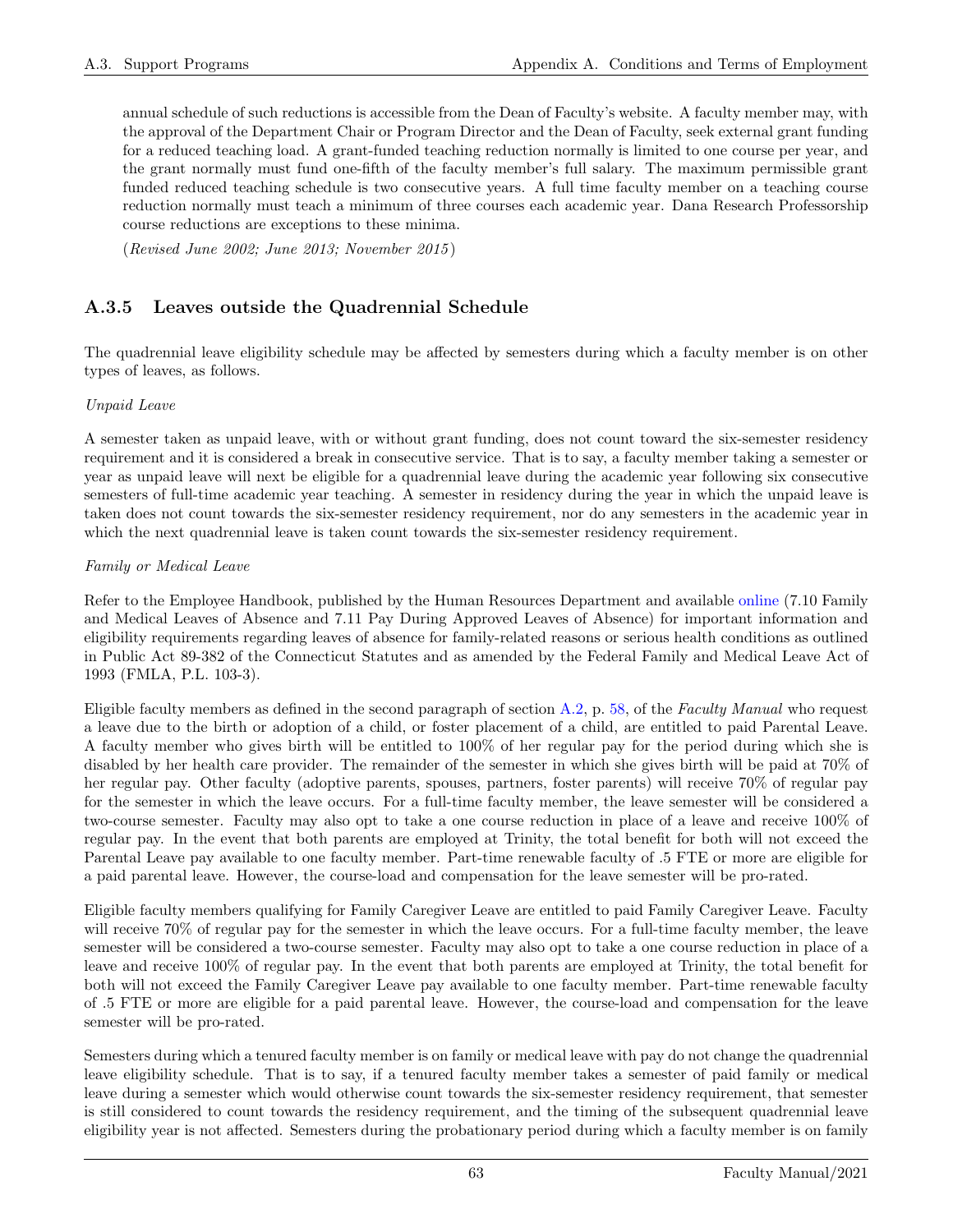or medical leave may change the quadrennial leave eligibility schedule. That is to say, if a faculty member takes more than one semester of family or medical leave and elects to extend the probationary period by two years, the first quadrennial leave eligibility year will be postponed by one year (i.e., following the tenure decision). If the faculty member chooses not to extend the probationary period, or to extend the probationary period by one year, the timing of the first quadrennial leave year will not be affected. For a full-time faculty member taking a planned medical leave, the leave semester will be considered a two-course semester. For a full-time faculty member taking an unplanned or emergency medical leave, the teaching load will be adjusted according to the circumstances of the situation, in consultation with the Dean's Office. (Added July 2012; Revised July 2014, August 2016)

## A.3.6 College-Supported Faculty Research Programs

The Faculty Research Committee (FRC) administers grants programs each year that provide support for faculty research and creative activities. The committee comprises six elected members of the faculty, with at least one member from each disciplinary group—natural sciences, engineering, and mathematics; social sciences; humanities; and arts—and no more than one from any department, as well as a Dean of Academic Affairs (DOAA). The Director of Faculty Grants also attends committee meetings.

In addition to the research support programs for faculty members and students—described briefly below and in greater detail on the [Faculty Research Committee website—](http://www.trincoll.edu/Academics/dean/research/committee/Pages/default.aspx)the FRC sponsors a faculty lecture series each academic year.

## A.3.7 Programs for Faculty Members

The Faculty Research Committee administers funds available through the Dean of Faculty's budget to aid faculty in their scholarly endeavors. Such aid is available for all stages of research, from inception to the final push to publication or performance. [NB: as used here, "research" also includes creative activities in the arts intended to lead to public performances or exhibitions, or publication.]

The FRC will consider faculty requests for research support under two programs:

Faculty Research Grants: These grants are intended to help begin new scholarly projects or to support work already in progress. Proposals may request support of one or two years' duration. Faculty members who plan a longer project may present this in their initial application, but any renewed funding will be based on a competitive proposal that clearly presents the accomplishments of the original funded period.

Faculty Research Grant proposals will be considered twice yearly, in early October and early February. Ordinarily, they will be for periods starting the June 1 after the academic year in which they are made and will be capped at \$4,000. The announced deadlines are firm; it is the policy of the FRC that late applications will not be considered.

For detailed program information, visit the Faculty Research Committee website (see above).

Completion Grants: These grants are intended to provide faculty members with funds to defray the costs of bringing their scholarship to the public arena. Requests are capped at \$2,000. Examples of such costs include page or indexing charges, permissions, and exhibition staging charges. These grants give preference to single author volumes over edited works. It is recommended that the faculty member determine well in advance what other sources could partner with completion grant money to support the project; these funds may include departmental funds, start-up funds, or, in the case of multi-author publications, contributions from other institutions. Normally, a request to fund the purchase of reprints as a stand-alone item is not fundable; however, a faculty member may make such a request if there is a necessity for high-resolution images which cannot otherwise be adequately reproduced. Requests for such grants will be considered on a rolling basis by the Chair of the FRC and the Dean of Academic Affairs.

Applicants should submit the [online completion grant application,](https://forms.trincoll.edu/dofo/completion-grant-application/) explaining the expenses (such as page rates for indexing, or title of article and name of journal for page charges) and providing an estimate of the costs to be incurred.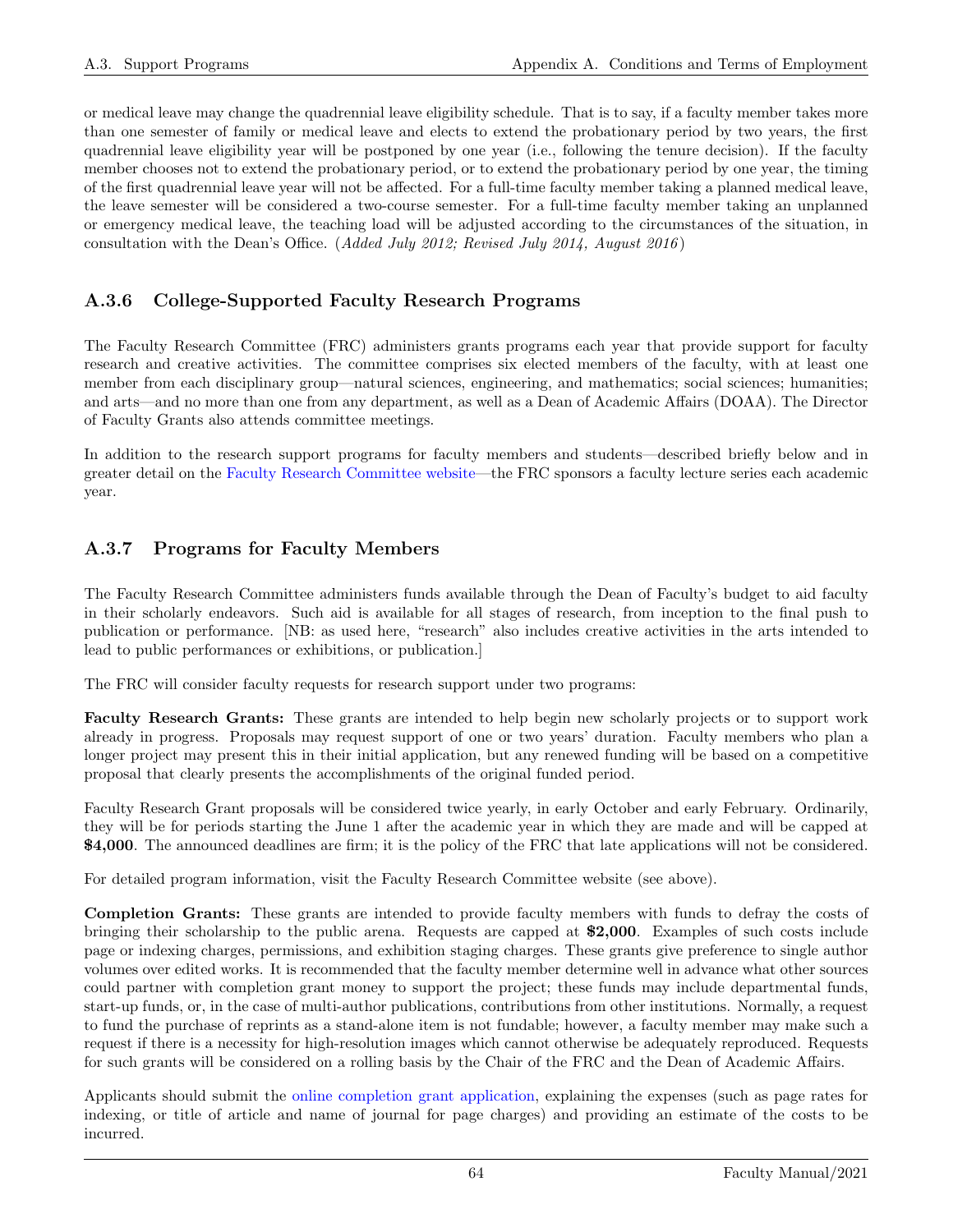The Faculty Research Committee recognizes that these categories may not cover all eventualities. If an unanticipated research situation arises that cannot be accommodated under these categories, please contact the Chair of the FRC.

\* \* \* \* \*

## A.3.8 Support for Student Research

The Faculty Research Committee has long provided support for research experiences for Trinity undergraduates. The programs outlined below are intended to provide flexibility in accommodating the research needs of both faculty members and students.

Under the **Faculty Research Grants** program [see above], proposals of *longer than one year's duration* may include a request for up to \$4,000 in personnel costs for research assistance. As distinct from the Student Research Program [see below], this aspect of the Faculty Research Grants is intended primarily to suit the needs of the faculty member's research. Assistants will not necessarily be Trinity undergraduates, nor will the work experience necessarily be an educational one.

The Summer Research Program (SRP) supports intensive student involvement in ongoing faculty research. Students receive a maximum stipend of \$3,500 for 10 weeks' full-time work (or the equivalent) on the Trinity campus during the summer. The program's benefits include on-campus housing as well as a schedule of weekly lunches featuring speakers and panels.

The FRC will consider SRP proposals in mid-February. Short applications are prepared by the student in close consultation with the faculty member. Proposals must have a substantial educational benefit to the student.

For a complete description and a link to the application, visit the [Faculty Research Committee website.](http://www.trincoll.edu/Academics/dean/research/committee/Pages/SRP.aspx)

Student-Initiated Research Grants (SIRG) are reimbursement grants intended to defray the costs of studentinitiated, faculty-mentored research projects. Of particular interest to the committee are proposals for research leading to a senior thesis. The proposal—including a project narrative, budget, and budget justification—must be written by the student applicant; the sponsoring faculty member provides a statement of support, emphasizing the feasibility of the student's plan.

The maximum award is \$2,500 and funds may be used to reimburse direct research expenses to Trinity students. Grant funds may be used for travel, access fees for archives and libraries, photo-reproduction of archival materials, and similar research expenses. Non-travel-related living costs are not covered by these grants. The FRC will consider SIRG proposals under two deadlines, in the fall and spring.

For further information, visit the [Faculty Research Committee website.](http://www.trincoll.edu/Academics/dean/research/committee/Pages/SIRG.aspx)

(Revised August 2017)

\* \* \* \* \*

## A.3.9 Program Limitations and Requirements

The Faculty Research Committee considers requests for travel support—from faculty members and students—only insofar as it is directly related to the research activity itself. Information regarding requests for travel to professional meetings, including travel to present the results of FRC-funded research can be found [here.](http://www.trincoll.edu/Academics/dean/research/Pages/default.aspx) Additional questions should be directed to [Patricia Moody,](mailto:Patricia.Moody@trincoll.edu) Director of Academic Finance in the Dean of Faculty's Office.

Award recipients are responsible for proper stewardship of grant funds and adherence to the approved budget. The Committee should be acknowledged in any publication resulting from the grant-funded research. FRC awards may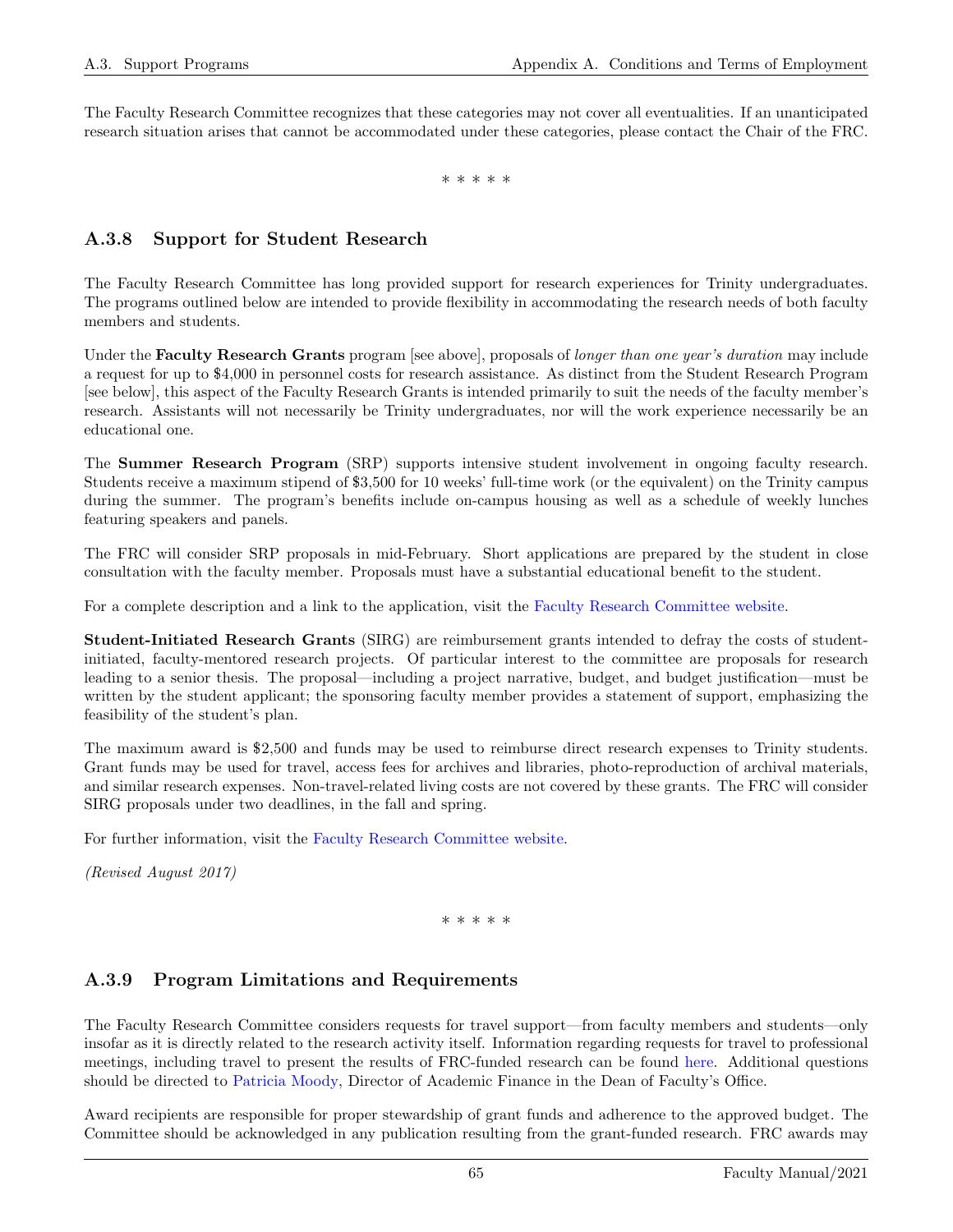not be used to fund meals or provide for per diem costs. Faculty members may submit applications for more than one project in a given year. However, in order to ensure an equitable allocation of funds, the FRC will, if necessary, fund acceptable single proposals before considering further applications from one person or group. At the conclusion of the period specified in the grant—or at least annually, in the case of longer-term grants—the grant recipient must submit a report to the dean of academic affairs.

(Revised May 1999; July 2007; August 2011; July 2012; July 2015; August 2017)

## A.3.10 Faculty & Student Conference Travel Guidelines and Forms

Travel to Professional Meetings. The College encourages members of the faculty to attend and contribute to professional meetings. Since participation in such activity benefits both the individual and (indirectly) the College, expenses are normally shared between the two parties under the guidelines developed below. Allocations to support faculty travel are provided annually, although, due to the unpredictability of demand, budgeted funds may in some years be insufficient to meet all legitimate needs for assistance.

- A Eligibility: Three categories of participation by full-time, continuing faculty members are recognized:
	- 1) Formal presenter of a prepared paper, or recognized discussant, panelist, or convener for a formal session listed in the meeting program;
	- 2) Attendee (i.e. non-contributor);
	- 3) Recruiter (normally, at most two per department with co-approval of the search committee chair).
- B Reimbursement Parameters: Faculty members who meet the eligibility requirements specified in categories 1 or 3 (above) may receive reimbursement for their registration fees, transportation, and reasonable lodging costs. The College will not reimburse for meals or provide for per diem funds for travel. Category 2 conference attendees (above) may be reimbursed for 50 percent of their approved travel, registration, and lodging costs.

Normally, faculty will be eligible to have their category 1 and category 2 expenses covered for no more than two conferences per year in accordance with the following guidelines:

- Expenses reimbursed from this fund per faculty member per year will not exceed \$2,000.
- For budgetary reasons, faculty members who have access to other funding must use these funds prior to requesting funds from the Dean's Office. Faculty who have been provided with startup funds for travel and development are not eligible for this funding until those funds have been depleted or committed. Faculty members whose appointments are less than full-time or who are on one-year appointments may also request assistance from the Dean's Office, but, depending on the budget, assistance may not be at the same levels as above.
- C Procedures and Practices:
	- Application: Faculty members wishing to arrange for support of professional travel should submit an [online Conference Travel Request form](https://trinity.az1.qualtrics.com/jfe/form/SV_6ojWevL4OvFd1rL) to the Director of Academic Finance in the Dean of Faculty's Office at least 60 days prior to travel date. The application must specify the name and location of the conference, the title of the presentation or panel assignment (if applicable) of the attendee, and the likely costs which will be incurred. Faculty members who fail to apply in advance should not expect reimbursement.
	- Preparing to Travel: Faculty members whose travel includes countries with U.S. State Department Travel Warnings must submit a signed waiver along with their requests for funding. Faculty members planning travel abroad, especially travel to a country with a travel warning, are encouraged to contact [Jennifer](mailto:Jennifer.Summerhays@trincoll.edu) [Summerhays,](mailto:Jennifer.Summerhays@trincoll.edu) Director of the [Office of Study Away,](http://www.trincoll.edu/UrbanGlobal/studyaway/Pages/default.aspx) for information and support as they plan their travel. Please note that the Office of Study Away is able to enroll faculty, staff, and students on an inexpensive health insurance policy through International SOS (including emergency evacuation) at a discounted rate; it is highly recommended for all Trinity faculty and staff to enroll in insurance such as this that will cover routine and emergency medical situations, as well as evacuations due to political unrest, natural disaster, etc.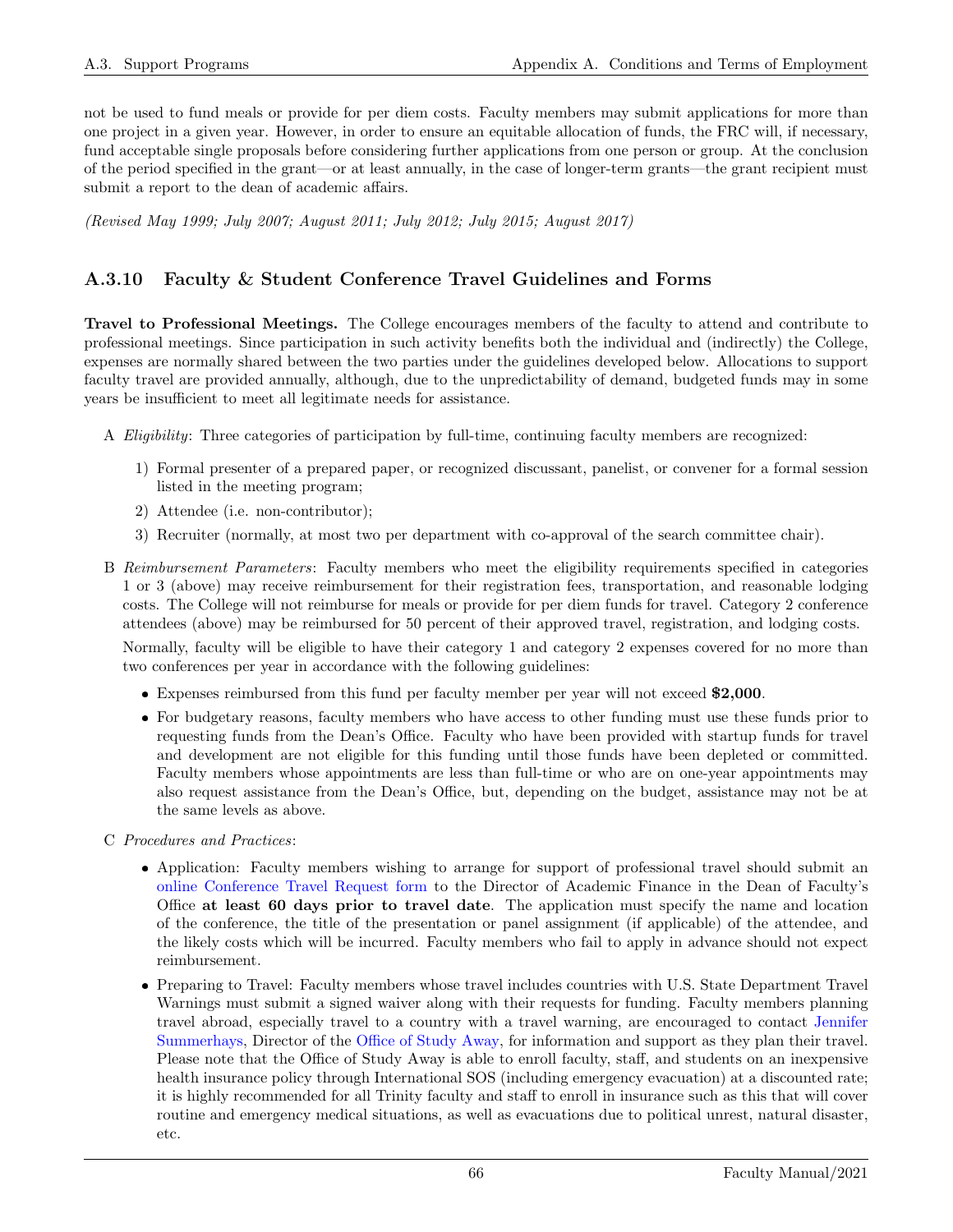Reimbursement will be made only upon submission to the Director of Academic Finance of a signed, completed copy of the Travel Expense Report form (available from all departmental secretaries or from the [Dean of Faculty's website\)](http://www.trincoll.edu/Academics/dean/research/Pages/Defrayal.aspx) within 60 days of return to the College, accompanied by a set of proper receipts (where available) from hotels, travel services, credit cards, etc. (note that the expense report form is an Excel spreadsheet which can easily tally and reconcile expenses). If receipts are not available, a signed declaration must be attached for each undocumented expense. Follow this [link](http://www.trincoll.edu/Academics/dean/research/supported/Documents/reimbursement%20instructions.pdf) for additional reimbursement instructions and this [link](http://www.trincoll.edu/Academics/dean/research/supported/Documents/DOF%20Non-Reimbursable%20Exp%20Policy.pdf) for a list of non-reimbursable expenses. As a general rule, travel advances will be provided only when absolutely necessary. Travel Expense Reports for secondary trips, if approved, must be submitted with the accompanying receipts within 60 days of return to the College or conference assistance approval, whichever is later.

## Brief Points:

- Approval of travel support requests are subject to the continued availability of funds.
- Applications for travel support should be made at least 60 days prior to departure.
- Submission of expense reports must be made within 60 days of return to qualify for reimbursement.
- No more than two such trips will be covered per academic year.

(Revised July 2007; August 2011; July 2015; August 2017; August 2019)

## A.3.11 Library Use

A faculty member who wishes to make use of the Libraries of Harvard or Yale for a period of at least six months in duration may take advantage of the following arrangement: The first \$100 of the total cost will be borne by the individual faculty member. The College will bear two-thirds of all expenses in excess of \$100. Applications can be made through the Office of the Dean of the Faculty.

## A.3.12 Faculty Entertainment Fund

Limited funds are available to faculty members to entertain students at faculty residences. Contact the Office of the Dean of Students.

## A.3.13 Faculty Use of College Vehicles

The use of College vehicles is restricted to the performance of college business. College-owned vehicles are available for use by faculty, staff and students who have been authorized to drive Trinity vehicles. Authorization may be obtained by submitting a Trinity College Driver Information Form to Carol Kessel, Trinity Commons 229, with a copy of the applicant's driver's license. Driver's licenses must be valid and issued within the United States, as the approval process includes a department of motor vehicle report. Applications must be approved by the applicant's supervisor. Faculty applications should be approved by Patricia Moody, Director, Academic Finance. Applications should be submitted well in advance of the date for use of a vehicle. The processing time for department of motor vehicle reports varies and some states require a release from the applicant in order to provide a report.

The State of Connecticut requires an "F" endorsement (for driving a service bus with a Class D license) to operate vehicles designed to carry 8 or more passengers, including the driver. CT DMV information about endorsements can be found [here.](http://www.ct.gov/dmv/cwp/view.asp?a=805&q=244782) Vehicles for approved drivers may be reserved at [reservations.trincoll.edu.](http://reservations.trincoll.edu)

College departments assigned college vehicles are responsible for managing use of the vehicles in accordance with college policy.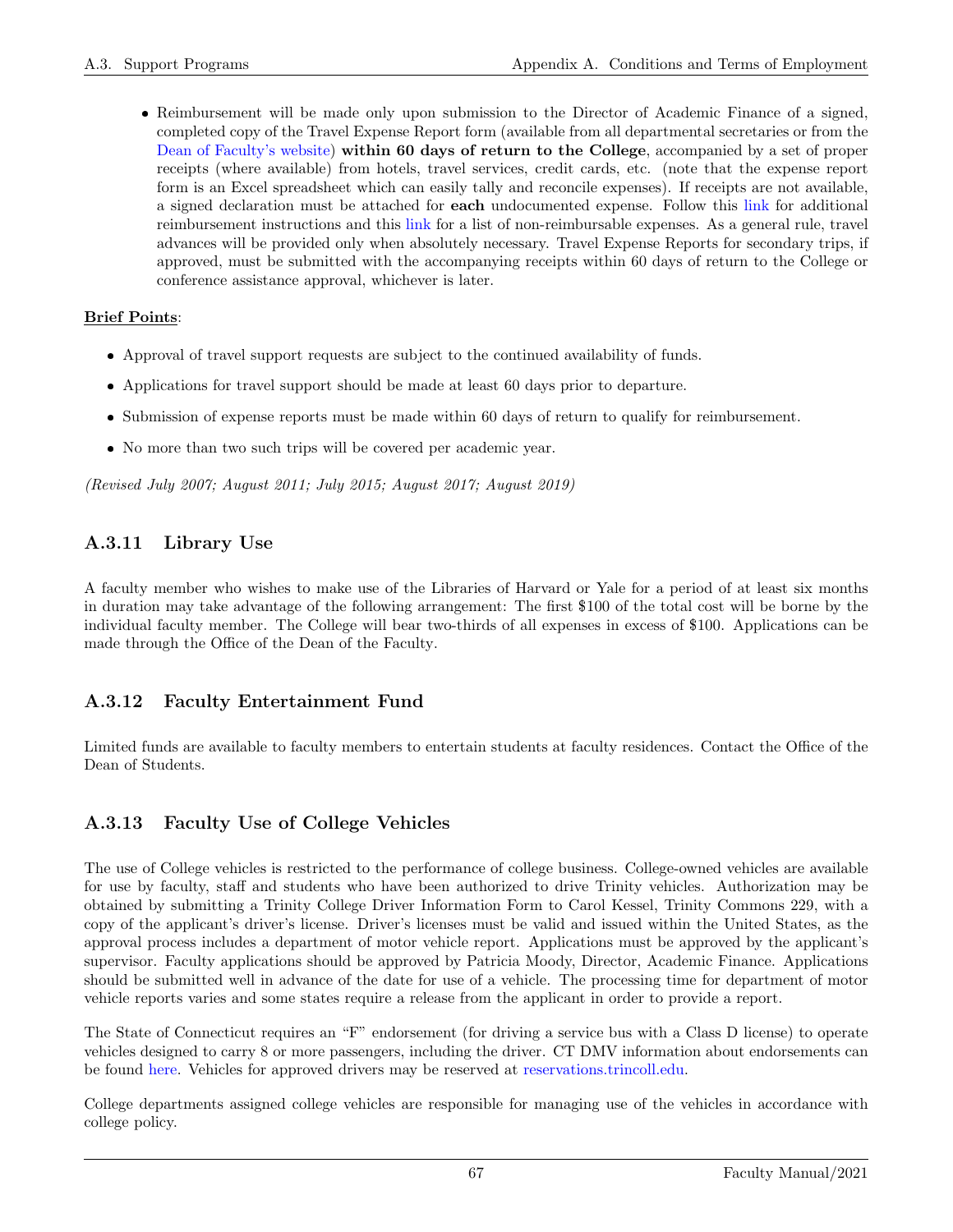## A.3.14 Appropriate Use of E-mail

Trinity e-mail is provided to facilitate the exchange of College-related information. We strongly recommend that e-mail not be used for the communication of confidential or highly sensitive information. E-mail is now considered a formal written record that carries the same legal weight as a formal memorandum and is legally discoverable if subpoenaed by a court order. When a private message needs to be conveyed between two individuals, an oral conversation is the best approach. If it is essential to send information of a confidential nature, it's best to send the information as an attachment that has been password-protected. Give the document password to the recipient by phone or in person - not via e-mail.

Users of e-mail should not have any expectation of personal privacy with regard to their email communications. Users should remember that e-mail messages become the possession of the receiver and can be easily duplicated and redistributed by recipients. Messages that need not be preserved should be deleted immediately. College policy prohibits certain types of e-mail. These include mail that may be perceived as harassment, political campaigning, chain mail or commercial solicitation. Violators may be subject to disciplinary action as determined by existing and appropriate governing bodies. Certain types of e-mail, including but not limited to harassing e-mail, may also subject the sender to civil or criminal penalties. *(Added July 2012)*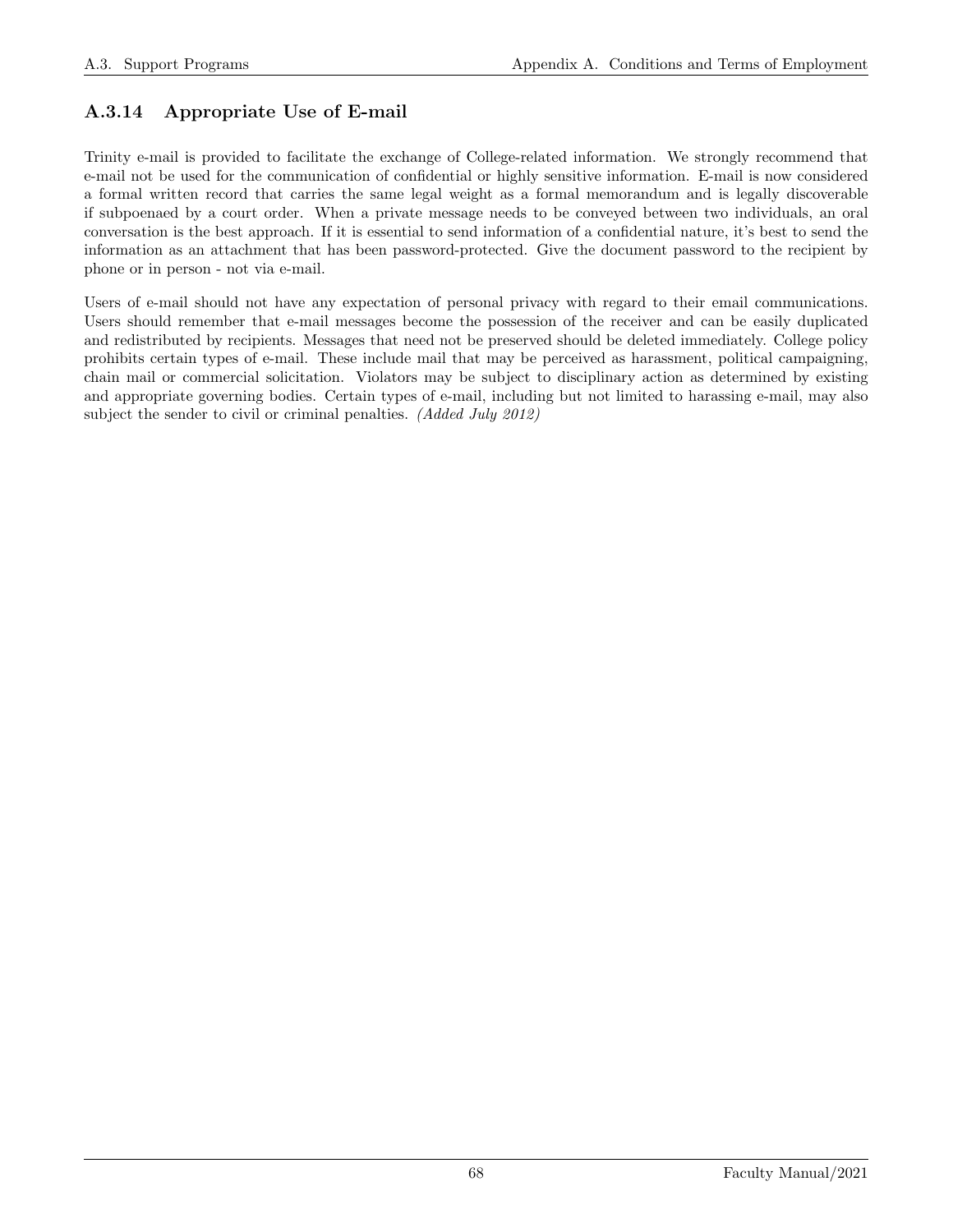# A.4 Procedures for Adjudicating Complaints Against Faculty Members

### A) Complaints of Sexual Misconduct:

Trinity College prohibits sexual discrimination and harassment, including sexual violence, and other forms of sexual misconduct. The College takes allegations of sexual misconduct seriously and has established procedures for the reporting and prompt, fair, and impartial adjudication of sexual misconduct complaints, from the initial investigation to the final result. The Trinity College Policy on Sexual Misconduct, which includes information on definitions of sexual misconduct, reporting and adjudication procedures, and support services may be found here: [Trinity College](http://www.trincoll.edu/SexualMisconductPolicy) [Policy on Sexual Misconduct.](http://www.trincoll.edu/SexualMisconductPolicy) (Section added February 10, 2016).

#### B) Other Complaints:

## Part 1: General Procedures

A person who believes to have been aggrieved by a Faculty member may refer a complaint to the Dean of Faculty at any time. The complaint must be written, and it must state that it is a "formal complaint." A record of the complaint and any subsequent action will be kept in a file in the Dean of Faculty's office and not in the Faculty member's official Trinity College personnel file which is usually maintained in the Human Resources Office. This file will be destroyed by the Dean of Faculty three years from the date of a final resolution of the complaint. The final resolution date of a complaint which goes to a Hearing Panel occurs on the date an appeal is completed or on the date of the deadline for filing an appeal if one is not filed. The final resolution date of a complaint resolved informally by the Dean of the Faculty is 14 days after the date of the letter from the Dean to the parties describing the solution to the complaint.

While there is no established time limit within which a Complainant must make a formal complaint, it should done as promptly after the alleged violation as possible. (One consequence of the failure to present a complaint promptly is that it may preclude recourse to legal remedies should the Complainant decide to pursue them at a later time.)

Upon receiving the complaint the Dean of Faculty will immediately inform the alleged offender of the complaint and ensure that both parties have the formal, written statement of the complaint.

The Dean of Faculty will discuss the complaint separately with both the Complainant and the respondent in order to determine whether an informal resolution of the complaint can be reached.

If after these discussions both parties and the Dean can agree on a resolution of the matter, the complaint process may be ended here. In this case, the Dean of Faculty will communicate the understanding reached to both parties in writing, and both parties will accept the resolution in writing within 14 days of the date of the Dean's letter to the parties communicating the understanding. The Dean, the Complainant and the Respondent all agree not to make public the content of the conversations which led to the resolution.

If a penalty is voluntarily accepted by the Respondent, the penalty cannot be appealed by either party at a later time, and if the Respondent agrees voluntarily to a temporary or permanent separation from the College the penalty does not require review by the Academic Freedom Committee.

If the parties and the Dean of Faculty cannot agree on a resolution, the matter will be resolved either by arbitration or by formal hearing. A formal hearing will be held unless the parties both agree to a hearing by an Arbitration Panel. The Dean of Faculty will be responsible for aiding both the Complainant and the Respondent in preparing for the hearing. The hearing, whether by an Arbitration Panel or by a Formal Hearing Panel, will be scheduled for no later than 30 days after the Dean of Faculty determines an informal resolution cannot be reached.

## Part 2: Arbitration Panel

The Dean of Faculty will appoint a three member Arbitration Panel selected from members of the pool appointed by the Faculty Conference to adjudicate complaints against Faculty members. The Panel will consist of one person nominated by the Complainant, one person nominated by the Respondent, and a chairperson selected by the Dean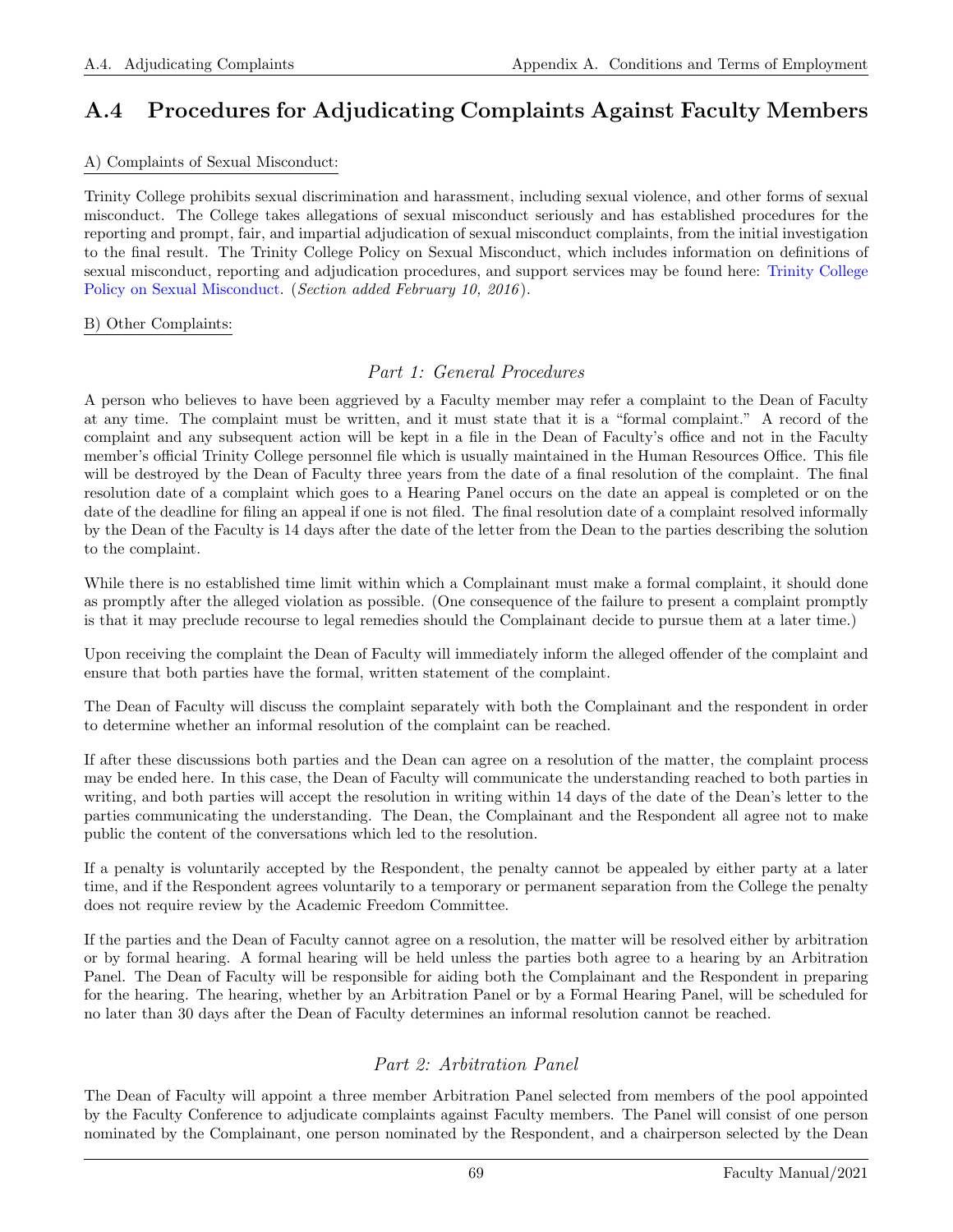of Faculty. The Dean will attempt to appoint the first choice selection of the Complainant and the Respondent, but members of the pool may recuse themselves without being challenged and the Dean may need to appoint an alternate choice of either party to make up the Panel. The Dean will take all due care not to bias Panel members with respect to the merit of the complaint. Potential Panel members need to know the names of the parties and the specific complaint so they may have enough information to consider a recusal for cause. However, beyond this information the Dean should not discuss the case with the Panel members. If the appointments can be made by mail, that is a preferable procedure.

The Dean will forward the complaint to the appointed Panel, and the Panel will meet as soon as possible with the Complainant and Respondent together. No formal record of the proceedings will be kept, factual finding will be based entirely on statements of the parties, there will be no external witnesses, and no outside counsel will be permitted. The proceedings may be recessed if more than one session is needed to hear the matter. It is expected that participants in the arbitration process will not make the proceedings public. Within 30 days of the close of the hearing, the Panel will submit its findings of fact and a penalty (see Section 4, p. [8\)](#page-12-0), if one is merited, to the parties and to the Dean of Faculty. The Dean of Faculty is bound by the finding of the Panel and shall facilitate the penalty assigned by the panel, if one is assigned.

## Part 3: Formal Hearing

The Dean of Faculty will appoint a five member Hearing Panel and name one member chairperson from members of the pool appointed by the Faculty Conference to adjudicate complaints against Faculty members. This Panel will hear the complaint against the Faculty member following the hearing procedures outlined in this section. The Panel will submit its findings of fact and a penalty (see Part 4 below, p. [71\)](#page-75-0), if one is merited, to the parties and to the Dean of Faculty. The Dean of Faculty is bound by the finding of the Panel and shall facilitate the penalty assigned by the Panel, if one is assigned.

#### Basic Conditions of the Formal Hearing

A) Neither the Complainant nor the Respondent may peremptorily disqualify a member of the Hearing Panel, but if either party objects to one of the Dean's selections for the Panel, that person may state their reasons in writing and the Dean shall have the discretionary authority to replace the person objected to with another person from the Faculty pool. Pool members may recuse themselves from hearing the case without challenge.

B) The Complainant and the Respondent are expected to attend all sessions of the hearing, except that either may be excused by the Hearing Panel at their own request. No hearing session will be held without the Complainant and the Respondent having been given ample notice and opportunity to attend.

C) The Hearing Panel will summon all witnesses, and any and all members of the student body, the Faculty, and the administration are expected to respond affirmatively to such a summons. From time to time other members of these groups may be called for consultative purposes, and they too are expected to respond affirmatively.

D) The Hearing Panel Chairperson will serve to initiate a hearing, to summon all parties to it, to summon witnesses, and, when needed, consultants. It will be the Panel's joint responsibility to interpret appropriate Faculty rules and procedures, to rule on the relevance of questions asked by parties to the case, to rule on questions which are redundant, and to see that fair treatment and an opportunity for civil and orderly participation are accorded to all parties.

E) A tape recording of the sessions will be made and kept during the duration of the hearing and the deliberations of the Panel by the Hearing Panel Chairperson. The tape will be retained by the Dean of Faculty until the matter is concluded and no further appeals are possible, after which it will be immediately destroyed.

F) Each party may be accompanied by one adviser during each hearing session. Advisers may not participate directly in the session, but they may consult freely with the person whom they are advising. Ordinarily, the adviser will be a member of the College, but an outside adviser may be present at the request of the Complainant or the Respondent if the Panel agrees, but no advisor may have formal legal training.

G) Hearings will be private and it is expected that no participants in the hearings will make the proceedings public. Witnesses will appear individually, as will consultants; the latter may appear at whatever time in the proceedings the Panel thinks proper.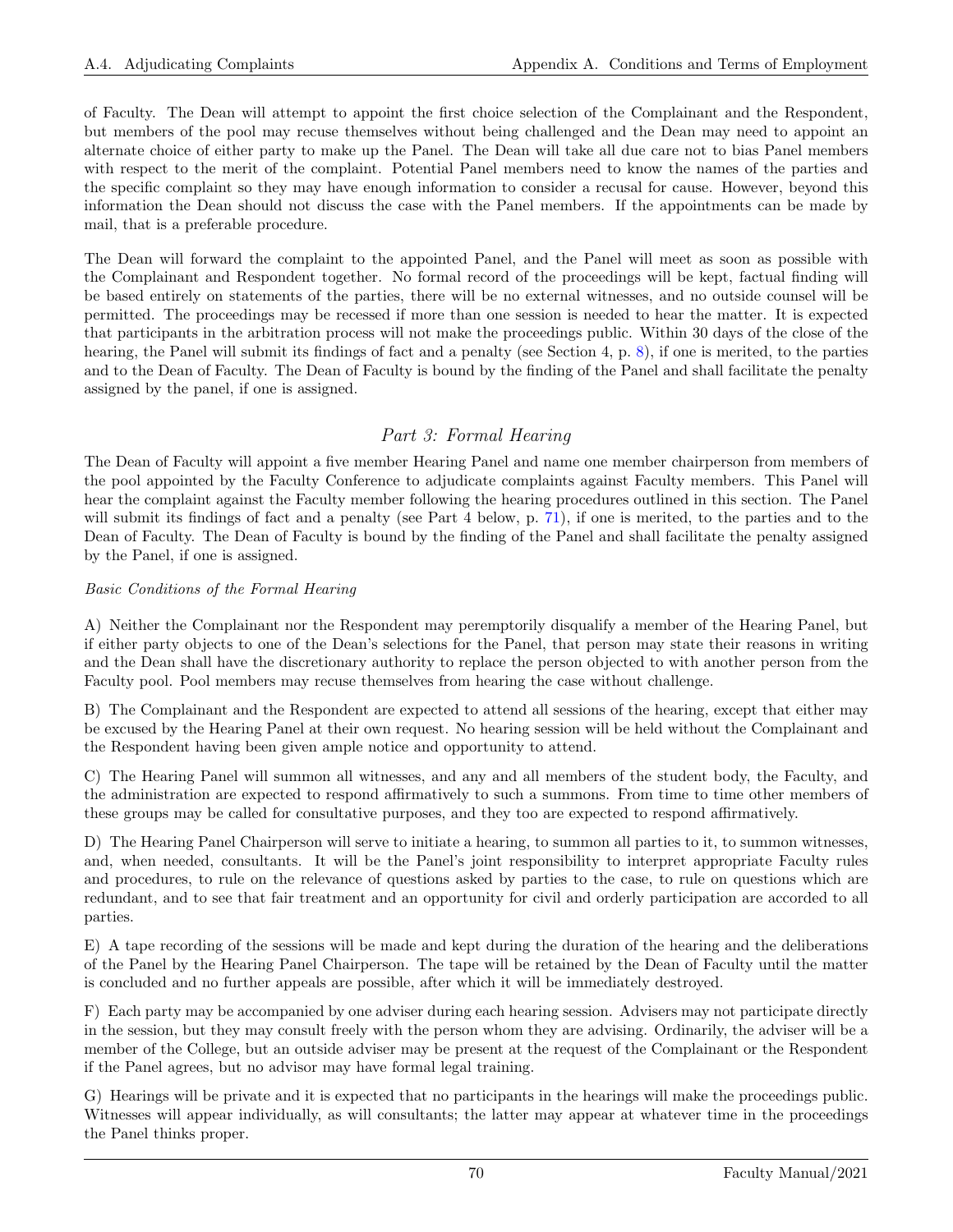### Hearing Sequence

A) At the outset, the Chair of the Hearing Panel will state aloud for the tape the persons present in the room and will then read aloud the complaint and any response, written copies of which will be provided to the members of the Panel and to the Complainant and Respondent. The Chair will then offer the Complainant and the Respondent opportunity to comment on their statements.

B) The Panel will then hear testimony from the parties to the case. During this phase of the hearing only the Complainant, the Respondent, and their advisers shall be present. First the Panel will question the Complainant; then the Respondent will be given an opportunity to question the Complainant. Next the Panel will question the Respondent, and then the Complainant will have an opportunity to question the Respondent. In the event that there is more than one Complainant and/or more than one Respondent, the Panel will determine the order in which parties are to be questioned. Re-questioning, in the same order, will be permitted until no party and no Panel member has any further questions.

C) If witnesses have been summoned, they will next appear, one by one and in an order determined by the Panel in consultation with the Complainant and the Respondent. Normally the Complainant will present the Complainant's witnesses first, then the Respondent will present the Respondent's witnesses, and then the Panel may call such witnesses or consultants as it deems necessary. Each witness will be questioned first by the party who called the witness, then by the other party and then by the Panel. Witnesses may be re-questioned and/or recalled as required.

D) After all witnesses have appeared and been questioned, the Complainant and Respondent will be provided a final opportunity to question one another, after which the Panel will have the opportunity re-question the Complainant and the Respondent.

E) The hearing will then recess to permit both the Complainant and the Respondent to prepare a summary of their positions or such statement as they think appropriate. The length of the recess will be agreed on among the parties except that it may not exceed 2 weeks. The summary statements will be written and distributed by each party to the other party and to the members of the Panel no later than 10 days after the recess.

F) The hearing will then resume with the presentation of the summary statement of the Complainant followed by the summary statement of the Respondent. After the Panel has had an opportunity to ask final questions, the hearing will adjourn.

G) Within 30 days after the hearing adjourns, the Panel will, in writing, report its findings of fact and a penalty, if one is merited, to the parties and to the Dean of Faculty.

<span id="page-75-0"></span>H) Any records that are collected as evidence during the hearing will be held in the Dean of Faculty's file of the case and will be destroyed with the file after the final resolution of the complaint. The final resolution of the complaint occurs after an appeal is completed or after the deadline for filing an appeal.

## Part 4: Actions Possible

A) A finding of no merit to the charge. Such a finding will be reported to the parties by the Dean and a copy of the finding and any reports made to the Dean by a Panel will be made a part of the record of the complaint.

B) A finding of guilty of the charge. Such a finding will result in one of the following actions or sanctions:

- 1. Treatment: Medical or psychological treatment may be indicated. The matter may be considered closed when the Faculty member is verified by a competent professional to be able to resume the Faculty member's duties, or this action may be coupled with admonition, censure or suspension.
- 2. Admonition: This penalty is a letter of admonition that will be sent to the Respondent by the Dean. In addition, a copy of the letter of admonition will be placed in the Respondent's official personnel file.
- 3. Censure: This penalty is a letter of admonition that will be sent to the Respondent by the Dean. In addition, the fact of the admonition will be published in the Faculty Minutes and copy of the letter of admonition will be placed in the Respondent's personnel file.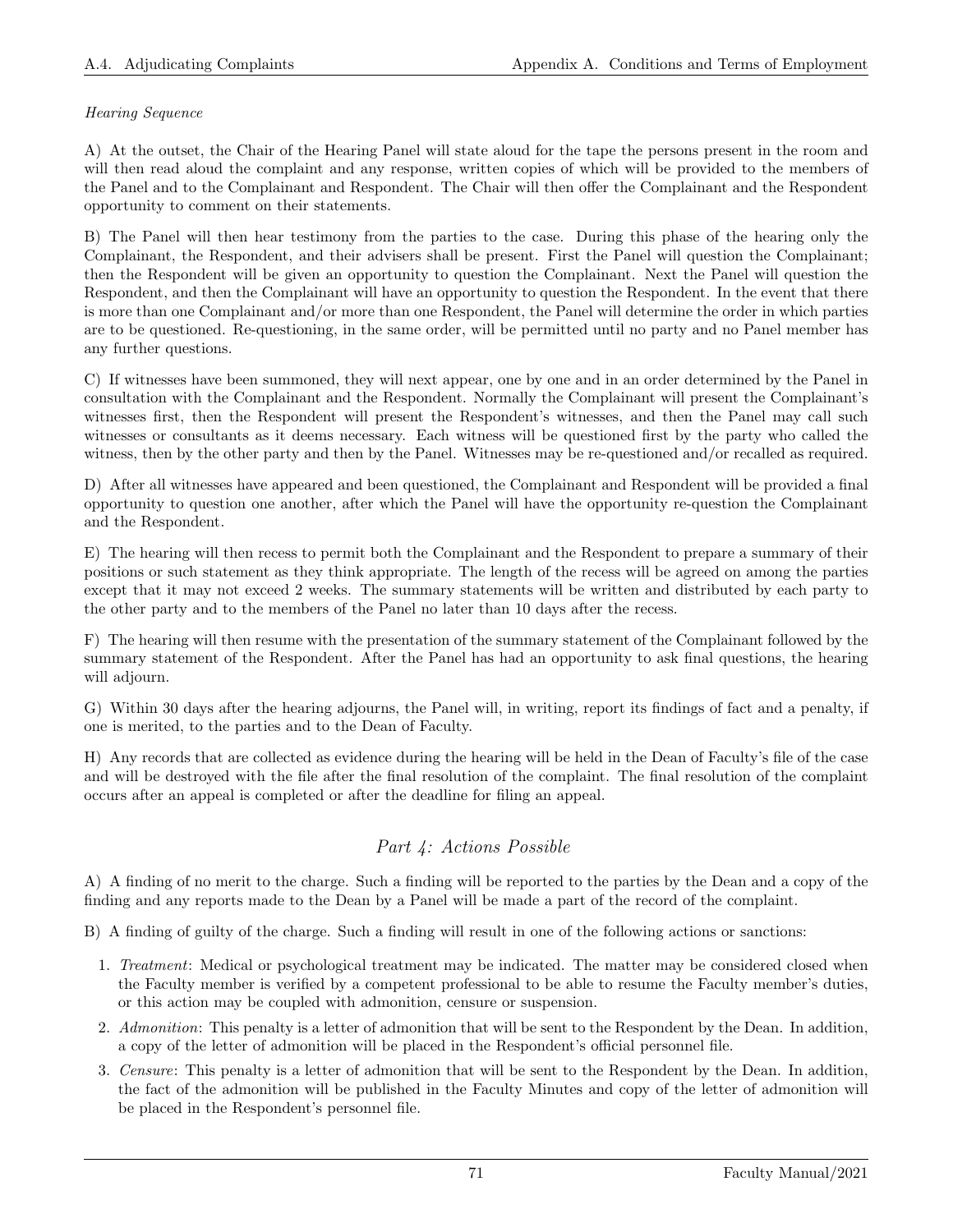- 4. Suspension<sup>[5](#page-76-0)</sup>: This penalty is a temporary separation from the College. The conditions for the return of the Faculty member to the College will be stipulated as part of the penalty. Notice of this penalty will be placed in the Respondent's personnel file.
- 5. Dismissal<sup>[6](#page-76-1)</sup>: This penalty is a permanent separation from the College. Notice of this penalty will be placed in the Respondent's personnel file.

## Part 5: Appeals

Appeals to arbitration and formal hearing findings may be made to the President and must be made within three months of the receipt by the Respondent and the Complainant of the Hearing Panel's report of its findings.

(Passed by the Faculty May 2, 1995. Amended by the Faculty Conference Dec. 1996, Feb. 1998, May 1998, February 2016)

<span id="page-76-0"></span><sup>&</sup>lt;sup>5</sup>This penalty must by referred to the Academic Freedom Committee for hearing in accordance with the procedures for dismissal of a tenured Faculty member or a Faculty member before the end of the Faculty member's appointment (Faculty Manual Appendix B.9). This penalty can be imposed only by the Board of Trustees on the recommendation of the AFC. The AFC does not redetermine the findings of the case, but it does determine whether the suggested penalty should be recommended to the Board.

<span id="page-76-1"></span> $6$ This penalty must by referred to the Academic Freedom Committee for hearing in accordance with the procedures for dismissal of a tenured Faculty member or a Faculty member before the end of the Faculty member's appointment (Faculty Manual Appendix B.9). This penalty can be imposed only by the Board of Trustees on the recommendation of the AFC. The AFC does not redetermine the findings of the case, but it does determine whether the suggested penalty should be recommended to the Board.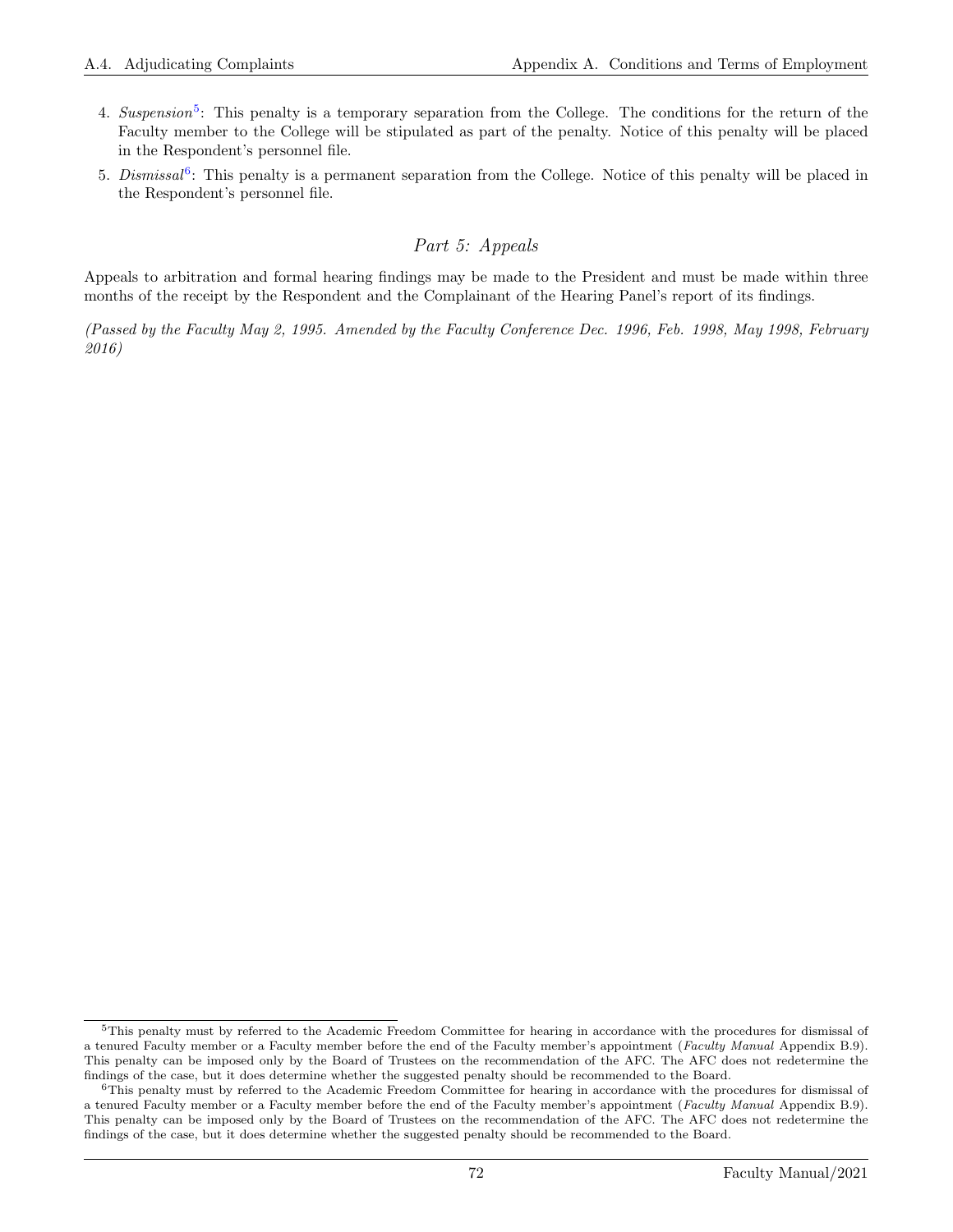## A.5 Formal Hearing and Investigation Procedures of the Academic Freedom Committee

## Part 1: Formal Hearing Procedures

#### Definitions

Academic Freedom Grievance - A complaint made by a student, former student, Faculty member, or former Faculty member concerning alleged inequity, unfairness or maladministration involving academic freedom.

Committee – The Academic Freedom Committee.

Complainant – Any person or group who has filed a written complaint with the Academic Freedom Committee, or who has had a complaint filed on their behalf by the Ombud.

Hearing Panel – A Panel comprising those members of the Academic Freedom Committee constituted to hear a particular complaint.

Non-Academic Freedom Grievance – A complaint originating under Section 9.2.1, p. [15,](#page-19-0) of the Faculty Manual alleging unfairness, inequity, discourtesy, undue delay, or other malfunction in the processes of the College but not specifically involving academic freedom.

Respondent – A person or group who is named in a complaint made to the Academic Freedom Committee.

Procedures

1. The Complainant will file a specific written complaint with the Committee Chair (or the Chair's designee). The complaint must be either an academic freedom grievance or a non-academic freedom grievance. It shall be the Complainant's responsibility to specify the type of complaint being made.

Normally a charge will be filed within three years of the event that precipitated it. A detailed statement explaining why the charge has been delayed must accompany filing after this time period. Acceptance of a charge filed later than three years after the precipitating event will be at the discretion of the Committee.

- 2. The Committee Chair (or the Chair's designee) will give all Respondents a copy of the complaint. The Respondent will submit a response to the Complainant in writing to the Committee Chair (or the Chair's designee) no later than 30 days following receipt of the complaint. The Committee Chair (or designee) will share the response with the Complainant. College vacations may however require some accommodation in scheduling.
- 3. Upon receipt of the response, the Committee will examine the complaint to determine whether it has sufficient merit to warrant Committee consideration. This determination will be made within one week of receipt of the response. It will require the assent of at least 2 members of the Committee to determine that the Committee will hear the complaint. If it decides not to hear the complaint, the Committee will inform the Complainant and the Respondent in writing of its reasons.
- 4. If it decides to hear a complaint, the Committee will usually schedule a hearing date no sooner than 2 weeks and no later than one month after the Respondent's written response to the complaint has been received by the Committee Chair (or the Chair's designee). The Committee will endeavor to arrive at its findings as expeditiously as possible, particularly when the complaint has been made in the context of an appeal to the Appointments and Promotions Appeal Board.
- 5. If the subject matter of the complaint concerns procedures, policies, or practices of the College, the Committee's report of findings will be made available to the Faculty; unless the Committee decides otherwise for cause, it will be made available to the Faculty in the same form as submitted to the principals of the case.

If the subject matter of the complaint involves personnel matters, the Committee's report of findings will not usually be made available to the Faculty in the form submitted to the principals. In such cases, the Faculty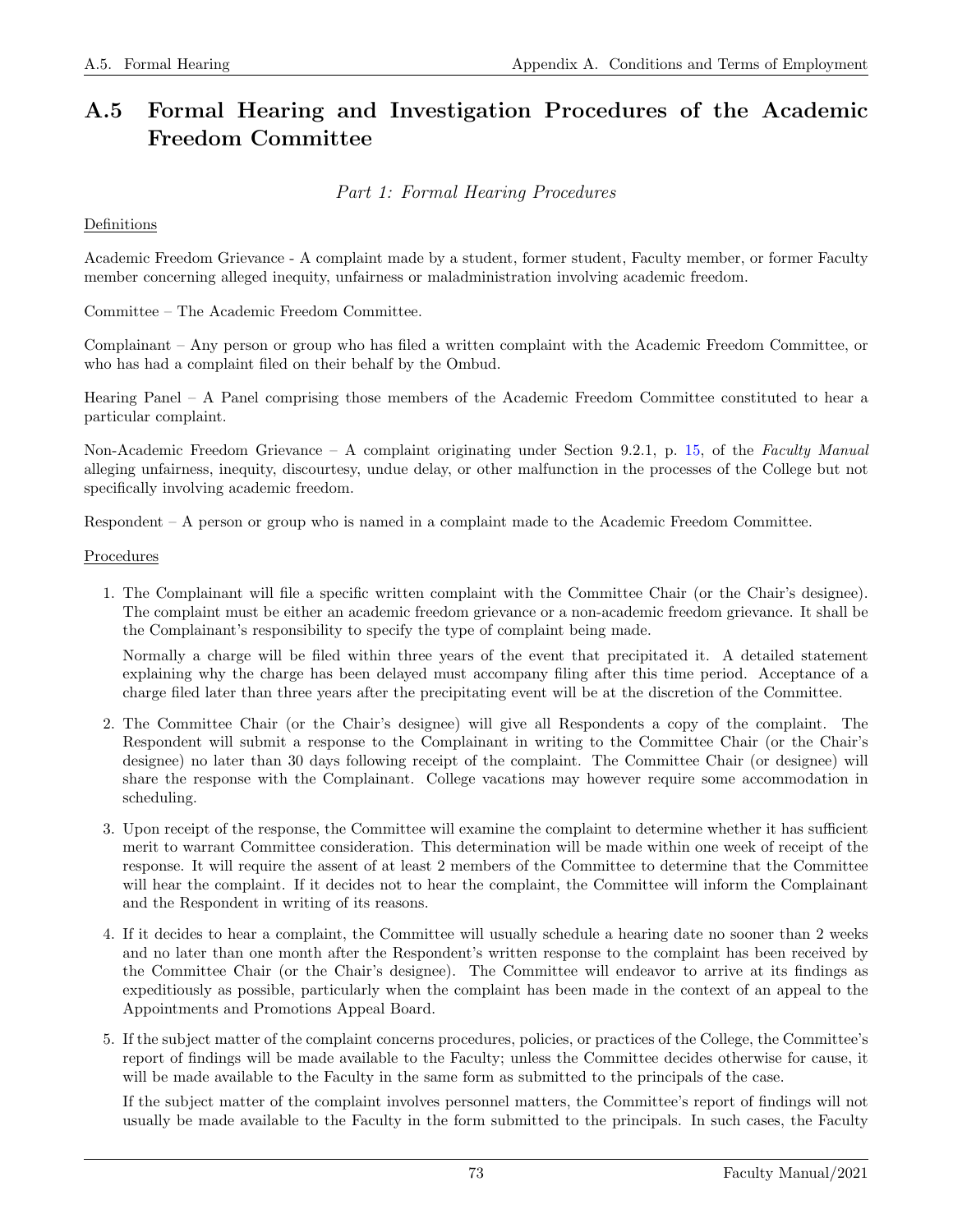will be given only a summary reporting that a Formal Hearing was held, the nature of the allegations made, and the principles on which the Committee based its conclusions.

In conformity with its charge in the Faculty Manual (Section 9, p. [15\)](#page-19-1), the Committee will make the determination of the form in which reports of findings will be distributed to the Faculty, but it will consult with the Respondent and the Complainant before making its decision. Publication of findings, in any manner whatsoever, is reserved solely to the committee or to the Faculty as a whole; no other agency or member of the Faculty is authorized to make any committee documents public. Any documents issued to individuals in the course of formal committee hearings are provided solely for the personal, private use of such individuals. In cases where the matter being heard concerns an academic freedom allegation that will be part of an appeal made by the Complainant to the A&P Appeals Board, the committee's final report will be transmitted directly to the A&P Appeals Board and will not be disseminated elsewhere until the Appeals Board has ruled on the appeal.

- 6. The full Committee will usually constitute the Hearing Panel. Members of the Committee may recuse themselves when faced with a conflict of interest. The Complainant and the Respondent may challenge members of the Hearing Panel for cause. The Committee will be the sole judge of the merit of a challenge; it will be guided in its decision a) by the principle of fairness to the Complainant and the Respondent, and b) by the need to maintain whenever possible the integrity of a duly elected Panel in the discharge of its obligations to the Faculty. In cases of both recusal and challenge, the Committee will be sensitive to the fact that, in a small community such as ours, neither the appearance nor the reality of a conflict of interest is always easily avoided; it will thus seek to avoid the extremes of, on the one hand, contaminating the process through allowing real conflicts of interest to stand, and on the other hand, vitiating the process through excessive recourse to ad hoc procedures.
- 7. Proceedings will be tape-recorded. The tape will ordinarily be available only to the Hearing Panel or to the Ombud in the event of an appeal to the Panel's decision.
- 8. At least one week before the Hearing date both the Complainant and the Respondent will provide both the Committee and the other party with 1) a list of witnesses to be called, and 2) a list of items to be submitted in evidence and copies of documents to be submitted. If neither Respondent nor Complainant has witnesses or evidence to present, and if neither party wishes to question the other, they may, in agreement with one another and with the Committee's consent, agree to waive procedures 9, 10, and 12 and allow the Committee to base its decision on the material already presented. Should procedures 9, 10 and 12 be waived in this manner, however, the Committee retains the right to put its own questions to the Complainant and/or the Respondent and/or other witnesses according to procedure 11.
- 9. At the hearing the Complainant will first present the written complaint and make whatever statement the Complainant wishes. The complaint may then present such evidence and/or witnesses as the Complainant wishes. The Respondent and then the Hearing Panel will be given opportunity to examine all evidence and to question each witness. Requestioning by Complainant, Respondent and the Hearing Panel will be permitted until all parties indicate they have no further questions.
- 10. The Respondent may then present a written response, make a statement, and present such evidence and/or witnesses as the Respondent wishes. The Complainant and then the Hearing Panel will be given an opportunity to examine all evidence and to question each witness. Requestioning by Complainant, Respondent and the Hearing Panel will be permitted until all parties indicate they have no further questions.
- 11. The Hearing Panel may cause such evidence to be presented or other witnesses to testify as it determines is necessary for its deliberation. The Hearing Panel will have all the powers of access to evidence and witnesses as does the Ombud.
- 12. The Complainant and the Respondent will each be allowed to make a summary statement orally or in writing or both. Any summary statement must be limited to matters raised in the course of the hearing or in the written materials previously submitted by the Complainant and the Respondent, and any such written statement must be submitted to both the Committee and the other party within 10 days of the close of the hearing.
- 13. The order of the hearing may be changed only with the unanimous consent of the Complainant, the Respondent, and the Hearing Panel.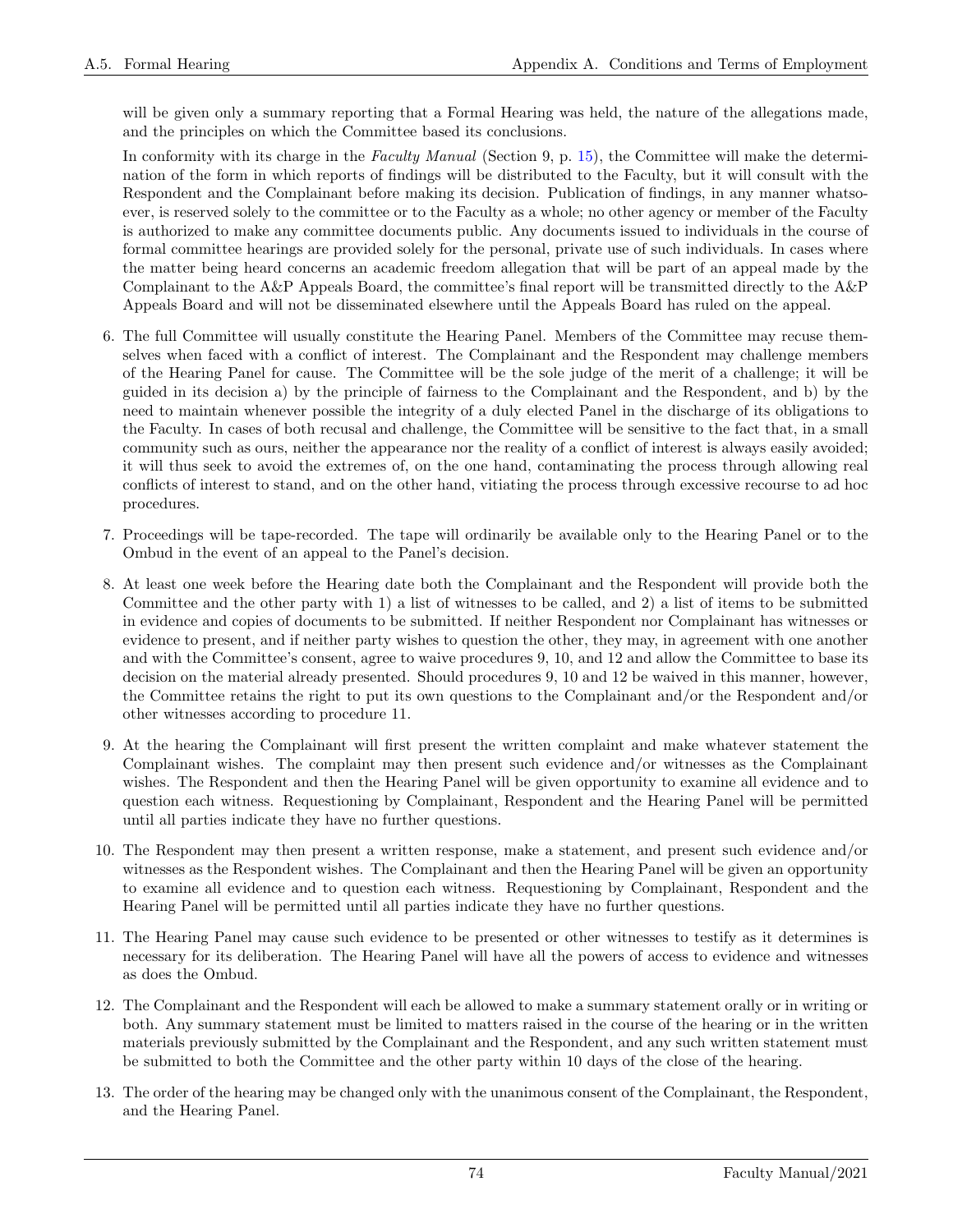- 14. Recesses may be taken during the hearing in order to give any party, including the Hearing Panel, time to prepare material, obtain new material, or obtain witnesses. Only the Hearing Panel has the power to grant and to define the duration of the recesses.
- 15. The Hearing Panel will present a draft of its findings in writing to the parties within 30 days of the adjournment of the hearing. However, in the event that either party submits summary statements, the Committee's draft of its findings will be presented within 30 days of the receipt of the later of such summary statements. Both Complainant and Respondent shall have up to 10 days to draw the Committee's attention to any errors of fact contained in the report, after which time the Committee will issue its findings in the form of a Final Report.
- 16. Should the Complainant or the Respondent wish to appeal the findings of the Hearing Panel, such appeal must be made to the Ombud within 30 days of the submission of the Committee's report of findings to the various parties. Such appeals are admissible only on the grounds of procedural error or gross unfairness. While the Ombud may respond to such appeals in any manner the Ombud sees fit, normally the Ombud will outline in writing the causes for denying the appeal or for recommending a rehearing. No further appeals are permitted.

(Amended December 1994; April 20, 2021)

## Part 2: Formal Investigation Procedures

- 1. The Ombud (or the Ombud's designee) will file a specific written request for a hearing with the Academic Freedom Committee, hereafter, the Committee. The request will state what question is being asked and what scope of finding is being requested of the Committee.
- 2. The Committee will meet with the Ombud (or designee) and decide what parties are likely to be relevant to the question being asked.
- 3. The Committee will provide all potentially relevant parties a copy of the request, and will schedule a hearing date no sooner than 15 days and no later than 30 days after all such parties have been notified.
- 4. Any person or group who believes they are affected by the issues being heard may request to be named a participant in the hearing and to be permitted to address the scheduled hearing. The Committee will have final determination of who has cause to be designated a participant.
- 5. When the subject matter of the Investigation concerns procedures, policies, or practices of the College, the Committee's findings will be made available to the Faculty, and unless the Committee decides otherwise for cause, they will be published to the Faculty in full. If the subject matter of the Investigation involves personnel matters, the Committee's findings may be reported to the Faculty in a form that protects the privacy of individuals involved in the Investigation. The Committee will make the determination as to whether Committee findings will be published in full or in modified form after consultation with the Ombud. Normally it is expected that the Committee's findings in an Investigation will be reported in full to the Faculty.
- 6. The full Committee will generally constitute the Hearing Panel, although the Committee may name a smaller Panel from among its members to conduct the investigation. The Ombud (or designee) may challenge designated members of the Hearing Panel for cause. The Committee will be the sole judge of the merit of a challenge; it will be guided by the principle that, since inquiries under this procedure are uncontested, any potential conflict of interest would have to be very great in order to justify disqualifying any member of the Committee from sitting on the Panel.
- 7. Proceedings will be tape-recorded. The tape will ordinarily be for the use of the Committee in reaching its conclusions.
- 8. The Ombud (or designee) will first present the written request and make whatever statement the Ombud wishes. The Ombud (or designee) may then make such statements and present such evidence and/or witnesses as the Ombud wishes. The Panel will be free to question all witnesses. Requestioning will be permitted until both the Hearing Panel and the Ombud indicate they have no further questions of each other or of the witnesses.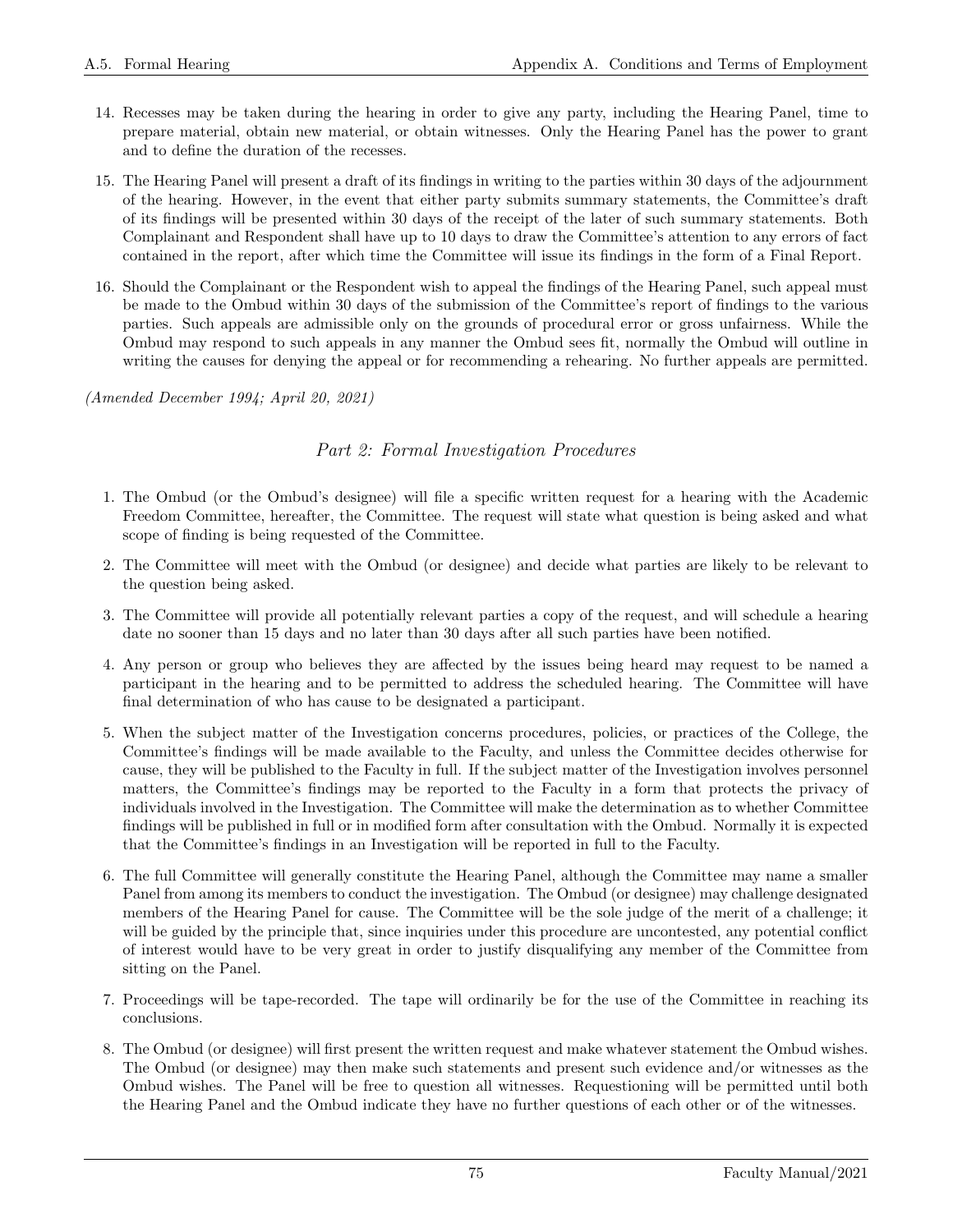- 9. Other participants admitted by the Committee to speak will then be allowed to make statements and to present evidence in an order to be determined by the Hearing Panel. Both the Hearing Panel and the Ombud (or designee) may question all persons addressing it.
- 10. The Hearing Panel may cause such evidence to be presented or other persons to speak as it determines is necessary for its deliberation. The Hearing Panel will have all the same powers of access to evidence and witnesses as the Ombud.
- 11. Recesses may be taken during the hearing in order to give any party, including the Hearing Panel, time to prepare material, obtain new material, or obtain witnesses. The granting and duration of any recesses must be acceptable to both the Hearing Panel and to the Ombud (or designee).
- 12. The Hearing Panel will present its findings in writing to the Faculty within 30 days of the adjournment of the hearing.
- 13. Since the purpose of these investigations is to formulate a statement from the Committee concerning some issue at hand, no appeal from the finding of the Panel is appropriate.
- 14. When a Formal Investigation is initiated by the Committee itself under Section 9.2.1.c, p. [16,](#page-20-0) of its charge in the Faculty Manual, the Committee will assume the role of the Ombud throughout these Procedures.

(Revised July 1993)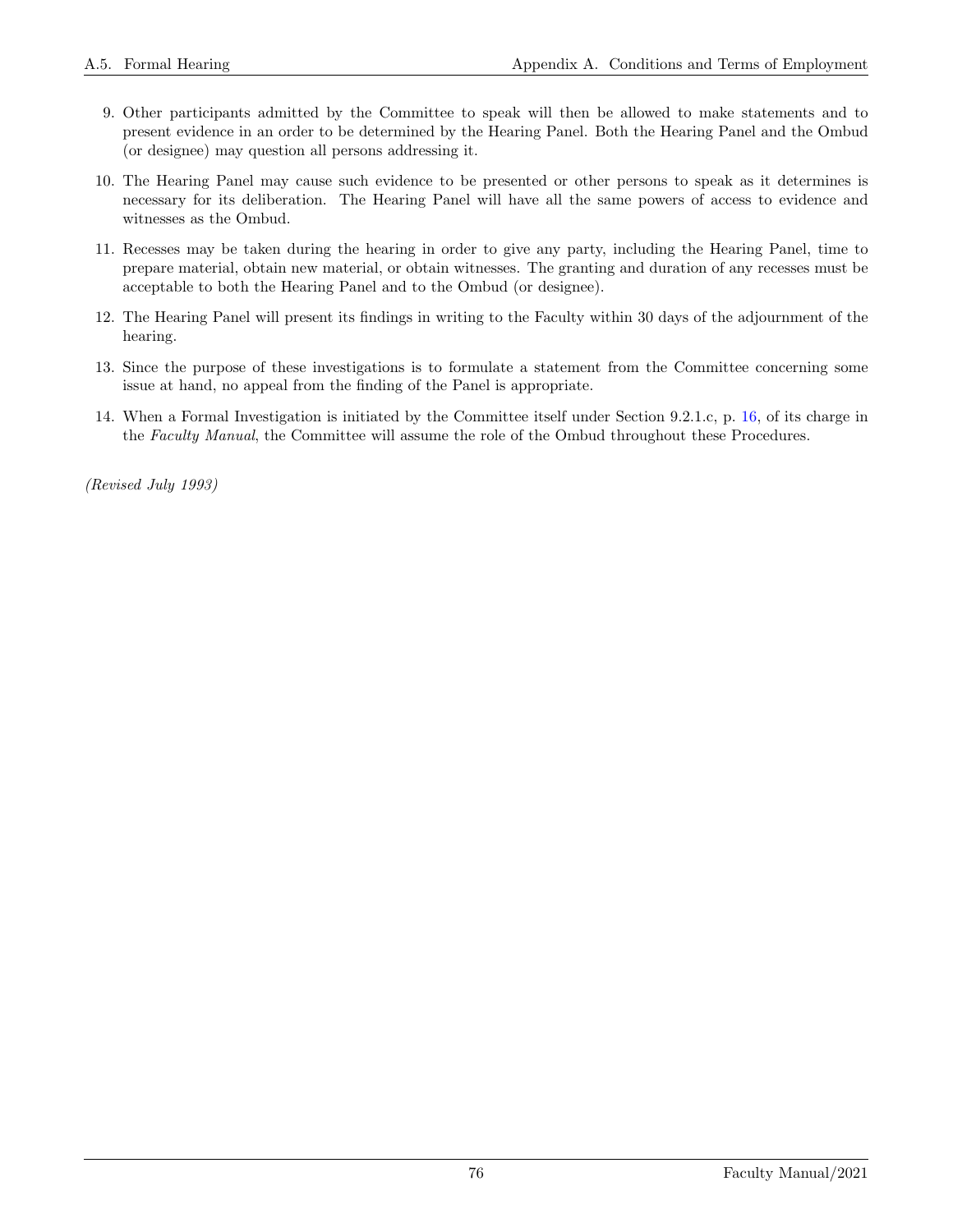## A.6 Trinity College Policy and Procedures for Review of Alleged Unethical Research Practices

Trinity College is committed to maintaining the integrity of scholarship and investigative research and to fostering a climate conducive to such intellectual integrity in the College community. Furthermore, unethical research practices may constitute a breach of the employment contract of the College Faculty or staff members involved in such practices. Consequently, formal procedures have been established by the College for the purpose of investigating and making findings regarding alleged unethical practices. These procedures are not intended to supersede or to establish alternatives to established procedures for resolving other kinds of misconduct, such as fiscal improprieties, the ethical treatment of human or animal subjects, or criminal behavior.

## Definition of Unethical Research Practices

No list of unethical research practices can be all-inclusive. For purposes of this policy and procedure, the College adopts and refers to the current ethical standards of scholarship of the academic discipline of the particular Faculty or staff member.

Activities constituting unethical research practices include, but are not limited to:

- Falsification of data: Dishonesty in reporting results, ranging from sheer fabrication of data, improper reporting of data, gross negligence in collecting or analyzing data, to selective reporting or omission of conflicting data.
- Plagiarism: Taking credit for someone else's work and ideas, stealing others' results or methods, copying the writing of others without acknowledgment, or otherwise taking credit falsely.
- Abuse of confidentiality: Taking or releasing the ideas or data of others which are given in the expectations of confidentiality: e.g., stealing ideas from submitted grant proposals, award applications, or manuscripts for publication when one is a reviewer for granting agencies or journals.
- Dishonesty in presentation and publication: Knowingly presenting material or publishing articles that will mislead listeners or readers: e.g., misrepresenting data (particularly its originality), or adding the names of other authors without permission. Publishing the same material more than once without identification of its prior publication.

Co-authors of publications share responsibility for the published work and should participate in a substantive way in the conception, design, performance, or analysis of the study or the drafting of the manuscript. Co-authors must be willing to take responsibility for the content of the published work and therefore must be certain of the integrity of the data.

Deliberate and serious violation of regulations: Failure to adhere to or to receive the approval required for work under research regulations of federal, state, local or College agencies, including, but not limited to, guidelines for the protection of human subjects or animal subjects, and the use of recombinant DNA, radioactive material, or chemical or biological hazards.

Legal violations: Stealing or destroying the property of others (research papers, supplies, equipment, or products).

Failure to report unethical research practices: Covering up or otherwise failing to report major episodes of misconduct or serious breaches of research ethics.

## Procedures For Initial Inquiry ("Factfinding") with Regard to Allegations of Unethical Research Practices

Administrative Responsibility: The Dean of the Faculty is the "Misconduct Policy Officer" for Trinity College.

Allegations: An allegation of unethical research practices involving any Faculty or staff member may be communicated, preferably in writing, by any person to the Dean. Alternatively, such allegations may be brought first to the attention of the Faculty member responsible for the individual whose actions are being questioned, such as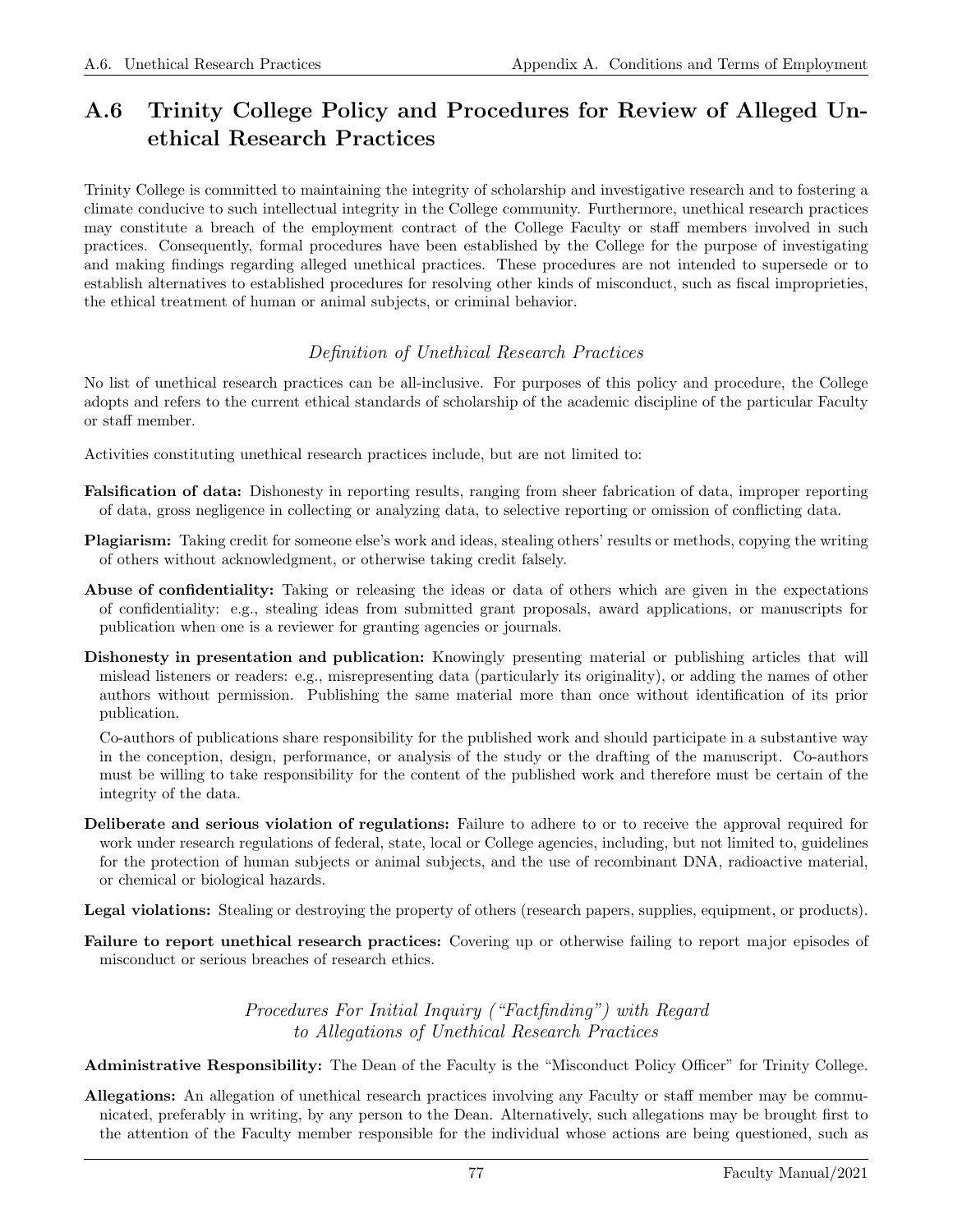the research supervisor, the Principal Investigator, or the Department Chair. If the alternative course is followed, the Department Chair should always be notified immediately of the allegation(s), and, if the complaint cannot be handled at the departmental level, the Department Chair shall promptly refer the allegation(s) to the Dean without conducting any inquiry or investigation. The Dean will take the necessary interim actions to protect the agency's funds and insure that the purpose of the financial assistance is carried out. In circumstances where the complaint can be handled at the departmental level, the Department Chair should notify the Dean of the final disposition of the complaint.

- Responsibilities of the Dean: Upon receiving the allegation(s), the Dean will seek assistance in its resolution through whatever institutional processes may be appropriate to the particular case, such as referral to the departmental chair as outlined above, the Comptroller, or the appropriate Review Boards. If the Dean determines that the concern is properly addressed through policies and procedures designed to deal with misconduct in research, the inquiry and investigation procedures should be discussed with the individual who has questions about the integrity of a research project. If the individual chooses not to make a formal allegation, but the Dean believes there is sufficient cause to warrant an inquiry, the matter should be pursued; in such a case, there is no "Complainant" for the purposes of this document.
- Notification Requirements: Upon initiation of the inquiry, the Dean will notify the Respondent within a reasonable time of the charges and the process that will follow. The identity of the Complainant will be kept confidential during the inquiry phase to the extent permissible by law. The Dean is responsible for disseminating the information to the appropriate individuals in a safe and secure manner and the Respondent is obliged to cooperate by providing material necessary to conduct the inquiry. Lack of cooperation may result in an immediate investigation (see Ad Hoc Investigation Committee, p. [79\)](#page-83-0).
- Preliminary Inquiry Committee: If the Dean determines that the allegation requires investigation, the Dean shall refer the complaint to an ad hoc preliminary inquiry committee, members of which may be chosen from within or outside of the College. In choosing a committee, the Dean shall be careful of conflict of interest, and the parties invited to serve on such a committee should be asked to reveal any relationship to the parties or bias to the matter. (Members of the committee who have an unresolvable conflict in a given case should not be permitted to be involved in any aspect of the committee's handling of that case.) It is important that the committee have appropriate expertise to assure a sound knowledge base from which to work.
- Maintenance of Confidentiality: Strict confidentiality should be maintained diligently throughout the initial inquiry (factfinding) process, and only those persons with a need to be informed shall be told of the allegation(s) and the process underway. No funding agency will be informed until completion of the factfinding phase of the inquiry. The person making the allegation(s), to the extent permitted by law, shall remain anonymous throughout the initial inquiry (factfinding) process to all but the members of the committee and those to whom the allegation was first brought. If the committee determines that further action is required, continued anonymity cannot be guaranteed. If, however, the dean determines that other factors outweigh the need for confidentiality, such as a potential for significant risks to the health and safety of individuals or overriding concerns in dealing with granting agencies, some breaches of strict confidentiality may be necessary. Any breaches of confidentiality should be discussed with all of the parties concerned.
- Procedures of the Preliminary Inquiry Committee: The purpose of the committee in conducting the initial inquiry (factfinding) is solely to determine whether reasonable grounds exist for conducting a more detailed investigation of the allegation(s). The committee shall review the allegation(s) and the known facts, and may interview any persons having relevant information, including the person making the allegation(s), the researchers in questions, their supervisors, and those assisting in the research. The Faculty or staff member against whom the allegation is made shall be informed of the allegation and the fact that it has been referred to a committee. The Faculty or staff member against whom the allegations were made shall be permitted counsel.
- Findings of the Preliminary Inquiry Committee: The committee shall complete its inquiry within 60 days from the date of its formation and report one of three possible recommendations to the Dean:
	- (1) The complaint should be dismissed as the allegation is without grounds or insignificant. If the recommendation is for dismissal of the complaint, the committee must provide justification so as to preclude the premature ending of the investigation.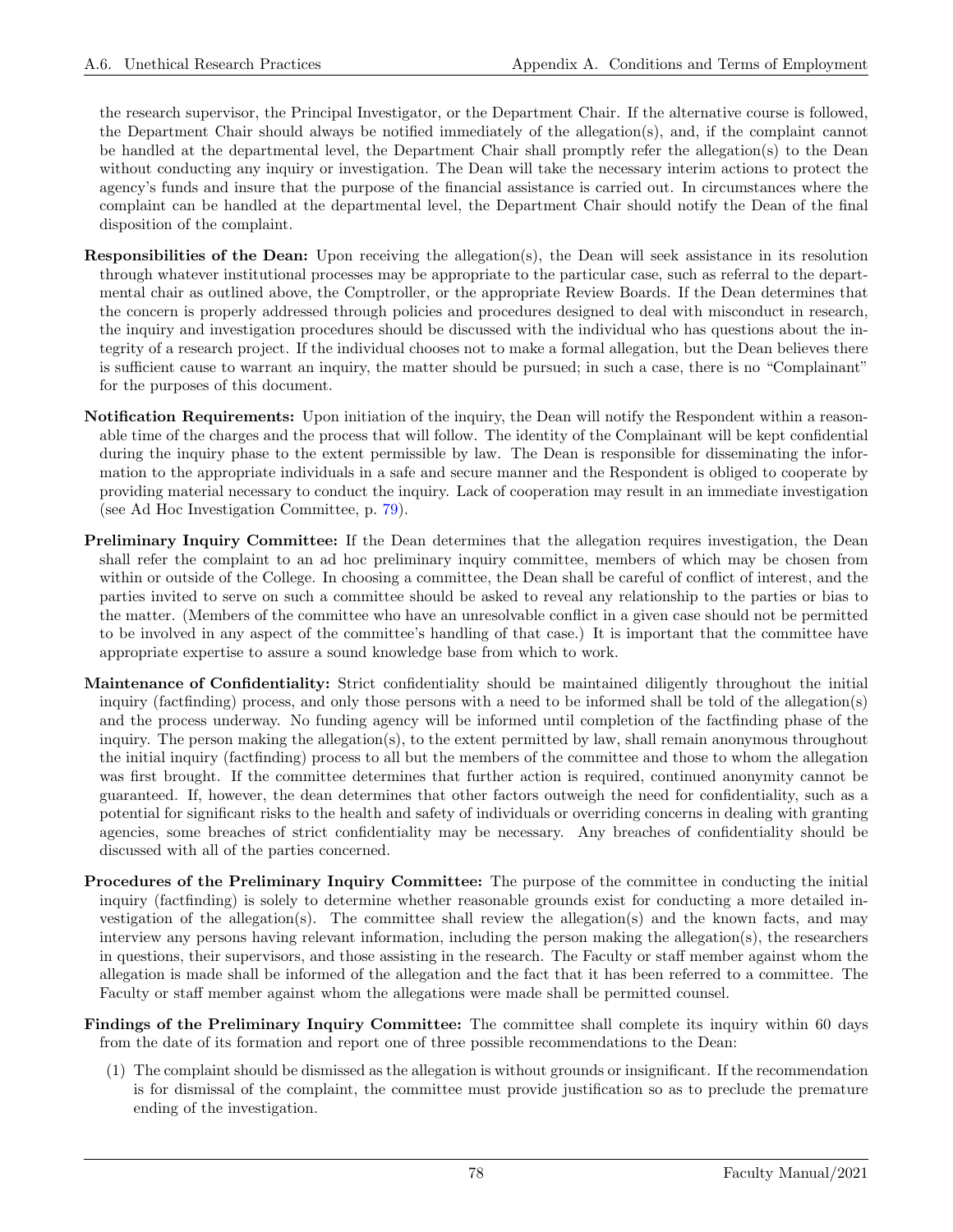- (2) The alleged misconduct is not determined to be sufficiently significant to warrant further investigation by this committee and is properly to be referred to another existing College procedure. If the committee recommends that the matter be dealt with in this manner, the Dean will consult with the appropriate Department Chair to determine what alternate procedures are applicable.
- (3) A more detailed investigation is warranted. If the committee concludes that a more thorough investigation is warranted, it shall recommend such an investigation to the Dean.

Regardless of the Committee's conclusions, it shall prepare a report summarizing its findings and conclusions and submit the report and its recommendation to the Dean. The report will state what evidence was reviewed, summarize relevant interviews, and include the conclusions of the inquiry. The individual(s) against whom the allegation was made shall be given a copy of the report of the inquiry. If they comment on that report, their comments may be made part of the record at the individual's discretion. If the inquiry takes more than 60 days to complete, the record of the inquiry shall include documentation of the reasons for exceeding the 60-day period.

Funding Agency Notification: If the results of the initial inquiry support the need for a more detailed investigation, the Office of Scientific Integrity or other granting agency will be immediately informed. The Dean will report in writing to the Director, Office of Scientific Integrity, Public Health Service or other appropriate granting agency, on or before the date the investigation begins. At a minimum, the notification will include the name of the person(s) against whom the allegations have been made, the general nature of the allegation, and the granting agency's application or grant number(s) involved. Information provided through the notification will be held in confidence to the extent permitted by law, will not be disclosed as part of the peer review and Advisory Committee review processes, but may be used by the agency in making decisions about the award or continuation of funding.

The College will notify the Office of Scientific Integrity or other granting agency if it ascertains at any stage of the inquiry or investigation that any of the following conditions exists:

- 1. There is an immediate health hazard involved;
- 2. There is an immediate need to protect Federal funds or equipment;
- 3. There is an immediate need to protect the interests of the person(s) making the allegations or of the individual(s) who is the subject of the allegations as well as their co-investigators and associates, if any;
- 4. It is probable that the alleged incident is going to be reported publicly;
- <span id="page-83-0"></span>5. There is reasonable indication of possible criminal violation. In that instance the College will inform Office of Scientific Integrity or other granting agency within 24 hours of obtaining the information. The Office of Scientific Integrity will notify the Office of Inspector General.

If the situation requires such immediate action for the reasons specified above, the Dean is authorized to notify the Office of Scientific Integrity or granting agency even prior to referring the complaint to the committee. In such extraordinary circumstances, it is expected that the Dean will solicit the advice of the Department Chair involved and the chair of the preliminary inquiry committee prior to taking action.

If the committee finds that the allegation is not substantiated and does not warrant an investigation, the written report of the committee shall be maintained in confidence by the Dean, and the process shall be deemed completed.

## Procedures for Investigation of Allegation of Unethical Research Practices that Appear Substantial

Administrative Responsibility: An Ad Hoc Investigative Committee will be formed as follows: upon receiving a recommendation for an investigation of alleged unethical research practices, the Dean shall notify the Faculty Conference. The Conference will select nine individuals from whom five tenured Faculty members will be eventually chosen to serve as an ad hoc committee to conduct a prompt and thorough investigation of the allegation(s) of unethical research practices. The Dean and the Respondent are each allowed to veto two names, in that order, from the list presented by the committee. This committee shall elect a chairperson from its membership. The membership of the ad hoc committee shall consist of Faculty members who have sufficient expertise to analyze the specific research and publications (if any) involved. Other members may include department chairs or other Faculty of uninvolved departments. None of the members of the ad hoc committee shall have any personal responsibility for, or involvement in, the research under investigation. The Director of Faculty Grants shall provide staff support.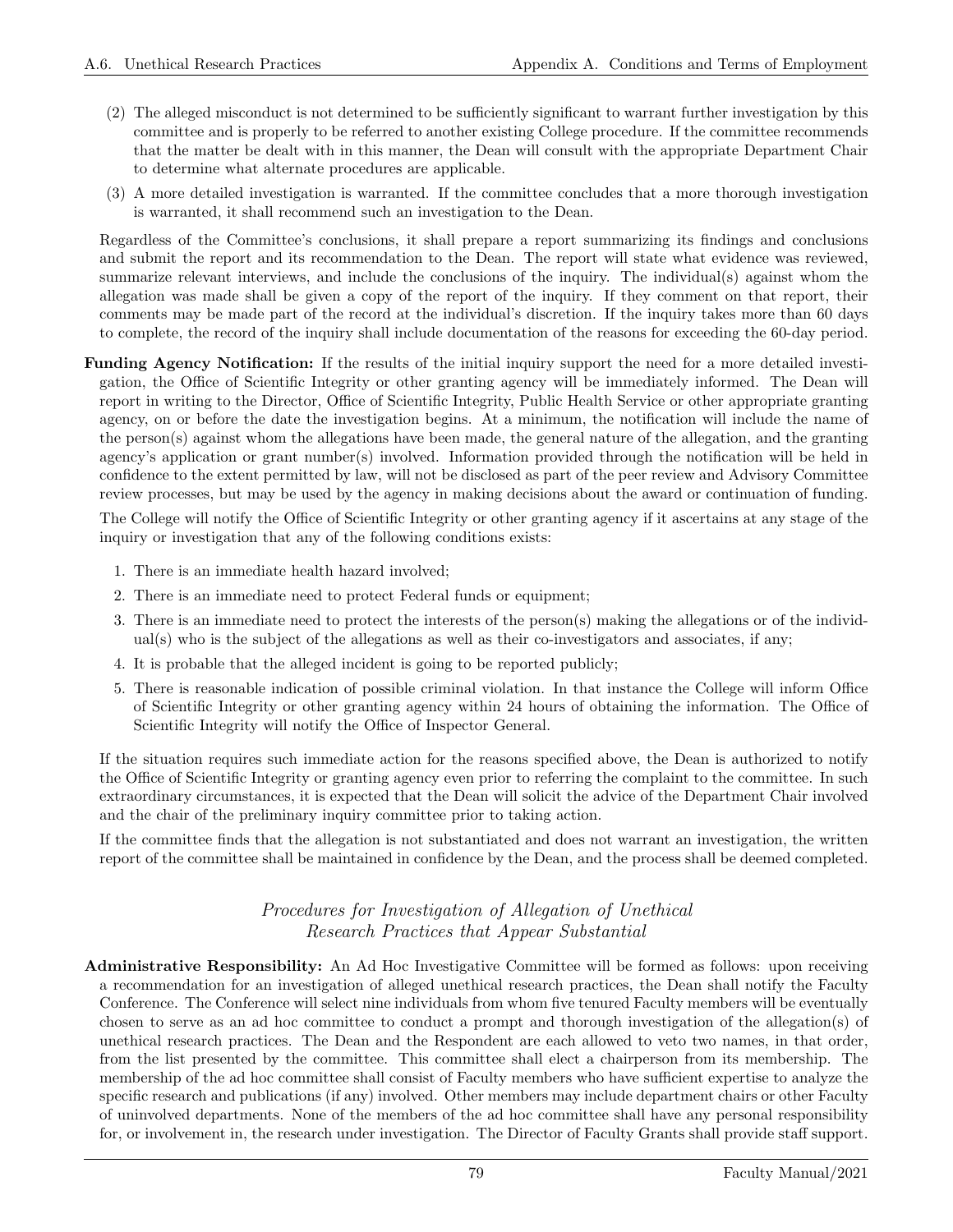- Notification of Involved Parties: Upon selection of the members of the Ad Hoc Investigation Committee, the following parties shall be notified that an investigation is being undertaken: all parties concerned, including the researcher(s) in question and the person making the allegation(s), all collaborators or supervisors of the researcher(s) under review, the Principal Investigator for the research, the Department Chair, senior College officials, including the College's legal representative, and the granting agency. All those informed will be reminded of the need to continue to maintain confidentiality during the investigation.
- Procedures of the Ad Hoc Investigative Committee: The College's legal representative shall be requested to provide legal counsel to the investigation committee. Legal principles that pertain to the investigation shall be stipulated in advance. The Faculty or staff member(s) against whom the allegation has been made shall be granted all due process rights during the proceedings and will be allowed to be present, accompanied by one person of their choice. At the conclusion, records relevant to the investigation shall be sealed. The committee may confer in executive sessions to organize its work and do its report.

The ad hoc Investigative Committee shall conduct a thorough investigation of all relevant facts and circumstances, during which consideration should be given to the review of all research in which the individual under review is involved. The investigation committee should seek to determine whether any unethical research practices, as defined above, have taken place. All collaborators or supervisors whose roles in the alleged unethical research practice(s) are questionable should be advised of the progress of the investigation and be afforded the opportunity to respond to any allegations made against them and to provide additional information.

The Ad Hoc Investigation Committee shall complete its investigation within 120 days from the date of its formation. Confidentiality should be observed whenever possible, unless a request for an open hearing is made by the researcher(s) under review.

- Recommendations of the Ad Hoc Investigative Committee: Upon completion of its investigation, the committee will prepare a report to the Dean summarizing its findings. The committee report should reach one of three possible general conclusions: No violations of ethical standards have been committed; problems have been identified that require action; or serious infractions have occurred. The committee may also recommend specific actions regarding research programs or publications.
- Finding of No Unethical Practices: If the Dean concurs with the committee findings that no unethical research practices have been committed by the researcher(s) involved, all parties shall then be notified of the committee's conclusions with a particular emphasis on fully restoring the reputation of the researcher(s) and others under investigation, particularly with the granting agency involved. This effort might include, at the request of the researcher(s) involved, a public statement about the incident designed to make certain that the researcher's professional standing is not diminished. In addition, appropriate action should be taken against any parties whose involvement in leveling unfounded allegations was demonstrated to have been malicious or intentionally dishonest.
- Finding of Inappropriate Practices: The committee may find evidence of inappropriate practices or other problems, but deem that these problems are not sufficiently serious to merit further review. If the Dean concurs with this recommendation, the Dean will confer with the researcher(s) and Department Chair(s) involved to determine the most appropriate administrative actions. These actions may include retractions or corrections of publications or return of grant funds. The Dean and/or Department Chair may take whatever other administrative actions are deemed appropriate and within their delegated authorities. A Faculty member who feels that the actions are unfair or otherwise inappropriate may appeal through existing institutional mechanisms.
- Finding of Unethical Research Practices: If the committee finds evidence of unethical research practices or other ethical or legal principles, it shall submit its finds and conclusions in a report to the Dean, along with recommendations for appropriate action. The Dean shall then advise the researcher(s) involved of the findings and take appropriate administrative action.

If the alleged unethical research practice is substantiated by a thorough investigation, the following actions will also take place:

- 1. The granting agency will be notified of the finds of the investigation, and appropriate restitution of grant funds will be made;
- 2. All pending abstracts and papers emanating from the research found to be unethical will be withdrawn by the author(s) and the editors of journals in which previous abstracts and papers appear will be notified;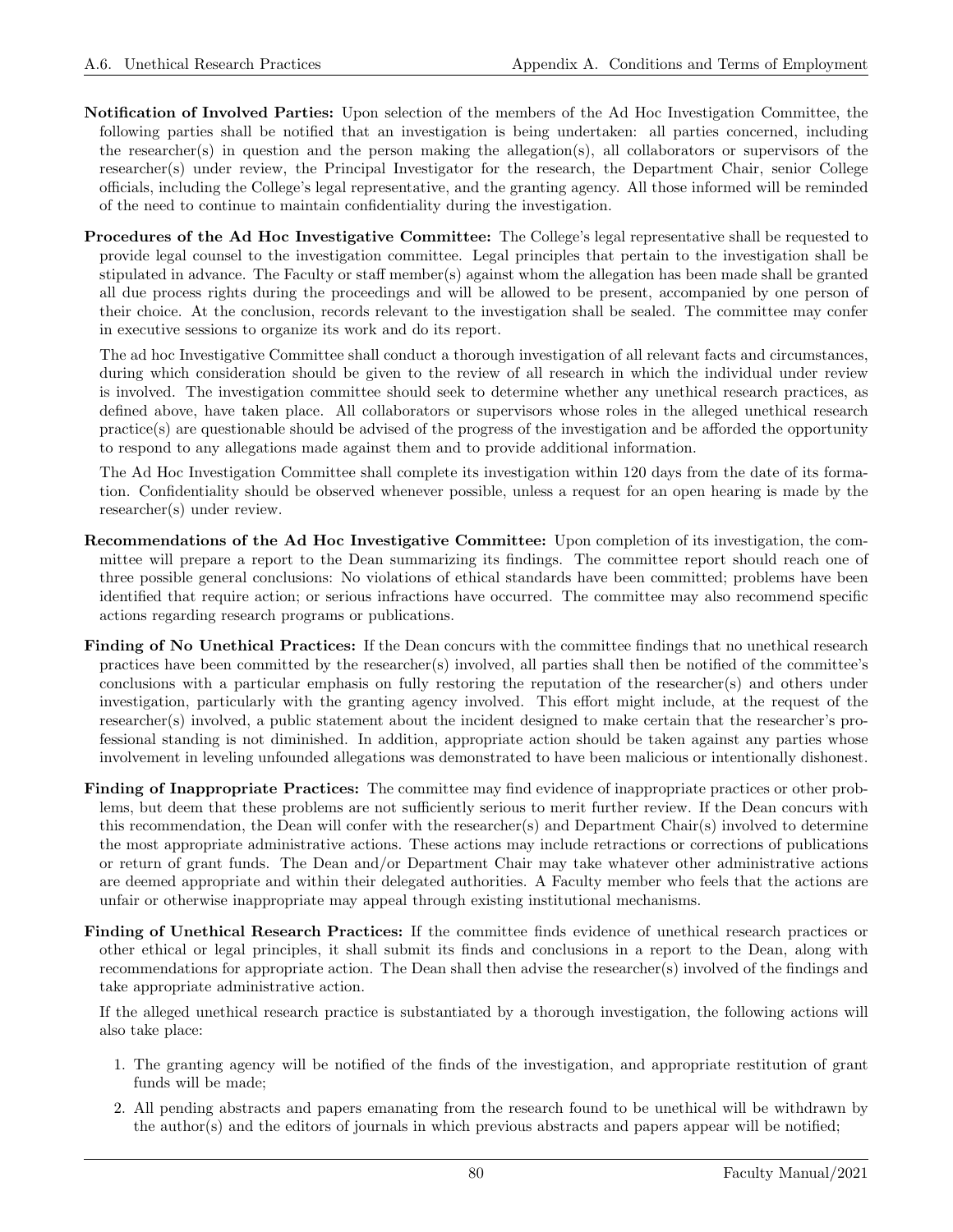- 3. Institutions and granting agencies with whom the researcher(s) previously had been affiliated will be notified if there is reason to believe that the validity of previous research might be questionable;
- 4. Consideration will be given, in consultation with legal counsel, for the release of information about the incident to the public press, particular when public funds were used to support the unethical research;
- 5. Faculty practices, and College policies and procedures, for promoting the ethical conduct of research and investigation of allegations of misconduct will be scrutinized and modified in light of the experience gained;
- 6. The matter will be referred to the Dean of the Faculty for determination of whether further disciplinary action is appropriate, which action may include but is not limited to referral to the appropriate Faculty committee.

## College Responsibility in Case of Resignation or Termination

Even if the Respondent leaves the College before the case is resolved, the College has a responsibility to continue the examination of the allegations and reach a conclusion. Further, the College will cooperate with the processes of other institutions to resolve such questions.

## Recordkeeping Requirements for the Public Health Service

The College will make a submission to the Office of Scientific Inquiry of an annual assurance that will include aggregate information on allegations, inquiries, and investigations as the Secretary of the Public Health Service may prescribe.

## Acknowledgment

We wish to thank the University of California at Los Angeles and the University of Connecticut for providing the model policies on which these guidelines were based.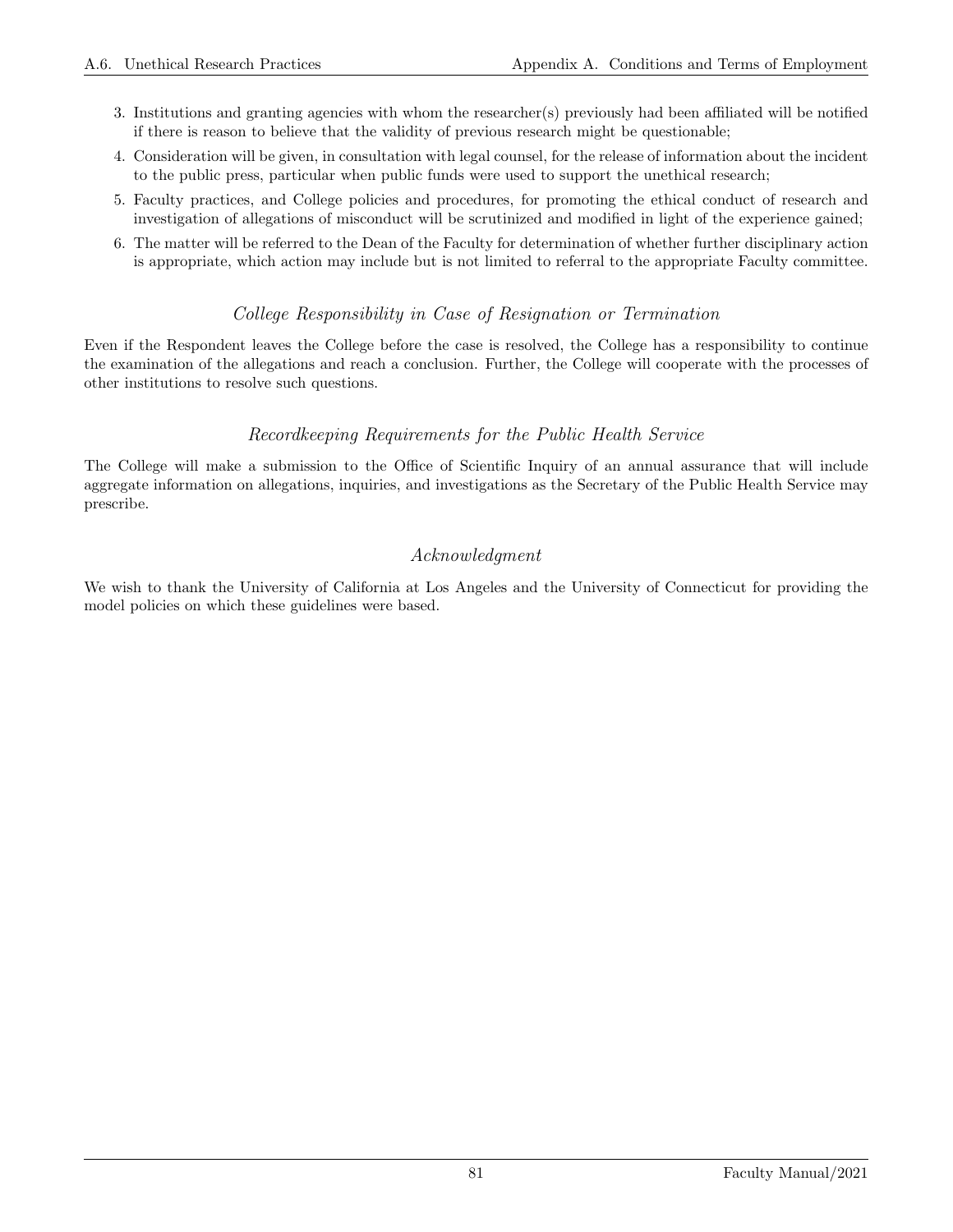## A.7 Financial Disclosure Policy for All Senior Personnel Conducting Research Funded by Federal Grants

The federal government requires Trinity College to establish and administer a financial disclosure policy and training program for investigators conducting federally funded research. This requirement is designed to ensure appropriate management of actual or potential conflicts of interest. Trinity College's Financial Disclosure Policy (the "Policy") fulfills the requirements of grantee institutions as set forth in the National Institutes of Health's guidelines (see <http://grants.nih.gov/grants/policy/coi/index.htm>) and the National Science Foundation's conflict of interest policies (see [http://www.nsf.gov/pubs/policydocs/pappguide/nsf08\\_1/aag\\_4.jsp#IVA](http://www.nsf.gov/pubs/policydocs/pappguide/nsf08_1/aag_4.jsp#IVA)).

A. Disclosure of Significant Financial Interests. All personnel responsible for the design, conduct or reporting of research under the terms of a federal grant or contract (each, an "Investigator") are required to disclose to the College's Dean of Faculty or designee (collectively "DOF"), who will act as a research integrity officer for purposes of this Policy, all "Significant Financial Interests" of the Investigator and/or the Investigator's spouse, partner, and dependent children.

#### B. Nature of "Significant Financial Interests".

- 1) Definition. A Significant Financial Interest means one or more of the following interests that reasonably appear to be related to the Investigator's institutional responsibilities, including all research, teaching and/or service to the College:
	- a) With regard to any publicly traded entity, a Significant Financial Interest exists if the value of any remuneration received from the entity in the twelve months preceding the disclosure and the value of any equity interest in the entity as of the date of the disclosure, when aggregated, exceed \$5,000. Remuneration includes any salary and any payment for services not otherwise identified as salary (e.g., consulting fees, honoraria, paid authorship); equity interest includes any stock, stock option, or other ownership interest, as determined through reference to public prices or other reasonable measures of fair market value.
	- b) With regard to any non-publicly traded entity, a Significant Financial Interest exists if the value of any remuneration received from the entity in the twelve months preceding the disclosure, when aggregated, exceeds \$5,000, or when the Investigator (or spouse, partner, or dependent children) owns any equity interest in the entity, regardless of dollar value.
	- c) Intellectual property rights and interests (e.g., patents and copyrights) upon receipt of income related to such rights and interests. This does not include any income received from Trinity College for intellectual property rights assigned to the College based on agreements to share in the royalties related to such rights in conformity with the College's Patent and Invention Policy.
	- d) Any reimbursed or sponsored travel related to your institutional responsibilities must also be disclosed, including in connection with instruction, research or service to Trinity College, with the exception of any travel reimbursed or sponsored by a federal, state or local government agency, an institution of higher education, an academic teaching hospital, a medical center, or a research center affiliated with an institution of higher education. Travel that is reimbursed by Trinity College from a sponsored fund account whose sponsor is an entity that is not one of those exempt entities shall be treated as a Significant Financial Interest. The Investigator must disclose the purpose of the trip, the identity of the sponsor and/or organizer, the destination and its duration. Additional information, including the estimated cost of travel, may be requested by the DOF and must be furnished upon request.
- 2) Exclusions. The term "Significant Financial Interest" does not include: a) salary, royalties, or other remuneration from Trinity College; b) income from investment vehicles such as mutual funds or retirement accounts, as long as the Investigator does not directly control the investment decisions made in these vehicles; c) income from seminars, lectures, or teaching engagements sponsored by government agencies, institutions of higher education, academic teaching hospitals, medical centers, or research institutes affiliated with institutions of higher education; d) income from service on advisory committees or review panels for government agencies, institutions of higher education, academic teaching hospitals, medical centers, or research institutes affiliated with institutions of higher education.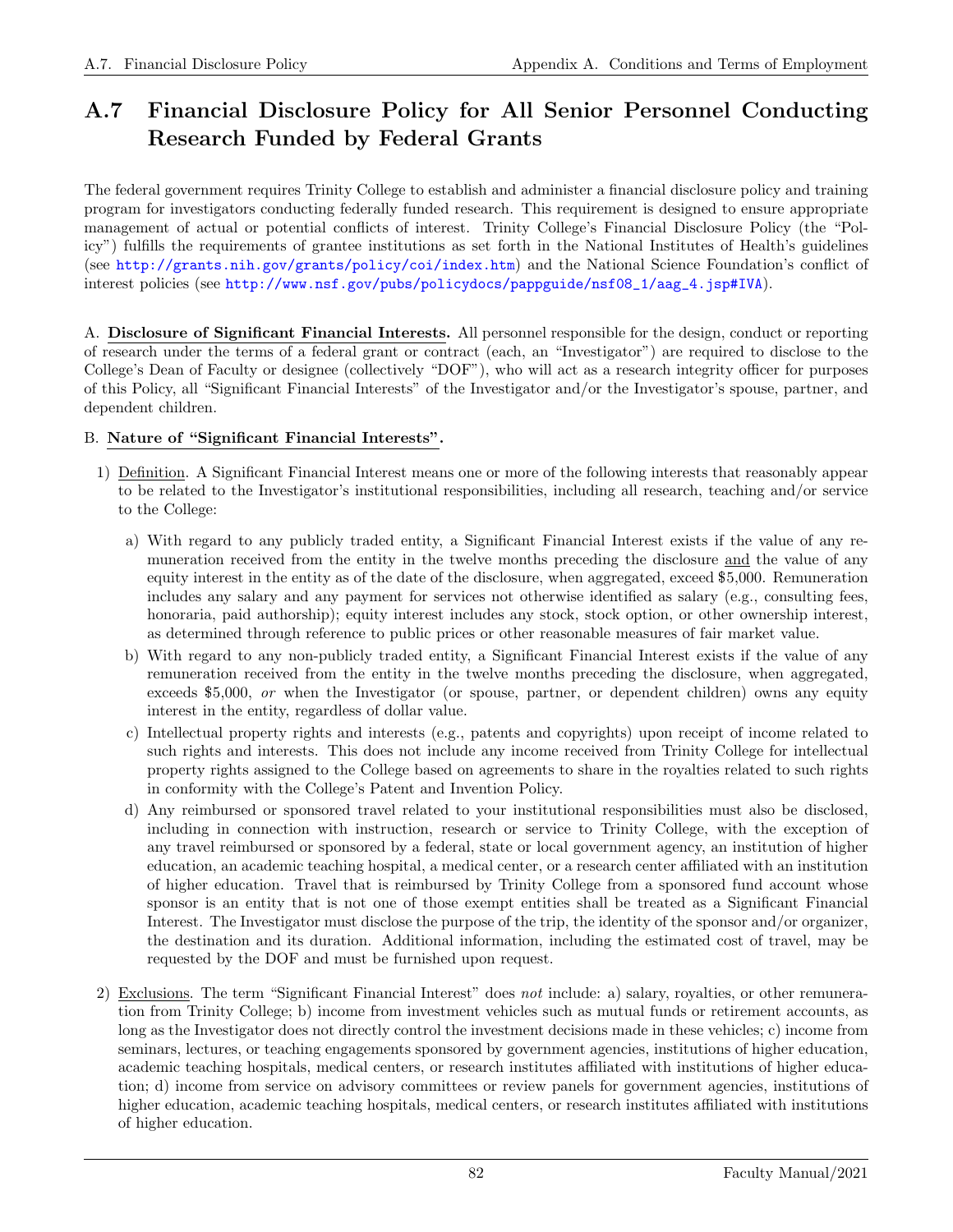#### C. Timing of Required Disclosures.

- 1) Investigators must provide all required financial disclosures at the time a proposal is submitted.
- 2) In addition, Investigators must update those financial disclosures:
	- a) Within thirty (30) days of discovering or acquiring (e.g., through purchase, marriage or inheritance) any new Significant Financial Interest; and
	- b) Annually within the period of the grant, beginning with the anniversary date of the original disclosure.
- 3) An Investigator who is new to an existing research project must provide all required financial disclosures before being permitted to participate in the project.

D. **Review of Financial Disclosures.** The following process shall apply to financial disclosures submitted by Investigators.

- 1) Determination of Financial Conflicts of Interest. Prior to the expenditure of federal research funds, the DOF shall review each disclosed Significant Financial Interest and determine whether it relates to the federally funded research. A Significant Financial Interest is related to federally funded research if the DOF reasonably determines that the interest could be affected by the research or involves an entity whose financial interest could be affected by the research. If the Significant Financial Interest is so related, the DOF shall determine whether a Financial Conflict of Interest (as defined below) exists and, if so, determine what conditions or restrictions, if any, should be imposed by the College to manage, reduce, or eliminate such conflict of interest. The DOF may, depending on the scope of the potential conflict, request that additional staff or faculty serve on an ad hoc review committee to assist in a timely review. When evaluating FCOIs, the DOF shall use policies and procedures in place at Trinity College for investigating allegations of unethical research practices, as set forth in the Faculty Manual.
- 2) "Financial Conflict of Interest". A "Financial Conflict of Interest" exists when the DOF reasonably determines that a Significant Financial Interest could directly and significantly affect the design, conduct, or reporting of federally funded research or educational activities.
- 3) Management of Financial Conflicts of Interest. If the DOF determines that a Significant Financial Interest constitutes a Financial Conflict of Interest, the DOF will convene a committee consisting of faculty, senior staff and/or outside experts as detailed in the procedures relating to unethical research practices set forth in the Faculty Manual (the "COI Committee"). The COI Committee will review the research, the financial interests in question, and the areas of conflict, and devise a plan for the management of the Financial Conflict of Interest (a "Management Plan") with a combination of elements it deems most conducive to the continued objective pursuit of research. The Management Plan may include conditions or restrictions to manage, reduce, or eliminate Financial Conflicts of Interest, which may include (but are not limited to): a) monitoring of research by independent reviewers; b) modification of the research plan; c) disqualification from participation in the portion of the federally funded research that would be affected by the Significant Financial Interest; d) divestiture of Significant Financial Interests; e) severance of relationships that create conflicts; or f) public disclosure of Financial Conflicts of Interest. The Investigator will be consulted as to the implementation of the Management Plan; the Investigator must agree to the plan before the research can proceed. If the COI Committee and the Investigator cannot agree upon a management plan, the relevant regulatory bodies and sponsoring agencies will be notified.

If, during the course of an ongoing project, an Investigator who is new to a research project discloses a Significant Financial Interest, an existing Investigator discloses a new Significant Financial Interest, or an existing Significant Financial Interest is discovered that was not previously identified, the DOF will, within 60 days, review that Significant Financial Interest and determine whether a Financial Conflict of Interest exists. If so, the DOF will implement, on at least an interim basis, a Management Plan that will specify the actions that have been and will be taken to manage the Financial Conflict of Interest.

4) Retrospective Reviews. If a Financial Conflict of Interest is not identified or managed in a timely manner, the College will, within 120 days of its determination of noncompliance, complete a retrospective review to determine whether any of the research conducted during the period of non-compliance was biased in design,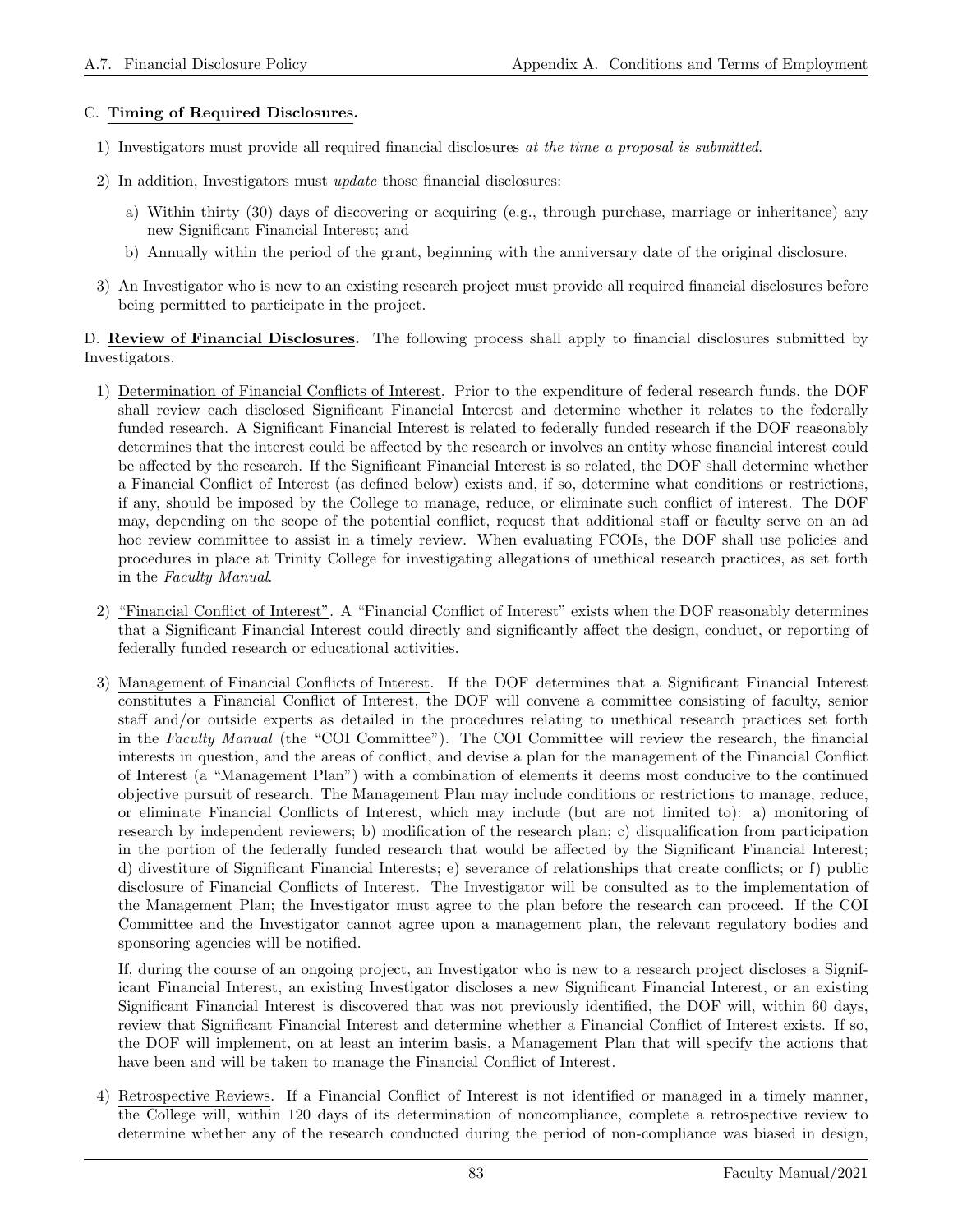conduct or reporting. The College shall document this review as required by the sponsoring agency and shall update the previously submitted FCOI report to specify additional actions to manage the FCOI going forward. If bias is found, the College shall notify the sponsoring agency promptly and submit a mitigation report that will include the key elements of the retrospective review, a description of the impact of the bias on the research project, and the College's plan of action to eliminate or mitigate the effect of the bias.

- 5) Reporting of Financial Conflicts of Interest.
	- a) Sponsoring agency. A Significant Financial Interest that is determined by the DOF to be a Financial Conflict of Interest will be reported to the sponsoring agency in accordance with its requirements prior to the expenditure of federal funds or, if related to an ongoing research project or a new Investigator, within 60 days of identification of the FCOI. Retrospective reviews and Mitigation Reports will also be submitted to the extent required by the sponsoring agency.
	- b) Public request. To the extent required by the sponsoring agency, information on the nature of a Financial Conflict of Interest will be made available to members of the public by the DOF in response to inquiries specifying the investigator name and the research project in question within 5 business days of receipt of such requests.
	- c) College reporting. The DOF will also compile regular reports of conflicts and, where appropriate or necessary, a report shall be delivered to the Board of Trustees.

E. Enforcement. The College shall establish appropriate mechanisms, in accordance with sponsoring agency requirements, for enforcement of this Policy, which shall provide for sanctions where appropriate.[7](#page-88-0) Disciplinary proceedings initiated in connection with this Policy shall be conducted in accordance with the Trinity College Faculty Manual, the Trinity College Employee Manual or the Student Code of Conduct. All relevant regulatory bodies and sponsoring agencies will be promptly informed of disciplinary sanctions.

F. Records. The College shall maintain records of all financial disclosures and of the College's review of and response to such disclosures, whether or not the disclosure involved a Financial Conflict of Interest, for at least three years beyond the termination or completion of the grant to which they relate, or until the resolution of any federal action involving those records, whichever is longer.

### G. Training.

- 1) Investigators on NIH/PHS-funded projects. Each Investigator (including senior/key personnel) on projects funded by or proposed to NIH or other Public Health Service (PHS)-affiliated agencies must complete training in the College's Financial Disclosure Policy. For Investigators of NIH grants existing or pending as of December 31, 2012, this training will consist of a mandatory meeting with a representative of the Faculty Grants Office, which meeting will cover institutional policies, Investigator responsibilities under those policies, and the federal regulations that mandate those policies. The College will also require the completion of an online tutorial on FCOI at regular intervals during the life of the grant.
- 2) New or previously unfunded Investigators. New and/or previously unfunded Investigators who notify the Office for Faculty Grants of their intent to submit a research proposal to NIH or another PHS-affiliated agency after January 1, 2013 will be required to complete training (and make the disclosures described above) prior to submission of their proposal. This training will consist of a scheduled meeting with an assigned member of Faculty Grants Office staff and completion of an online tutorial.
- 3) Investigators on non–NIH/PHS projects. For Investigators sponsored by or seeking funding from NSF and/or other federal agencies, as well as any Investigators initiating research sponsored by a private, for-profit entity, the above training activities are optional but strongly recommended.

<span id="page-88-0"></span><sup>7</sup>Such sanctions may include, but are not limited to, any one or more of the following: Letter of Admonition; temporary suspension of access to active research funding, either for a fixed term or pending completion of a remediation plan; temporary suspension of rights to apply for internal and external research funding as a PI, either for a fixed term or pending completion of re-training and remediation; investigation and mitigation of possible research bias resulting from improperly disclosed Significant Financial Interests, and reporting of corrective action to the relevant sponsoring agency/ies; inquiry into possible research misconduct in accordance with the College's policies and procedures; non-renewal of appointment, as per the terms and procedures outlined in the Faculty Manual; and involuntary termination of employment, as per the terms and procedures outlined in the Faculty Manual. This passage shall not be construed to contradict or supersede any disciplinary policies and procedures detailed elsewhere in the Faculty Manual.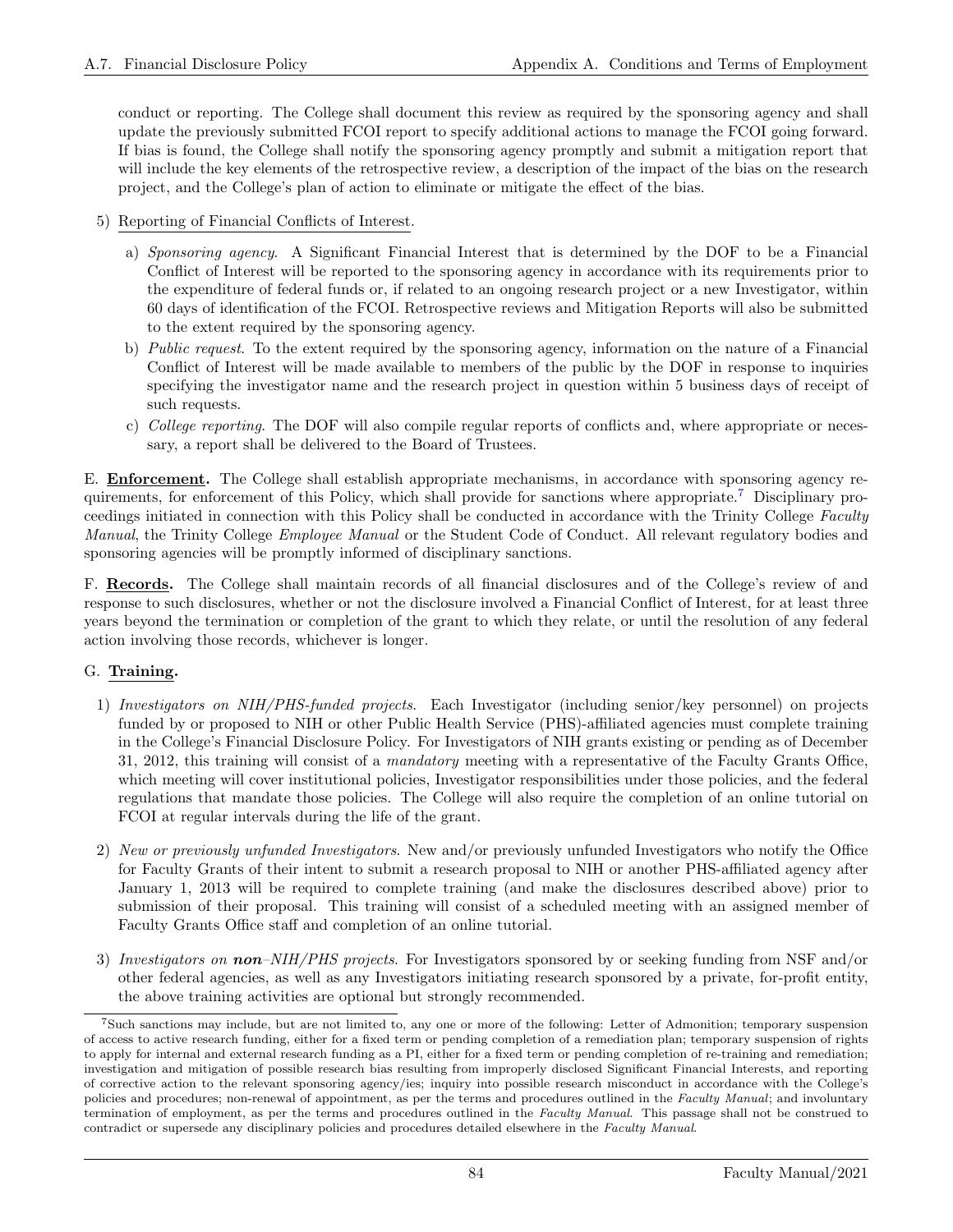4) Repeat training. Group training of active NIH/PHS-funded Investigators, consisting of a mandatory workshop, will be repeated (i) every four years and (ii) on any occasion when the College revises its Financial Conflict of Interest policies and procedures in any manner that affects the requirements of Investigators. Any Investigator who is determined not to be in compliance with this Policy will also be required to immediately undergo repeat training.

H. Disclosure Statement. Copies of the College's Financial Disclosure Form are available on the College website, and are distributed by the Office of Faculty Grants together with the College's transmittal form, which must be completed before applying externally. This Disclosure Statement must be completed by all senior personnel who are submitting proposals to a federal funder. The certification page of a proposal cannot be signed until forms for all Investigators are submitted to the DOF. By signing this form the applicant certifies that the applicant a) does not have potential Financial Conflicts of Interest ("I hereby certify that I have read the Financial Disclosure Policy in the Trinity Faculty Manual which is effective for all federal proposals submitted through the College. I certify to the best of my knowledge that neither I nor my spouse, partner, or dependents hold any significant financial interests that would reasonably appear to be related to my research, teaching and service responsibilities to Trinity College") or b) does have potential conflicts ("I have the following relationships, affiliations, activities, or interests (financial or otherwise) which constitute potential conflicts under the Trinity College Financial Disclosure Policy"). In either case, the applicant also declares that the applicant will notify the DOF of any change or discovery requiring modification of the above statement.

I. Subrecipients. The College is responsible for ensuring that all subrecipients, (e.g., subcontractors or consortium members) comply with applicable federal regulations regarding Financial Conflicts of Interest. To this end, the College shall enter into a written agreement with each subrecipient that shall specify whether this Policy, or the applicable policy of the subrecipient's institution, will apply to subrecipient Investigators. If the subrecipient is to be subject to its own FCOI policy, the subrecipient shall certify as part of the written agreement referenced above that its policy complies with federal regulatory requirements. The written agreement will specify the timing for reporting of FCOIs by subrecipients to Trinity College to enable the timely review and reporting of such FCOIs in compliance with sponsoring agency requirements.

J. Certifications. The College shall provide all certifications required by the sponsoring agency, including that it maintains an up-to-date, written and enforced administrative process to identify and manage financial conflicts of interest, promotes and enforces compliance with requirements pertaining to disclosure of Significant Financial Interests, manages financial conflicts of interest, provide required reports, and agrees to make available promptly upon request information relating to disclosure of financial interests.

(Issued November 2012 )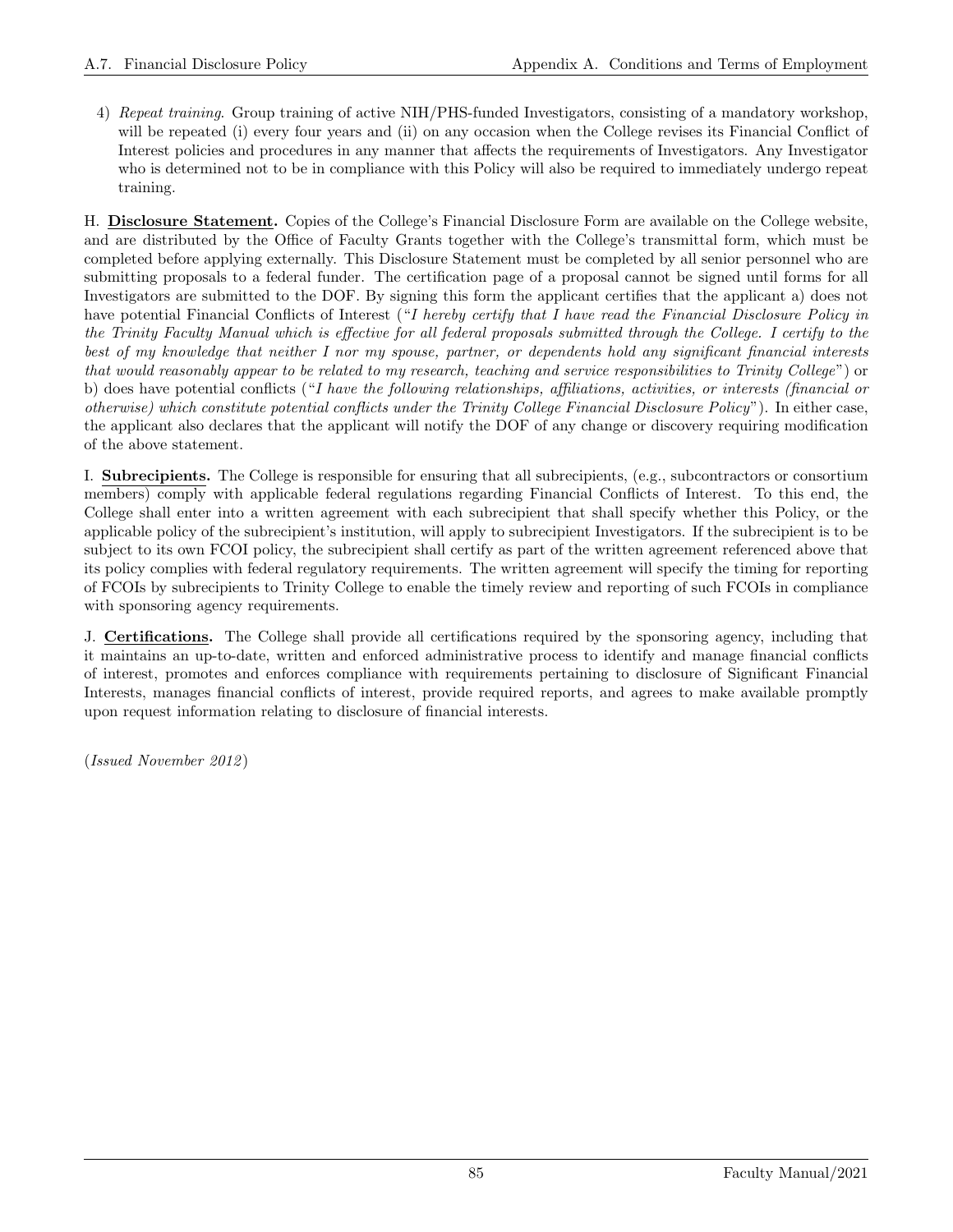# A.8 Types and Terms of Contractual Faculty Appointments

This document describes the types, conditions of appointment, and professional benefits of term faculty appointments in Trinity College. The Office of the Dean of Faculty has developed this document in consultation with the Appointments and Promotions Committee.

All multi-year term appointments are reported to the A&P committee and are subject to final approval by the Board of Trustees. Letters of appointment to term positions shall specify the terms and conditions of employment, including the length of the appointment, potential renewability of the appointment, and the nature of any review process in the appointment period subsequent to the initial appointment. No appointment for a specific term carries any expectation of extension or renewal and no member of the faculty or administration has the authority to offer any assurance of such extension or renewal except as specifically set forth below.

#### I. Professorial Appointments

- 1. Visiting Assistant Professors, Visiting Associate Professors, Visiting Professors: The Dean of Faculty appoints faculty in these categories (both full-time and part-time), acting on the recommendation of the appropriate department chair, program director, or search committee. Appointees must hold the Ph.D. or other appropriate terminal degree. Normally, visiting faculty appointments are at the rank of assistant professor unless the candidate holds a higher rank at another institution. Part-time appointments may be made for a semester or a year, and are renewable. Full-time appointments are subject to the following restrictions:
	- Term of Appointment: Initial appointment may be up to three years, at the discretion of the Dean in consultation with the appropriate department chair, program director, or search committee chair.
	- Non-Renewable : Initial appointments may, at the discretion of the Dean, be extended to a maximum appointment total of five years. Each faculty member in this category remains at the level of the initial appointment for the term of the appointment.

Review Process: None.

2. Professors of the Practice: The Dean of the Faculty appoints as Assistant Professors of the Practice, Associate Professors of the Practice, and Professors of the Practice, persons who bring unusual teaching and/or expertise to the College, including individuals who have distinguished themselves primarily in non-academic professions. The Dean typically acts in consultation with the appropriate department chair or program director. Professors of the Practice do not necessarily teach but may teach up to a full course load.

Term of Appointment: variable, normally not to exceed five years.

Renewable: at the discretion of the Dean.

Review Process: Dean with department or program. A&P not involved.

3. Experimental Term Faculty:<sup>[8](#page-90-0)</sup> Proposals for experimental term positions may be submitted to the Educational Policy Committee by an academic department or program, a combination of two or more departments and/or programs, an ad hoc faculty group, the General Education Council, or the Curriculum Committee. The EPC forwards its recommendations to the Dean of Faculty for authorization.

Term of Appointment : four years, but occasionally terms may be as few as three years or as many as five years.

Non-Renewable.

<span id="page-90-0"></span>Review Process: None.

<sup>8</sup>The Educational Policy Committee and the Curriculum Committee adopted guidelines (February 3, 2000), which include, in Appendix A, detailed provisions governing experimental contract positions.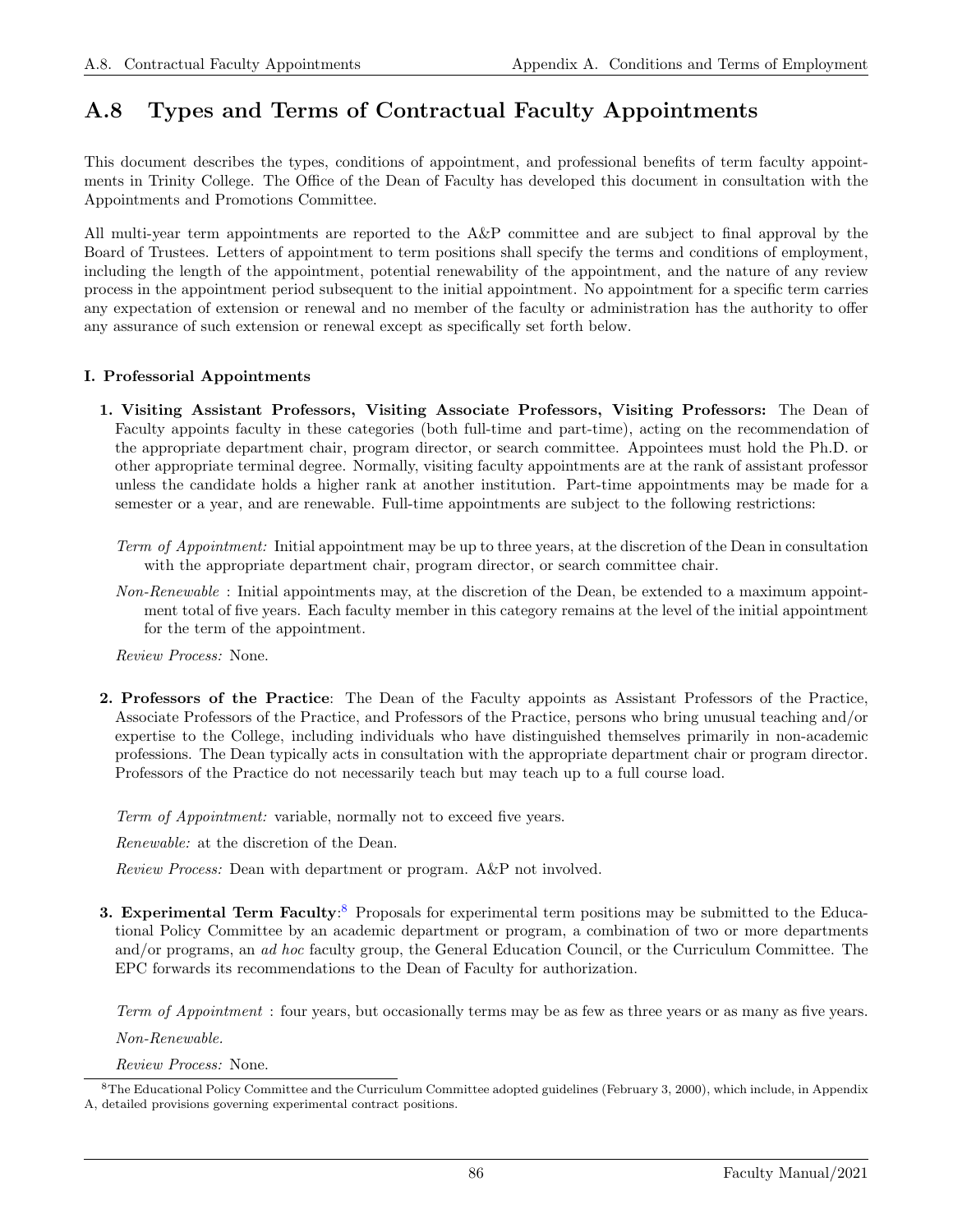4. Instructor: This title shall apply to a faculty member if and only if that faculty member, conditionally hired on the tenure track at the assistant professor level in anticipation of completion of the Ph.D. (or other appropriate terminal degree) requirements, fails to complete those requirements by the start of the appointment period. Instructor appointments are not tenure-track positions.<sup>[9](#page-91-0)</sup>

Term of Appointment: One year.

Non–renewable: The instructor shall revert to the tenure-track at the assistant professor level if and only if the requirements for the terminal degree are completed no later than the date determined by the Dean of Faculty.

Review Process: None.

5. Renewable Professorial Contracts: There currently are a limited number of renewable term appointments with professorial titles. No new appointments of this type are anticipated.

Renewable: At the discretion of the Dean.

Review Process: A&P Committee.

Promotion : A&P standards and procedures.

The College has a small number of non-tenured named professorships each of which is governed by specific conditions. The A&P Committee approves appointments to these named chairs at the rank of professor, basing its decisions on the recommendations of a search committee and other supporting information presented by the Dean of Faculty.<sup>[10](#page-91-1)</sup> Normally, the term of these appointments is for five years. Renewability of these appointments, if applicable, is subject to both the recommendation of a faculty review committee appointed by the Dean and the recommendation of the A&P committee.

6. Physical Education Faculty: The Dean of Faculty appoints instructors, assistant professors, associate professors, and professors of Physical Education acting on the recommendation of the Chair of the Physical Education Department and/or the search committee. A Faculty member in Physical Education with no more than a bachelor's degree shall be hired as an instructor. A Faculty member in Physical Education with a master's or doctor's degree shall normally be hired as an Assistant Professor.

When a Faculty member in the Physical Education Department is hired from outside with previous experience, the Faculty member may be given the rank of Associate Professor or Professor.

- Term of Appointment: Instructors one to three years, Assistant Professors three years, Associate Professors and Professors five years. An Associate Professor hired from outside will be given two three-year reviews, and a Professor hired from outside one three-year review, before moving on to the five-year review cycle.
- Renewable: Upon the recommendation of the Chair of the Physical Education Department, the Dean of Faculty may renew appointments of physical education faculty. Renewal of these appointments is neither automatic nor guaranteed. The following factors will be considered in renewing these appointments:
	- i. There must be a demonstrated curricular or programmatic need for the position.
	- ii. There must be budget support for the position.
	- iii. The candidate's previous evaluations must support the renewal recommendation.
- Review Process: Review by the Dean of Faculty and Chair of the Physical Education Department. A&P not involved.

<span id="page-91-0"></span> $9F$ or additional details and conditions, consult the Faculty Manual Sec. 11.2.1.a.i. and 11.2.1.b.vi. Also, specific provisions for appointments at the rank of instructor in Physical Education are made in the Faculty Manual Sec. 11.2.3.a.

<span id="page-91-1"></span><sup>&</sup>lt;sup>10</sup>In unusual instances where the initial appointment is not at the level of professor, promotion is possible based on the standards, procedures, and recommendation of the A&P Committee.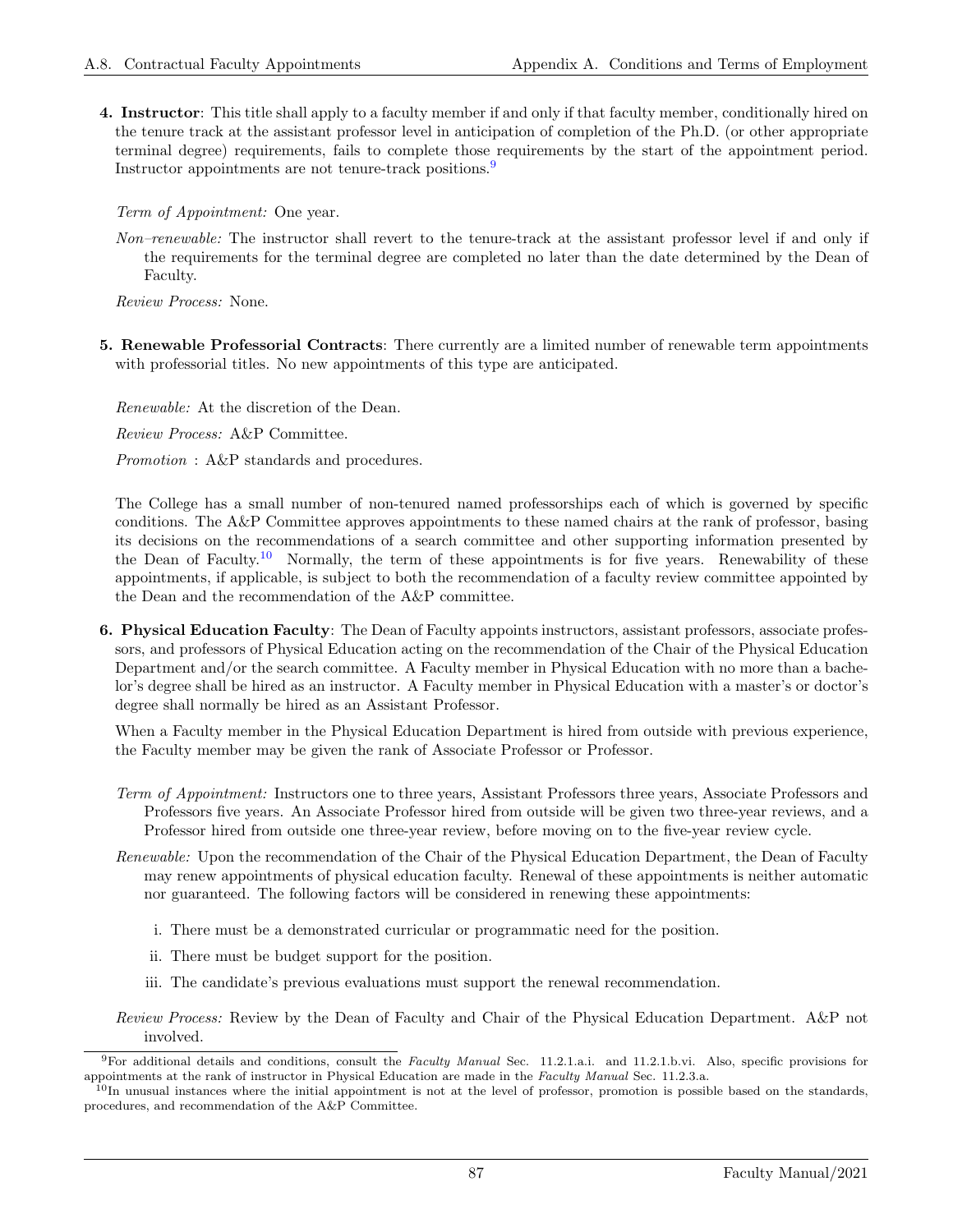#### Promotion:

- A. Normally, Assistant Professors may be promoted to Associate Professor after completion of 7 years of continuous full-time service. At a time mutually determined between an Associate Professor and the Chair of the Physical Education Department, the Associate Professor may be considered for promotion to Professor.
- B. Criteria for promotion in Physical Education: Promotion to or appointment at the rank of Assistant Professor requires a master's degree; demonstrated professional competence, both in the conduct of physical education classes and the coaching of intercollegiate teams; scholarly work and/or professional activity (for example, attendance and/or participation at sport clinics, membership in professional organizations, etc.).

Promotion to or appointment at the rank of Associate Professor requires a master's degree; demonstrated competence as coach of a varsity sport; demonstrated growth of competencies beyond the areas of the coach's particular specialty; extension of their capability enabling them to make increasing contributions to the effectiveness of the department; outstanding performance as a teacher, both in the Physical Education program and as a varsity coach; and written support from colleagues both within and outside the department.

Promotion to the rank of Professor from within the Faculty at Trinity recognizes a sustained contribution to the academic programs of the College and an established and continuing professional competence. Promotion to or appointment at this rank requires a master's degree including substantial graduate study and sustained outstanding performance as a teacher in both Physical Education and athletics, supported by student evaluations and written statements by colleagues both within and outside the department. In addition, distinguished accomplishments within the profession demonstrated by one or more of the following are required: election to office in national or regional professional organizations; receipt of honors or awards for professional achievement; publications of professional work; the assumption of major responsibilities within the Department. Further, written evaluations of the candidate from colleagues both within and outside the department, and from nationally distinguished professionals in Physical Education are required.

- C. Eligible candidates or the Chair of Physical Education may request the Dean of Faculty to initiate a promotion review. This request may be submitted during, or any time after, the semester in which the candidate will fulfill the 7-year service requirement. The Dean, in consultation with the Chair of the Physical Education Department, will appoint a promotion review committee. Candidates for promotion will submit a full curriculum vitae, and additional information or documentation which will facilitate the review.
- D. If the review is favorable, the promotion will become effective July 1 of the academic year following completion of the review. Upon promotion, a one-time adjustment to the salary base of associate professors and professors will be made.

(Section 6 added July 2016)

#### II. Non-Professorial Appointments.

- 1. Graduate Fellows: The Dean of Faculty appoints graduate fellows, acting on the recommendation of the appropriate department chair or program director.
	- Term of Appointment: up to three years, at the discretion of the Dean in consultation with the appropriate department chair or program director.

Non-Renewable.

Review Process: None.

- 2. Artist/Writer-in-Residence: The Dean of Faculty appoints artists in residence, acting on the recommendation of the appropriate department chair, program director, or search committee.
	- Term of Appointment: Up to five years, at the discretion of the Dean in consultation with the appropriate department chair, program director, or search committee.

Renewable: At most once, for a further term not exceeding two years, at the discretion of the Dean in consultation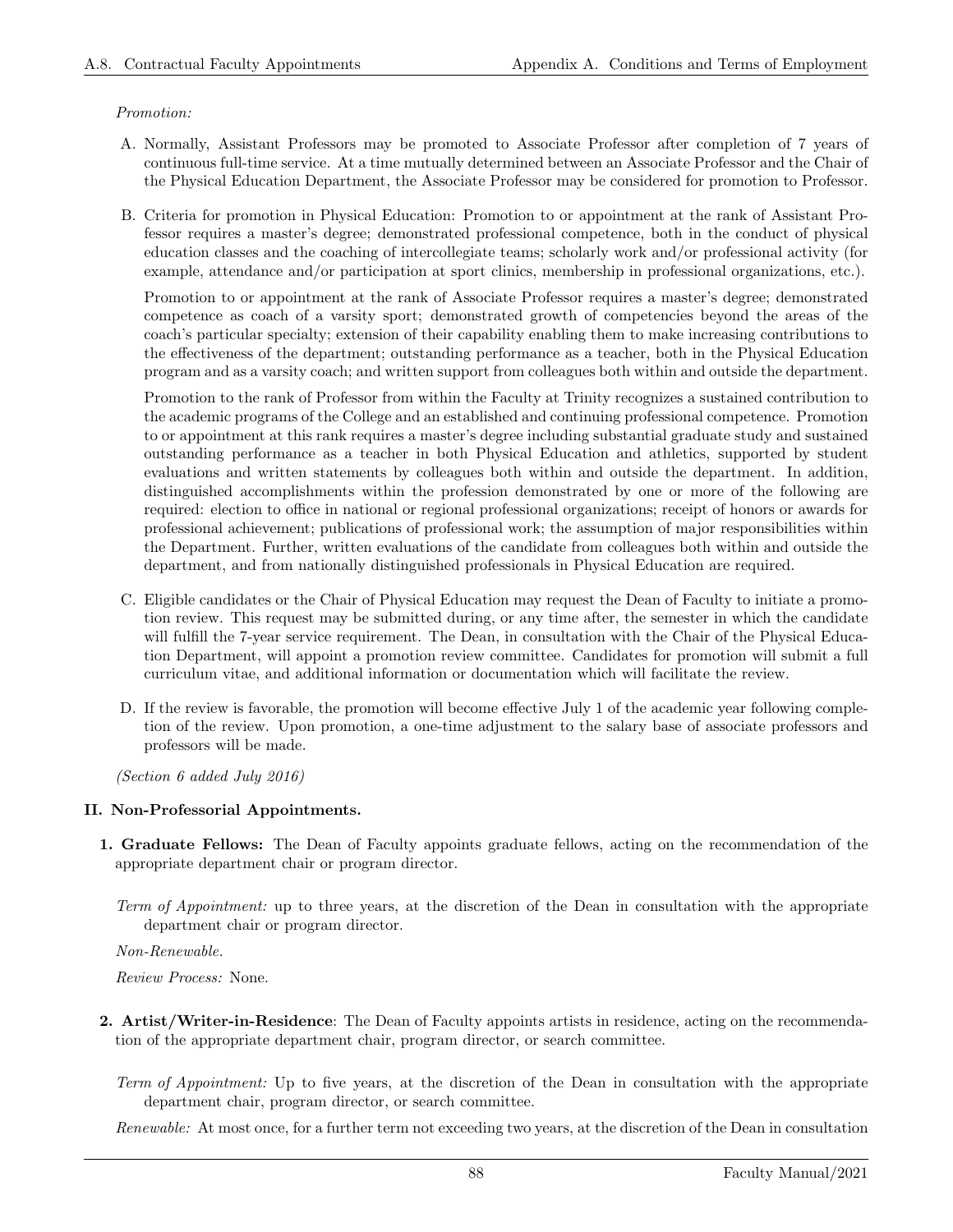with the appropriate department chair or program director.<sup>[11](#page-93-0)</sup>

Review Process: Review by the Dean and appropriate department chair or program director.

3. Laboratory Coordinator: The Dean of Faculty appoints laboratory coordinators, acting on the recommendation of the appropriate department chair, program director, or search committee. No laboratory coordinator shall have classroom teaching responsibilities without also receiving appointment as lecturer, senior lecturer, or principal lecturer.

Term of Appointment: Laboratory coordinators one to two years.

Renewable: at the discretion of the Dean in consultation with the appropriate department chair or program director.

Review Process: Review by the Dean and appropriate department chair or program director.

- <span id="page-93-2"></span>4. Lecturer, Senior Lecturer, Principal Lecturer: The Dean of Faculty appoints lecturers, senior lecturers, and principal lecturers (full-time or part-time), acting on the recommendation of the appropriate department chair, program director, or search committee. Normally, senior and principal lecturers are appointed only by promotion on the basis of a recommendation of a review committee.
	- Term of Appointment: Lecturers one to two years, senior lecturers three to five years, principal lecturers five years.
	- Renewable: Upon the recommendation of the department or program director, the Dean of Faculty may renew the appointments of lecturers, senior lecturers, and principal lecturers. Renewal of these appointments is neither automatic nor guaranteed. The following factors will be considered in renewing these appointments.
		- i. There must be a demonstrated curricular or programmatic need for the position.
		- ii. There must be budget support for the position.
		- iii. The candidate's previous evaluations must support the renewal recommendation.

In addition, the following criteria will be used in evaluating lecturers, senior lecturers, and principal lecturers for contract renewal.

- iv. The effectiveness of the candidate in fulfilling the primary responsibilities of the portfolio.
- v. The candidate's record of service to the College during the term of the previous contract appointment.
- vi. The candidate's academic and/or professional contributions outside of the College.

Review Process: Review by the Dean and appropriate department chair or program director. A&P not involved.

#### Promotion:

A. Lecturers may be reviewed for promotion to senior lecturer after completion of six years of continuous fulltime service including at least one 2-year term. Senior lecturers may be reviewed for promotion to principal lecturer after completion of six years of continuous full-time service as senior lecturer.<sup>[12](#page-93-1)</sup>

Promotion to senior and principal lecturers in no way alters or abrogates the terms and conditions of renewal of non-professorial faculty iterated in Section II. 4 above, p. [89.](#page-93-2) Lecturers, senior lecturers, and principal lecturers are appointed only for the stated term of their appointment letter and renewal of these appointments is subject to the conditions of Section II.4 above, p. [89.](#page-93-2)

B. Criteria for promotion of lecturer to senior lecturer and from senior lecturer to principal lecturer:

<span id="page-93-0"></span><sup>11</sup>The Artist-in-Residence and Writer-in-Residence positions in the English Department may be renewed.

<span id="page-93-1"></span><sup>12</sup>Service to prior to the adoption of this policy may be counted toward eligibility for promotion.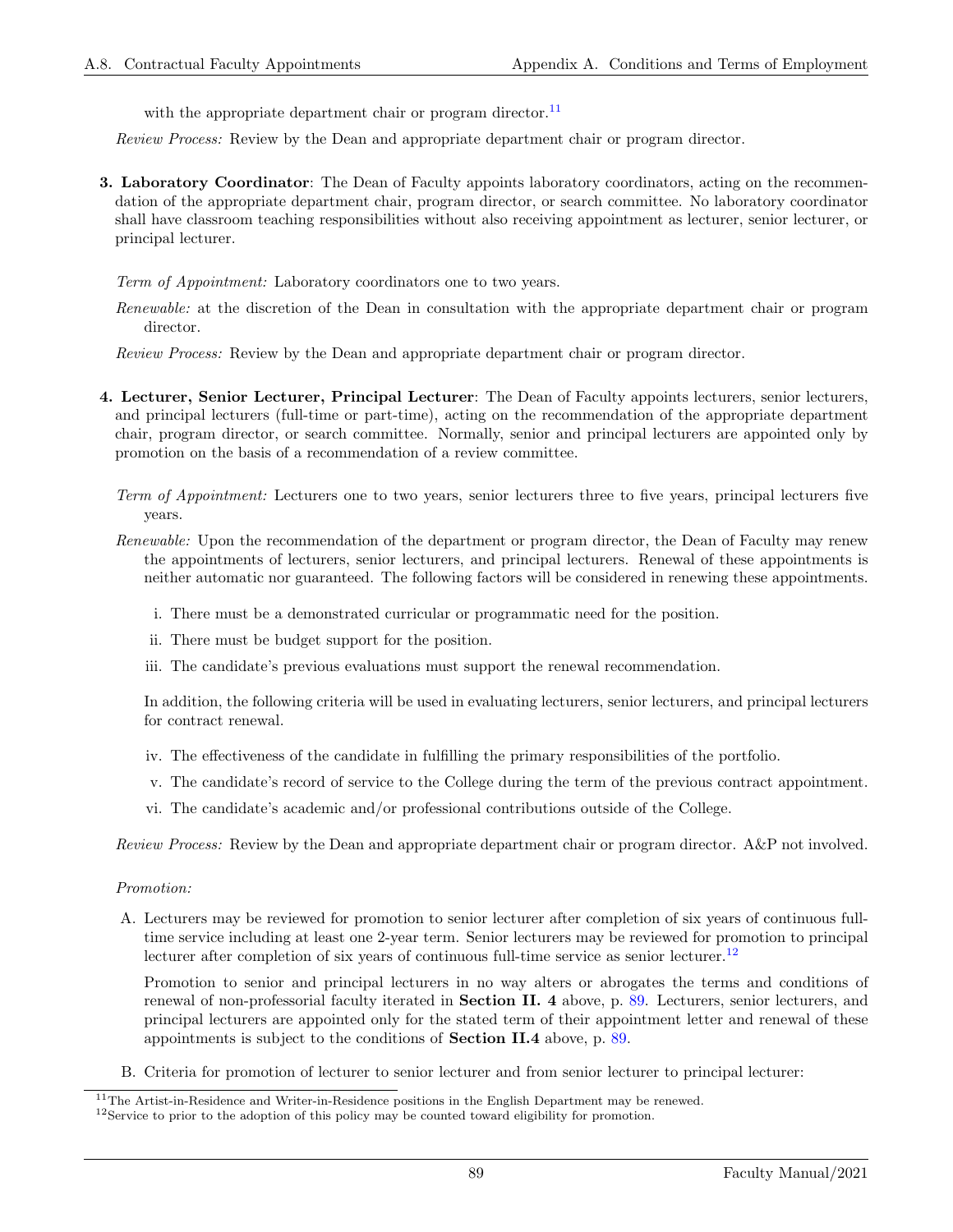- i. The candidate must have completed a minimum of six years of continuous full-time service to the College at the lower rank.
- ii. The candidate must have achieved full effectiveness in the primary portfolio of responsibility.
- iii. The candidate must present a record of service to the College.
- iv. The candidate must give evidence of significant academic or professional contributions outside of the College.

In applying these criteria for promotion only the work and contributions subsequent to the candidate's previous promotion will be considered.

- C. Eligible candidates or their department chair or program director may request the Dean of Faculty to initiate a promotion review. This request may be submitted during, or any time after, the semester in which the candidate will fulfill the six-year service requirement. The Dean, in consultation with the appropriate department chair or program director, will appoint a promotion review committee. Candidates for promotion will submit a full *curriculum vitae*, additional information or documentation which will facilitate the review, and the names of at least three references.
- D. If the review is favorable, the promotion will become effective 1 July of the academic year following completion of the review. Upon promotion, a one-time adjustment to the salary base of senior lecturers and principal lecturers will be made.<sup>[13](#page-94-0)</sup>
- 5. Visiting Lecturers, Visiting Senior Lecturers, Visiting Principal Lecturers: The Dean of Faculty appoints faculty in these categories (both full-time and part-time), acting on the recommendation of the appropriate department chair, program director, or search committee. Normally, visiting faculty appointments are at the rank of lecturer unless the candidate holds a higher rank at another institution. Part-time appointments may be made for a semester or a year, and are renewable. Full-time appointments are subject to the following restrictions:
	- Term of Appointment: Initial appointment may be up to three years, at the discretion of the Dean in consultation with the appropriate department chair, program director, or search committee chair.
	- Non-Renewable : Initial appointments may, at the discretion of the Dean, be extended to a maximum appointment total of five years. Each faculty member in this category remains at the level of the initial appointment for the term of the appointment.

Review Process: None.

#### III. Administrative Faculty

Some persons appointed to administrative positions may also carry faculty titles. These appointments and faculty title designations are made by the Dean of Faculty. In all cases, the faculty designation is contingent on, and co-terminal with, the administrative appointment. The Dean determines the faculty title for these positions, but normally administrative faculty members are appointed as lecturers.

Term of Appointment: Variable; normally not to exceed five years.

Renewable: At the discretion of the Dean.

Review process: A&P Committee.

Promotion: Promotion of lecturers and senior lecturers is governed by Section II.4 above, p. [89.](#page-93-2) Professorial promotions are governed by A&P standards and procedures.

#### IV. General Understandings

<span id="page-94-0"></span><sup>&</sup>lt;sup>13</sup>This adjustment will be indexed to 40% of the promotional increase for tenured associate professors.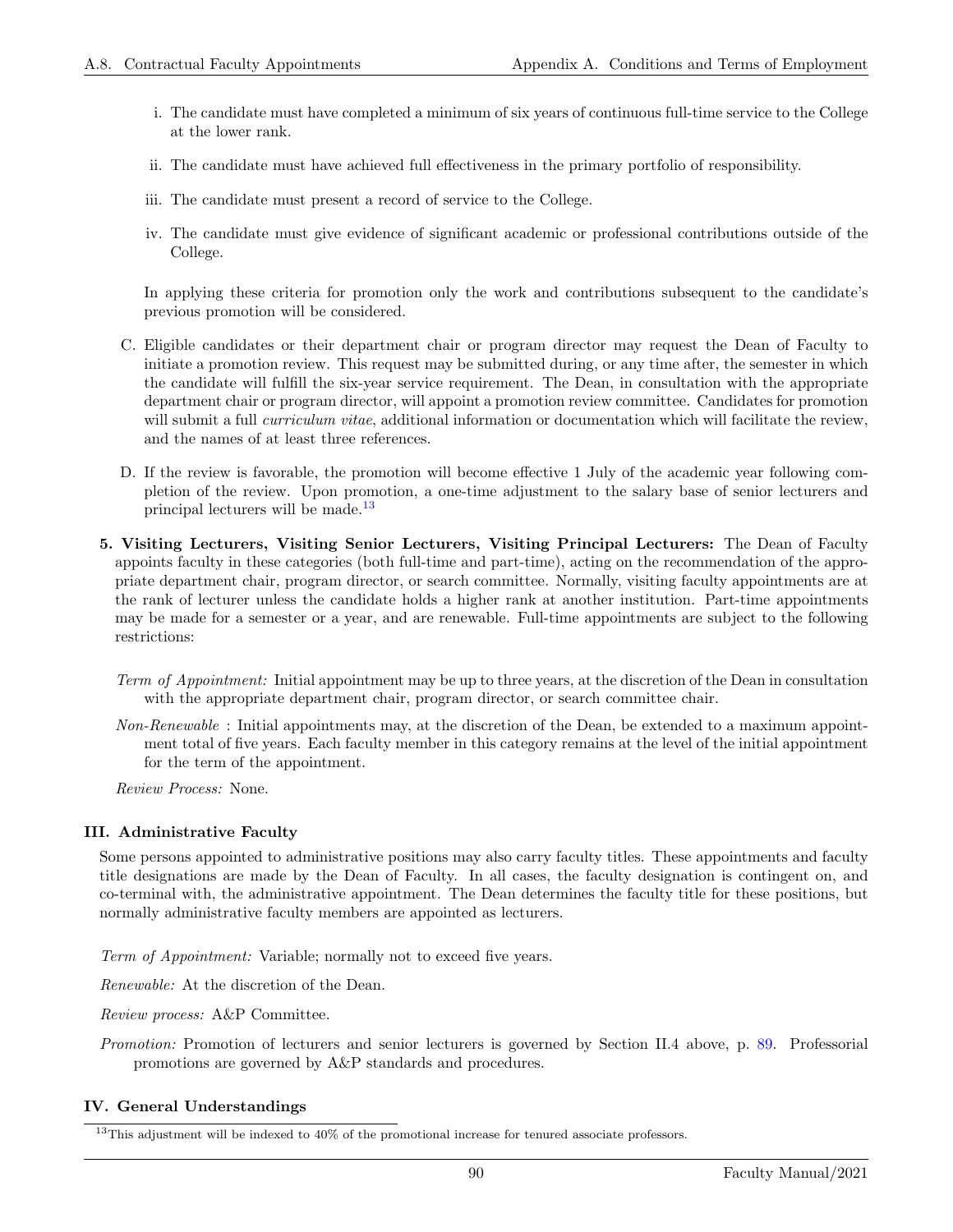- 1. Full-time Status: A contract position of one or more years is determined to be full-time by virtue of a teaching load of at least five full-credit courses per academic year (instruction offered during a summer term does not count toward full-time status), and/or the nature and extent of its administrative portfolio.
- 2. Annual Evaluation: Faculty other than temporary, visiting faculty members are evaluated annually through the submission of the Professional Activities Inventory or another evaluation procedure established by the Dean of Faculty.
- 3. Initial Appointment: The Dean of Faculty sets budgetary authorization for term positions. This authorization also will indicate if the appointment is terminal. The appointing department or program prepares a position description that identifies the essential responsibilities of the position and the factors on which performance will be assessed. The appointing department or program conducts a search on an appropriate geographical scale and in conformity with College Affirmative Action procedures. The Dean of Faculty makes appointments upon recommendation of the appropriate department chair, program director, or search committee.
- 4. Compensation: Lecturers who are not remunerated on a per-course basis shall be compensated in the salary range for instructors and assistant professors; senior lecturers who are not remunerated on a per-course basis shall be compensated in the range for assistant and associate professors.
- 5. Qualified Leave of Absence: A qualified leave of absence (QLOA) is a one semester, two-course (i.e., two teaching unit) paid leave of absence. A QLOA is not an entitlement, but is awarded to eligible term faculty upon written application filed at least one year prior to the proposed leave. Only full-time renewable term faculty, senior and principal lecturers, and administrative faculty are eligible for a QLOA. Renewable term faculty members apply for a QLOA to the Dean of Faculty. Applications for a QLOA must specify (a) the scholarly/professional project to be conducted during the leave, (b) demonstrate a clear relation of the project to the applicant's primary responsibility to the College, and be supported by a letter of endorsement from the appropriate department chair, program director, or administrative officer. The QLOA will be awarded on the basis of the quality of the project, the likelihood that the project can be completed in the specified time, and the relevance of the project to the applicant's position in the College. Eligible term faculty must complete six years of full-time continuous service before the year of eligibility for a QLOA.

(Issued June 2001; Revised July 2003; February 2006; September 2006; July 2012; July 2016)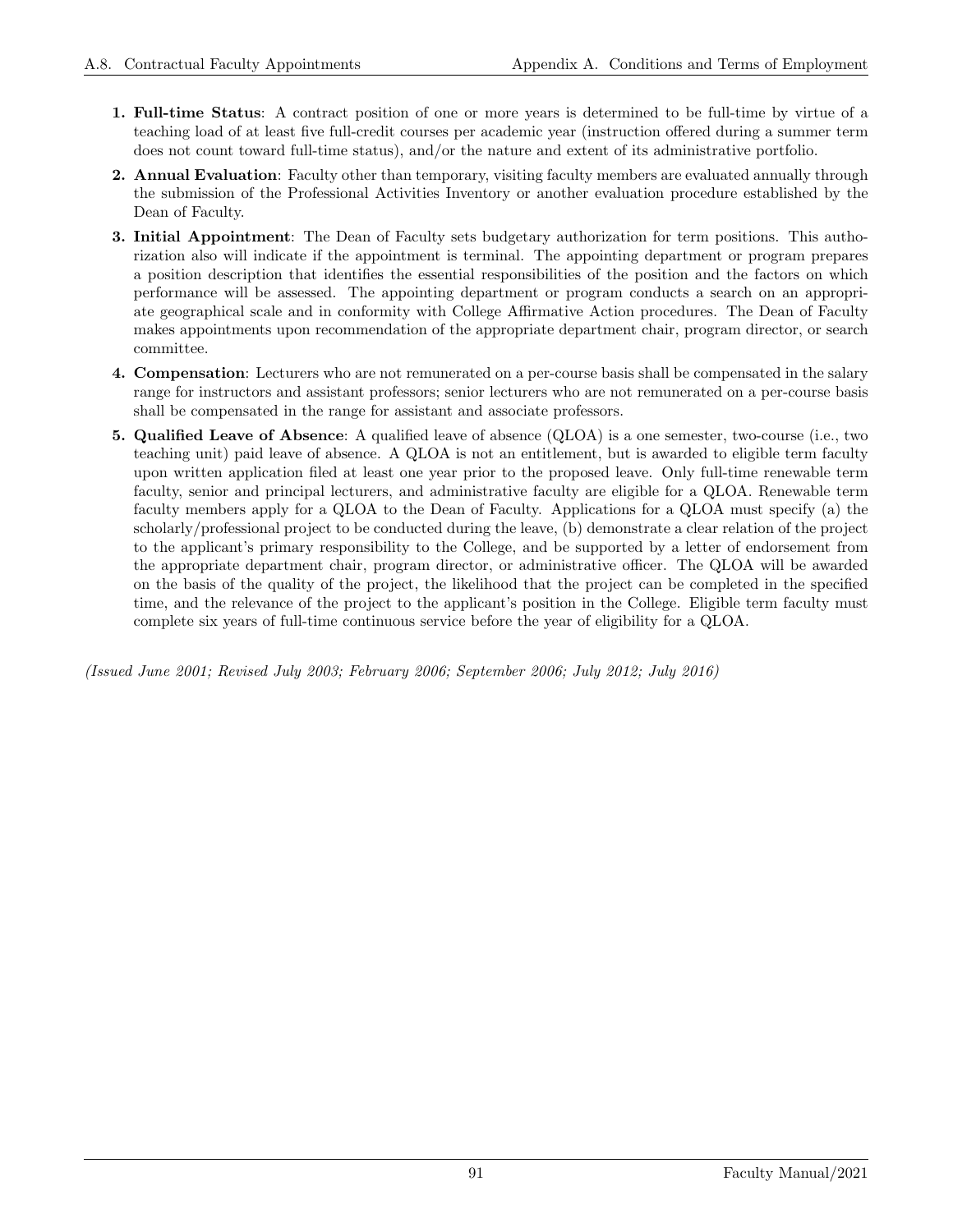# A.9 Trinity College Patent and Invention Policy

Approved by the Board of Trustees on February 25, 1997. This policy is effective as to all inventions/discoveries made on or after February 25, 1997.

A. Introduction: The mission of Trinity College is to advance knowledge. Trinity recognizes that the various activities of its Faculty, students, and staff may produce patents and inventions. For the purpose of this policy, an "invention" shall mean any design, concept, technique, discovery, or improvement, whether or not patentable. The invention can be the result of research activities, or work, or study. The Trinity College Patent and Invention Policy is designed to make inventions developed in the course of College research or operations available to the public on a reasonable and effective basis and, at the same time, to protect the rights of the College and to provide adequate recognition to the inventors.

B. Applicability: This policy applies to inventions by Faculty, staff, or any other person performing research or engaging in work or study at the College, where such inventions are created or discovered: (1) within the course of, or relating to, their employment; (2) with the use of College resources or facilities; or (3) with the support of external sources (e.g. grants) obtained while employed at the College. Title to all such inventions will belong to Trinity College. The College makes no claim to inventions by College employees unrelated to the activities for which the individual is employed and which have not involved the use of College resources or facilities.

An invention made by a student will be deemed made under College auspices and therefore the property of the College pursuant to the Patent Policy if it is made by a student (1) in connection with work in a course in which the student is enrolled or which the student is auditing, or (2) in connection with Faculty-supervised independent work, or (3) in the course of the student's College employment, or (4) in the course of other work using College facilities or resources. Royalties from the College's licensing of any invention made by a student will be shared with the student on the same basis that royalties are shared with Faculty inventors.

C. Procedures: Any person who discovers an invention covered by this policy shall promptly disclose that invention by completing an invention disclosure form (attached) and submitting it to the Office of Faculty Grants.

Within 30 days of receipt of the invention disclosure form, the Director of Faculty Grants will convene a meeting of an ad hoc Committee on Patent and Invention, consisting of the Treasurer, Dean of the Faculty and Chairperson(s)/ Director(s) of the department(s)/program(s) of the Faculty member(s), staff, or student(s) submitting the invention disclosure forms and other chairs as the College deems appropriate.

The responsibilities of the ad hoc Committee on Patent and Invention shall be:

- a. to determine whether to proceed with evaluation of an invention;
- b. to determine the means of evaluation for patentability (internal or external evaluation);
- c. to review evaluation results and determine a course of action.

If the Committee decides to pursue a patent, it may recommend that the College alone, or with the assistance of an external organization, make applications for letters patent. The College will retain title to all such patent applications and resulting patents.

If the Committee concludes that it does not wish, and has no legal obligation, to recommend College participation in the patenting or licensing of an invention, the College will release to the inventor the College's interest in the invention within ten working days of the decision, and the inventor shall then be free to dispose of the invention.

If it secures a patent, the College will seek to enter into appropriate licensing or other arrangements with third parties to commercialize the invention.

D. Income-Sharing Arrangements: After the recovery of costs related to the patent and commercialization process, including without limitation any royalties that are paid to an external organization, the net royalties<sup>[14](#page-96-0)</sup> will be divided as follows:

<span id="page-96-0"></span><sup>&</sup>lt;sup>14</sup>As used in this policy, "royalties" shall mean all amounts received from the exploitation of an invention, whether or not such amounts are designated as royalties and regardless of the form of such payments. Royalties shall include amounts received from the sale of a patent or invention.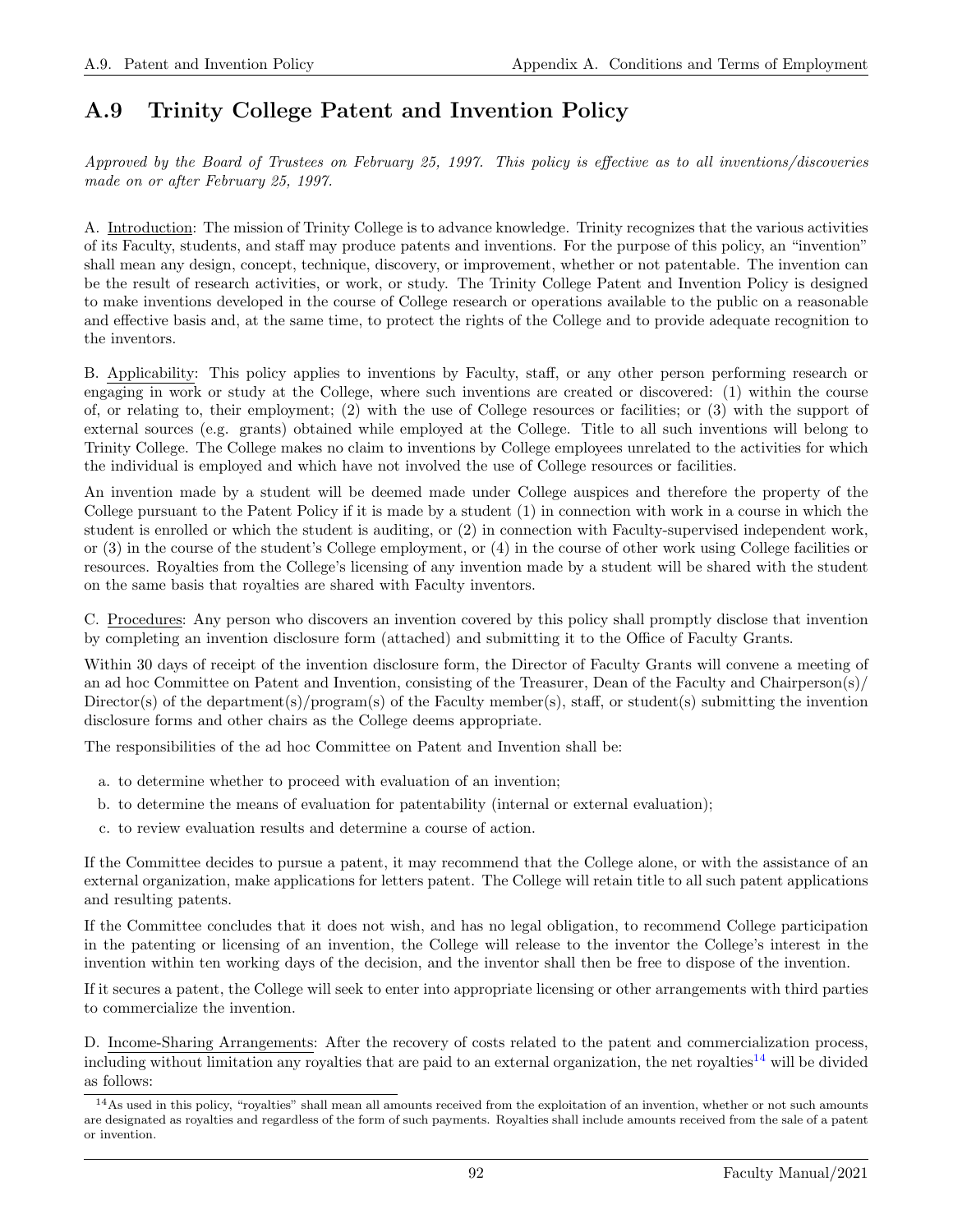50% to the inventor(s) and 50% to the College. In each of the first three years in which royalties are received, the College will allocate one-fifth of its share (i.e.,  $10\%$  of net royalties) to the department(s)/programs(s) of the inventor $(s)^{15}$  $(s)^{15}$  $(s)^{15}$ . These funds may be used for equipment purchases, research and instructional activities, and other purposes approved by the Dean of the Faculty, but they may not be used to create or support Faculty positions.

The inventor(s) shall agree to assist the College in the prosecution of the patent application. In the event of multiple inventors, these individuals will be expected to agree among themselves on the fractional distribution of the "inventor" share of any royalties. The individuals involved shall sign a written form (available from the Office of Faculty Grants) specifying the fractional distribution of the inventors' share. It will be deposited for the record in the Office of Faculty Grants.

E. Dispute Resolution: In the event of any dispute arising under this policy, including, without limitation, the ownership of an invention or the allocation of the inventors' share of royalties, the ad hoc Committee on Patent and Invention shall arrange for arbitration of the dispute in the following manner:

Unless the disputing parties concur in the appointment of a single arbitrator, the matter in dispute shall be referred to a panel of arbitrators: one to be appointed by each disputing party, and an additional arbitrator to be appointed by the arbitrators selected by the disputing parties. If within a month after the Committee provides notification of arbitration a disputing party shall not have appointed an arbitrator, then such arbitrator shall be appointed by the American Arbitration Association. The arbitrator(s) shall determine the place or places where meetings are to be held. The decision of a majority of the arbitrators shall be final and binding on all of the parties. Judgment on the arbitration award may be entered in any court having jurisdiction thereof. Any fees charged by the arbitrators shall be shared equally by the disputing parties.

The foregoing notwithstanding, in the event of a dispute which involves only students, the Committee shall hear the positions of the disputing students and render a decision, which shall be final and binding on all of the students.

F. Revocation or Amendment: This patent policy is subject to revocation or amendment by the College. In case of doubt as to the interpretation of this patent policy, a definitive interpretation will be provided by the President after receiving the advice of the ad hoc Committee on Patent and Invention.

#### Invention Disclosure Form (Required Format)

#### I. Basic Information About the Invention

Please provide name or title for your invention and a brief description. Inventions include such innovations as the development or improvement of new processes, products, apparatus, compositions of matter, organic or inorganic organisms, and software which may be patentable. Use additional sheets and attach descriptive materials to expand answers to questions as needed. (Sketches, drawing, photos, reports and manuscripts will be helpful.)

- A. Invention Name or Title:
- B. Description:
- C. What are the immediate and/or future applications of the invention/innovation?
- D. Why is the invention/innovation better -- more advantageous -- than present technology? What are its novel and unusual features? What problems does it solve?
- E. Is work on the invention continuing? Are there limitations to be overcome or other tasks to be completed prior to practical application? Are there any test data?
- F. Have products, apparatus or compositions, etc., actually been made and tested?

#### II. Publications, Public Use and Sale

Note: valid patent protection depends on accurate answers to the following items:

<span id="page-97-0"></span><sup>&</sup>lt;sup>15</sup>In the event of student inventor(s), this allocation to a department shall go to the department or program whose laboratory or other facility was used by the inventor(s). If there is necessity for an administrative decision in this matter, it shall be made by the ad hoc Committee on Patent and Invention.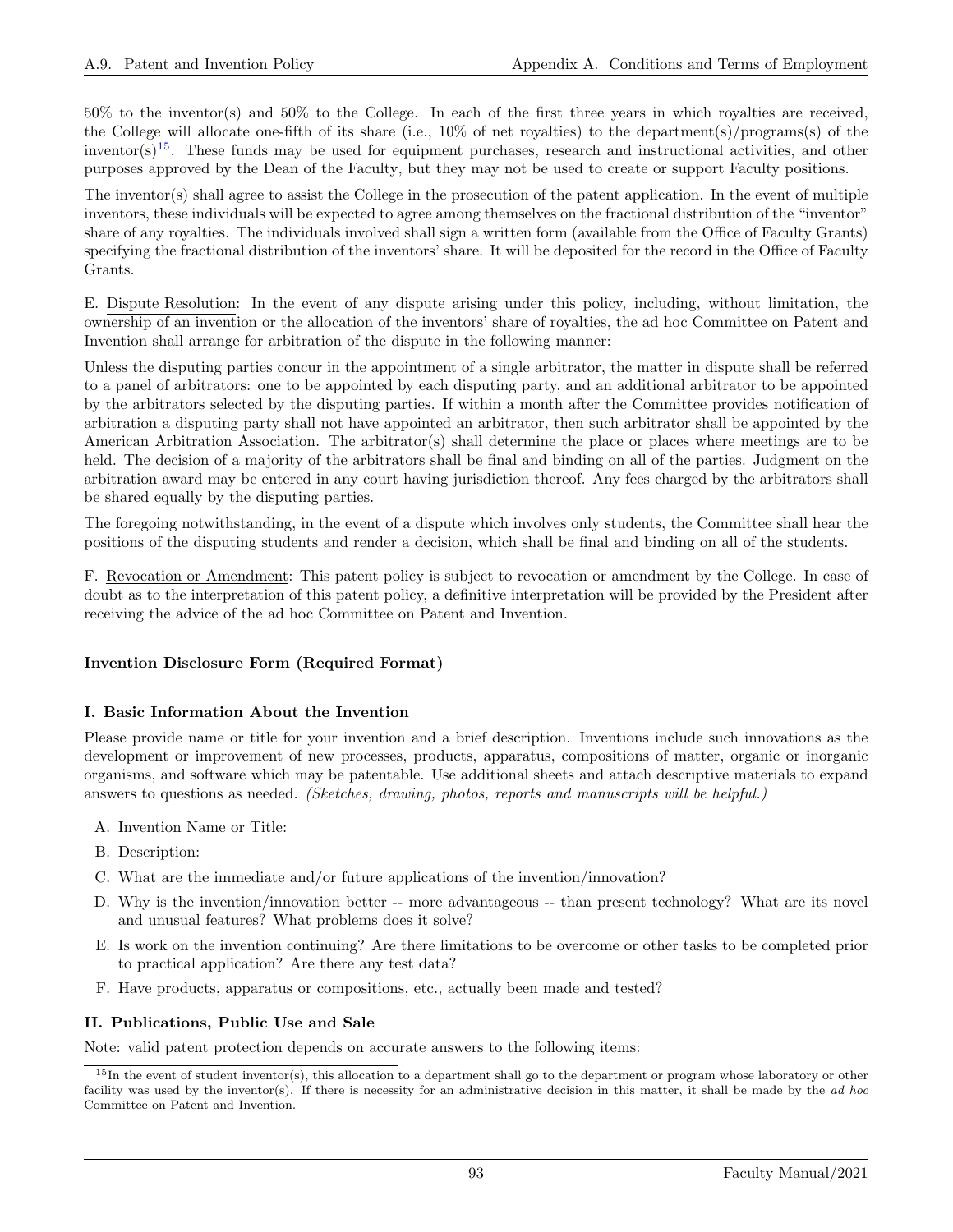A. Has invention been disclosed in an abstract, paper, talk, news story or thesis?

Type of disclosure: Disclosure date: (Please enclose a copy.)

- B. Is a publication or other disclosure planned in the next six months? Type of disclosure: Date: (Please enclose drafts, abstracts, preprints.)
- C. Has there been any public use or sale of products embodying the invention? (Please describe, giving date.)
- D. Are you aware of related developments by others? If possible, attach copies of any relevant patents or publications.

## III. Sponsorship

If the research that led to the invention was sponsored, please fill in the details and attach a copy of the contract or agreement if possible.

- A. Government agency: Grant no:
- B. Name of industry, university, foundation or other sponsor.
- C. Has the invention been disclosed to industry representatives? If "yes," please provide details, including the names and addresses of companies and their representatives.

### IV. Inventors' Data and Signatures

- A. Names and titles of inventors: (Please list names, provide signatures and date signed.)
- B. Contact for more information: (Please provide name, phone number and e-mail address.)
- C. Mailing address(es) for inventor(s): (Please provide addresses and e-mail addresses for each party.)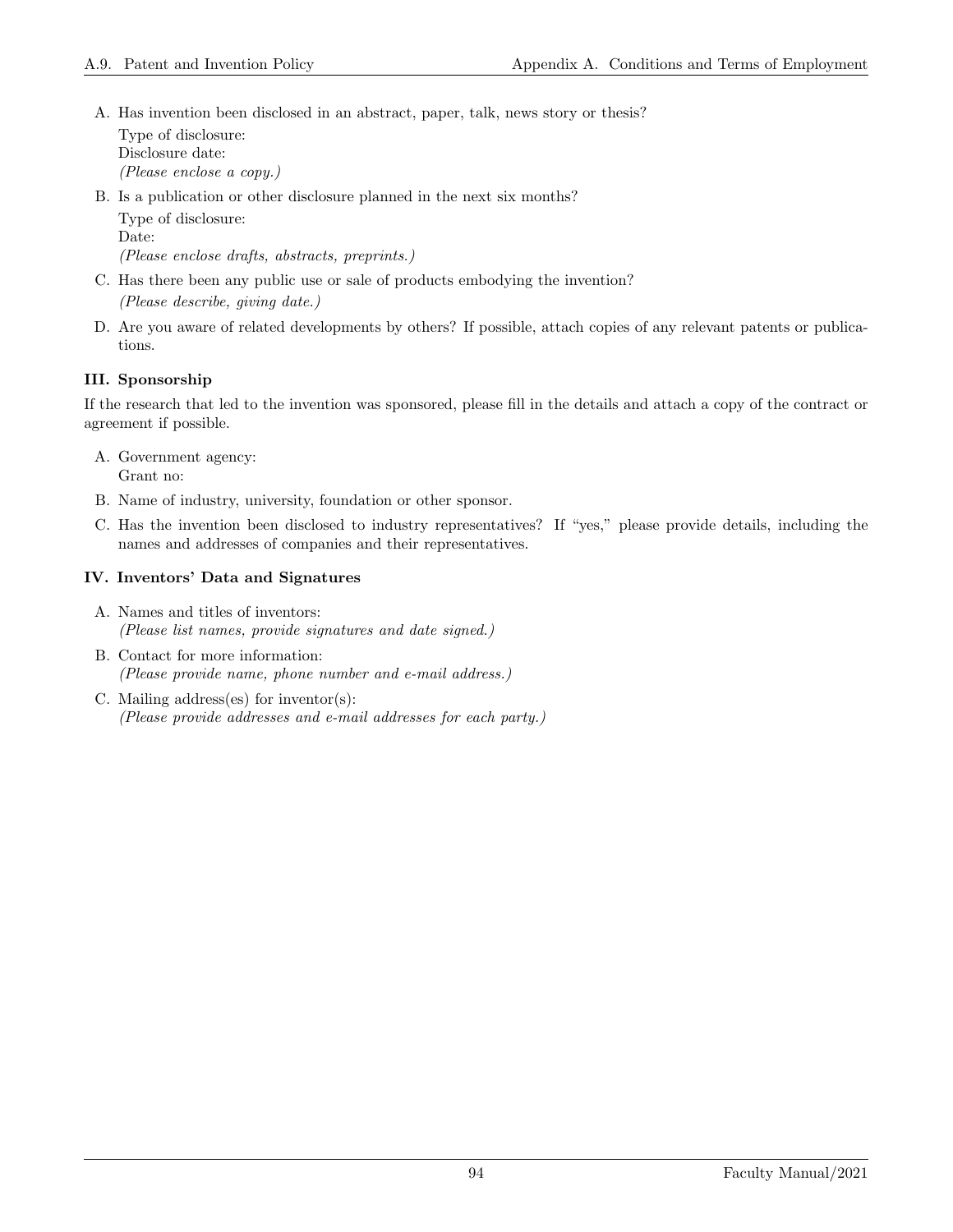# A.10 Trinity College Policy on Consulting Contracts and the Use of Trinity Trademarks

Faculty who enter into private consulting contracts or other agreements for professional services that are not within the scope of their employment at Trinity College do so as individuals. (Any such contract entered into for services that are not within the scope of a faculty member's employment and without the express written approval by the Dean of the Faculty is deemed an individual arrangement.) All information provided for such contracts and agreements must pertain specifically to the faculty member. In particular, the use of Trinity College's name and employer identification number on such contracts or agreements is not permitted, and, unless approved by the Dean, Trinity College will provide no services, such as accounting or billing, for the contract. Further, only those persons authorized by the Trustees of Trinity College to sign contracts on behalf of the College may do so.

All contracts and amendments to contracts to be administered by the College must be submitted for approval by the Dean prior to execution by an authorized person. Work on the contract must be completed within the stated performance period and in accordance with the terms and conditions stated in the agreement. Subcontractors must process financial transactions and provide documentation required for financial reporting in accordance with the policies and procedures of the College.

The use of the name, seal, logo, or other trademarks of Trinity College and/or other intellectual property of Trinity College without the express written permission of the Dean of Faculty is prohibited. This applies particularly to private commercial arrangements where the use of such trademarks and/or intellectual property could be construed as an endorsement by the College or that the College has granted a license for its use.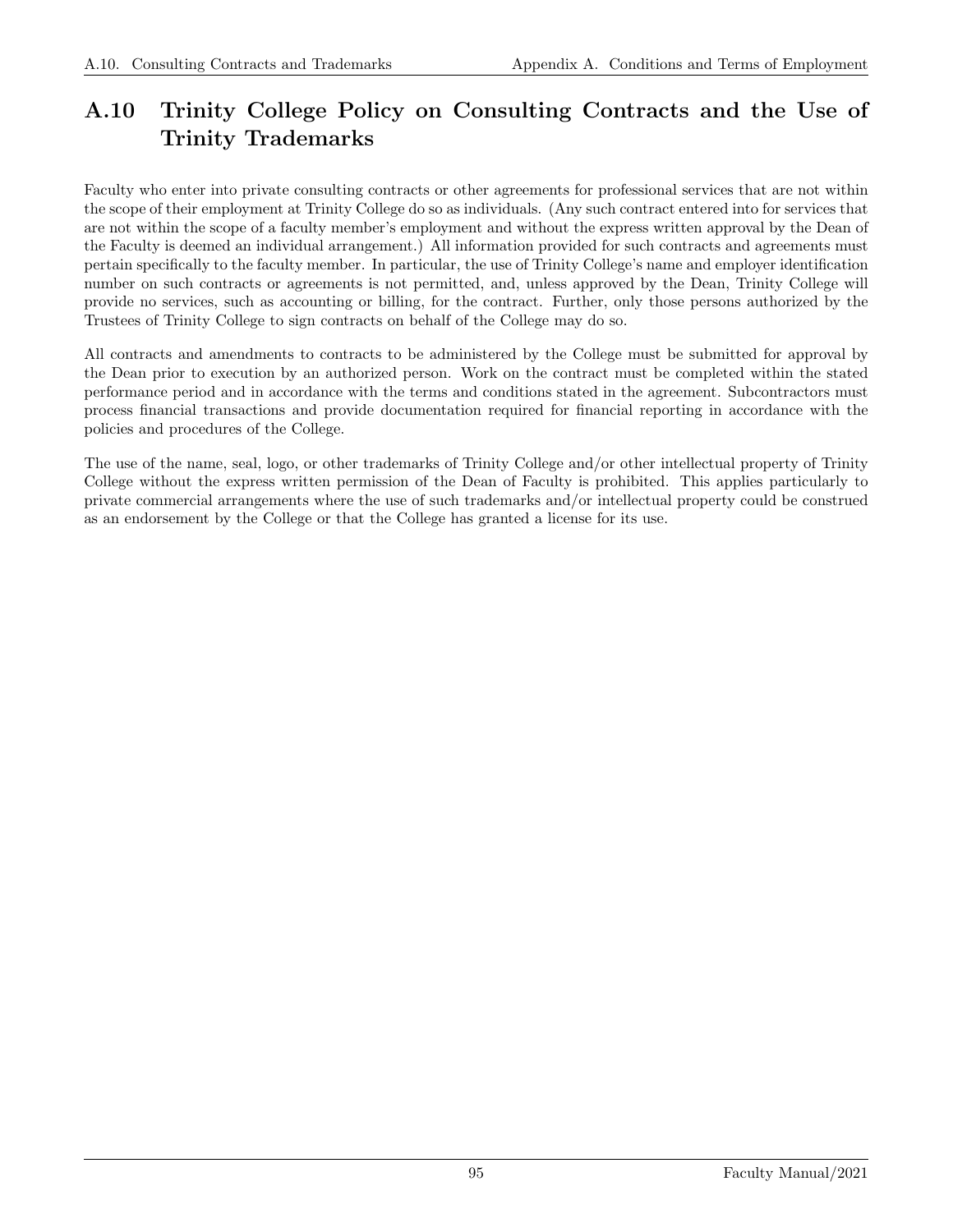## B Policy Statements

## B.1 Policy Statement on Academic Freedom

The 1940 Statement of Principles on Academic Freedom and Tenure of the American Association of University Professors is a satisfactory expression of the College's position on academic freedom. The College's own statement on academic tenure and related policies, adapted from the A.A.U.P. guidelines, is contained in "The Amended 1969 Statement on Faculty Appointments, Reappointments, Promotions, and Tenure" printed in this Manual. The relevant portions of the 1940 A.A.U.P. Statement are:

Institutions of higher education are conducted for the common good and not to further the interest of either the individual teacher or the institution as a whole. The common good depends upon the free search for truth and its free exposition.

Academic freedom is essential to these purposes and applies to both teaching and research. Freedom in research is fundamental to the advancement of truth. Academic freedom in its teaching aspect is fundamental for the protection of the rights of the teacher in teaching and of the student in learning. It carries with it duties correlative with rights.

Tenure is a means to certain ends: specifically, (1) freedom of teaching and research and of extramural activities and (2) a sufficient degree of economic security to make the profession attractive to men and women of ability. Freedom and economic security, hence, tenure, are indispensable to the success of an institution in fulfilling its obligations to its students and to society.

#### Academic freedom:

The teacher is entitled to full freedom in research and in the publication of the results, subject to the adequate performance of their other academic duties; but research for pecuniary return should be based upon an understanding with the authorities of the institution.

The teacher is entitled to freedom in the classroom in discussing their subject, but should be careful not to introduce into their teaching controversial matter that has no relation to the subject. Limitations of academic freedom because of religious or other aims of the institution should be clearly stated in writing at the time of the appointment<sup>[1](#page-100-0)</sup>.

The college or university teacher is a citizen, a member of a learned profession, and an officer of an educational institution. When they speaks or writes as a citizen, they should be free from institutional censorship or discipline, but their special position in the community imposes special obligations. As a person of learning and an educational officer, they should remember that the public may judge their profession and institution by their utterances. Hence they should at all times be accurate, should exercise appropriate restraint, should show respect for the opinions of others, and should make every effort to indicate that they are not an institutional spokesperson.

Louis Joughin (ed.), Academic Freedom and Tenure (Madison: The University of Wisconsin Press, 1967), pp. 34-36

<span id="page-100-0"></span><sup>&</sup>lt;sup>1</sup>"Ordinances or By-Laws shall not make the religious tenets of any person a condition of admission to any privilege in the said College and no President or Professor or other officer shall be made ineligible for or by any religious tenet that he/she may profess, or be compelled, by any By-Law or otherwise, to subscribe to any religious test whatsoever." Article VII, The Charter of Trinity College.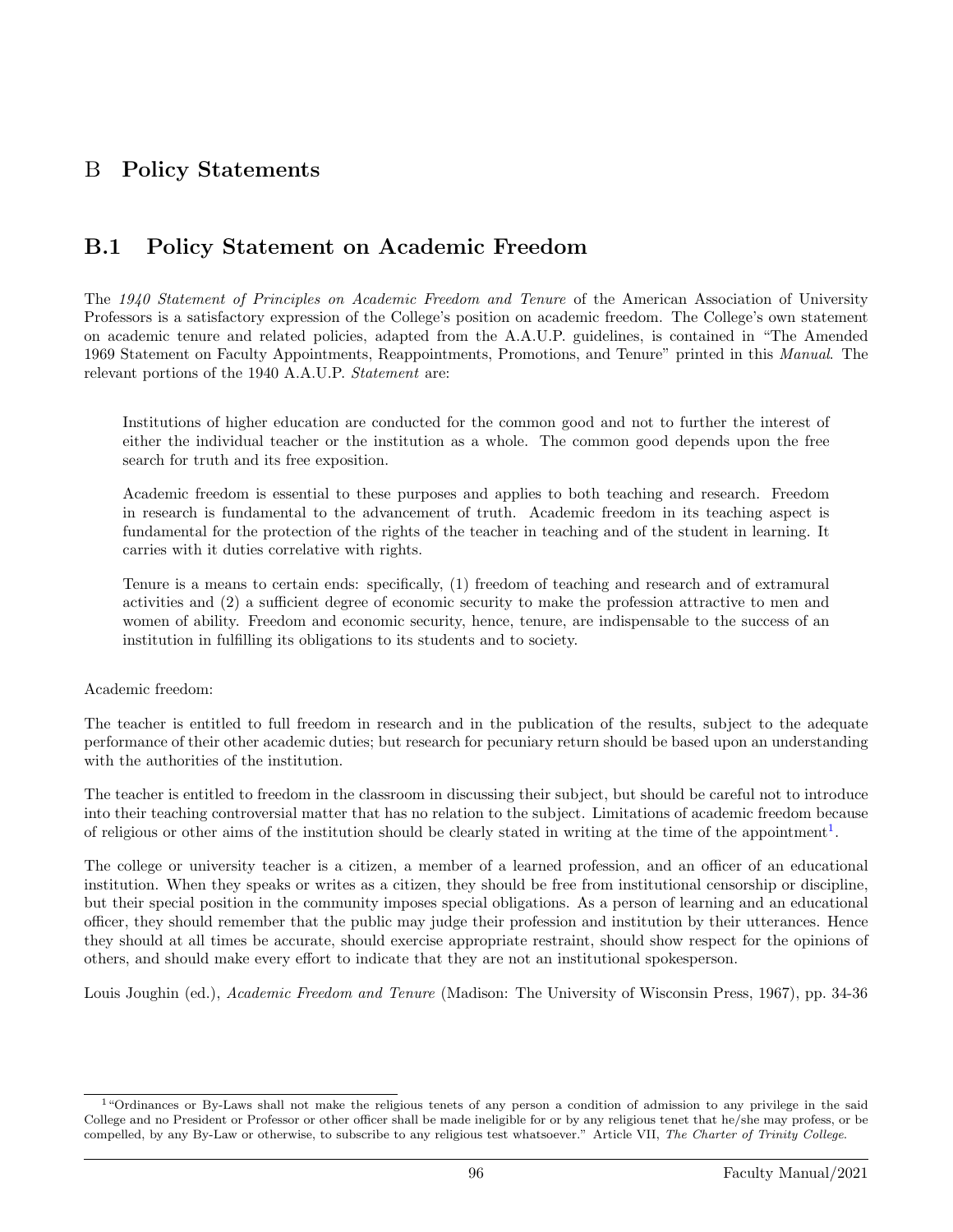# B.2 Affirmative Action at Trinity College

Trinity College is an independent, coeducational, nonsectarian, primarily residential liberal arts college committed to the principles of non-discrimination and of affirmative action. Trinity has a special obligation to act fairly in the hiring, appointment and advancement of the members of its Faculty, administration, and staff. In carrying out these obligations, Trinity offers solid evidence to its public, and more importantly, to its own personnel and students that fairness and reason, of utmost importance in scholarship and teaching, are equally relevant to judgments about the qualifications of people in its community.

Trinity College is committed to being an academic community free of discrimination and prejudice and, to this end, will abide by all applicable Federal, State and local laws pertaining to non-discrimination and fair employment practices. Trinity College is committed to providing equal opportunity to all Faculty, administration and staff in its employment and personnel practices, and to policies and practices which will assure that there will be no discrimination against any individual on the grounds of age, race, color, religion, sex, sexual orientation, handicap or national origin. Decisions relative to appointment, employment and promotion will be made on the basis of individual qualifications and merit. The College is committed to building a representative and diverse Faculty, staff, and administration and student body and will undertake positive efforts to ensure that this end is achieved.

The College recognizes that the principle of non-discrimination requires the elimination of all existing discriminatory conditions, whether purposeful or inadvertent. The College must carefully and systematically examine all of its appointment and employment policies to be sure that they do not operate to the detriment of any persons on grounds of age, race, color, religion, sex, sexual orientation, handicap or national origin. The criteria for employment in or appointment to positions at Trinity College must not in effect or intent exhibit discrimination on any of the grounds mentioned above. Because this policy is to be applied throughout the College, it is the obligation of all members of the Trinity community to implement it.

Closely related to the principles governing its practices affecting those who seek or have appointment or employment at Trinity College is our conviction that the quality of education gained at the College is enhanced by the appointment of Faculty and the hiring of administrators and staff who represent not only diverse disciplines but also various religious, racial, ethnic and cultural backgrounds. We believe, in short, that heterogeneity is educationally valuable. Therefore, in addition to the principle of non-discrimination, Trinity College is committed to the principle of affirmative action that requires that it do more than ensure neutrality with regard to members of certain groups as specified by the Department of Labor. The College must make additional efforts to recruit, employ and promote qualified members of groups formerly excluded and presently under-utilized, even if that exclusion or under-utilization cannot be traced to particular discriminatory actions on the part of the College. The principle of Affirmative Action shall be given weight in the review process by departments, programs, special review committees, the Appointments and Promotions Committee, and the Appointments and Promotions Appeals Board (if relevant) in two ways: (1) dimensions of assessment peculiar to a minority or female candidate, such as service on search committees, student advising, student recruitment activities, and appropriate public relations activities must not be neglected; (2) the candidate's scholarly activities, particularly when these are in new or non-traditional fields, must receive a fair and unbiased review.

Trinity College does not presently hold federal contracts requiring it to submit a written affirmative action plan. The College is persuaded, however, that the absence of such a requirement does not lessen the importance of affirmative action as a policy and goal. The College has, therefore, developed a program in writing which is designed to assist this institution in fully meeting both the requirements and intent of federal, state, and local laws. Accordingly, the Affirmative Action Program, as provided in this document, establishes policy, defines procedures, and assigns responsibilities for ensuring equality of opportunity and promoting aggressive efforts to recruit and employ qualified persons of certain minority groups at Trinity College.

Trinity College is committed to the principle of non-discrimination in education as well as in employment.

It is imperative that every member of the Trinity College community.- Faculty, chairpersons, administrators, staff and student - take positive and constructive action to ensure that the College's commitment to affirmative action is as binding and effective as its commitment to non-discrimination.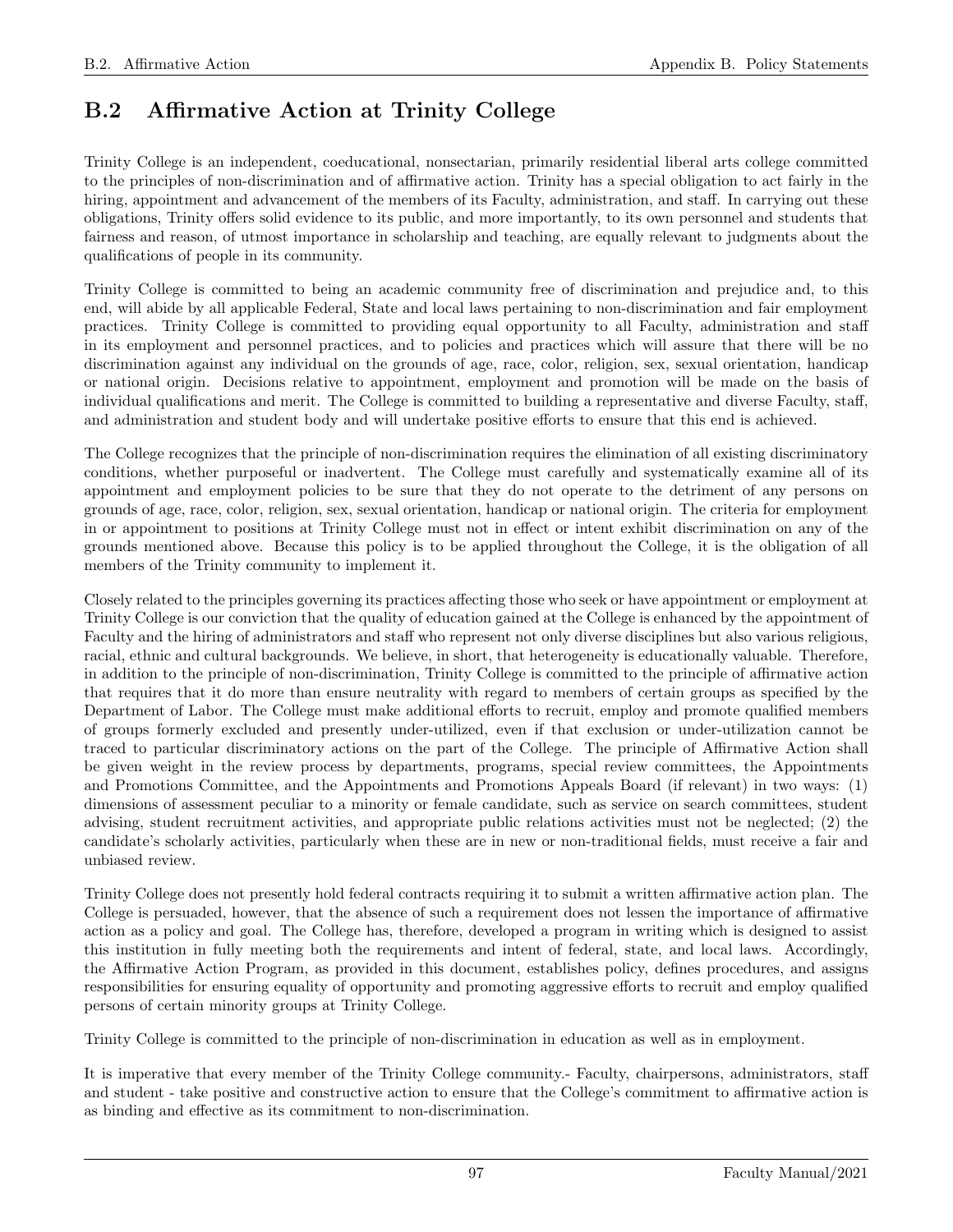(Passed November 16, 1982; revised May 5, 1987; revised February 8, 2005 )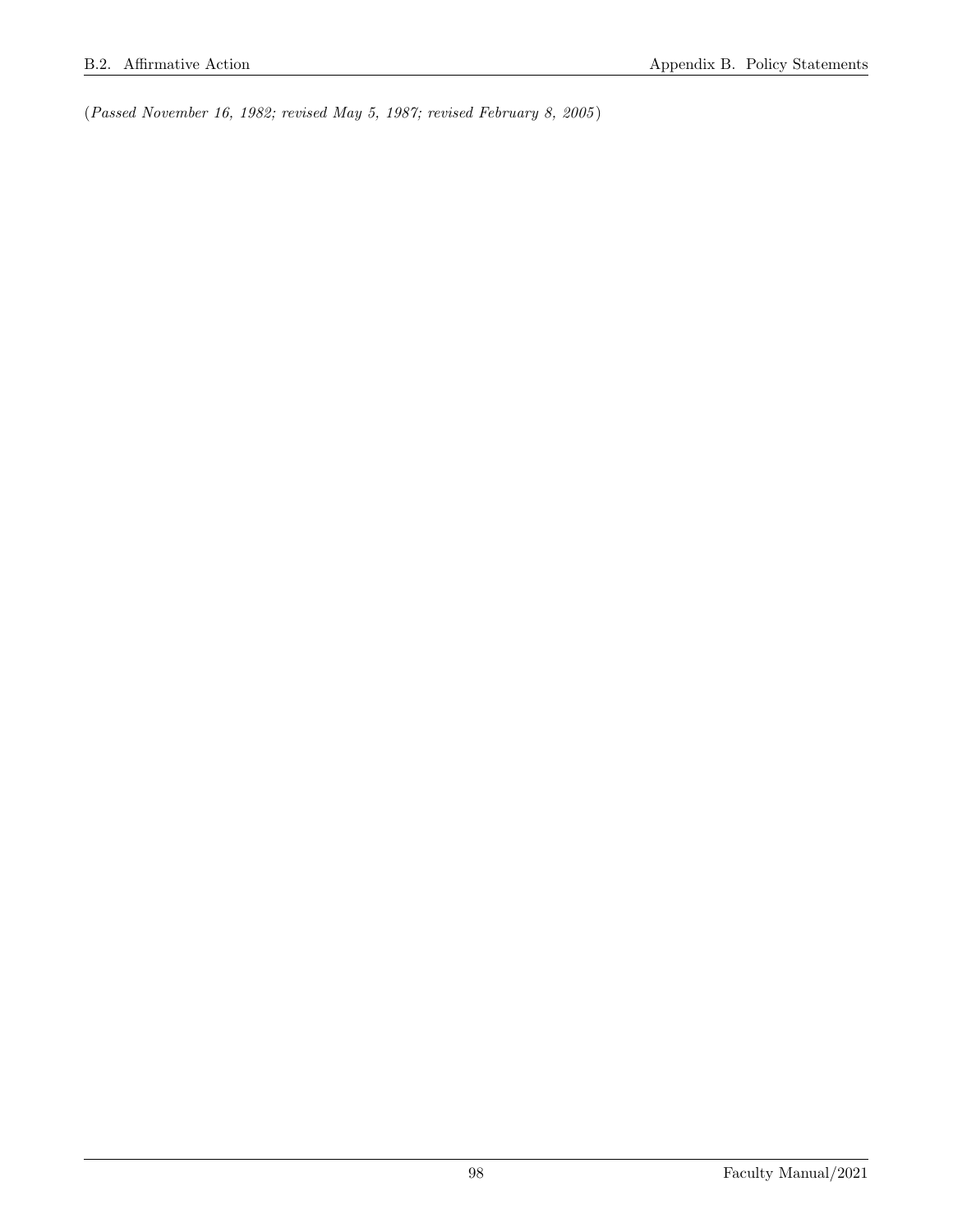# B.3 Non–Discrimination at Trinity College

#### Statement on Non-Discrimination

Trinity College prepares students to be bold, independent thinkers who lead transformative lives. Ours is a community that rewards intellectual curiosity, welcomes open debate and dialogue, and strives to expand the boundaries of knowledge and compassion. By eliminating discrimination and embracing diversity, equity and inclusion, we foster an environment of trust and mutual respect where everyone who lives, studies, and works at Trinity can meaningfully engage, connect, and transform themselves and the world around them.

Discrimination is contrary to the College's mission. Discriminatory acts infringe upon a victim's dignity and integrity, often denying or limiting a victim's access to academic life. Discriminatory acts are among the most egregious in our community and warrant the most serious penalties. The College is committed to responding to all reports of alleged discrimination and will use all reasonable means to prevent, confront, and eliminate such behavior. Some forms of discriminatory harassment may also violate criminal law (e.g., assault, battery) and complainants may wish to report the alleged conduct to law enforcement as well. Upon request, the College will assist individuals in filing such reports with law enforcement.

Maintaining our commitment to a campus climate where discrimination and discriminatory harassment are not tolerated must be a shared goal. By joining the Trinity College community, all Trinity community members accept that they too have an individual responsibility to help create an environment free of discrimination and discriminatory harassment. All members of the Trinity community should familiarize themselves with the College's non-discrimination policy, as found below; ignorance of the policy is not a reasonable defense in complaints of discrimination. The College encourages prompt reporting of any discriminatory behavior, and it expects full cooperation in any College investigation or judicial process regarding discrimination or discriminatory harassment allegations.

The College protects the rights and privacy of individuals reporting acts of alleged discrimination, individuals simply accused of discrimination, and individuals who participate in the College's investigation of, or efforts to address, alleged discrimination. Retaliation against any person who has made a complaint of discrimination, or who has cooperated in the investigation of such a complaint, is illegal and a violation of College policy.

Although certain actions, speech, and forms of expression may run contrary to individual beliefs, many of them are protected by law and are permissible under the principles of academic freedom. The College provides space for provocative and unpopular speech and expression so long as those actions do not violate the law and/or are not found to be targeted and intentional actions that violate the College's non-discrimination policy.

#### Non-Discrimination Policy

Trinity College prohibits discrimination on the basis of race, color, national origin, ancestry, religion or religious creed, gender or sex (including pregnancy), gender identity or expression, sexual orientation, disability, age, genetic information, marital status, veteran status or any other category protected by federal or state law. Broadly speaking, discrimination entails differential treatment of an individual or a group of individuals, based on one or more of these protected classes, that has the purpose or effect of depriving such individuals equal access or opportunity in employment or education. Discrimination may occur between parties of equal or unequal authority, whether students, faculty, or staff.

Discriminatory harassment is conduct that has the purpose or effect of creating a hostile, intimidating or offensive working, living or learning environment.

Retaliation is prohibited. Retaliation is defined as conduct that may reasonably be perceived to: adversely affect a person's educational, living, or work environment because of their good-faith participation in the reporting, investigation, and/or resolution of a report of a violation of this policy; or discourage a reasonable person from making a report or participating in an investigation under this policy, any other College policy, or any other local, state, or federal complaint process.

Even an individual absolved of alleged discrimination can be guilty of retaliation, if that individual behaves in a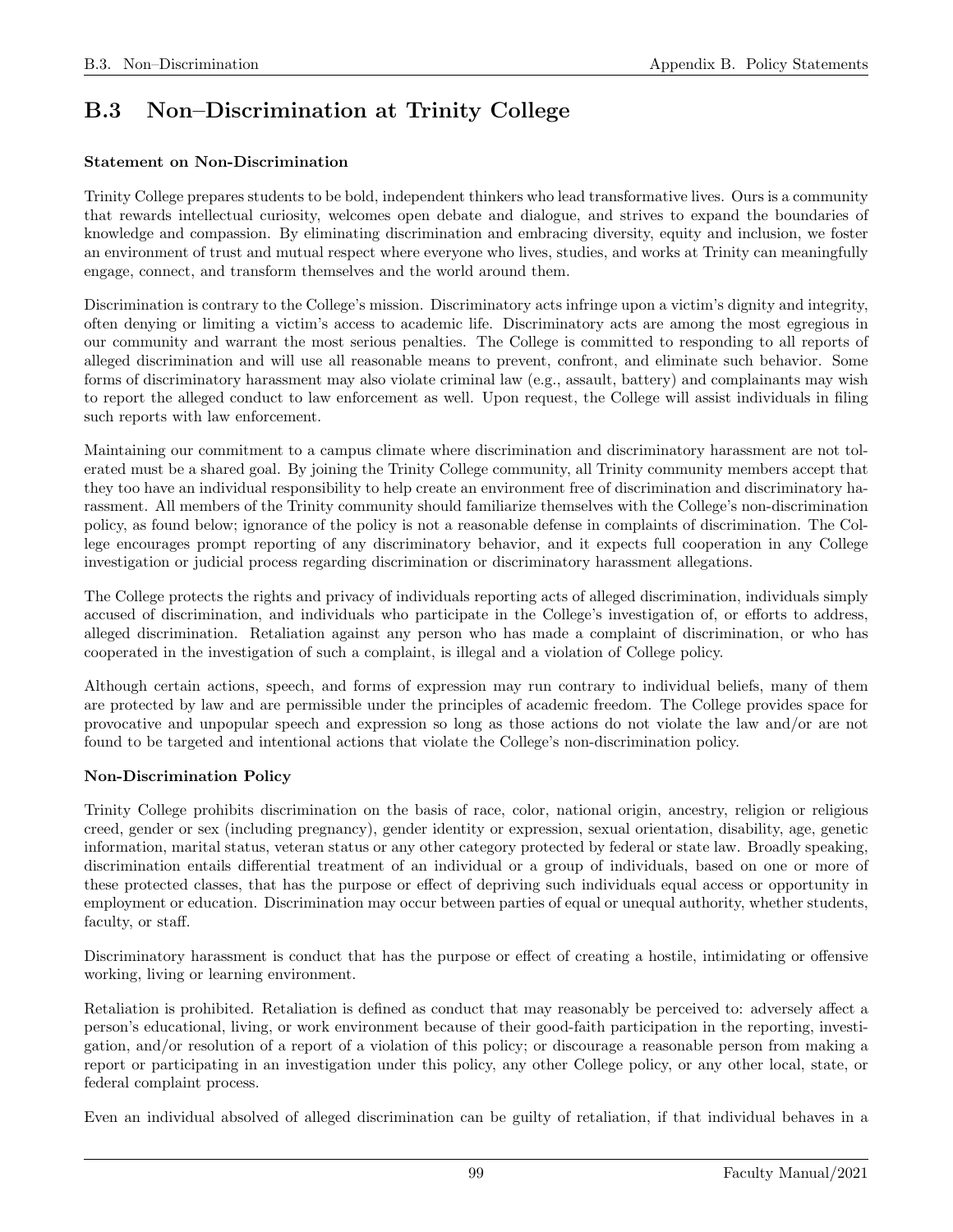manner designed to "punish" or dissuade another individual who has complained of discrimination or participated in the investigation or adjudication of such a complaint.

### Scope of the Non-Discrimination Policy

Trinity College's non-discrimination policy applies to all College community members, including all trustees, students, employees, alumni, visitors, and volunteers who participate in the College's programs and activities, whether the program or activity is on- or off-campus, including any study away programs sponsored by the College. Any such individual may make a report of an alleged act of discrimination under this policy. Anyone who conducts business with the College or on College property, including vendors and independent contractors, also are expected to comply with this policy. Complaints against such individuals will be handled in accordance with existing contracts and agreements. Behaviors that violate the non-discriminatory policy may also violate other College policies, including Trinity College Policy on Sexual Misconduct.

This policy is Trinity College's official policy governing non-discrimination and is intended to comply with all relevant federal and state laws and the College's statements and policies. It replaces any other College policies prohibiting discrimination. The College will amend the Non- Discrimination Policy from time to time, to ensure compliance with applicable laws. The College will work in collaboration with the Faculty Conference, the Student Government Association, and the Staff Councils, prior to making any changes to this policy.

#### Procedures

All personnel who are responsible for hiring and promoting employees and for the development and implementation of College programs or activities are obligated to support this policy and to respond promptly and appropriately to any concerns that are brought to their attention. The College has established procedures for the reporting and prompt, fair, and impartial investigation and adjudication of discrimination and retaliation complaints. See [Student](https://www.trincoll.edu/SiteCollectionDocuments/StudentHandbook.pdf) [Handbook](https://www.trincoll.edu/SiteCollectionDocuments/StudentHandbook.pdf) for procedures involving claims against students; [Faculty Manual](https://internet3.trincoll.edu/FacMan/FacultyManual.pdf) for procedures involving claims against faculty; and [Employee Handbook](https://internet2.trincoll.edu/docs/emplHandbook/hrHandbook.html) for procedures involving claims against non-faculty employees.

(Passed April 10, 1984; Amended April 14, 2020 )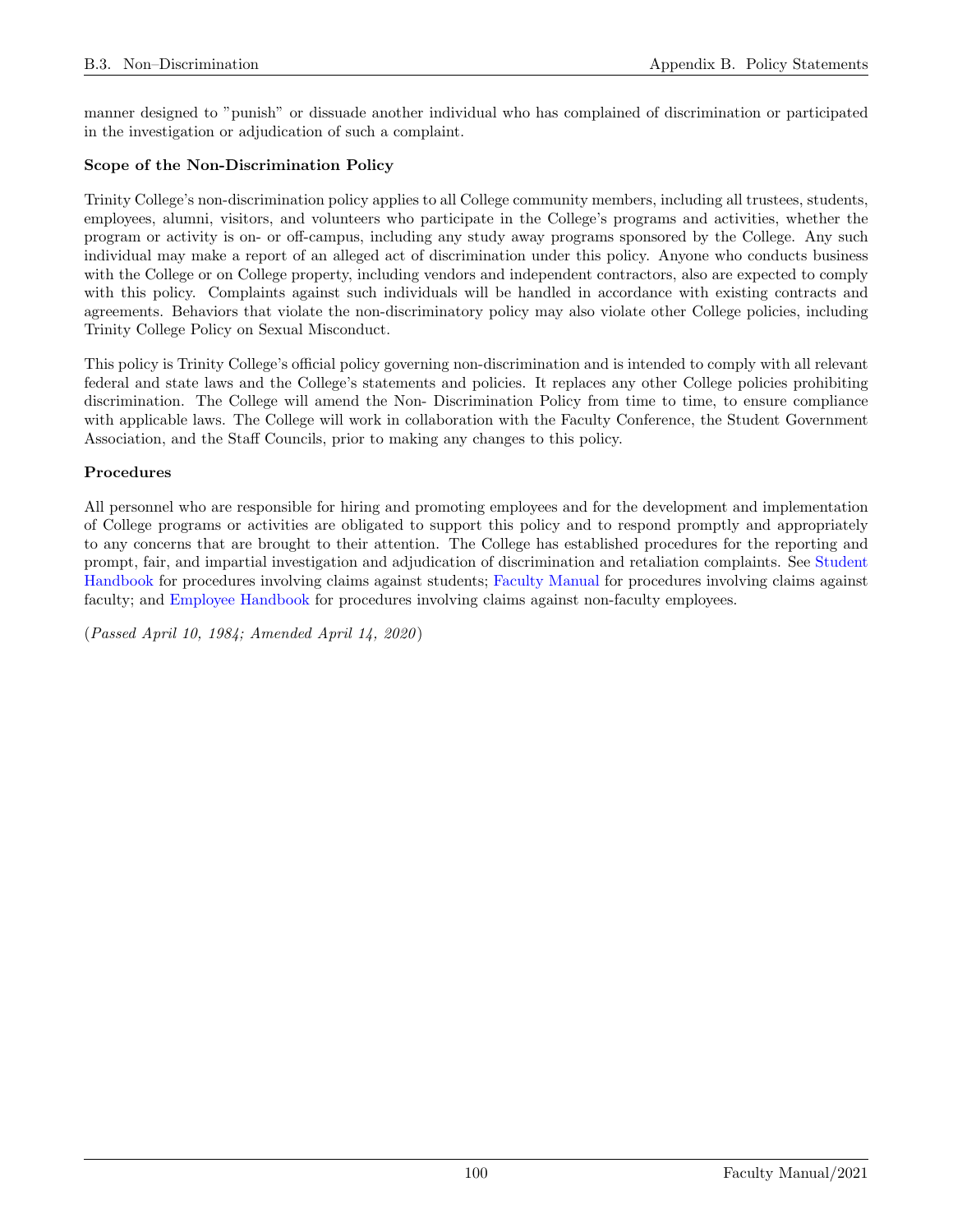## B.4 Statement on Government of Colleges and Universities

American Association of University Professors American Council on Education Association of Governing Boards of Universities and Colleges

Statement on GOVERNMENT OF COLLEGES AND UNIVERSITIES (Endorsed by the Faculty as a Working Statement of Principle on October 14, 1969)

Editorial Note: The statement that follows is directed to governing board members, administrators, faculty members, students, and other persons in the belief that the colleges and universities of the United States have reached a stage calling for appropriately shared responsibility and cooperative action among the components of the academic institution. The statement is intended to foster constructive joint thought and action, both within the institutional structure and in protection of its integrity against improper intrusions.

It is not intended that the statement serve as a blueprint for governance on a specific campus or as a manual for the regulation of controversy among the components of an academic institution, although it is to be hoped that the principles asserted will lead to the correction of existing weaknesses and assist in the establishment of sound structures and procedures. The statement does not attempt to cover relations with those outside agencies that increasingly are controlling the resources and influencing the patterns of education in our institutions of higher learning: for example, the United States government, state legislatures, state commissions, interstate associations or compacts, and other interinstitutional arrangements. However, it is hoped that the statement will be helpful to these agencies in their consideration of educational matters.

Students are referred to in this statement as an institutional component coordinate in importance with trustees, administrators, and faculty. There is, however, no main section on students. The omission has two causes: (1) the changes now occurring in the status of American students have plainly outdistanced the analysis by the educational community, and an attempt to define the situation without thorough study might prove unfair to student interests, and (2) students do not in fact at present have a significant voice in the government of colleges and universities; it would be unseemly to obscure, by superficial equality of length of statement, what may be a serious lag entitled to separate and full confrontation.

The concern for student status felt by the organizations issuing this Statement is embodied in a note "On Student Status," intended to stimulate the educational community to turn its attention to an important need.

This statement was jointly formulated by the American Association of University Professors, the American Council on Education (ACE), and the Association of Governing Boards of Universities and Colleges (AGB). In October 1966, the board of directors of the ACE took action by which its council "recognizes the statement as a significant step forward in the clarification of the respective roles of governing boards, faculties, and administrations," and "commends it to the institutions which are members of the Council." The Council of the AAUP adopted the statement in October 1966, and the Fifty-third Annual Meeting endorsed it in April 1967. In November 1966, the executive committee of the AGB took action by which that organization also "recognizes the statement as a significant step forward in the clarification of the respective roles of governing boards, faculties, and administrations," and "commends it to the governing boards which are members of the Association." (In April 1990, the Council of the AAUP adopted several changes in language in order to remove gender-specific references from the original text.)

#### 1. Introduction

This statement is a call to mutual understanding regarding the government of colleges and universities. Understanding, based on community of interest and producing joint effort, is essential for at least three reasons. First, the academic institution, public or private, often has become less autonomous; buildings, research, and student tuition are supported by funds over which the college or university exercises a diminishing control. Legislative and executive governmental authorities, at all levels, play a part in the making of important decisions in academic policy. If these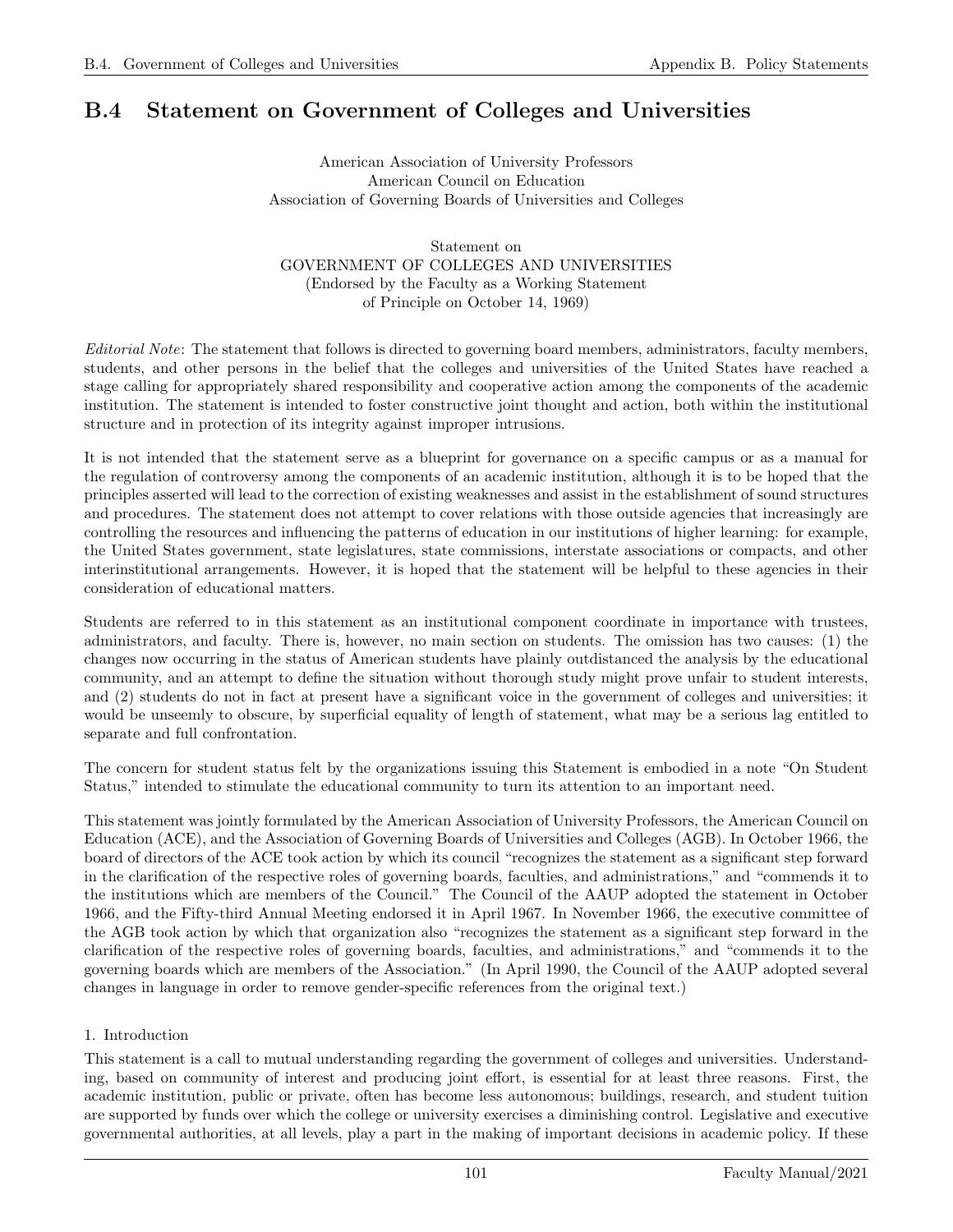voices and forces are to be successfully heard and integrated, the academic institution must be in a position to meet them with its own generally unified view. Second, regard for the welfare of the institution remains important despite the mobility and interchange of scholars. Third, a college or university in which all the components are aware of their interdependence, of the usefulness of communication among themselves, and of the force of joint action will enjoy increased capacity to solve educational problems.

- 2. The Academic Institution: Joint Effort
	- a. Preliminary Considerations

The variety and complexity of the tasks performed by institutions of higher education produce an inescapable interdependence among governing board, administration, faculty, students, and others. The relationship calls for adequate communication among these components, and full opportunity for appropriate joint planning and effort.

Joint effort in an academic institution will take a variety of forms appropriate to the kinds of situations encountered. In some instances, an initial exploration or recommendation will be made by the president with consideration by the faculty at a later stage; in other instances, a first and essentially definitive recommendation will be made by the faculty, subject to the endorsement of the president and the governing board. In still others, a substantive contribution can be made when student leaders are responsibly involved in the process. Although the variety of such approaches may be wide, at least two general conclusions regarding joint effort seem clearly warranted: (1) important areas of action involve at one time or another the initiating capacity and decision-making participation of all the institutional components, and (2) differences in the weight of each voice, from one point to the next, should be determined by reference to the responsibility of each component for the particular matter at hand, as developed hereinafter.

b. Determination of General Educational Policy

The general educational policy, i.e., the objectives of an institution and the nature, range, and pace of its efforts, is shaped by the institutional charter or by law, by tradition and historical development, by the present needs of the community of the institution, and by the professional aspirations and standards of those directly involved in its work. Every board will wish to go beyond its formal trustee obligation to conserve the accomplishment of the past and to engage seriously with the future; every faculty will seek to conduct an operation worthy of scholarly standards of learning; every administrative officer will strive to meet his or her charge and to attain the goals of the institution. The interests of all are coordinate and related, and unilateral effort can lead to confusion or conflict. Essential to a solution is a reasonably explicit statement on general educational policy. Operating responsibility and authority, and procedures for continuing review, should be clearly defined in official regulations.

When an educational goal has been established, it becomes the responsibility primarily of the faculty to determine the appropriate curriculum and procedures of student instruction.

Special considerations may require particular accommodations: (1) a publicly supported institution may be regulated by statutory provisions, and (2) a church-controlled institution may be limited by its charter or bylaws. When such external requirements influence course content and the manner of instruction or research, they impair the educational effectiveness of the institution.

Such matters as major changes in the size or composition of the student body and the relative emphasis to be given to the various elements of the educational and research program should involve participation of governing board, administration, and faculty prior to final decision.

c. Internal Operations of the Institution

The framing and execution of long-range plans, one of the most important aspects of institutional responsibility, should be a central and continuing concern in the academic community.

Effective planning demands that the broadest possible exchange of information and opinion should be the rule for communication among the components of a college or university. The channels of communication should be established and maintained by joint endeavor. Distinction should be observed between the institutional system of communication and the system of responsibility for the making of decisions.

A second area calling for joint effort in internal operation is that of decisions regarding existing or prospective physical resources. The board, president, and faculty should all seek agreement on basic decisions regarding buildings and other facilities to be used in the educational work of the institution.

A third area is budgeting. The allocation of resources among competing demands is central in the formal responsibility of the governing board, in the administrative authority of the president, and in the educational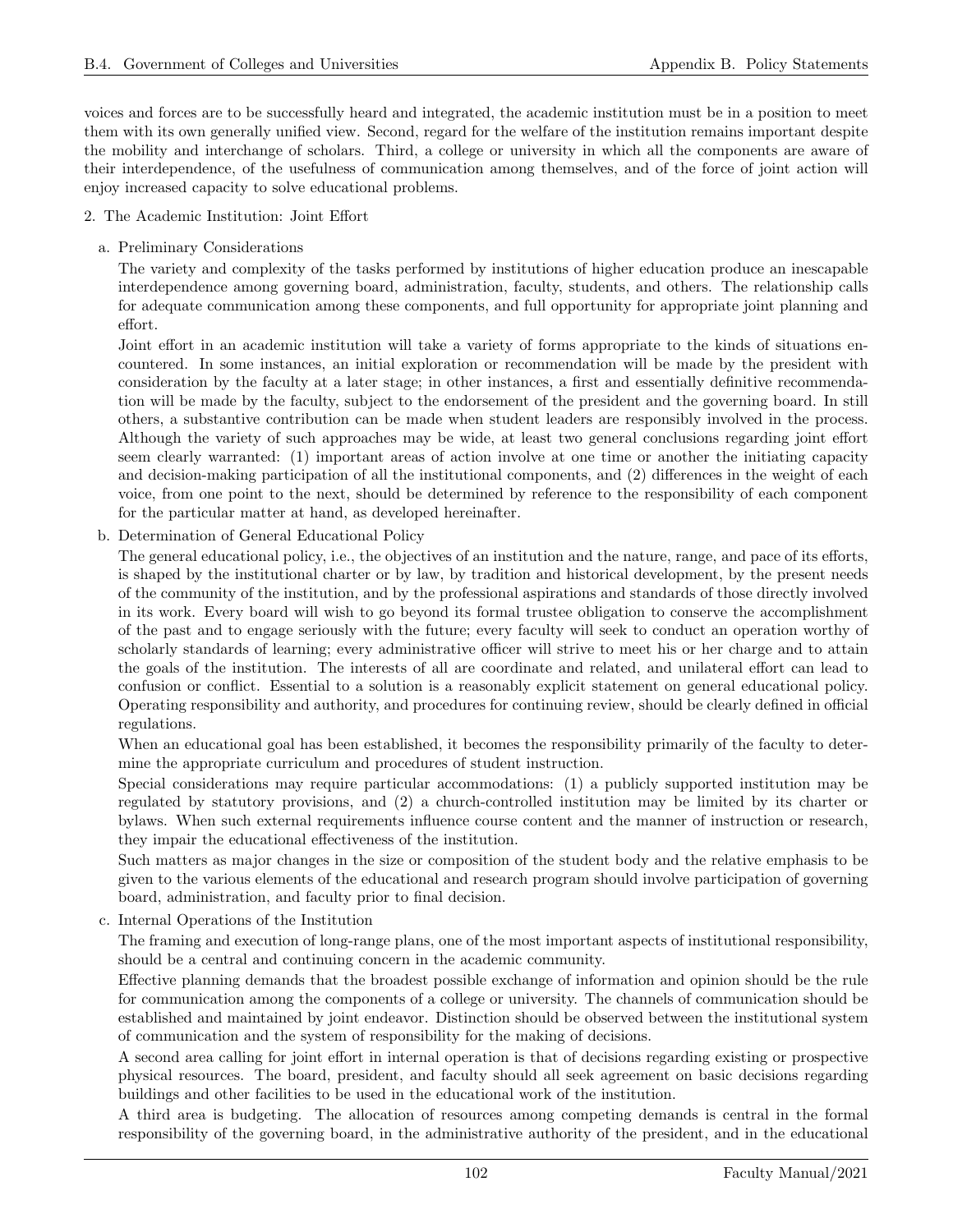function of the faculty. Each component should therefore have a voice in the determination of short- and longrange priorities, and each should receive appropriate analyses of past budgetary experience, reports on current budgets and expenditures, and short- and long-range budgetary projections. The function of each component in budgetary matters should be understood by all; the allocation of authority will determine the flow of information and the scope of participation in decisions.

Joint effort of a most critical kind must be taken when an institution chooses a new president. The selection of a chief administrative officer should follow upon a cooperative search by the governing board and the faculty, taking into consideration the opinions of others who are appropriately interested. The president should be equally qualified to serve both as the executive officer of the governing board and as the chief academic officer of the institution and the faculty. The president's dual role requires an ability to interpret to board and faculty the educational views and concepts of institutional government of the other. The president should have the confidence of the board and the faculty.

The selection of academic deans and other chief academic officers should be the responsibility of the president with the advice of, and in consultation with, the appropriate faculty.

Determinations of faculty status, normally based on the recommendations of the faculty groups involved, are discussed in Part 5 of this statement; but it should here be noted that the building of a strong faculty requires careful joint effort in such actions as staff selection and promotion and the granting of tenure. Joint action should also govern dismissals; the applicable principles and procedures in these matters are well established<sup>[2](#page-107-0)</sup>

d. External Relations of the Institution

Anyone--a member of the governing board, the president or other member of the administration, a member of the faculty, or a member of the student body or the alumni--affects the institution when speaking of it in public. An individual who speaks unofficially should so indicate. An individual who speaks officially for the institution, the board, the administration, the faculty, or the student body should be guided by established policy.

It should be noted that only the board speaks legally for the whole institution, although it may delegate responsibility to an agent. The right of a board member, an administrative officer, a Faculty member, or a student to speak on general educational questions or about the administration and operations of the individual's own institution is a part of that person's right as a citizen and should not be abridged by the institution[3](#page-107-1) There exist, of course, legal bounds relating to defamation of character, and there are questions of propriety.

#### 3. The Academic Institution: The Governing Board

The governing board has a special obligation to ensure that the history of the college or university shall serve as a prelude and inspiration to the future. The board helps relate the institution to its chief community: for example, the community college to serve the educational needs of a defined population area or group, the church-controlled college to be cognizant of the announced position of its denomination, and the comprehensive university to discharge the many duties and to accept the appropriate new challenges which are its concern at the several levels of higher education.

The governing board of an institution of higher education in the United States operates, with few exceptions, as the final institutional authority. Private institutions are established by charters; public institutions are established by constitutional or statutory provisions. In private institutions the board is frequently self-perpetuating; in public colleges and universities the present membership of a board may be asked to suggest candidates for appointment. As a whole and individually, when the governing board confronts the problem of succession, serious attention should be given to obtaining properly qualified persons. Where public law calls for election of governing board members, means should be found to ensure the nomination of fully suited persons, and the electorate should be informed of the relevant criteria for board membership.

<span id="page-107-0"></span><sup>&</sup>lt;sup>2</sup>See the 1940 ["Statement of Principles on Academic Freedom and Tenure,"](https://www.aaup.org/report/1940-statement-principles-academic-freedom-and-tenure) AAUP, Policy Documents and Reports, 11th ed. (Balti-more: Johns Hopkins University Press, 2015), 13-19, and the 1958 ["Statement on Procedural Standards in Faculty Dismissal Proceed](https://www.aaup.org/report/statement-procedural-standards-faculty-dismissal-proceedings)[ings,"](https://www.aaup.org/report/statement-procedural-standards-faculty-dismissal-proceedings) ibid., 91–93. These statements were jointly adopted by the Association of American Colleges (now the Association of American Colleges and Universities) and the American Association of University Professors; the 1940 "Statement" has been endorsed by numerous learned and scientific societies and educational associations.

<span id="page-107-1"></span> $3$ With respect to Faculty members, the 1940 "Statement of Principles on Academic Freedom and Tenure" reads: "College and university teachers are citizens, members of a learned profession, and officers of an educational institution. When they speak or write as citizens, they should be free from institutional censorship or discipline, but their special position in the community imposes special obligations. As scholars and educational officers, they should remember that the public may judge their profession and their institution by their utterances. Hence they should at all times be accurate, should exercise appropriate restraint, should show respect for the opinions of others, and should make every effort to indicate that they are not speaking for the institution" (ibid., 14).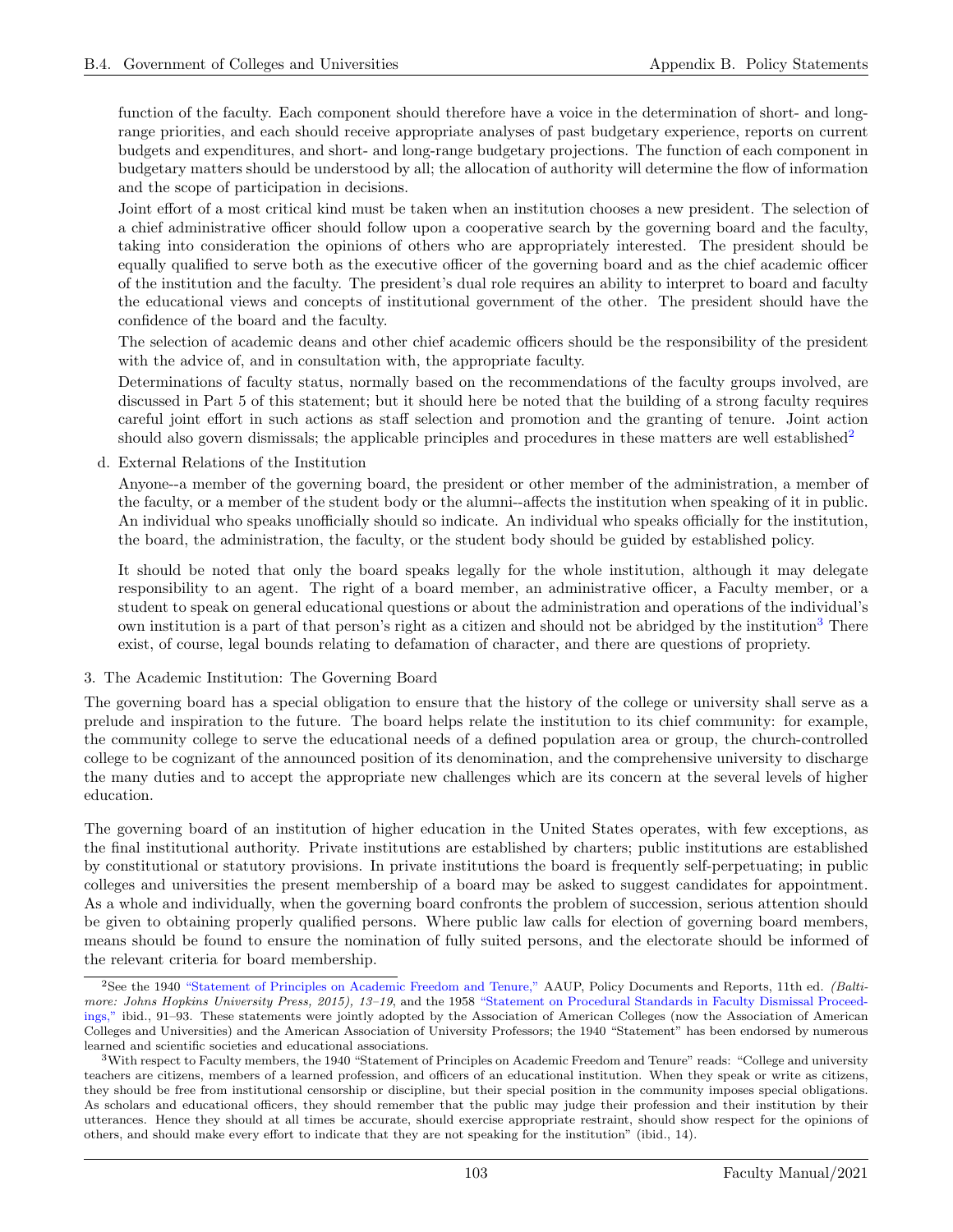Since the membership of the board may embrace both individual and collective competence of recognized weight, its advice or help may be sought through established channels by other components of the academic community. The governing board of an institution of higher education, while maintaining a general overview, entrusts the conduct of administration to the administrative officers--the president and the deans--and the conduct of teaching and research to the faculty. The board should undertake appropriate self-limitation.

One of the governing board's important tasks is to ensure the publication of codified statements that define the overall policies and procedures of the institution under its jurisdiction.

The board plays a central role in relating the likely needs of the future to predictable resources; it has the responsibility for husbanding the endowment; it is responsible for obtaining needed capital and operating funds; and in the broadest sense of the term it should pay attention to personnel policy. In order to fulfill these duties, the board should be aided by, and may insist upon, the development of long-range planning by the administration and faculty. When ignorance or ill will threatens the institution or any part of it, the governing board must be available for support. In grave crises it will be expected to serve as a champion. Although the action to be taken by it will usually be on behalf of the president, the faculty, or the student body, the board should make clear that the protection it offers to an individual or a group is, in fact, a fundamental defense of the vested interests of society in the educational institution<sup>[4](#page-108-0)</sup>.

#### 4. The Academic Institution: The President

The president, as the chief executive officer of an institution of higher education, is measured largely by his or her capacity for institutional leadership. The president shares responsibility for the definition and attainment of goals, for administrative action, and for operating the communications system that links the components of the academic community. The president represents the institution to its many publics. The president's leadership role is supported by delegated authority from the board and faculty.

As the chief planning officer of an institution, the president has a special obligation to innovate and initiate. The degree to which a president can envision new horizons for the institution, and can persuade others to see them and to work toward them, will often constitute the chief measure of the president's administration.

The president must at times, with or without support, infuse new life into a department; relatedly, the president may at times be required, working within the concept of tenure, to solve problems of obsolescence. The president will necessarily utilize the judgments of the faculty but may also, in the interest of academic standards, seek outside evaluations by scholars of acknowledged competence.

It is the duty of the president to see to it that the standards and procedures in operational use within the college or university conform to the policy established by the governing board and to the standards of sound academic practice. It is also incumbent on the president to ensure that faculty views, including dissenting views, are presented to the board in those areas and on those issues where responsibilities are shared. Similarly, the faculty should be informed of the views of the board and the administration on like issues.

The president is largely responsible for the maintenance of existing institutional resources and the creation of new resources; has ultimate managerial responsibility for a large area of nonacademic activities; is responsible for public understanding; and by the nature of the office is the chief person who speaks for the institution. In these and other areas the president's work is to plan, to organize, to direct, and to represent. The presidential function should receive the general support of board and faculty.

5. The Academic Institution: The Faculty

<span id="page-108-0"></span><sup>4</sup>Traditionally, governing boards developed within the context of single-campus institutions. In more recent times, governing and coordinating boards have increasingly tended to develop at the multi-campus regional, systemwide, or statewide levels. As influential components of the academic community, these supra-campus bodies bear particular responsibility for protecting the autonomy of individual campuses or institutions under their jurisdiction and for implementing policies of shared responsibility. The American Association of University Professors regards the objectives and practices recommended in the "Statement on Government" as constituting equally appropriate guidelines for such supra-campus bodies, and looks toward continued development of practices that will facilitate application of such guidelines in this new context. [Preceding note adopted by the AAUP's Council in June 1978.]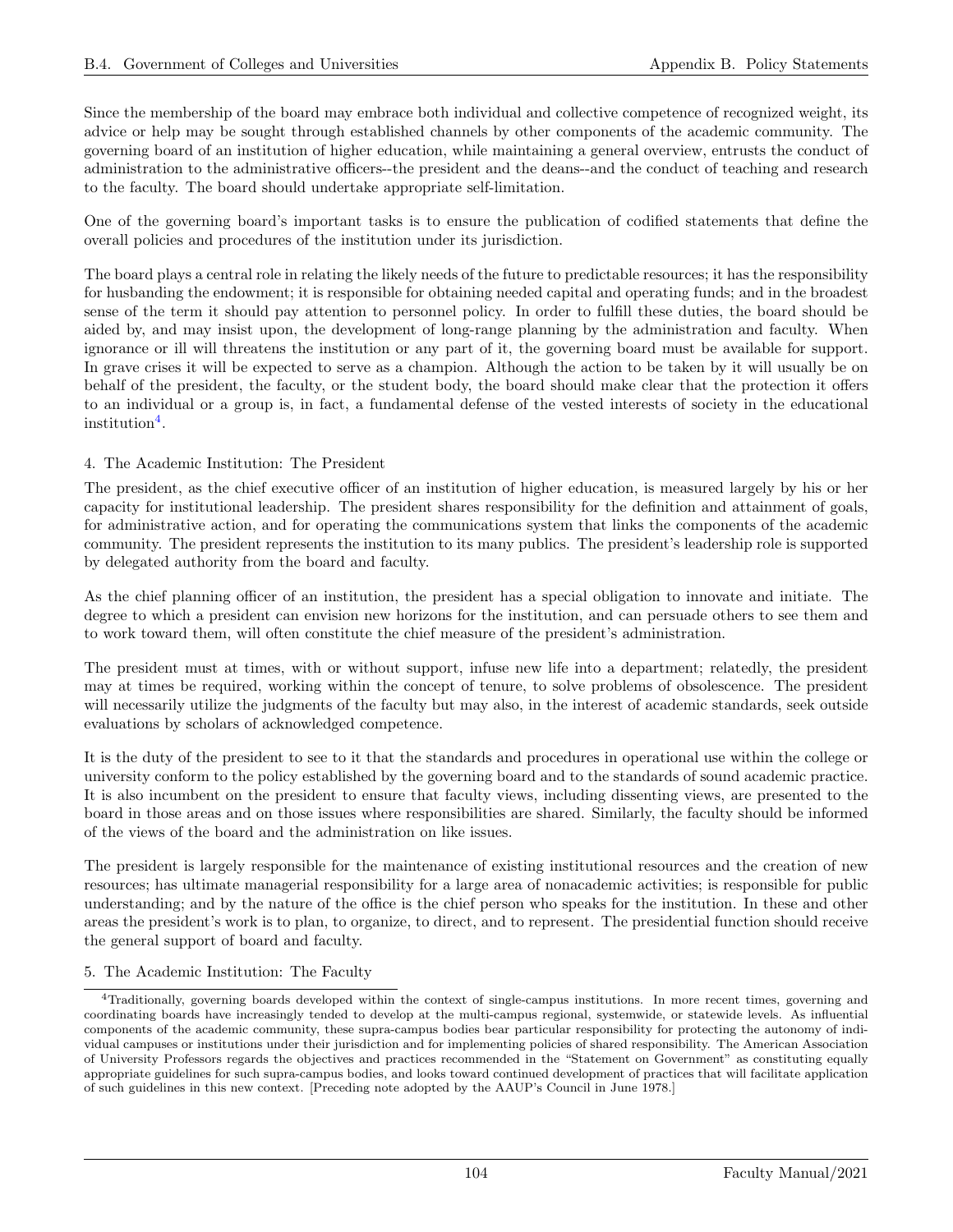The faculty has primary responsibility for such fundamental areas as curriculum, subject matter and methods of instruction, research, faculty status, and those aspects of student life which relate to the educational process.[5](#page-109-0) On these matters the power of review or final decision lodged in the governing board or delegated by it to the president should be exercised adversely only in exceptional circumstances, and for reasons communicated to the faculty. It is desirable that the faculty should, following such communication, have opportunity for further consideration and further transmittal of its views to the president or board. Budgets, personnel limitations, the time element, and the policies of other groups, bodies, and agencies having jurisdiction over the institution may set limits to realization of faculty advice.

The faculty sets the requirements for the degrees offered in course, determines when the requirements have been met, and authorizes the president and board to grant the degrees thus achieved.

Faculty status and related matters are primarily a faculty responsibility; this area includes appointments, reappointments, decisions not to reappoint, promotions, the granting of tenure, and dismissal. The primary responsibility of the faculty for such matters is based upon the fact that its judgment is central to general educational policy. Furthermore, scholars in a particular field or activity have the chief competence for judging the work of their colleagues; in such competence it is implicit that responsibility exists for both adverse and favorable judgments. Likewise, there is the more general competence of experienced faculty personnel committees having a broader charge. Determinations in these matters should first be by faculty action through established procedures, reviewed by the chief academic officers with the concurrence of the board. The governing board and president should, on questions of faculty status, as in other matters where the faculty has primary responsibility, concur with the faculty judgment except in rare instances and for compelling reasons which should be stated in detail.

The faculty should actively participate in the determination of policies and procedures governing salary increases.

The chair or head of a department, who serves as the chief representative of the department within an institution, should be selected either by departmental election or by appointment following consultation with members of the department and of related departments; appointments should normally be in conformity with department members' judgment. The chair or department head should not have tenure in office; tenure as a faculty member is a matter of separate right. The chair or head should serve for a stated term but without prejudice to reelection or to reappointment by procedures that involve appropriate faculty consultation. Board, administration, and faculty should all bear in mind that the department chair or head has a special obligation to build a department strong in scholarship and teaching capacity.

Agencies for faculty participation in the government of the college or university should be established at each level where faculty responsibility is present. An agency should exist for the presentation of the views of the whole faculty. The structure and procedures for faculty participation should be designed, approved, and established by joint action of the components of the institution. Faculty representatives should be selected by the faculty according to procedures determined by the faculty.<sup>[6](#page-109-1)</sup>

The agencies may consist of meetings of all faculty members of a department, school, college, division, or university system, or may take the form of faculty-elected executive committees in departments and schools and a faculty-elected senate or council for larger divisions or the institution as a whole.

The means of communication among the faculty, administration, and governing board now in use include: (1) circulation of memoranda and reports by board committees, the administration, and faculty committees; (2) joint ad hoc committees; (3) standing liaison committees; (4) membership of faculty members on administrative bodies; and (5) membership of faculty members on governing boards. Whatever the channels of communication, they should be clearly understood and observed.

<span id="page-109-0"></span><sup>5</sup>With regard to student admissions, the faculty should have a meaningful role in establishing institutional policies, including the setting of standards for admission, and should be afforded opportunity for oversight of the entire admissions process. [Preceding note adopted by the Council in June 2002.]

<span id="page-109-1"></span> $6$ The American Association of University Professors regards collective bargaining, properly used, as another means of achieving sound academic government. Where there is faculty collective bargaining, the parties should seek to ensure appropriate institutional governance structures which will protect the right of all faculty to participate in institutional governance in accordance with the "Statement on Government." [Preceding note adopted by the Council in June 1978.]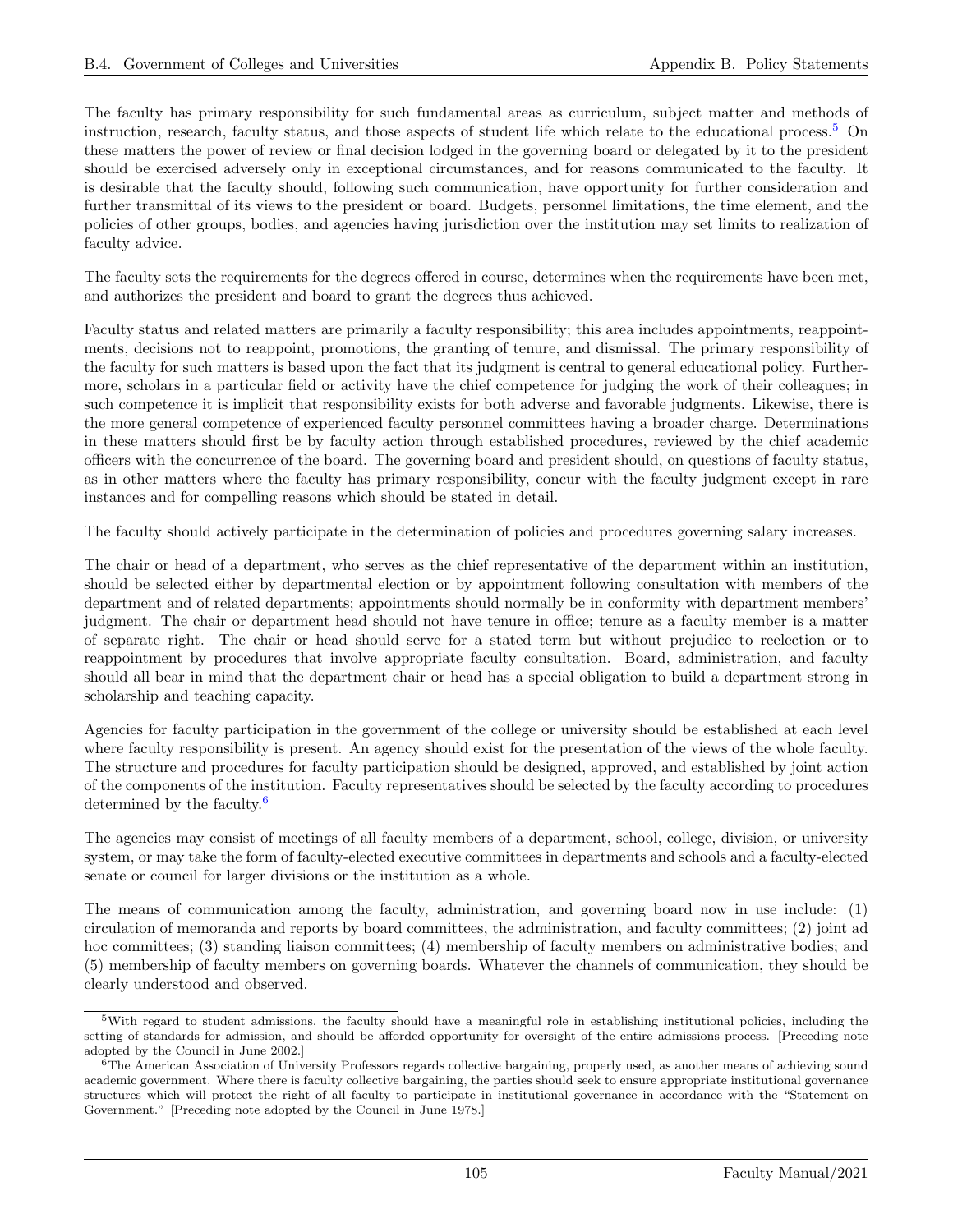### On Student Status

When students in American colleges and universities desire to participate responsibly in the government of the institution they attend, their wish should be recognized as a claim to opportunity both for educational experience and for involvement in the affairs of their college or university. Ways should be found to permit significant student participation within the limits of attainable effectiveness. The obstacles to such participation are large and should not be minimized: inexperience, untested capacity, a transitory status which means that present action does not carry with it subsequent responsibility, and the inescapable fact that the other components of the institution are in a position of judgment over the students. It is important to recognize that student needs are strongly related to educational experience, both formal and informal.

Students expect, and have a right to expect, that the educational process will be structured, that they will be stimulated by it to become independent adults, and that they will have effectively transmitted to them the cultural heritage of the larger society. If institutional support is to have its fullest possible meaning, it should incorporate the strength, freshness of view, and idealism of the student body.

The respect of students for their college or university can be enhanced if they are given at least these opportunities: (1) to be listened to in the classroom without fear of institutional reprisal for the substance of their views, (2) freedom to discuss questions of institutional policy and operation, (3) the right to academic due process when charged with serious violations of institutional regulations, and (4) the same right to hear speakers of their own choice as is enjoyed by other components of the institution.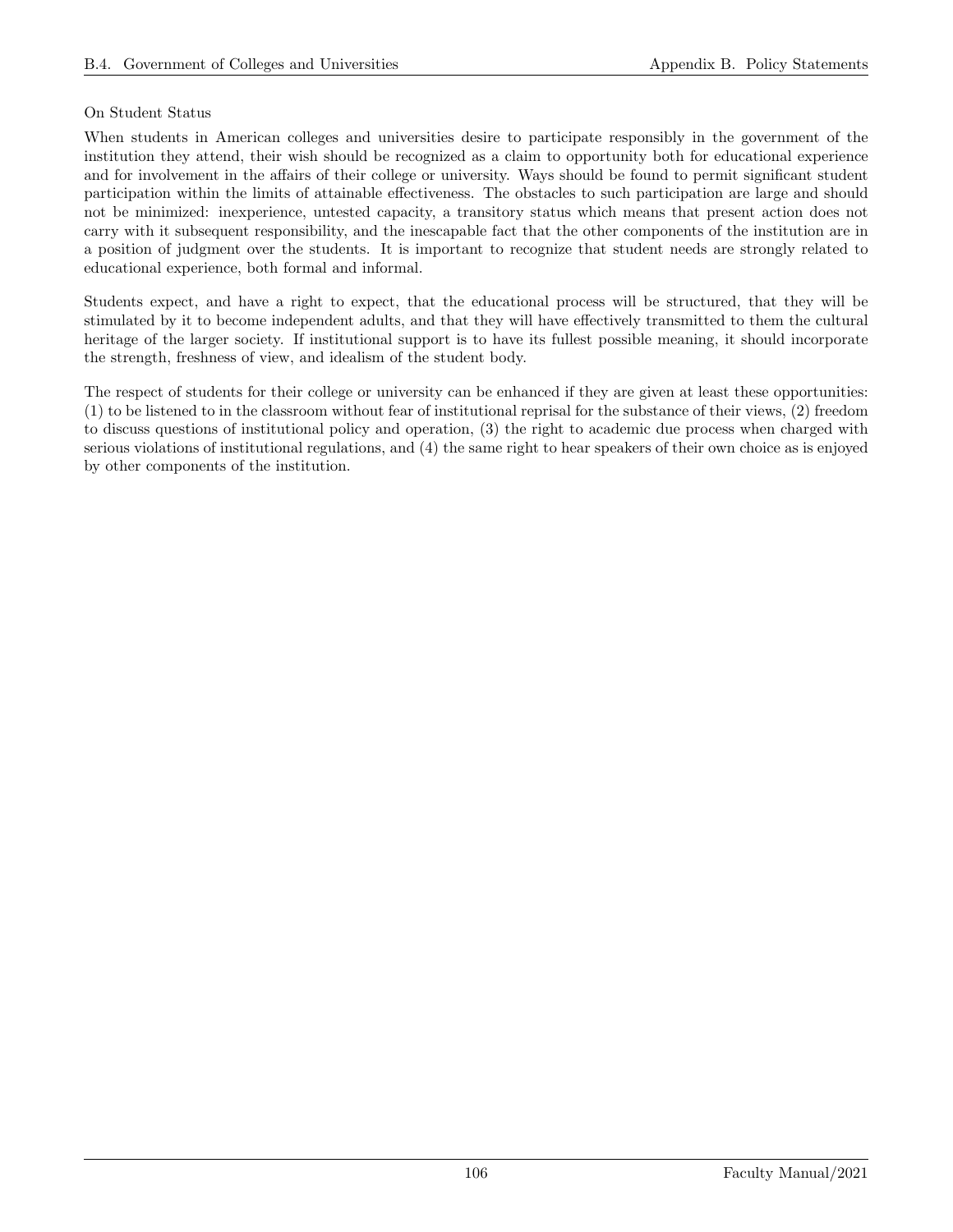## B.5 Statement on Professional Ethics

Professors, guided by a deep conviction of the worth and dignity of the advancement of knowledge, recognize the special responsibilities placed upon them. Their primary responsibility to their subject is to seek and to state the truth as they see it. To this end professors devote their energies to developing and improving their scholarly competence. They accept the obligations to exercise critical self- discipline and judgment in using, extending, and transmitting knowledge. They practice intellectual honesty. Although professors may follow subsidiary interests, these interests must never seriously hamper or compromise their freedom of inquiry.

As teachers, professors encourage the free pursuit of learning in their students. They hold before them the best scholarly and ethical standards of their discipline. Professors demonstrate respect for students as individuals and adhere to their proper roles as intellectual guides and counselors. Professors make every reasonable effort to foster honest academic conduct and to ensure that their evaluations of students reflect each student's true merit. They respect the confidential nature of the relationship between professor and student. They acknowledge significant academic or scholarly assistance from them. They protect their academic freedom. They avoid any exploitation, harassment, or discriminatory treatment of students.

As colleagues, professors have obligations that derive from common membership in the community of scholars. Professors do not discriminate against or harass colleagues. They respect and defend the free inquiry of associates. In the exchange of criticism and ideas professors show due respect for the opinions of others. Professors acknowledge academic debt and strive to be objective in their professional judgment of colleagues. Professors accept their share of Faculty responsibilities for the governance of their institution.

As members of an academic institution, professors seek above all to be effective teachers and scholars. Although professors observe the stated regulations of the institution, provided the regulations do not contravene academic freedom, they maintain their right to criticize and seek revision. Professors give due regard to their paramount responsibilities within their institution in determining the amount and character of work done outside it. When considering the interruption or termination of their service, professors recognize the effect of their decision upon the program of the institution and give due notice of their intentions.

As members of their community, professors have the rights and obligations of other citizens. Professors measure the urgency of these obligations in the light of their responsibilities to their subject, to their students, to their profession, and to their institution. When they speak or act as private persons they avoid creating the impression of speaking or acting for their college or university. As citizens engaged in a profession that depends upon freedom for its health and integrity, professors have a particular obligation to promote conditions of free inquiry and to further public understanding of academic freedom. (*Passed December 8, 1992*)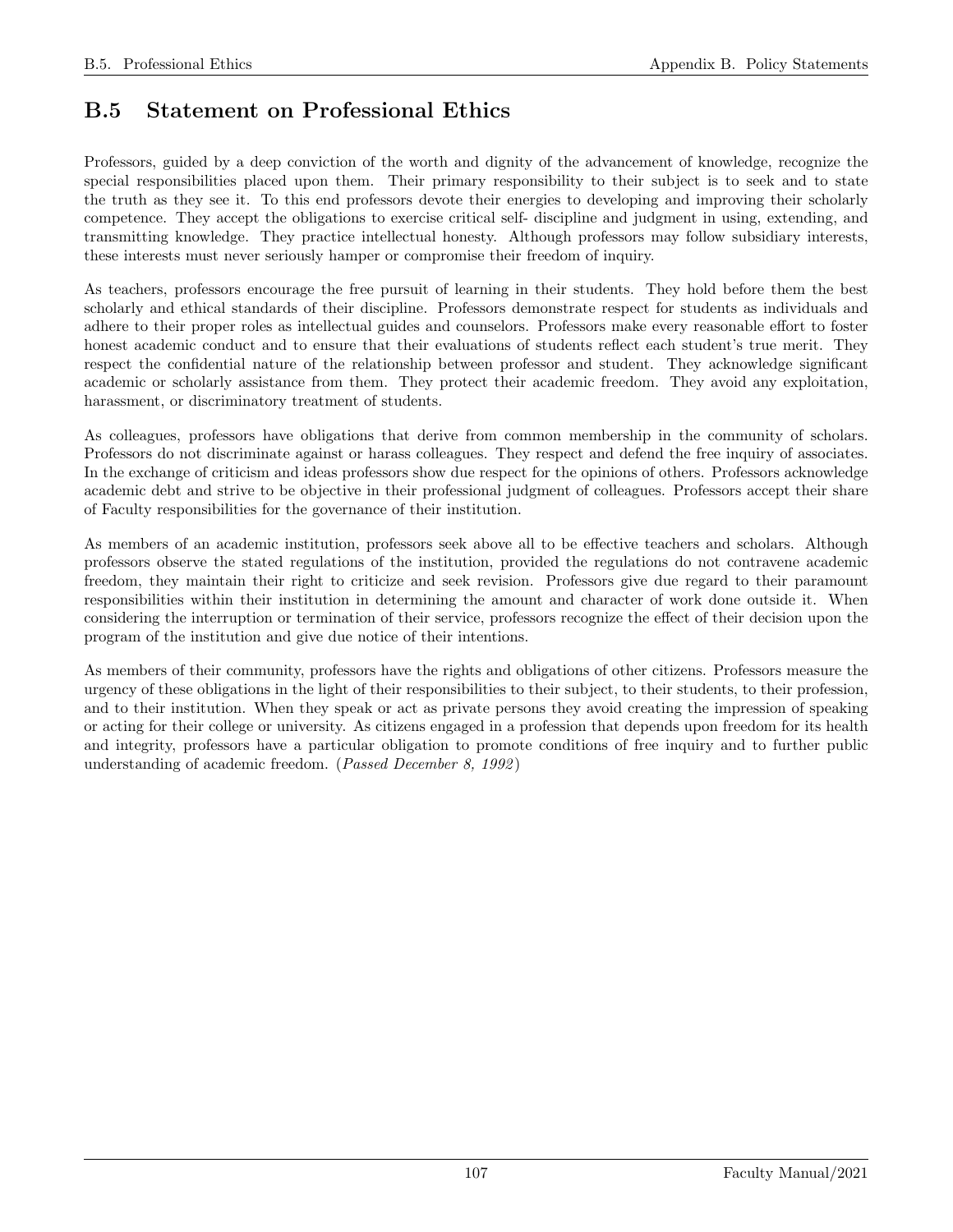## B.6 Policy Statement on Sexual Harassment of Students by Faculty

Consistent with its commitment to professional responsibility in education, the Faculty of Trinity College affirms and upholds a policy which:

(i) rejects the abuse of power through sexual harassment of students by Faculty, and

(ii) discourages amorous relationships between Faculty members and students, and forbids them when the Faculty member has responsibility for the student through teaching, advising, departmental, committee, or other professional obligations.

### PRINCIPLES:

1) Professional responsibility: the Faculty is responsible for creating an environment in which learning can take place, an environment which includes freedom from invidious discrimination based on gender.

2) Academic Freedom of students: both sexual harassment of students by Faculty and amorous relationships between students and Faculty can infringe students' rights to arrange their course schedules and to choose academic advisors in a way that best serves their academic goals, to decide freely upon majors, and otherwise to make uninhibited use of the College's educational resources.

3) Conflict of interest: romantic or amorous relationships between Faculty and students, even when apparently consensual, tend to distort the objectivity necessary to maintain professionalism and to fulfill the educational mission of the College.

4) Abuse of power: by virtue of their professional roles within the College Faculty members exercise significant power over students including the ability to determine grades and academic advancement, interactions of praise and criticism, the issuing of formal evaluations, advising, and provision of recommendations for future education or employment. When Faculty members (subtly or overtly) inject sexual pressure into the Faculty-student relationship, they abuse that power.

#### POLICIES:

Sexual harassment of students is prohibited and subject to institutional sanctions. Sexual harassment is defined as non-consensual sexual advances, requests for sexual favors, or other sexually related verbal or physical conduct, on or off campus when:

submission to such conduct is made a condition, explicit or implicit, of an individual's education or employment; or

submission to or rejection of such conduct is used as a factor in or basis for decisions affecting an individual's education or employment; or

such conduct has the purpose or effect of unreasonably interfering with an individual's education or employment by creating an intimidating, hostile, or offensive educational, living, or work environment.

Amorous relationships between Faculty and students are improper when the Faculty member has responsibility for a student through teaching, advising, departmental or committee obligations. Because of the fundamentally asymmetric nature of such relationships, Faculty members are held responsible and are personally liable to formal action.

As a general rule, the College discourages amorous relationships between Faculty and students even outside the context described in item B above, for such relationships may also lead to conflicts of interest, abuse of power, and infringement of student academic freedom. In any case, Faculty members must understand that, even in the context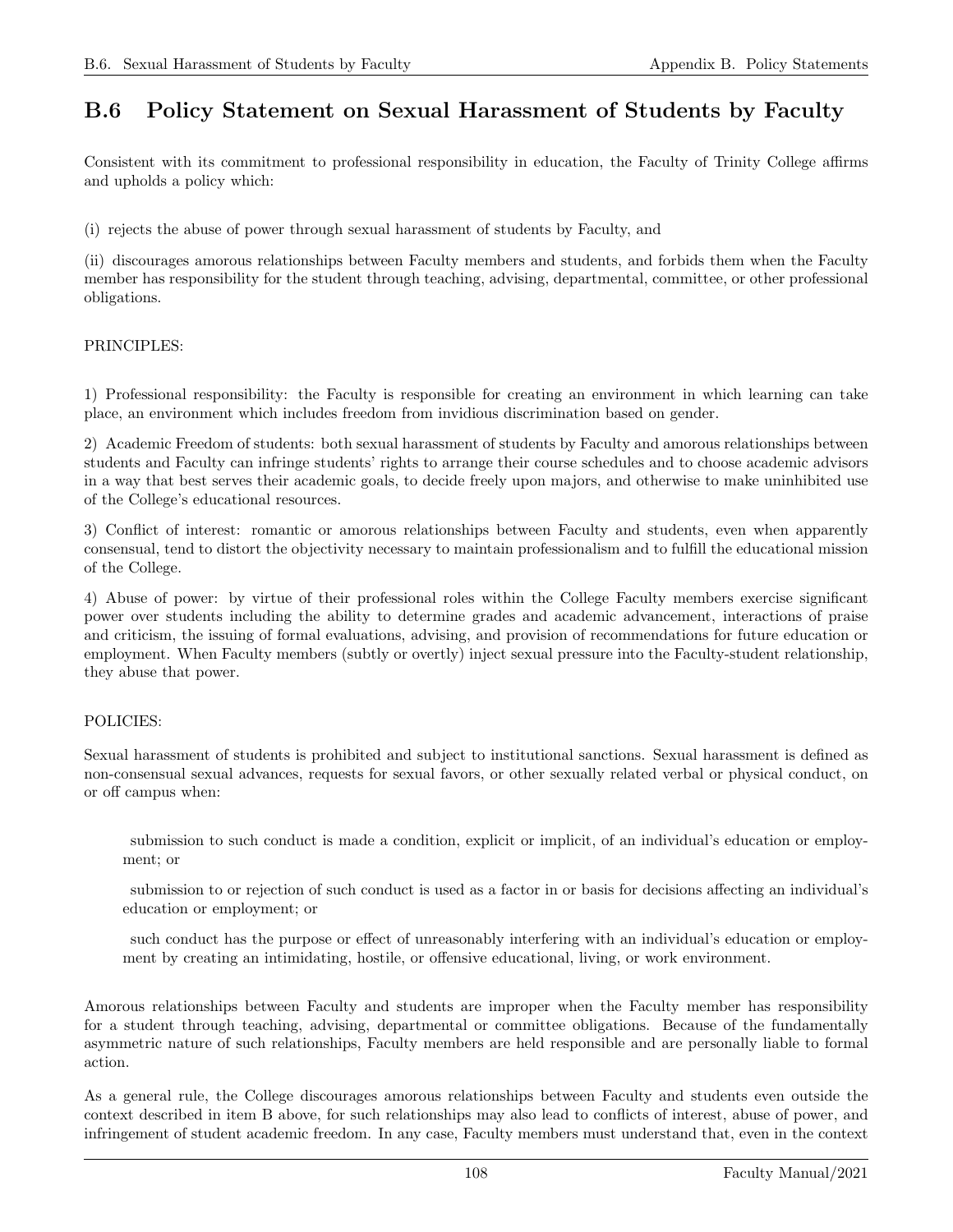of an apparently consensual relationship, they could be at risk of formal action by the College as well as personal legal liability if a complaint is brought against them by a student. Consent of the student may not be sufficient to shield a Faculty member from institutional and/or legal action.

### PROCEDURES:

The Trinity College Policy on Sexual Misconduct is published at [https://www.trincoll.edu/wp-content/uploads/](https://www.trincoll.edu/wp-content/uploads/2021/03/Trinity-College-Policy-on-Sexual-Harassment.pdf) [2021/03/Trinity-College-Policy-on-Sexual-Harassment.pdf](https://www.trincoll.edu/wp-content/uploads/2021/03/Trinity-College-Policy-on-Sexual-Harassment.pdf). Anyone who believes they have been sexually harassed by a Faculty member should refer to this policy, which includes definitions of forms of sexual misconduct, procedures for reporting complaints, and procedures for adjudicating complaints.

No actions concerning a Faculty member's behavior which could be construed to affect the Faculty member's status at the College should be taken outside of the procedures of the Trinity College Policy on Sexual Misconduct.

(Passed May 4, 1993; Amended May 5, 1998; February 10, 2016 )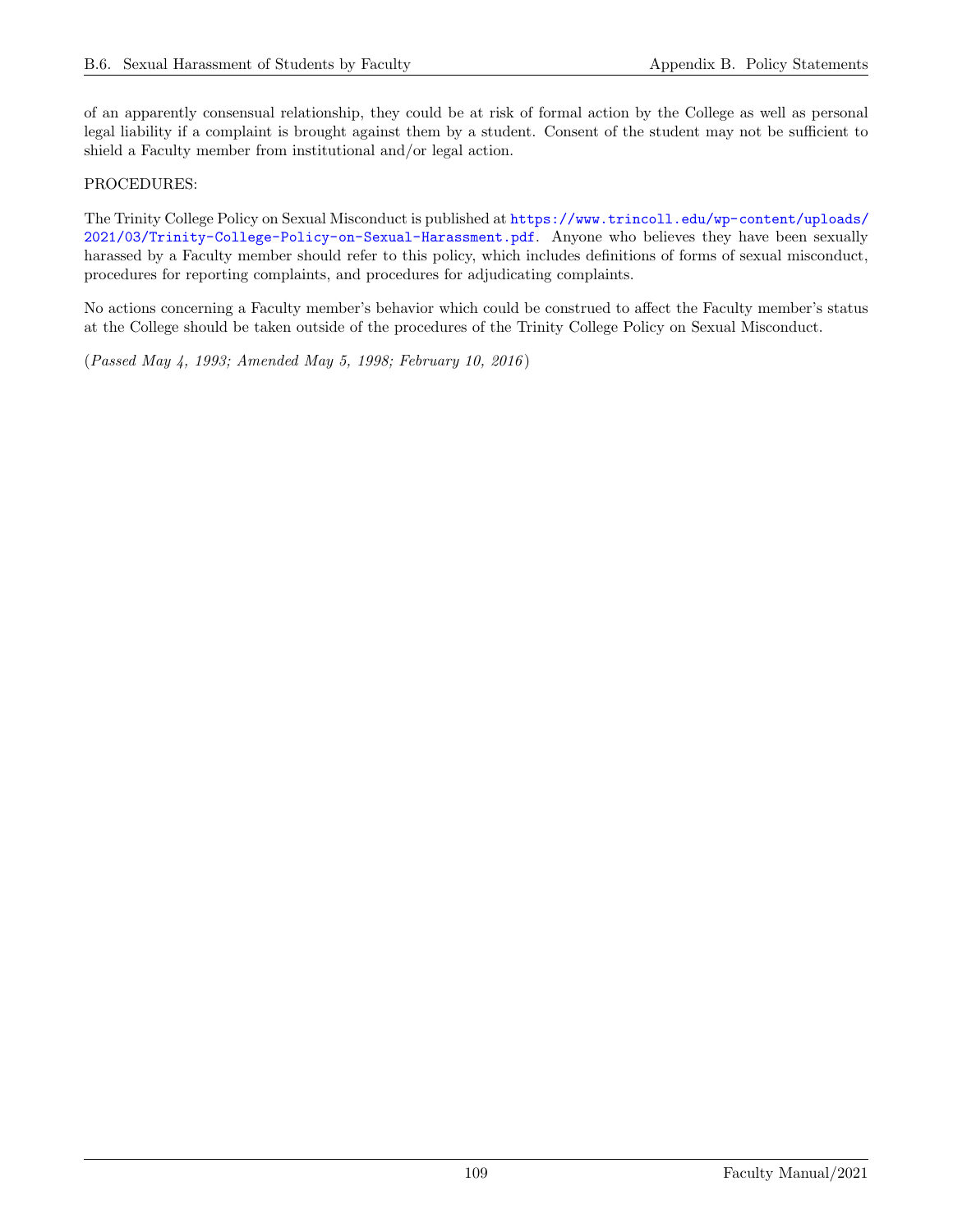## B.7 Teaching

Since Faculty are expected to devote their full time to the College, they may undertake no regular outside employment without permission of the Dean of the Faculty. (*Passed April 30, 1974*)

No Trinity faculty member may be tenured full-time at two institutions for more than 12 consecutive months unless explicitly approved by both Trinity's Dean of Faculty and the department or program. If a faculty member, having or receiving tenure elsewhere, does not resign that second tenure within the twelve month period, this will be considered by Trinity to be a resignation of that faculty member's position at Trinity. (Passed May 5, 2009 )

During each semester, beginning in the Spring Term of 1975, there shall be a student evaluation of each course offered. The form of the questionnaire is left to the discretion of each department. The results from the student evaluation of each course shall be forwarded to the individual and the chair of the department. (Passed November 12, 1974 )

#### Teaching Load

The regular teaching load for all full time Faculty members consists of 10 courses every two years, i.e., four regular academic terms in succession. The starting date for all the biennia in a department shall be shall be September 1 of the academic year. New Faculty will begin the biennium on September 1 of the academic year in which they are hired. Normally, the phasing of a biennium with the calendar will not change. No more than three courses may be taught each term; exceptions may occur only when unusual circumstances, e.g., unanticipated enrollments necessitate the formation of extra sections or laboratories; such exceptions are to be determined by the department chair or program director in consultation with the Dean of the Faculty and the Faculty member concerned. Such consultation and determination of exceptions shall take place within the context of guidelines established by the Faculty of the department concerned. In these cases, the best interests of the department and the College must be taken into account.

The following rules define the standard course:

- I. Classes without laboratories:
	- A. All classes regularly scheduled for 150 minutes/week for the entire semester count as 1.0 course. Some classes meet for longer class times because of the nature of the work, [e.g., Math. 100], many dance classes or choir [Music 103, 104]; each such class will also count as 1.0 course.
	- B. Classes regularly scheduled for 75 minutes/week for the entire semester count as 0.5 course.
	- C. Classes regularly scheduled for 150 minutes/week for half the semester calendar count as 0.5 course.
- D. Classes regularly scheduled for 300 minutes/week for the entire semester, when the additional meeting time is due to intensive work such as completing a year's work in a single semester, e.g., double-credit language classes, count as 2.0 courses.
- E. Directing a major production in the performing arts, e.g., Theatre and Dance or Music, counts as 1.0 course.
- F. Classes in Studio Arts regularly scheduled for 180 minutes/week for the entire semester calendar count as 1.0 course.
- G. Physical Education classes scheduled for about 100 minutes/week for half a semester count as 0.25 course; in addition, acting as head coach for an entire season for one intercollegiate team, when such duties include recruiting, supervising daily practice and games, scouting and athletic counseling, counts as 1.5 courses; acting as assistant coach for an entire season for one intercollegiate team counts as 0.75 course.

II. Classes with laboratories or practica. When laboratories or practica are attached to a lecture section and bear the same number as that section followed by "L," then:

- A. All lectures scheduled for 150 minutes/week for the entire semester count as 1.0 course.
- B. Laboratories count as 1.0 course if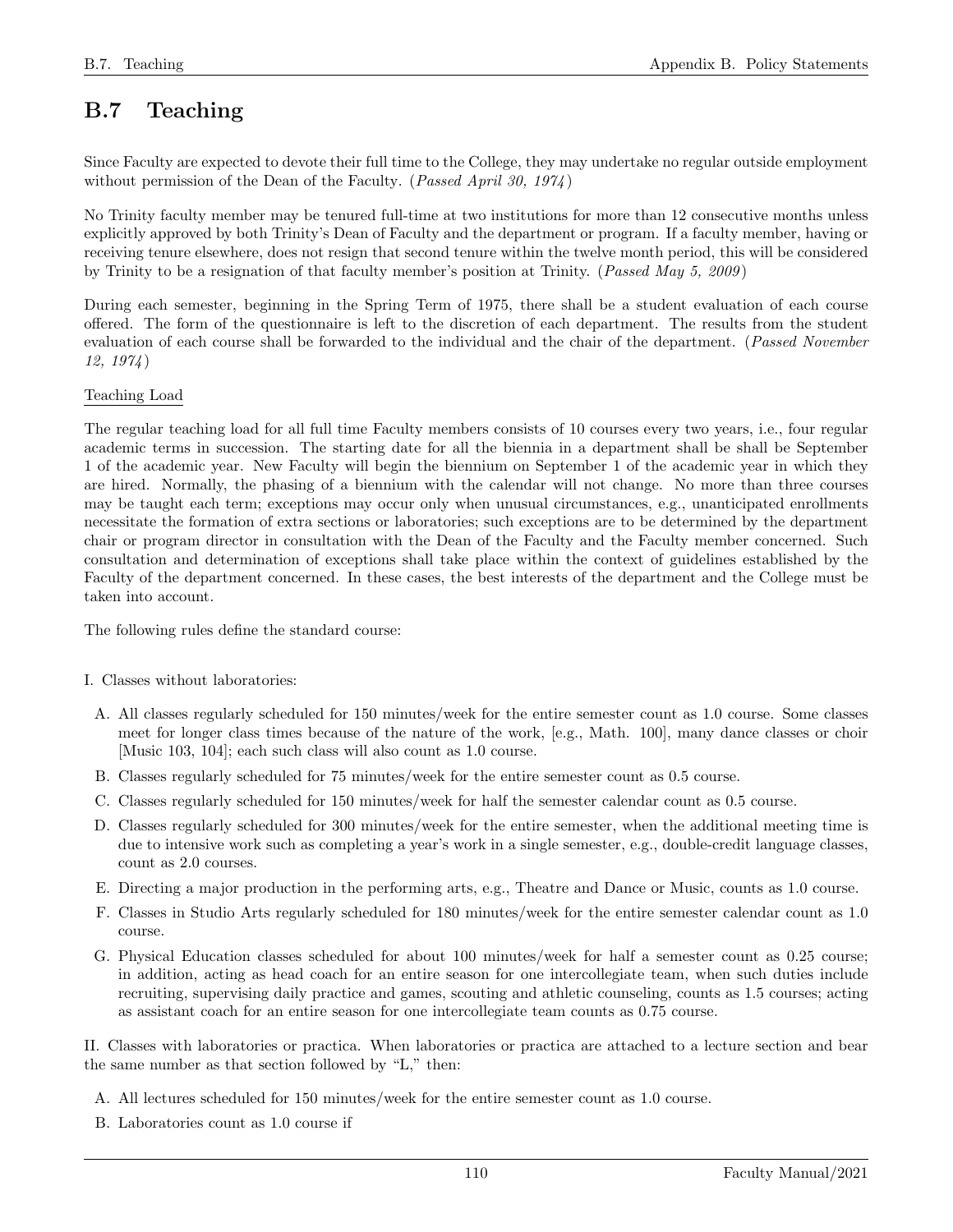- 1. the single laboratory section enrolls all of the students from the lecture required or electing to be enrolled in the laboratory, or
- 2. there is more than one laboratory attached to a single lecture, and the number of students enrolled in each laboratory is 24 or greater.
- C. Otherwise each laboratory counts as 0.5 course, except that in consideration of safety or important pedagogical values, the department chair and/or program director, in consultation with the Dean of the Faculty and the individual Faculty member, may decide to allow laboratory sections to count as 1.0 course each. Such consultation and determination of equivalencies shall take place within the context of guidelines established by the Faculty of the department concerned. In these cases, the best interests of the department and the College must be taken into account.
- D. Each practicum [e.g., Engin. 115] counts as 0.25 course.

III. As compensation for their administrative duties, in accordance with the size of the department or program and the associated administrative workload, department chairs and program directors will normally teach one or two fewer courses than the standard teaching load, as determined by the Dean of Faculty. The Dean of Faculty may, in rare circumstances, replace or supplement course releases with a stipend. The Dean of Faculty will make the complete schedule of compensation public annually. The administrative duties of the Secretary of the Faculty normally count as the equivalent of one course each semester. (*Revised May 7, 2013*)

IV. In any biennium in which a Faculty member takes a one semester sabbatical leave, the Faculty member will teach the equivalent of at least seven courses in the remainder of the biennium. In any biennium in which a Faculty member takes a one semester quadrennial leave, or other leave of absence, the Faculty member will teach the equivalent of at least eight courses in the remainder of the biennium; in any biennium in which a Faculty member takes two terms off (quadrennial leave and/or leave of absence), the Faculty member will teach the equivalent of at least six courses in the remainder of the biennium.

### Exceptions:

- 1. A faculty member who combines a one-semester quadrennial or junior faculty leave with a leave of absence fully or partially funded by a non-Trinity grant or fellowship will teach the equivalent of at least five courses in the remainder of the biennium.
- 2. A Faculty member who elects to extend either a quadrennial leave or junior faculty leave over a full year and elects to teach only five courses in the designated biennium, may request that 40% of the contract salary be pro-rated over the year of leave.

### (Revised May 4, 2004 )

V. Teaching done on an optional, individual basis, and not regularly scheduled, e.g., independent studies, senior thesis, honors thesis, internships, will not normally count as part of the 10 courses/two years.

VI. In the event that special considerations lead to requests for an exception to the preceding rules for calculating a Faculty member's teaching load, it is the responsibility of the department chair or program director in consultation with the Dean of the Faculty and the Faculty member concerned to decide whether or not an exception will be permitted and to determine equivalencies between teaching assignments and courses. Such consultation and determination of equivalencies shall take place within the context of guidelines established by the Faculty of the department concerned. Examples of special considerations include the need for special laboratories or studios, an especially heavy load of individual study projects, unusually large enrollments, recurring small enrollments and exceptional ease or difficulty in preparation or teaching of a course. In these cases, the best interests of the department and the College must be taken into account.

(Passed April 30, 1974; Revised November 13, 1984; Revised June, 2002 )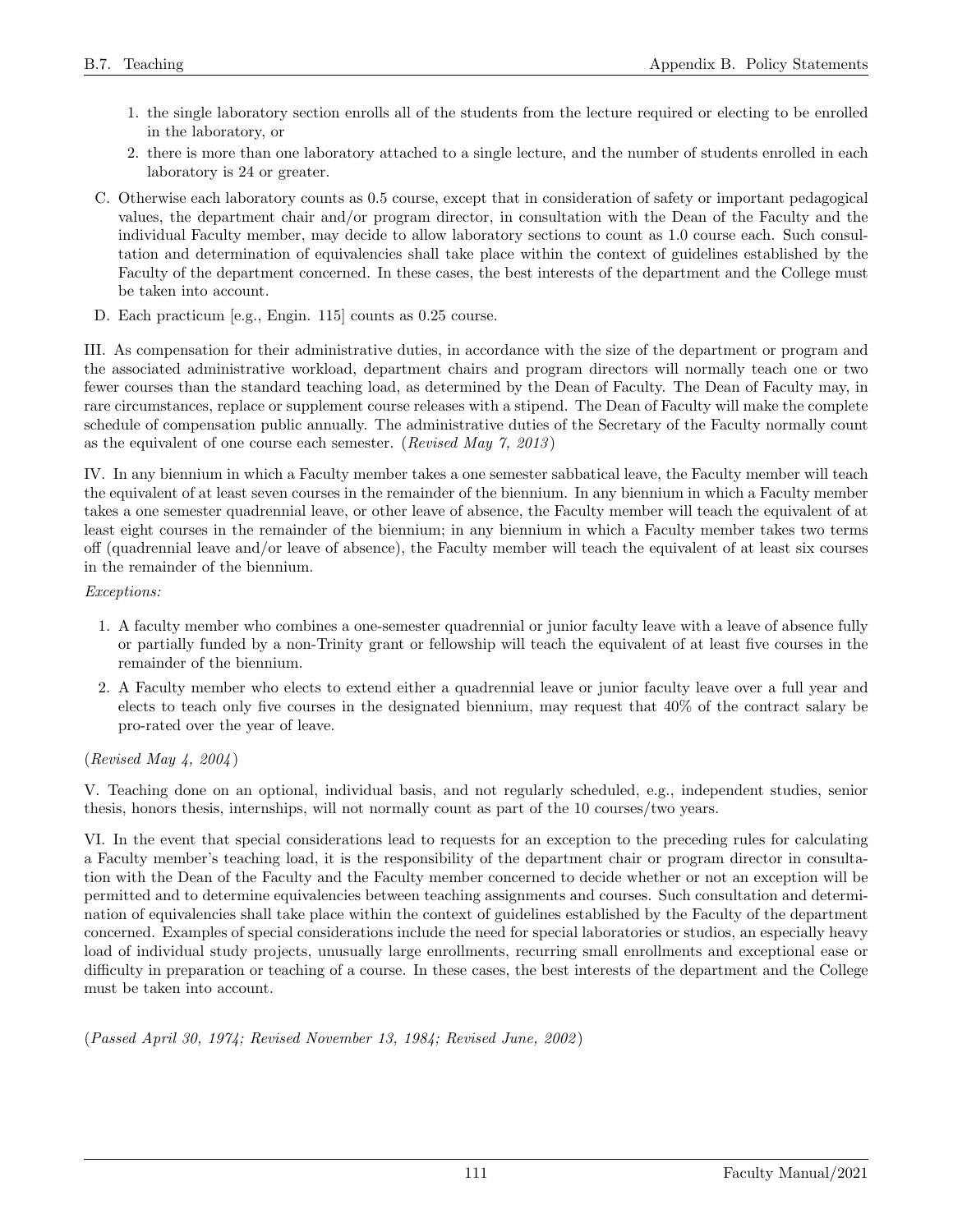# B.8 The Grading System

1. Every instructor shall turn in a letter grade on a scale of A+, A, A-, B+, B, B-, C+, C, C-, D+, D, D-, or F for every student registered in every class at the time designated at the end of each semester.

Each matriculated student will be permitted to designate during their academic career one course each semester to a maximum of four courses, not required by their major or General Education Distribution Requirement as "Pass/Low Pass/Fail" courses. Traditional undergraduate students may not elect the Pass/Low Pass/Fail Option for summer courses. Courses mandated "Pass/ Fail," e.g., student-taught courses and open semesters, will not count toward the four course maximum. Any student on Academic Probation shall not be permitted to elect a course "Pass/Low Pass/Fail" during the next semester of enrollment after the Probation is incurred. (Amended April 6, 1999 )

A student wishing to take a course Pass/Low Pass/Fail will make that designation by the end of the Add/Drop Period and will receive from the Registrar a receipt of the designation. No course may be designated Pass/Low Pass/Fail after the end of the Add Drop Period. A student may change from the Pass/Low Pass/Fail option to a letter grade by filling out a form at the Registrar's Office prior to the close of the last day of classes of the semester in which the course is taken. No change may be made after that day.

Students whose names appear on the final class list but who have failed to appear or respond to requests to appear must be considered members of that course and graded accordingly, provided that the instructor has checked with the Registrar to ascertain the student's enrollment. In the event that a grade is not reported, the grade of "NGR" (No Grade Received) will be recorded, which will convert to "F" 15 days from the last day of exams. (Amended December 6, 1994 )

2. The designation "Incomplete" may be recorded on a student's record for a course when the following circumstances are met and the following procedures are used.

- (a) A subcommittee of the Academic Affairs Committee composed of the Chairperson of the Academic Affairs Committee, an elected Faculty member of the Academic Affairs Committee, and the Dean of Students shall be empowered to issue INCOMPLETEs. By majority vote, the subcommittee may permit the temporary notation of "INC" to be recorded for a course by the Registrar on a student's permanent transcript.
- (b) To receive an INCOMPLETE a student must request it in writing through the Dean of Students. The request must state the reasons which prevented the completion of the work and the reasons must be verifiable. If a student is incapacitated, the Dean of Students may submit the request to the subcommittee for the student.
- (c) Upon receipt of a request for an INCOMPLETE, the Dean of Students will verify the reasons for the IN-COMPLETE and consult with the instructor. The subcommittee shall not grant an INCOMPLETE prior to consultation with the instructor and the student's academic advisor.
- (d) The subcommittee will grant an INCOMPLETE only when the student was unable to complete the course work for a verified wholly unusual or unforeseen difficulty of the magnitude of serious illness or death in the immediate family or for a sound educational reason. Too much work at the end of a semester shall not constitute grounds for assignment of INCOMPLETE, nor shall simple failure to fulfill final course work such as final examinations or papers. In such cases, the instructor will issue a grade on the basis of work completed with appropriate penalty for missing work.
- (e) The conditions which must be fulfilled in order to remove the INCOMPLETE will be determined by the instructor. The time when the conditions must be fulfilled in order to remove the INCOMPLETE will be set by the subcommittee in consultation with the instructor and the student. The subcommittee will formalize for both, in writing, the conditions to be fulfilled and the date for their fulfillment in order for the Registrar to remove the INCOMPLETE and for the instructor to assign a letter grade. If the student fails to meet the conditions for removing the INCOMPLETE by the date specified, the instructor will issue a grade which reflects the performance of the student including an appropriate penalty (usually an "F" for the missing work) for the uncompleted work.
- (f) In very unusual cases, such as serious, prolonged illness, the designation of INCOMPLETE may be allowed to stand permanently without removal.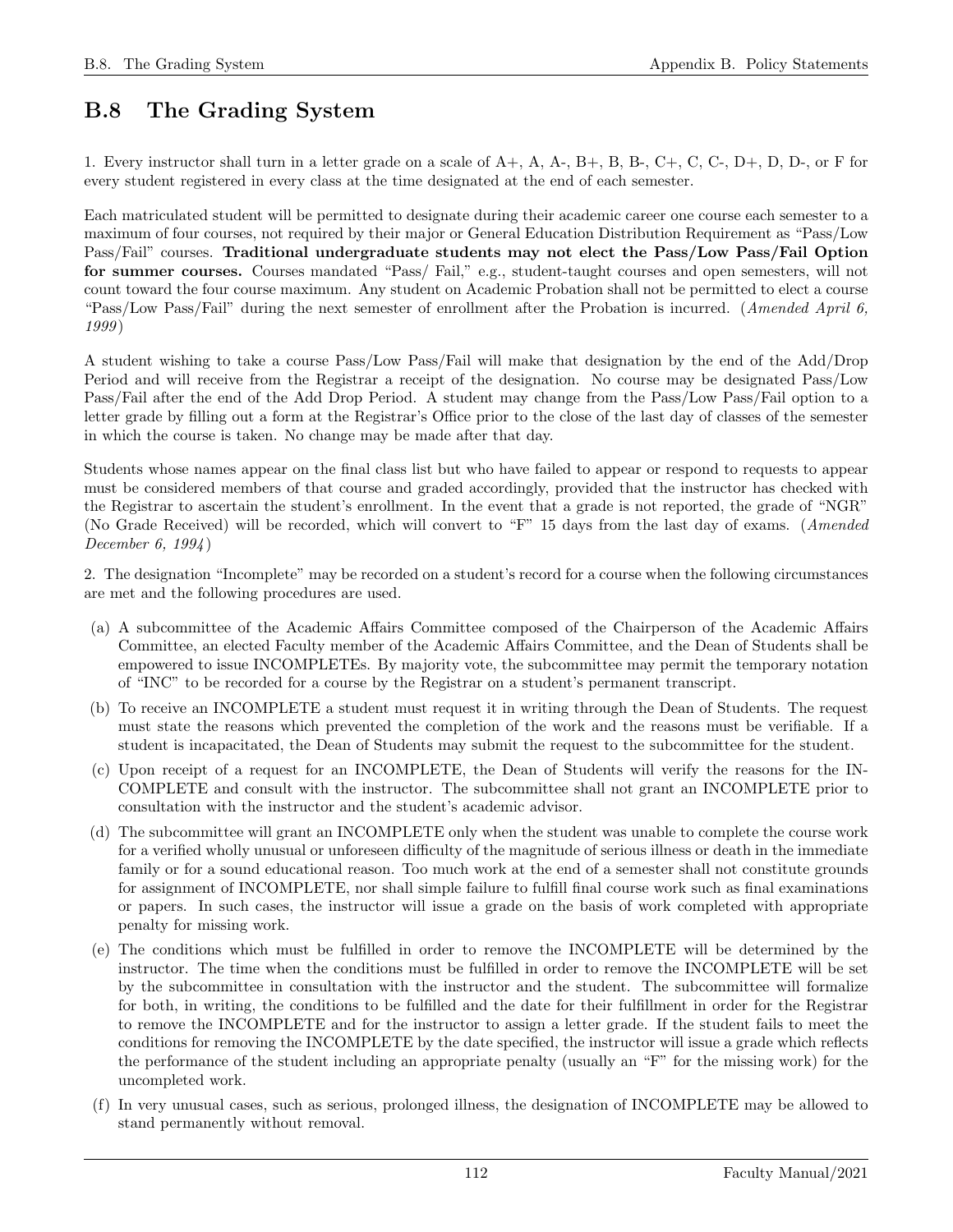(g) Each semester the Academic Affairs Committee will review the INCOMPLETEs granted in the previous term, the reasons for granting them, and the deadlines set for their removal. This review will be for the purpose of establishing and reviewing guidelines for the subcommittee that grants Incompletes to use in its deliberations.

3. A student's grade in a course may be changed by the course instructor. Grade changes shall be based on the grounds of computational or judgmental error, or by circumstances beyond the control of the instructor or the student.

Judgmental errors involve changing one's judgment of a student's performance on a paper, in-class participation or on any aspect of a student's activity in a course which would affect the student's grade and which depends solely on the instructor's judgment.

Computation errors involve errors of arithmetic on exams or on calculating an average or any arithmetic errors which caused an instructor to calculate a quantitative measure of a student's work incorrectly.

Circumstances beyond the control of the instructor and student must rest upon the instructor's judgment that "control" was clearly absent for either the instructor or the student. Examples of this category are the loss or delay of a paper sent to an instructor in the mail, or the scrambling or loss of text in a paper due to a problem in word processing machinery.

The instructor shall forward a request for a grade change to the Academic Affairs Committee through the Registrar's Office on a form provided by that Office. The Registrar will process the requests and report them to the Academic Affairs Committee.

Once each semester the Committee will report to the Faculty the Grade changes for that semester and the names of the students and instructors involved. The report shall be for the information of the Faculty, not for a vote.

#### (Passed April 21, 1987 )

4. The designation "Withdrawal" shall be used if a student withdraws from a course after the last day of the Add/Drop Period up to and including Mid-term (the day exactly halfway through the term is marked as Mid-term on the academic calendar), except in Physical Education, wherein a course must be dropped by the Friday of the fourth full week of the quarter. Students claiming extenuating circumstances may petition the Academic Affairs Committee for permission to withdraw from a course after the withdrawal deadline. (Amended May 6, 1997; May 7, 2019 )

The preceding four regulations shall be (1) printed in the Faculty Manual and (2) reprinted each year and included by the Registrar with the requested grades at the end of each term. It shall be the special responsibility of the department chair to discuss these points with each new department member early in the term.

(Passed May 17, 1983 )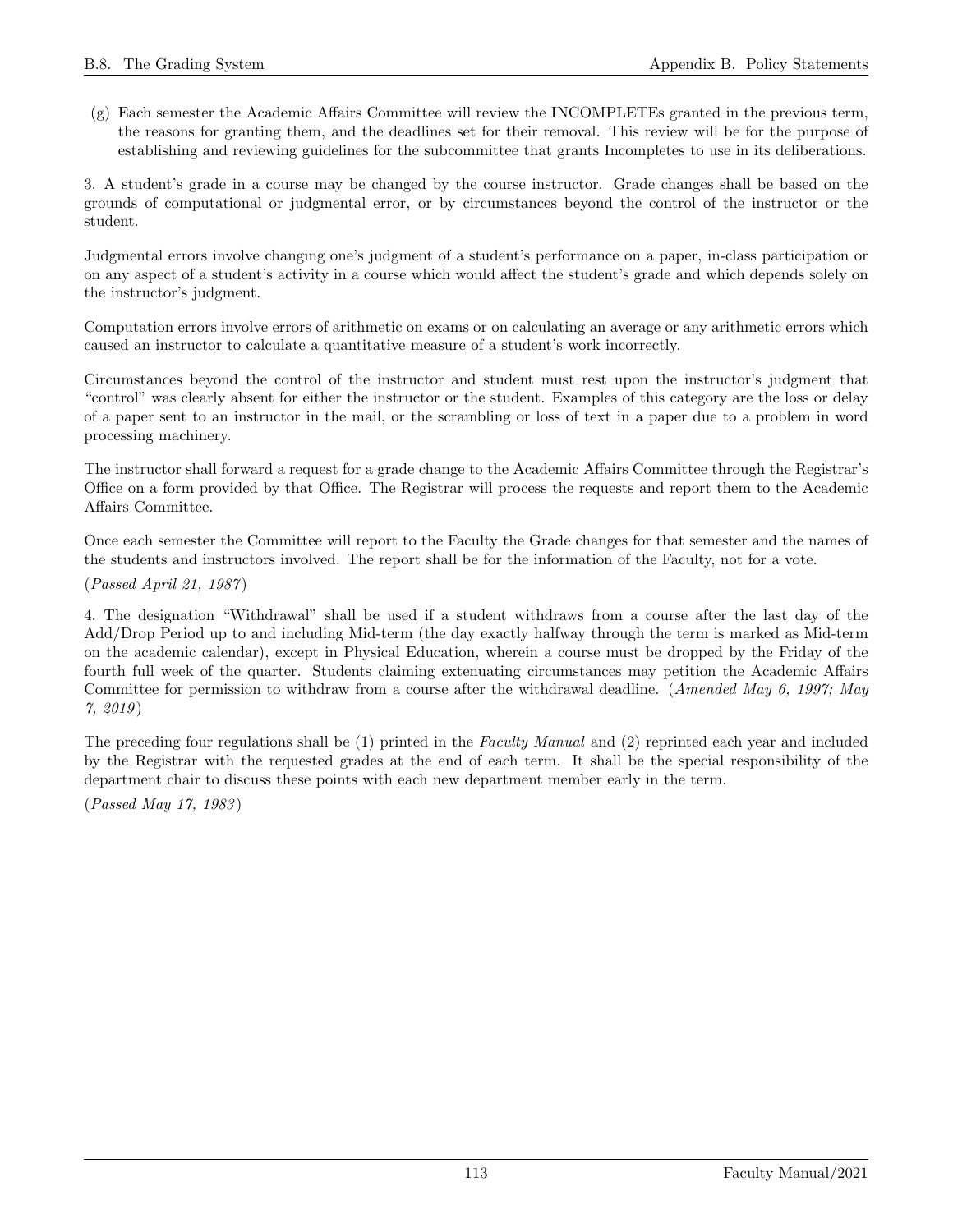# B.9 Disciplinary Procedures and Dismissal of a Faculty Member with Tenure or Prior to the Expiration of the Faculty Member's Appointment

The Faculty will publish an appendix to the Faculty Manual entitled "Procedures for Adjudicating Complaints Against Faculty Members" (see Appendix [A.4,](#page-73-0) p. [69\)](#page-73-0) which will define the manner in which investigations of complaints against Faculty members for alleged violations of their professional obligations will be conducted. The procedures shall provide for both informal and formal processes for adjudication of complaints. The procedures may be amended by the Faculty Conference at any time. The Conference shall review the procedures at the request of any member of the Faculty, but the Dean of Faculty will routinely review all cases in order to bring suggestions to the Conference for procedural amendment if necessary. Anyone who requests a change must provide the Conference with the reasons for the requested changes. Changed procedures must be disseminated to the Faculty and included in the Faculty Manual before they may be used in a specific case, and the procedures may not be changed in a case currently being heard. At least every three years the Faculty Conference will consult with the Dean of Faculty to review the adequacy of the procedures. At the beginning of each semester the Faculty Conference will appoint a pool of tenured Faculty members from which persons will be chosen to carry out the duties of adjudication of complaints according to the procedures then in place.

The College may dismiss a Faculty member with tenure or prior to the expiration of the Faculty member's appointment only for adequate cause. Adequate cause will be directly and substantially related to the fitness of the Faculty member in their professional academic capacity, which includes responsible conduct toward all members of the College community, or to conditions of financial exigency or to the discontinuance of a program or department of instruction. Such dismissal will not be used to restrain the Faculty member in the exercise of academic freedom or other rights of American citizens as guaranteed by the Constitution of the United States.

In the case of a Faculty member's incapacity to meet professional obligations for medical reasons, the procedures to establish total disability as provided under Faculty benefits will be followed. If, however, the incapacitated Faculty member is unable or refuses to avail themselves of this benefit, the College may dismiss the Faculty member with one year's salary in lieu of notice.

With respect to responsible conduct, it is noted that harassment of employees is an unfair labor practice under Connecticut state law and that sexual harassment of students is an illegal form of sexual discrimination under Title IX of the 1972 Education Amendments. Title IX applies to any program or activity receiving federal funds and protects anyone in a subordinate position, whether student or employee. These laws and regulations apply to all Trinity College employees including Faculty members.

In cases of financial exigency or the discontinuance of a program or department of instruction, the issues will be reviewed by the appropriate elected Faculty committee, with ultimate review of all controverted issues by the Board of Trustees. If the Faculty member is to be dismissed, the College will give at least one year's notice or, in lieu thereof, at least one year's severance salary.

All other cases will follow the *Procedures for Adjudicating Complaints Against Faculty* (Appendix [A.4,](#page-73-0) p. [69\)](#page-73-0). In cases in which suspension or dismissal is recommended there will be a hearing before the appropriate elected Faculty committee. That committee's hearing procedures shall include at least the following procedural safeguards. The Faculty member will be informed in writing of the charges against them at least twenty days before the hearing. The committee, in consultation with the President and the Faculty member, will decide whether the hearing will be public or private. The Faculty member will have the opportunity to be heard in their own defense and will be permitted to have an advisor of their own choice who may act as counsel. A full stenographic record of the completed hearing will be made available, if requested, to all parties concerned. In appropriate cases, the testimony will include that of qualified teachers and scholars from the College or other institutions of higher learning. The hearing is not an appeal of the finding of facts of the case previously adjudicated; its only focus is whether the findings presented to it constitute adequate cause for the recommended suspension or dismissal. After completing its hearing, the committee will decide whether adequate cause for dismissal has been established and so inform the Board of Trustees. The Board of Trustees will then act upon the record and the decision of the committee. If the Board of Trustees does not sustain the committee's decision, the committee will have the opportunity to reconsider, taking into account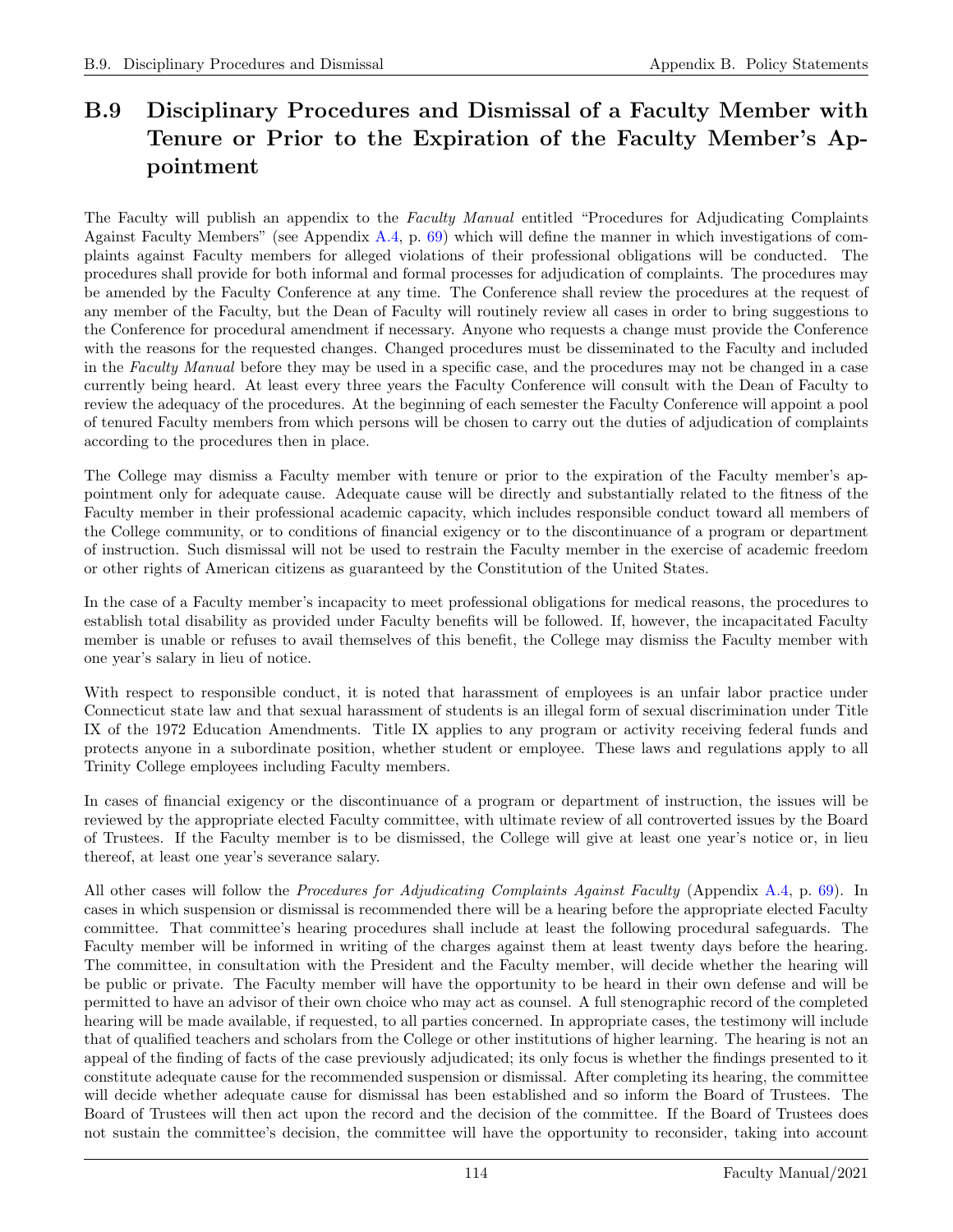the Board's objections. The Board of Trustees will make a final decision only after a study of the committee's reconsideration.

(Effective date: September 1, 1969; from The Amended 1969 Statement on Appointments, Reappointments, Promotions and Tenure, Faculty Manual, 8th edition, 1988, Section 12.4, pp. 30-31. Amended May 2, 1995.)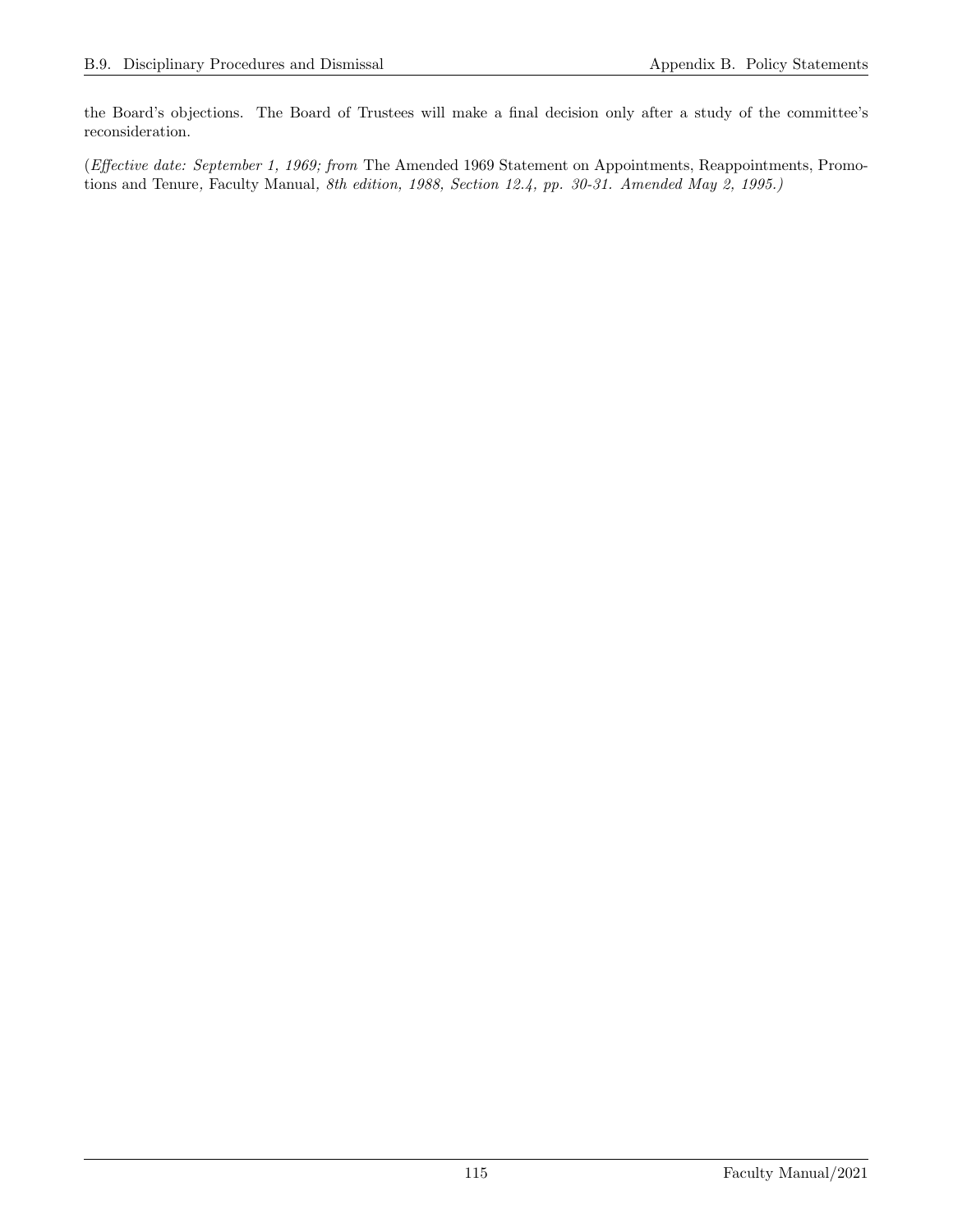# B.10 Statement on the Relationship of Tenure and Disciplinary Action at Trinity College

The Faculty of Trinity College believes that the safeguarding of tenure is of crucial importance to good governance and the protection of academic freedom. In particular, it is essential that neither the awarding nor the withholding of tenure be involved in any manner with disciplinary action. In May, 1992 the Executive Committee of the Board of Trustees "suspended" the award of tenure to a member of the Faculty accused of an illegal act. At its meeting of January 19, 1996 the Board of Trustees voted unanimously to endorse verbatim the following principles and positions:

Tenure and discipline are separate matters.

The action of the Executive Committee in "suspending" tenure in response to the particular circumstances that occurred in May, 1992 should not be regarded as a precedent for mixing tenure and discipline.

The Faculty Manual details procedures for discipline, which are the same for tenured and non-tenured members of the Faculty.

The Faculty also endorses these three principles and positions.

(Passed March 12, 1996 )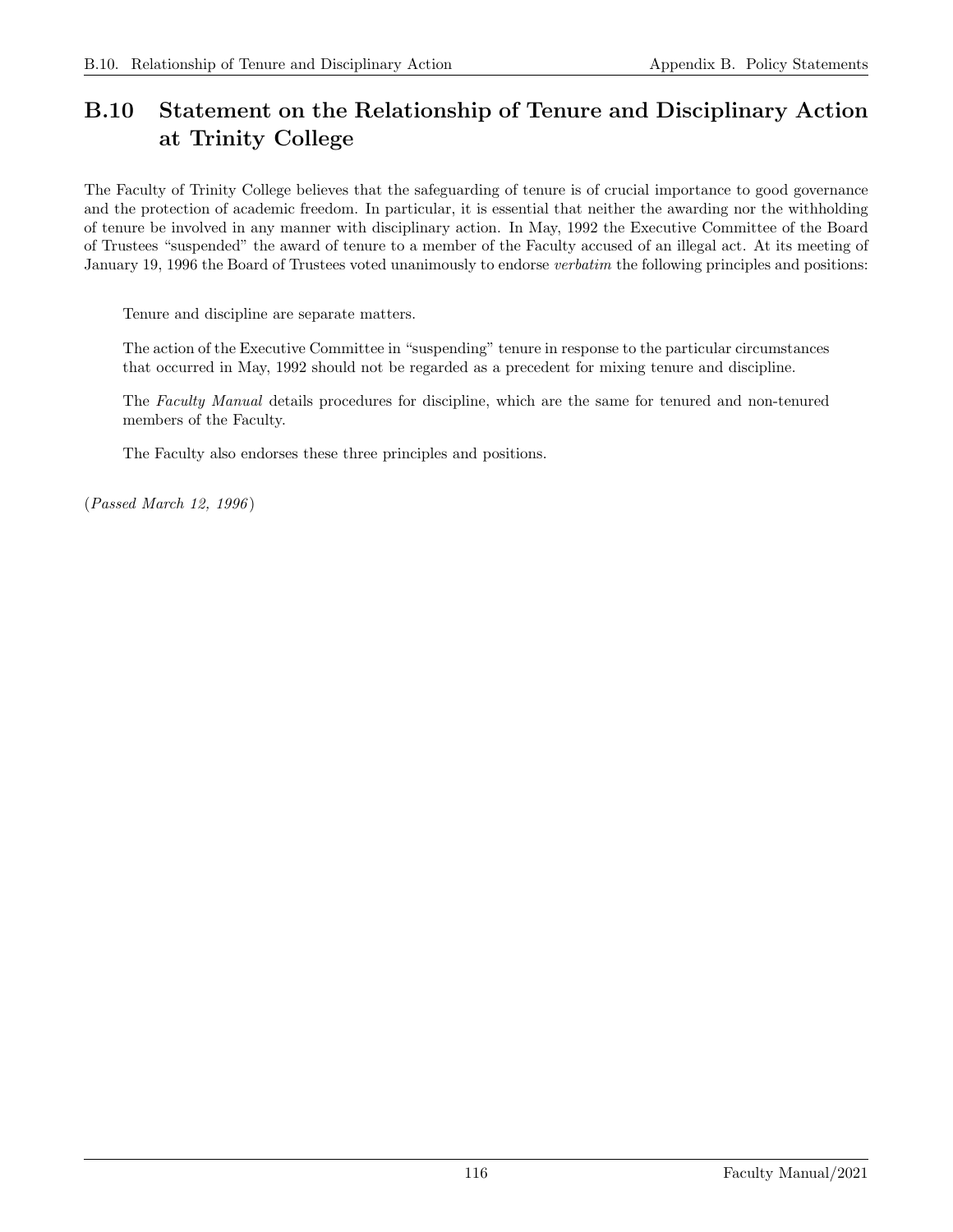## B.11 Statement on the Staffing of First-Year Seminars

In order to ensure adequate and equitable staffing of First-Year Seminars, each academic department, and each program that offers a major, shall annually allocate a minimum of  $6\%^7$  $6\%^7$  of its teaching units to the First-Year Program as seminars, with every such department and program offering at least one seminar every year. Departments and programs offering courses to first-year students in one or more of the special programs (Interdisciplinary Science, Guided Studies, InterArts, and Cities) may count these courses toward meeting their allocation.

(Passed December 5, 2000)

<span id="page-121-0"></span><sup>7</sup>The 6% allocation will typically be sufficient to staff first-year seminars. However, should circumstances arise under which this allocation percentage would not yield the number of seminars necessary to keep their average size around 12, a slightly higher allocation number would be used (between 6% and 7%). These circumstances might include a larger than anticipated first-year class, an unusually large number of faculty leaves or other released-time activities that would reduce the total of teaching units across the curriculum, or a smaller than anticipated number of students going into the special programs.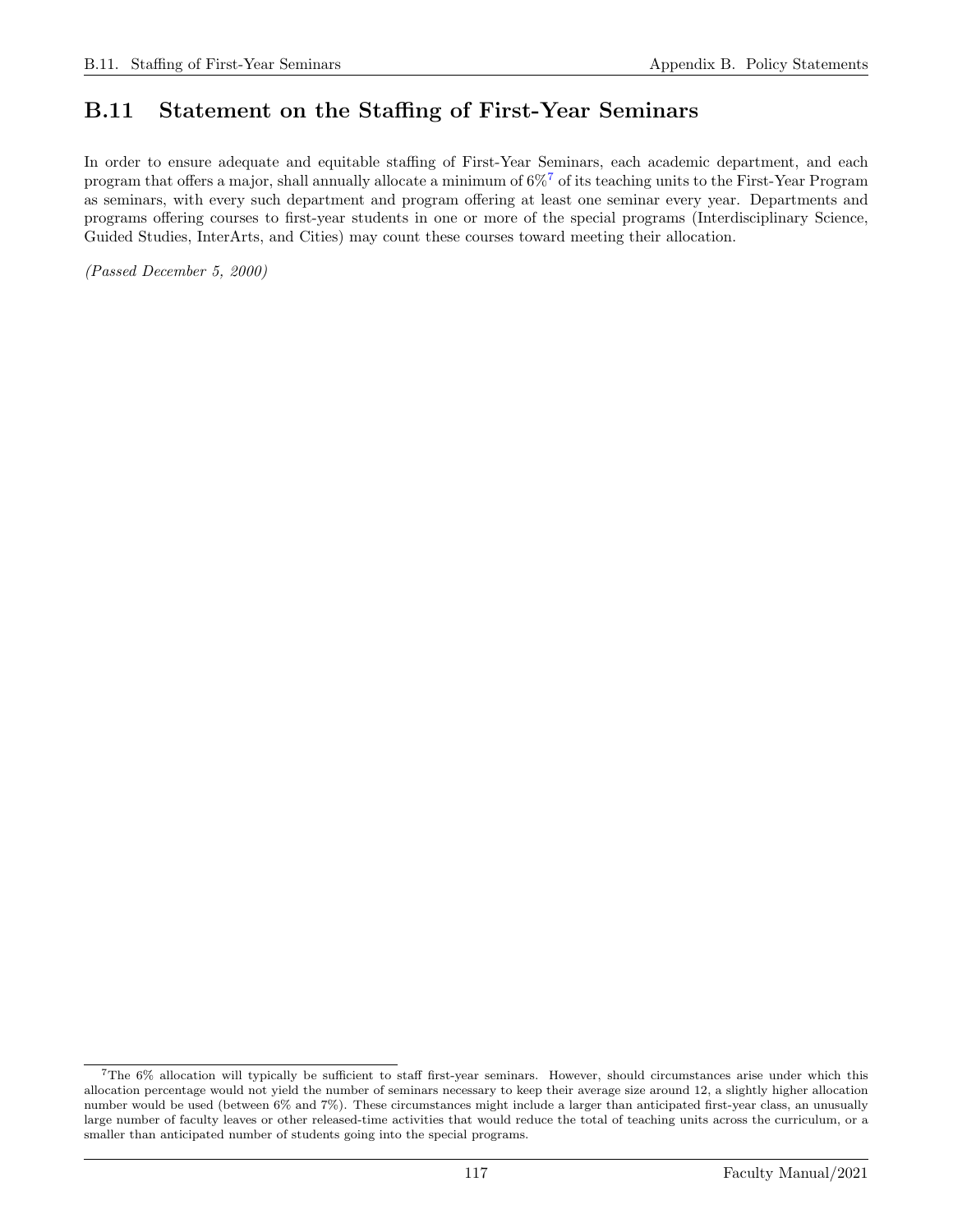## C The Charter, Statutes and Standing Rules of the Board of Trustees of Trinity College

## C.1 Charter of the Trustees of Trinity College

Whereas sundry inhabitants of this State, of the denomination of Christians called The Protestant Episcopal Church, have represented, by their petition addressed to the General Assembly, that great advantages would accrue to the State, as well as to the general interests of literature and science, by establishing within the State another Collegiate Institution; therefore,

- I. Resolved by this Assembly: That Thomas C. Brownell, Harry Croswell, Elijah Boardman, Samuel W. Johnson, Birdsey G. Noble, Samuel Merwin, Nathaniel S. Wheaton, Elisha Cushman, Charles Sigourney, Thomas Macdonough, Richard Adams, David Watkinson, Ebenezer Young, Jonathan Starr, Jr., Nathan Smith, John Thompson Peters, Asa Chapman, Elias Perkins, John S. Peters, and Luther Loomis, and their successors be, and the same hereby are, constituted a body politic and corporate forever, by the name of "The Trustees of Trinity College," and by that name shall and may have continual succession hereafter and shall be able in law to sue and be sued, implead and be impleaded, answer and be answered unto, defend and be defended, in all courts and places whatsoever, and may have a common seal, and may change and alter the same at their pleasure; and also shall be able in law to take by purchase, gift, grant, devise, or in any other manner, and to hold any real and personal estate whatsoever; *Provided always*, That they and their successors shall have power to give, grant, bargain, sell, convey, or otherwise dispose of, all or any part of the said real and personal estate, as to them shall seem best for the interest of said College.
- II. Resolved, That the said Trustees and their successors shall forever hereafter have full power and authority to direct and manage the Funds for the benefit of the College, and also to prescribe and direct the course of study, and the discipline to be observed in the said College; and also to select and appoint a President of the said College, and such Professor or Professors, Tutor or Tutors, to assist the President in the Government and education of the Students belonging to the said College, and such other officer or officers as to the said Trustees shall seem meet, all of whom shall hold their office during the pleasure of the Trustees; Provided always, That no President may be dismissed by the Trustees (whether for cause or without), absent the concurrence of at least two-thirds of the whole number of Trustees; and *Provided further*, That no Professor, Tutor, or officer (other than the President) shall be eligible to serve as a Trustee.
- III. Resolved, That at least one-third of the whole number of Trustees, lawfully convened as hereinafter directed, shall be a quorum for the dispatch of all business except for the disposal of real estate, or for the choice of a President, or for the election of Trustees, for which purposes there shall be at least a majority of the whole number of Trustees.
- IV. Resolved, That the President of the College shall always be, ex officio, but with vote, a member of the Board of Trustees; and that other officers of the Board shall be elected by the Trustees, to hold office during their pleasure.
- V. Resolved, That the said Trustees shall have power to meet from time to time upon their own adjournment, and so often as they shall be summoned by their Chair or President, or, in his or her absence, by the Senior Trustee, whose seniority shall be accounted according to the order in which the said Trustees are named in this act and shall be elected hereafter; Provided always, That the said Chair, or President, or the Senior Trustee, shall summon a meeting of the College, when required thereto in writing, by one-third or more of the whole number of Trustees; and *Provided also*, That he or she cause notice of the time and place of said meeting to be given in such manner as the Trustees shall in their by-laws prescribe.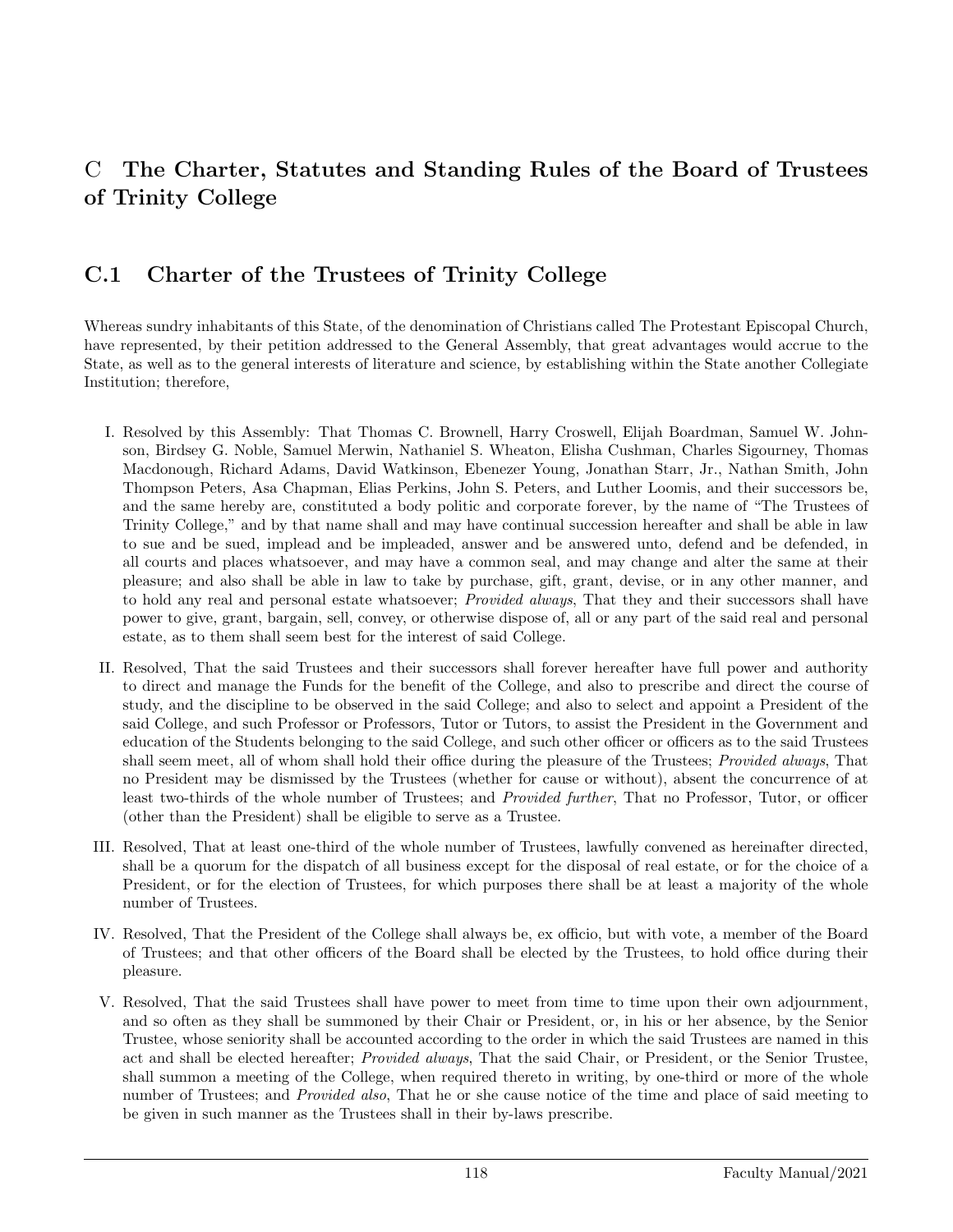- VI. Resolved, That the said Trustees and their successors shall have power and authority to grant all such literary Honors and Degrees as are usually granted by any University, College, or Seminary of learning in this State, or in the United States; and in testimony of such grant, to give suitable Diplomas, under their seal and the signatures of the President and Chair or Vice Chair of the Board, which Diplomas shall entitle the possessors respectively to all the immunities and privileges which, either by usage or by statute, are allowed to possessors of similar Diplomas from any other University, College, or Seminary of learning.
- VII. Resolved, That the said Trustees and their successors shall have full power and authority to make all Statutes and Standing Rules which to them shall seem expedient for carrying into effect the designs of the College; Provided always, That such Statutes or Standing Rules shall not make the religious tenets of any person a condition of admission to any privilege in the said College, and that no President, Professor, or other officer shall be made ineligible for or by reason of any religious tenet that he or she may profess, or be compelled, by the Statutes or Standing Rules to subscribe to any religious test whatsoever; and Provided also, That none of the Standing Rules as aforesaid shall be inconsistent with the Constitution and Laws of the State, or with the Constitution and Laws of the United States.
- VIII. Resolved, That the Funds which may at any time belong to the College now incorporated, shall enjoy the like exemptions from taxation, and the College itself, and its officers, shall enjoy the same privileges and exemptions, as have already been granted, or may hereafter be granted to Yale College, its officers, and its Funds.
- IX. Resolved, That whenever Funds shall be contributed or secured to the said College, to the amount of Thirty Thousand Dollars, and not before, the Trustees may proceed to organize and establish the said College in such town in this State as they shall judge most expedient.
- X. Resolved, That the following provisions shall govern the Board of Trustees of the College, as may be supplemented by the provisions set forth in the Standing Rules and the Statutes.

Section 1. The activities, property and affairs of the College shall be managed by a Board of Trustees composed of that number of Trustees as set forth in the Standing Rules of the College.

Section 2. The present persons who have been elected to serve as Trustees shall be Trustees of the College, together with such other persons who may be elected from time to time as set forth in the Standing Rules of the College. The President of the College, while in office, shall be a Trustee, without limitation, and with full voting privileges.

Section 3. Trustees Emeriti may be elected by the Board of Trustees in accordance with such provisions as may be prescribed by the Trustees. Such Trustees Emeriti shall serve without voting privileges. The number of such Trustees Emeriti shall be at the discretion of the Trustees, and shall not be counted in the membership limitations of the Board as set forth in the Standing Rules of the College.

Section 4. The Board of Trustees may establish, and at its pleasure alter, rules and regulations as to the manner in which votes for the election of Trustees shall be cast, and such rules and regulations shall be set forth in the Standing Rules or the Statutes of the College, and such other rules and regulations as the Board of Trustees may deem necessary to carry into execution the provisions of this resolution shall also be contained therein.

- XI. Resolved, That no Trustee of the College shall be personally liable to the College for monetary damages for breach of duty as a Trustee in an amount that exceeds the compensation, if any, received by the Trustee for serving the College during the year of the violation if such breach did not (a) involve a knowing and culpable violation of law by the Trustee, (b) enable the Trustee or an associate to receive an improper personal economic gain, (c) show a lack of good faith and a conscious disregard for the duty of the Trustee to the College under circumstances in which the Trustee was aware that his or her conduct created an unjustifiable risk of serious injury to the College, or (d) constitute a sustained and unexcused pattern of inattention that amounted to an abdication of the Trustee's duty to the College.
- XII. Resolved, That the College shall, to the fullest extent permitted by law, indemnify the Trustees for liability (including any obligation to pay a judgment, settlement, penalty, fine or excise tax, or reasonable expenses incurred with respect to any proceeding) to any person for any action taken, or any failure to take any action, as a Trustee, except liability that (a) involved a knowing and culpable violation of law by the Trustee, (b) enabled the Trustee or an associate to receive an improper personal economic gain, (c) showed a lack of good faith and conscious disregard for the duty of the Trustee to the College under circumstances in which the Trustee was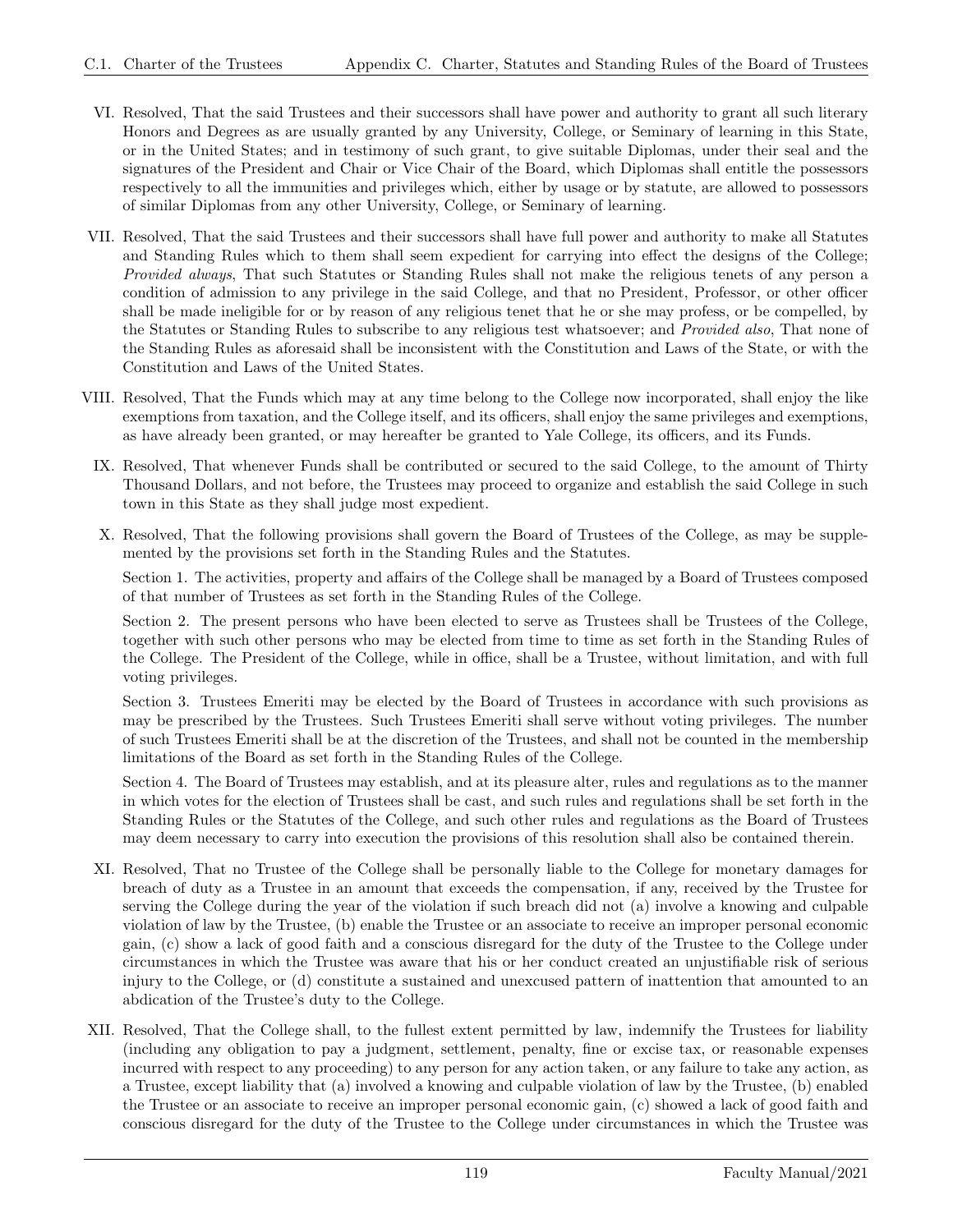aware that his or her conduct or omission created an unjustifiable risk of serious injury to the College, or (d) constituted a sustained and unexcused pattern of inattention that amounted to an abdication of the Trustee's duty to the College.

- XIII. Resolved, That any lawful repeal or modification of Article XI or Article XII or the adoption of any provision inconsistent herewith by the Board of Trustees of the College shall not, with respect to a person who is or was a Trustee, adversely affect any limitation of liability, right or protection of such person existing at or prior to the effective date of such repeal, modification or adoption of a provision inconsistent herewith.
- XIV. Resolved, That this Charter of the College may be amended by a resolution adopted by not less than two-thirds of the whole number of Trustees, provided that the Charter shall not be amended to permit the College to engage in any activity that would be inconsistent with its status as an organization that enjoys exemption from taxation, as described in Article VIII. Any notice of a meeting of the Board of Trustees at which this Charter is proposed to be amended shall include notice of such proposed action.
- XV. Resolved, That any provisions of Standing Rules or the Statutes of the College inconsistent with the foregoing resolutions shall be suspended for such time as said resolutions remain in effect.

This amended and restated Charter (Certificate of Incorporation) consolidates all amendments into a single document.

This amended and restated Charter (Certificate of Incorporation) of the Corporation shall become effective upon filing.

The amendments and restatement set forth above were duly approved by the Board of Trustees of the Corporation on May 19, 2012 in the manner required by sections 33-1140 through 33-1147, inclusive, of the Act and by the Charter (Certificate of Incorporation), and member approval was not required.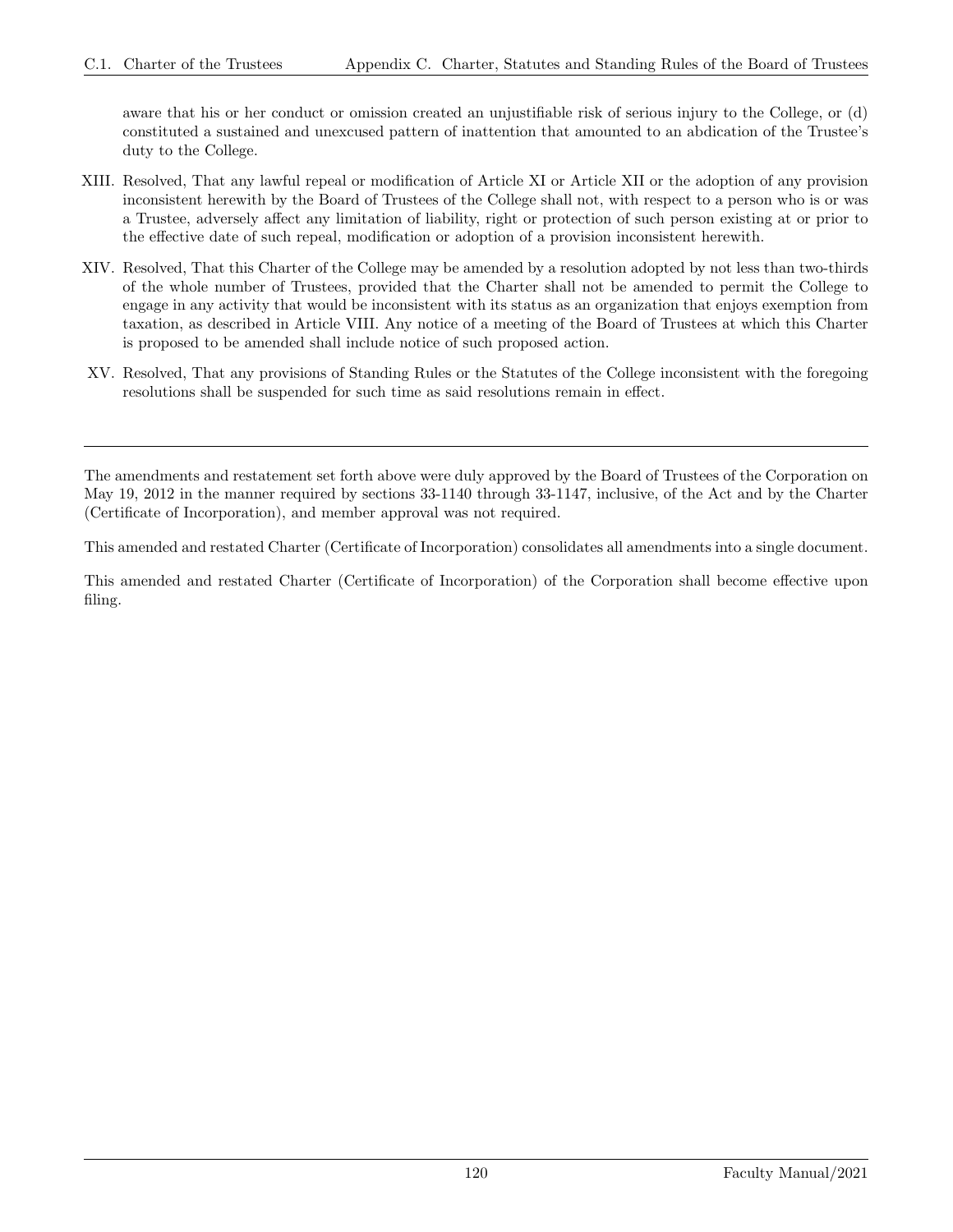## C.2 Statutes of Trinity College 1972

These Statutes of the College are intended to supplement and implement applicable provisions of the Connecticut Revised Nonstock Corporation Act, as amended from time to time, the Charter of the College and the Standing Rules of the College.

#### TITLE I Of The Corporation

Section 1. The Board of Trustees is, by the Charter of the College, the supreme governing power.

#### TITLE II Of The Faculty

Section 1. The President and those Professors and other officers who are permanently engaged in the instruction and oversight of undergraduate and graduate students, the Dean of the Faculty and Librarian, constitute the College Faculty, to whom is committed the government of the students.

Section 2. The Board of Trustees may appoint, from time to time, a person who, in the absence of the President, shall, for all the ordinary purposes of government, act as President. The Faculty may delegate authority to committees of their own number appointed by themselves.

Section 3. A Secretary shall be appointed by the Faculty, who shall keep a correct record of their proceedings, subject at all times to the inspection of the Board of Trustees.

Section 4. The Faculty may make rules and by-laws for their own guidance and the administration of matters committed to their charge: provided such rules and by-laws do not conflict with the Charter or Statutes.

#### TITLE III

#### Of The National Alumni Association

Section 1. The National Alumni Association consists of all matriculated members of the College who are no longer in College, all recipients of honorary degrees, and all members of the Faculty under contract to the College.

Section 2. The National Alumni Association has power to make laws and choose officers for its own government; and according to said laws to assemble from time to time, to consult and advise for the benefit of the College, and to exercise such other powers and privileges as are specially ceded by the Trustees.

Section 3. The National Alumni Association has the right of nominating candidates for admission ad eundem gradum.

#### TITLE IV Of The Board of Fellows

Section 1. The Board of Fellows of Trinity College shall be appointed by the President, with the approval of the Board of Trustees, to serve as visiting advisors on administrative and academic matters. Each Fellow shall continue in office for three years from the time of appointment and may be appointed for a second term.

Section 2. The Fellows shall be known, collectively, as the Board of Fellows and shall meet at least annually.

### TITLE V

#### Of The Academic Year

Section 1. The Academic Year shall be divided into two terms of approximately equal length, named respectively Fall Term and Spring Term with the opening and closing days as well as the other significant dates set by the Trustees.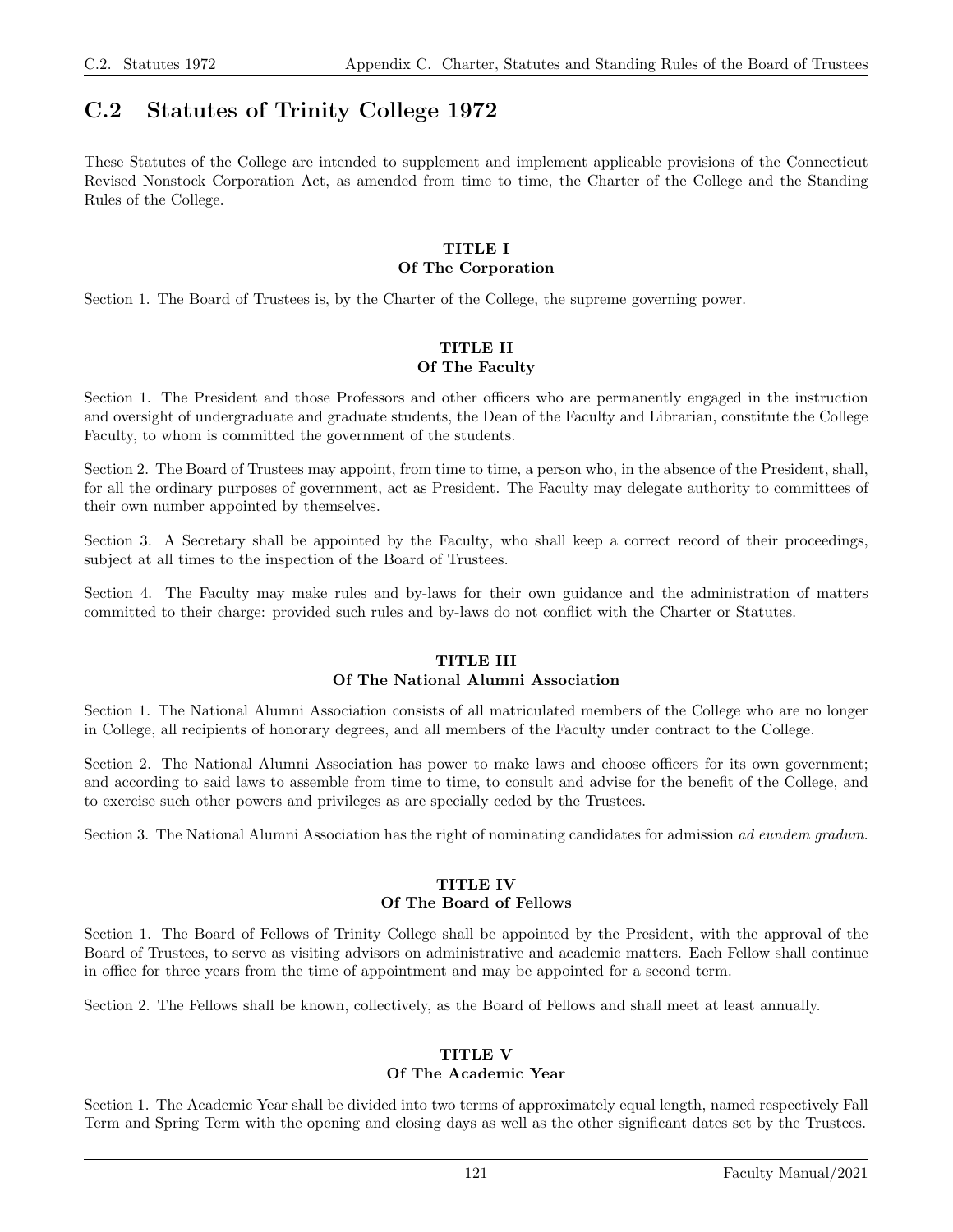#### TITLE VI Of Admission

Section 1. Candidates for admission shall present testimonials of good moral character, and if from other colleges shall also present certificates of honorable dismissal. Candidates must be at least fifteen years of age, and shall satisfy the prescribed requirements for admission.

Section 2. Students who do not propose to pursue all the studies of any of the regular courses, may be permitted, under the name of Special Students, to recite with any class in such studies as they shall be found qualified to pursue. They shall be subject to the rules, and, upon honorable dismissal, shall be entitled to a certificate from the President, stating the time they were members of the College, and the studies pursued during that time.

#### TITLE VII Of Matriculation

Section 1. Matriculation shall consist in signing, in the presence of the President and two or more Professors, or his or her appointee the following promise:

"I promise to observe the Statutes of Trinity College; to obey all its Rules and Regulations, to discharge faithfully all scholastic duties imposed upon me; and to maintain and defend all the rights, privileges, and immunities of the College according to my station and degree in the same."

Section 2. The time of matriculation shall be fixed by the President in consultation with the Secretary of the Faculty.

#### TITLE VIII Of The Course Of Studies

Section 1. The studies shall be arranged in the following courses:

(1.) A course in Arts including such studies as shall be prescribed. Persons recommended by the Faculty as having completed this course, and having fulfilled the other prescribed requirements, will be granted the degree of Bachelor of Arts.

(2.) A course in Science including such studies as shall be prescribed. Persons recommended by the Faculty as having completed this course, and having fulfilled the other prescribed requirements, will be granted the degree of Bachelor of Science.

#### TITLE IX Of Collegiate Exercises

Section 1. Every student shall perform such collegiate exercises as shall be assigned him or her.

#### TITLE X Of Rooms and Boarding Places

Section 1. No student not residing with his or her parent or guardian may lodge in any building not owned or controlled by the College, without permission of the Dean. Such permission may be given upon such conditions and for such time, not exceeding one year, unless the permission is renewed, as the Dean may deem advisable.

Section 2. Rooms in the college buildings shall be assigned to the students under the supervision of the officer designated by the President. No student shall remove from one room to another without such officer's permission.

Section 3. Every student shall be responsible for all damage done to his or her room during his or her occupancy. Every student shall also be accountable for all improper conduct of any kind occurring in his or her room.

Section 4. Advance notice normally will be given when College authorities seek access to a student room to determine compliance with regulations and rules of the College. When, in the opinion of College authorities, danger to life,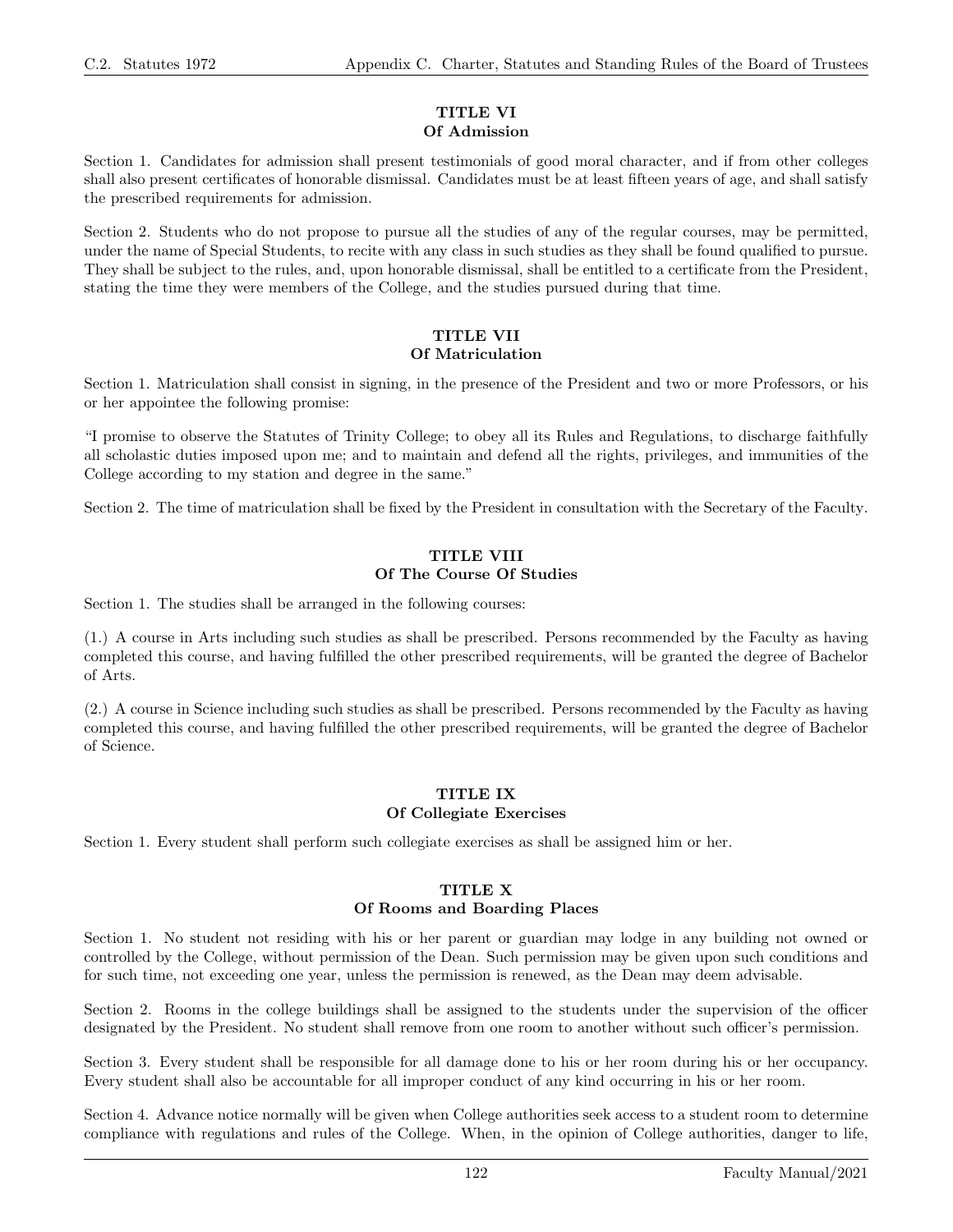safety, health, or property is reasonably anticipated, College authorities may enter and examine student rooms without giving notice to the occupant(s) in advance.

Section 5. The students shall board only in such places as are approved by the Dean.

Section 6. Residence within the walls is not allowed during vacation, unless by permission of the Dean.

#### TITLE XI Of Discipline

Section 1. The Faculty shall keep a record of the progress in study, and general conduct of the students.

Section 2. The students shall be ranked in the several classes according to their progress in study.

Section 3. The punishments of the College shall be admonition, censure, restriction, suspension, dismissal, and expulsion, together with fines and extra work.

Section 4. When a student is suspended the student is required to leave the College and vicinity at such time as the President may designate; and a failure to do so shall be considered a ground of additional disciplinary action.

#### TITLE XII Of Examinations

Section 1. At the close of the Fall Term there may be examinations upon the studies of that term, in whole or in part, and at the close of the Spring Term there shall be examinations, in whole or in part, upon the studies of that term, or upon the studies, at the discretion of the Faculty, of the whole Academic Year.

### TITLE XIII

#### Of Commencement

Section 1. The exercises of Commencement shall be assigned by the President, and shall be attended by the students in conformity with such arrangement as may be prescribed.

#### TITLE XIV Of Academic Degrees

Section 1. Matriculated students who are certified by the Faculty as having met all academic requirements and who have satisfied all financial obligations to the College, may be admitted by the Trustees to the degree of Bachelor of Arts or, in specified fields, the Bachelor of Science.

Section 2. The degree of Master of Arts, Master of Science or Master of Liberal Arts may be conferred by the Trustees on holders of the Baccalaureate degree who have satisfied all academic requirements prescribed by the Faculty and who have discharged all financial obligations to the College.

Section 3. Degrees shall be conferred by the President of the College, on Commencement Day, or at such other times as the Trustees may specially appoint.

#### TITLE XV Of The Library

Section 1. The Library shall be in the charge of the Librarian, who is empowered to make such regulations in regard to access to the Library, and the times and conditions of borrowing books, as he or she may deem necessary or desirable, subject to consultation with the President.

Section 2. A book shall be kept by the Librarian, in which shall be inscribed the names of all contributors to the Library, together with a list of the books which they have contributed.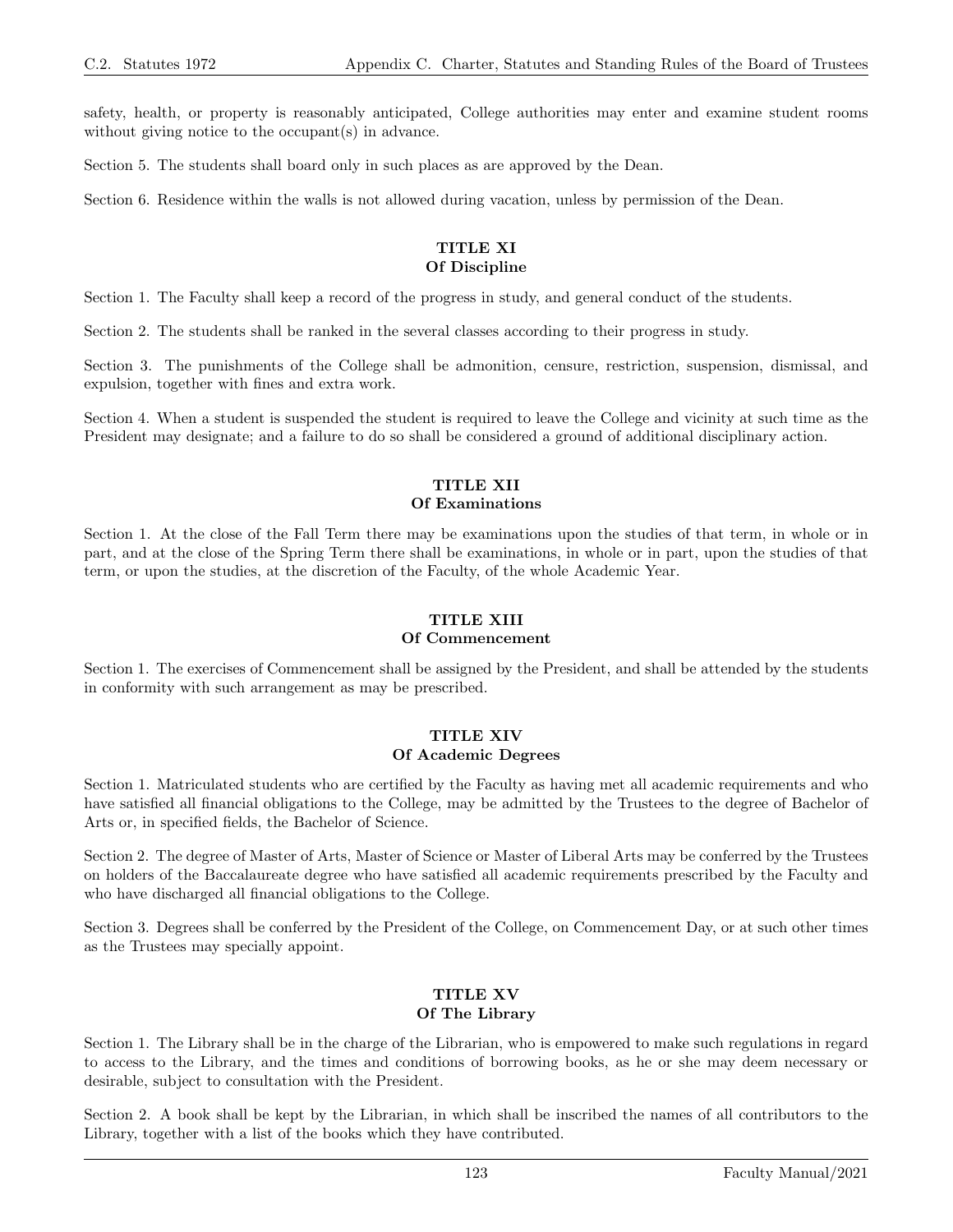Section 3. The Librarian shall make an Annual Report to the Board of Trustees on the state of the Library, the increase in the number of books, and the sources from which they were derived, together with such other information as the Librarian may deem important.

#### TITLE XVI Of College Dues

Section 1. The Treasurer or Comptroller shall collect the charges for tuition and other fees at the beginning of each term. The term bills must be paid prior to registration or the College may deny registration and other college privileges. If additional charges are incurred after registration, payment is due immediately. Non-payment of term bills may result in suspension of the student until such time as payment is made. Any charges for damages to college property, fines, etc., shall be governed by the same rules as apply to the term bills.

Refund of college charges due to withdrawal shall be made in accordance with the refund policy as stated in the College Bulletin.

Section 2. A student may not receive a degree or an honorable dismissal until the Treasurer certifies that all the student's college bills are paid. In addition, the student may be denied grade reports and transcript service if the student owes money to the College.

If, in the judgment of the College, it becomes necessary to engage the services of a collection agency or attorney to effect collection or to settle any dispute in connection with the terms, the student is subject to pay such collection agency or attorney's fees, reasonable expenses, and costs as hereby incurred.

#### TITLE XVII Of Amendments

Section 1. These Statutes may be amended at any meeting by a two-thirds vote of the Trustees present, provided that ten days' notice of any proposed amendment shall have been sent to each member of the Board of Trustees.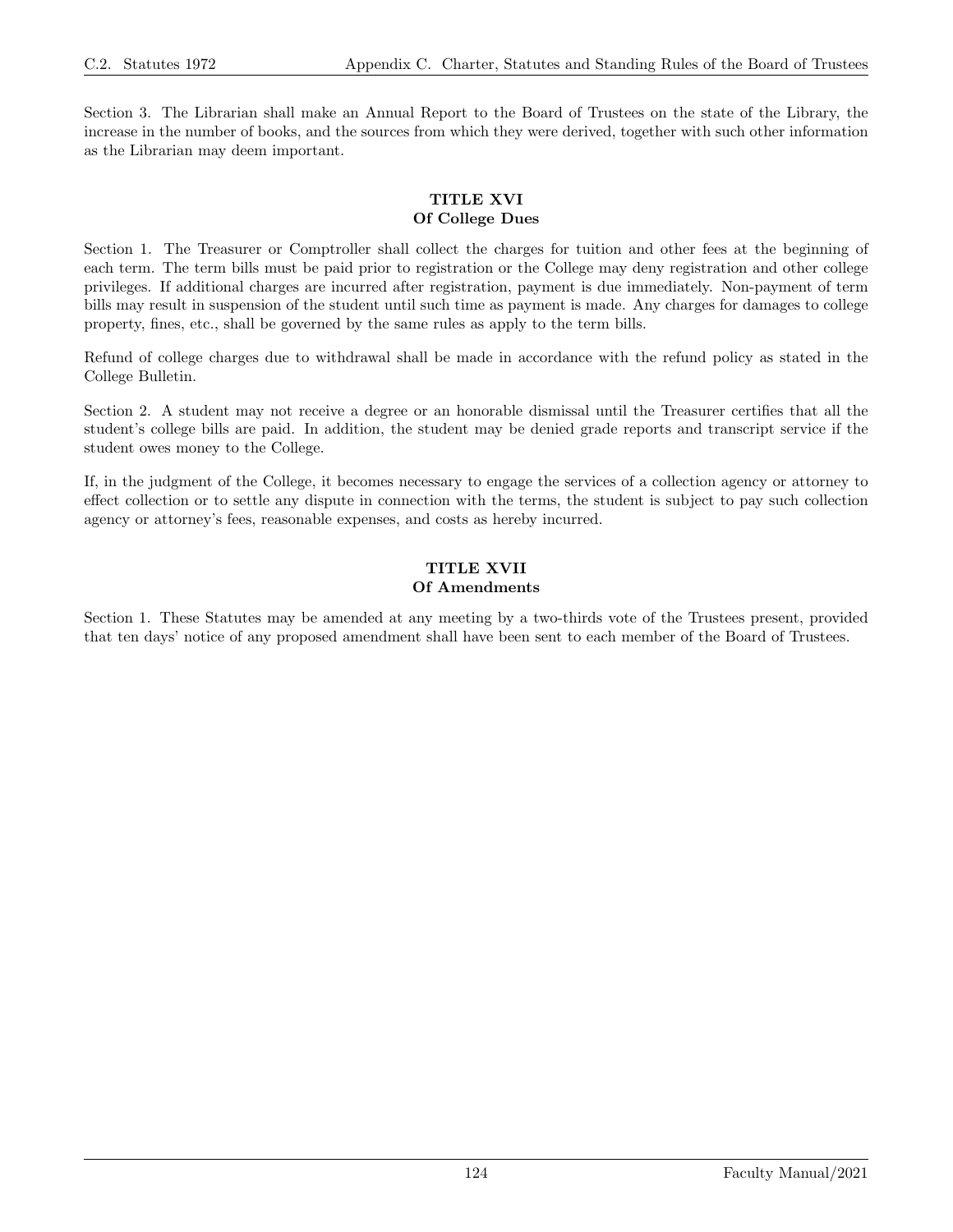## C.3 Amended and Restated Standing Rules of the Trustees of Trinity College

#### Adopted: January 23, 2015 Amended: October 2, 2015 (Article I, Section 9) Amended: October 15, 2016 (Article I, Sections 16 through 19)

These Amended and Restated Standing Rules ("these Standing Rules") of The Trustees of Trinity College (the "College") are intended to supplement and implement applicable provisions of the Connecticut Revised Nonstock Corporation Act, as amended from time to time, and of the Charter of the College. These Standing Rules amend and restate in their entirety the Standing Rules of the College adopted on October 12 and 13, 2012.

### I

### The Board of Trustees

**Stated Meetings.** The Board of Trustees shall hold at least three stated meetings each year, one before the Annual Commencement of the College (the "Commencement Meeting"), the other two at such hours and dates as the Trustees on the recommendation of the President shall appoint. The Chair of the Board of Trustees shall preside at meetings of the Board of Trustees.

Number. The Board of Trustees shall be composed of not fewer than twenty nor more than thirty-six persons, including the President of the College and the President of the National Alumni Association of the College, each of whom shall be an *ex-officio* member of the Board of Trustees, shall be counted in determining a quorum, shall have full powers to vote as a member of the Board of Trustees, and shall be counted as a member of the Board of Trustees for purposes of the minimum and maximum number of Trustees prescribed by these Standing Rules. Trustees shall serve for four-year terms.

Notice. In all elections to fill vacancies in the Board of Trustees the names of persons put in nomination for Trustees shall be sent out with the notice of the succeeding meeting. Unless otherwise prohibited by law, any notice to the Board of Trustees may be delivered by electronic transmission. Electronic transmission means any process of communication not directly involving the physical transfer of paper that is suitable for retention, retrieval and reproduction of information by the recipient. Notice of a special meeting need not describe the purpose of the special meeting unless required by these Standing Rules.

Ballots. Elections of Trustees shall be by written ballot if requested by any Trustee.

**Terms.** No person shall serve more than two complete consecutive terms as a Trustee; *provided*, that service for any term as a Trustee, ex-officio, shall not count toward such limitation; and provided further, that a Trustee serving or elected to serve as the Chair or a Vice Chair of the Board of Trustees may continue to serve as a Trustee for one or more additional consecutive terms after serving two complete consecutive terms as a Trustee (and, so long as such Trustee is otherwise eligible to serve as a Trustee, such Trustee may complete any such additional term regardless of whether he or she serves as the Chair or a Vice Chair for the duration of such additional term). Following a one-year absence from the Board of Trustees, a person may again be eligible to serve not more than two complete consecutive terms as a Trustee. The term limits set forth in this Section shall apply to the election of Trustees under Article I, Sections 6, 7, and 8.

Charter Trustees. The Trustees may, by a majority of votes of the Trustees present at a meeting duly warned at which a quorum is present, elect Charter Trustees.

G. Keith Funston Trustee. The Board of Trustees, by a majority of votes of those present at a meeting duly warned at which a quorum is present, may elect one person who has been admitted to any degree at the College no more recently than at the public commencement day at the end of the previous academic year nor later than ten years after admission to such degree to serve as the G. Keith Funston Trustee for a single term. There shall be not more than one G. Keith Funston Trustee at any time. Any Person so elected shall, after completion of his or her term, be otherwise eligible for election to the Board of Trustees as a Charter or Parent Trustee in accord with the requirements for election thereto.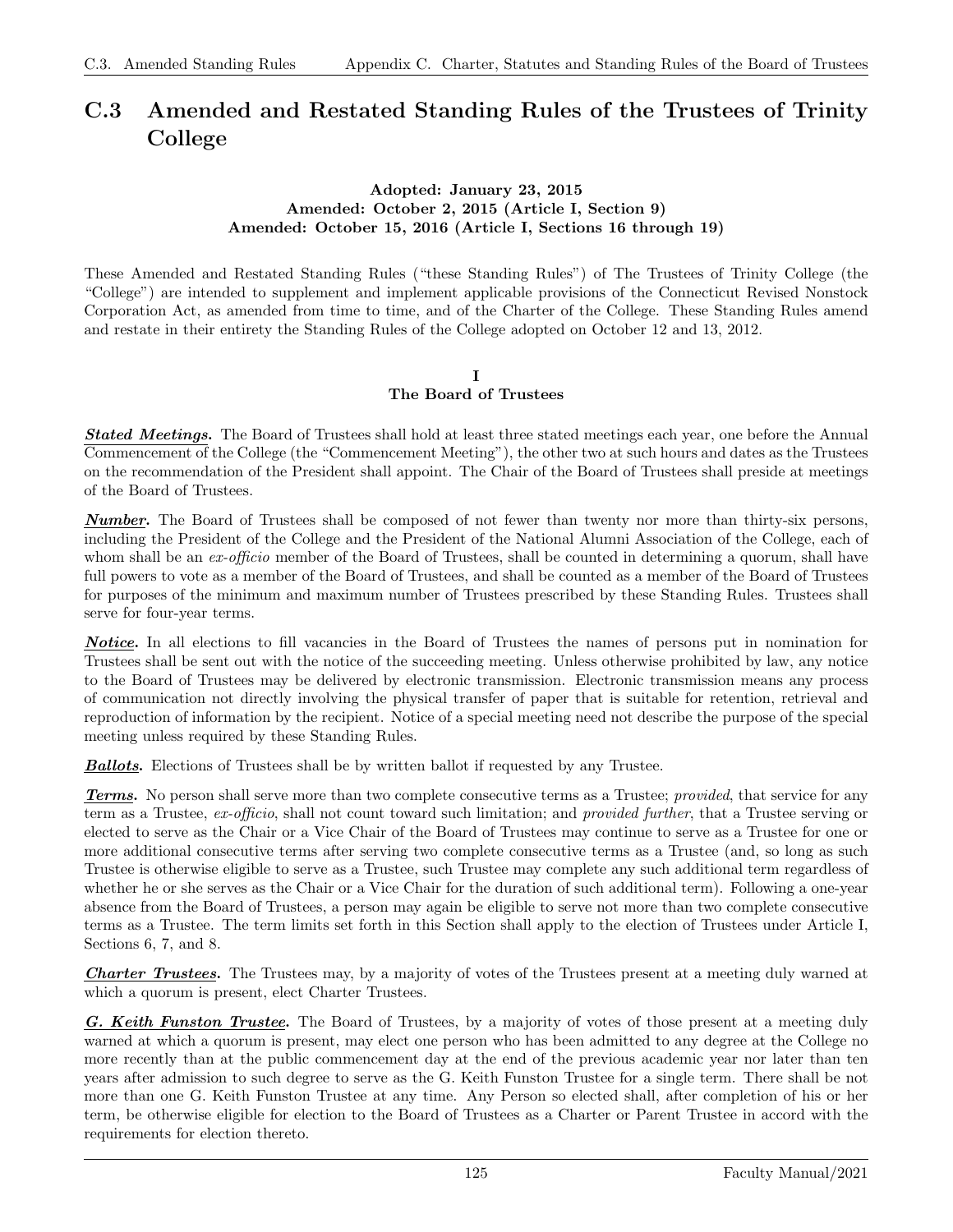**Parent Trustee.** The Board of Trustees, by a majority of votes of those present at a meeting duly warned at which a quorum is present, may elect one person to serve as the Parent Trustee for a single term. There shall be not more than one Parent Trustee at any time. At the time of election, such person must be the parent (by birth or adoption), step-parent, or legal guardian of a person then enrolled or committed to enroll within the next twelve months in a degree program in the College. Any Person so elected shall, after completion of his or her term, be otherwise eligible for election to the Board of Trustees as a Charter or G. Keith Funston Trustee in accord with the requirements for election thereto. If at any time during his or her term a Parent Trustee ceases to be the parent (by birth or adoption), step-parent, or legal guardian of a person then enrolled or committed to enroll within the next twelve months in a degree program in the College, then, immediately after the Commencement Meeting next following such cessation, such Parent Trustee shall cease to be the Parent Trustee, without the need for any action by the College or the Board of Trustees, and the seat of such Parent Trustee shall be deemed vacant.

Limits on Service. No person shall be elected as a Trustee who, on the date of election, is 70 or more years of age, except for Trustees elected at the May 2015 Meeting of the Board of Trustees. All Trustees, except trustees emeriti, shall retire from the Board of Trustees at the first regular meeting of the Board of Trustees on or following their 74th birthday, except for Trustees elected at the May 2015 Meeting of the Board of Trustees.

Classification of Trustees. The Trustees shall be divided into four classes, designated as Class I, Class II, Class III and Class IV, with each class containing approximately the same percentage of the total, as near as may be. The initial term of office of Class I shall expire at the Commencement Meeting in 2013; that of Class II shall expire at the Commencement Meeting in 2014; that of Class III shall expire at the Commencement Meeting in 2015; and that of Class IV shall expire at the Commencement Meeting in 2016. Subject to the foregoing, at each annual Commencement Meeting the successors to the class of Trustees whose term shall then expire shall be elected to hold office for a term expiring at the fourth succeeding Commencement Meeting and until their successors are elected and qualified or until their earlier resignation, removal, death or incapacity.

Subject to Article I, Sections 7 and 8, a Trustee elected to or serving an initial four-year term as a Trustee at the Commencement Meeting in 2012 may be elected to a second consecutive four-year term as a Trustee. Subject to Article I, Section 5, a Trustee elected to or serving a second consecutive four-year term as a Trustee at the Commencement Meeting in 2012 may not be elected to an additional consecutive four-year term as a Trustee.

Vacancies; Removal. The Board of Trustees, by a majority of those present at a meeting duly warned at which a quorum is present, may elect, upon the death, resignation, removal or other vacancy of the place of any Charter or G. Keith Funston or Parent Trustee, another to complete his or her term. The term of office of a Trustee elected to fill a vacancy shall commence immediately upon the close of the meeting at which he or she is elected as a Trustee and shall end on the last day of the unexpired term for which the vacancy occurred. Service as Trustee during the unexpired term of office of a former Trustee shall not be counted for purposes of the term limits of Trustees set forth above.

The Board of Trustees, by a majority of those present at a meeting duly warned at which a quorum is present, may remove any Charter, G. Keith Funston or Parent Trustee for "Cause." "Cause" shall mean that a Trustee (i) has been convicted of or pleaded guilty to a felony or any other crime involving dishonesty; (ii) has engaged in misconduct or other activity that, in the good faith judgment of the Board of Trustees, has or is likely to have a material adverse impact on the College (either economically or on its reputation), or (iii) has absented himself or herself for any four successive meetings duly noticed. Notice of a special meeting to remove a Trustee shall include reference to the proposed removal.

**Election of Officers.** The Trustees shall elect annually at the Commencement Meeting a Chair of the Board of Trustees. The Chair of the Board of Trustees shall be a Trustee who has not passed, as of the date of such meeting, his or her 70th birthday. No person shall be eligible for re-election as Chair of the Board of Trustees after serving five consecutive years. The Board of Trustees shall elect such other officers as they may deem appropriate from time to time to hold office at the pleasure of the Board of Trustees.

Trustees Emeriti. Former members of the Board of Trustees may become Trustees Emeriti. Trustees Emeriti shall be elected by the Trustees; provided that the Trustees shall not elect any former Trustee to be a Trustee Emeriti after the meeting of the Board of Trustees on January 23, 2015. At the discretion of the Chair, such Trustees Emeriti may be duly notified of the time of meetings of the Board of Trustees, and may be entitled to attend meetings of the Board of Trustees and to participate in the discussions and deliberations of the Board of Trustees, but shall not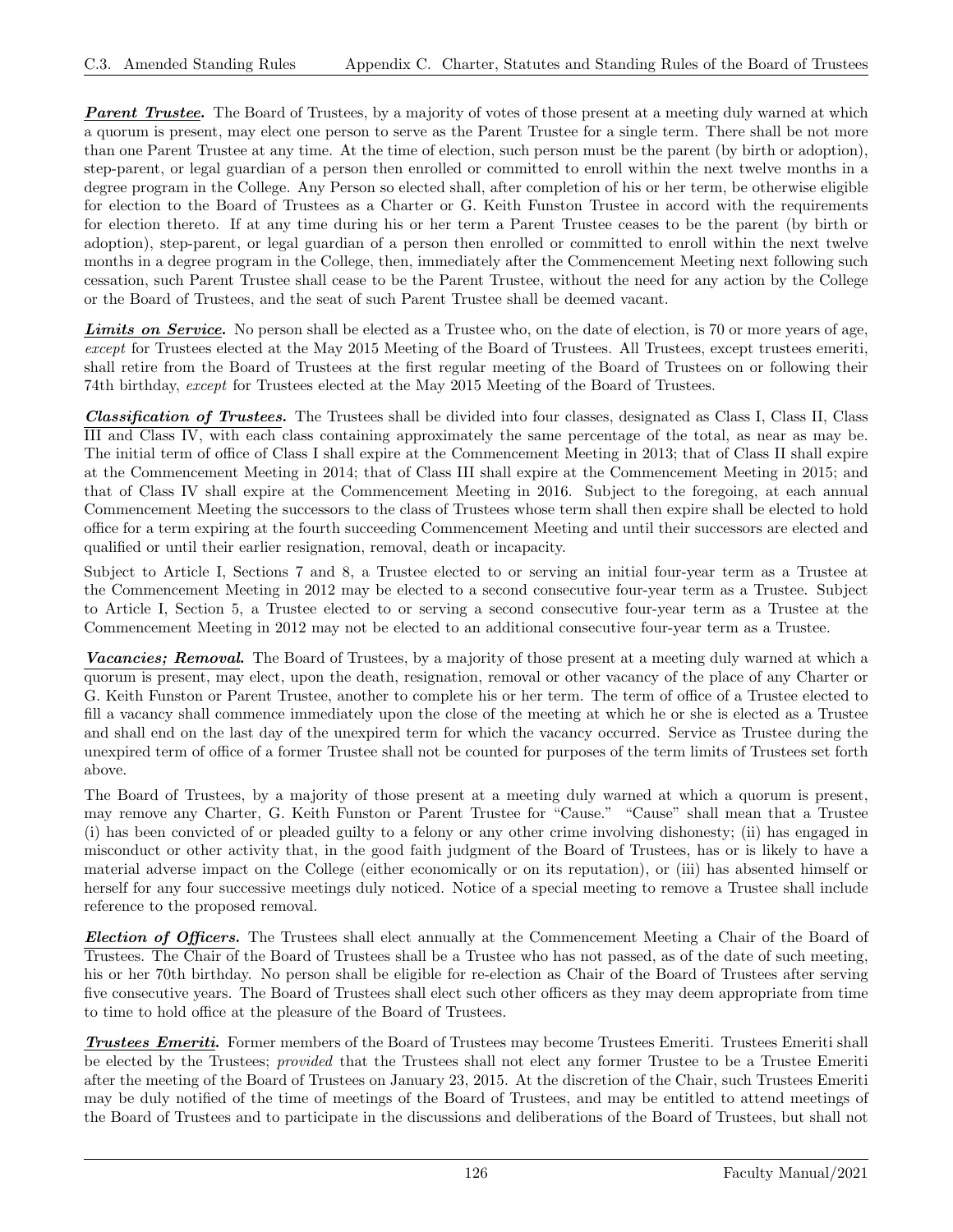be entitled to vote upon any matter or questions pending before the Board of Trustees. Trustees Emeriti shall serve for such terms as the Board of Trustees may prescribe.

Action by Unanimous Written Consent. Except in cases where the Charter of the College requires action to be taken by a duly convened meeting of the Board of Trustees, any action required to be taken by the Board of Trustees or by any committee thereof may be taken by a written consent setting forth the action so taken and signed by all members of the Board of Trustees or such committee, as the case may be. Such unanimous written consent shall be filed with the minutes of the proceedings of the Board of Trustees or the committee. A Trustee's consent may be withdrawn by a revocation signed by the Trustee and delivered to the Secretary prior to the delivery to the Secretary of unrevoked written consents signed by all of the Trustees.

**Telephonic Meetings.** The members of the Board of Trustees or any committee thereof may participate in a regular or special meeting of the Board of Trustees or such committee by, or conduct the meeting through the use of, any means of communication, by which all Trustees and other committee members participating may simultaneously hear each other during the meetings. A Trustee or other committee member participating in a meeting by this means is deemed to be present in person at such meeting.

Committees Generally. To further the effective discharge of the Board of Trustees responsibilities, the Chair of the Governance Committee, in consultation with the Chair of the Board of Trustees and the President of the College, shall annually, in advance of the first meeting of the Board of Trustees in the next academic year (and at such other times as desirable), assign Trustees to committees and subcommittees and appoint the chairs of such committees and subcommittees. All such assignments and appointments shall be ratified and confirmed by the Board of Trustees. Committee and subcommittee assignments shall take into account the talents and interests of each Trustee, and shall seek to achieve balance in numbers and in the diversity of membership.

The Chair of the Board of Trustees shall be an ex officio member of all committees and subcommittees. The President of the College shall be an ex officio member of all committees and subcommittees with the exception that the President shall not be a member of, and shall not vote on any matter before, the Audit and Risk Committee, the Compensation Committee, or the Evaluation and Success Committee. However, the President may be invited to participate in the work of each of these committees, as may be appropriate in the discretion of the corresponding committee chair.

Only a Trustee with voting authority may serve as member of a committee or subcommittee, and only members of a committee or subcommittee shall vote. Only members of fixed membership committees, of the Compensation Committee, and of the Evaluation and Success Committee shall be entitled to attend meetings of such committee. The meetings of all open membership committees and subcommittees and of the Awards for Excellence Committee shall be open to the members of such committee or subcommittee and, except when in executive session, to all other Trustees. Committees and subcommittees may invite persons who are not members (including administrative and faculty employees of the College and Trustees who are not members) to attend the meetings, and to participate in the deliberations, of such committee or subcommittee.

No committee or subcommittee shall have the authority to fill vacancies on the Board of Trustees or adopt, amend, or repeal the Charter, the Statutes, or these Standing Rules. All committees and subcommittees shall keep minutes of their meetings. Unless otherwise provided, a majority of the members of a committee or subcommittee shall constitute a quorum for the transaction of business. The Board of Trustees may create additional committees and subcommittees, from time to time, as deemed necessary or desirable.

**Fixed Membership Committees.** There shall be three fixed membership committees with principal oversight over the core governance functions of the College and of the Board of Trustees: (i) the Executive and Planning Committee, (ii) the Audit and Risk Committee, and (iii) the Governance Committee.

**Executive and Planning Committee.** The Executive and Planning Committee shall be composed of the chairs of all fixed membership committees and of all open membership committees, the President of the College, the Chair and any Vice Chairs of the Board, and one additional Trustee. This committee shall be supported by the Secretary of the College, the Chief Financial Officer, and the Chief Academic Officer. It shall meet as needed; is empowered to act in the place of the full Board in accordance with applicable law; but shall defer any business that should be properly brought to the full board until the next scheduled meeting unless circumstances warrant immediate action. Additionally, this committee shall oversee the College's strategic planning, which should include a multi-year strategic plan that has clear institutional goals, processes for implementation and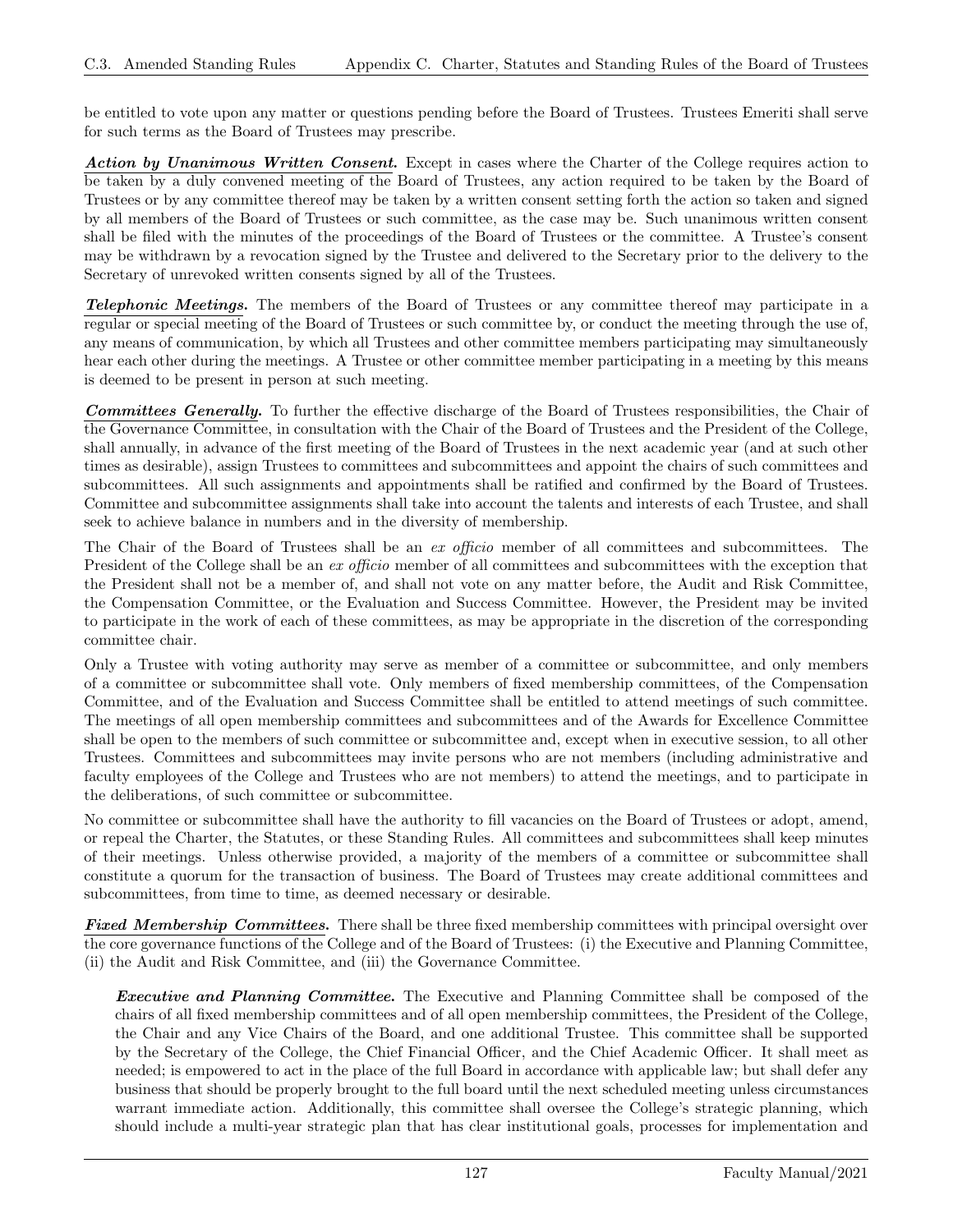mechanisms for measurement, monitoring and adjusting outcomes as appropriate. The committee shall review the College's strategic plan and make recommendations to the Board of Trustees for approval thereof. The committee shall seek to achieve proper alignment between approved capital projects and approved fundraising priorities through coordination with the Comprehensive Campaign Committee and the Information Services and Facilities Committee.

**Audit and Risk Committee.** The Audit and Risk Committee shall be composed of Trustees and supported by the Chief Financial Officer, the Chief Academic Officer, the Chief Student Life Officer, the Chief Enrollment Officer, the Chief Information Officer, and the Chief Legal Officer. The Audit and Risk Committee shall regularly review the financial reports of the College. The committee shall also receive periodic updates that evaluate the risk profile of the College (i.e., how the College is managing enterprise risk). It shall meet with the administration no less than three times annually and at least twice annually with the College's independent auditors. The Audit and Risk Committee shall be responsible for designating, retaining or terminating the College's independent auditors; reviewing annually their qualifications, performance and independence; approving audit engagement fees and terms; and reviewing and accepting the annual audited financial statements, auditor's management internal controls report and IRS Form 990. The Audit and Risk Committee shall discuss with the administration and the independent auditors the College's guidelines and policies with respect to risk assessment and risk management, including the College's major financial risk exposure and the steps the administration has taken to monitor and control such exposures. The Audit and Risk Committee shall review the litigation threatened or pending against the College. The Audit and Risk Committee shall also review and discuss with the administration, at least annually, the terms of the College's insurance coverage for directors and officers, and approve insurance limits. In conjunction with the Chair of the Board of Trustees and/or the President, as appropriate, the Audit and Risk Committee shall oversee the administration's mechanisms for employees and others to make complaints relating to accounting practices, internal accounting controls or audit matters, and unlawful business practices generally, with provisions for confidential anonymous submission by employees. The Audit and Risk Committee periodically shall review the complaints filed under such mechanisms. The Chair of the Audit and Risk Committee shall review the expense reports of the President of the College and is authorized to approve such expenses for payment or reimbursement by the College. The Audit and Risk Committee shall retain such outside counsel, experts, and other advisors as it may deem appropriate, in its sole discretion, consistent with the policies, budgets and controls established by the Board of Trustees.

Governance Committee. The Governance Committee shall be composed of Trustees and supported by the Secretary of the College and the Chief Advancement Officer. The Governance Committee shall review and present to the Board of Trustees candidates for Charter Trustees, the Funston Trustee, the Parent Trustee, and for Chair and Vice Chair of the Board of Trustees and such other officers as may be appropriate. The Governance Committee shall review and recommend to the Board of Trustees procedures and structures appropriate for the organization and operation of the Board of Trustees. In particular, working with the administration of the College, the Governance Committee shall remain current on important trends in the education of not-for-profit boards, and encourage Trustees to participate in workshops to further their own expertise. The Governance Committee shall report to the Board of Trustees annually and at such other times as may be requested by the Board of Trustees or as may seem appropriate to the Governance Committee.

**Open Membership Committees.** There shall be three open membership committees with principal oversight over the academic and operational functions of the College, each with its own committee chair: (i) Academic and Campus Affairs, (ii) Advancement, and (iii) Financial and Physical Resources. Each open membership committee shall have the constituent subcommittees set forth below and such other subcommittees as may be created from time to time. Each subcommittee shall have its own chair, and the collective members of these subcommittees shall comprise the membership of the overarching committee. The chair of each open membership committee shall be an ex-officio member of each constituent subcommittee of such open membership committee.

Academic and Campus Affairs. The following shall be subcommittees of the Academic and Campus Affairs Committee:

Academic Affairs Committee. The Academic Affairs Committee shall be composed of Trustees and supported by the Chief Academic Officer. The Academic Affairs Committee shall consider and make recommendations to the Board of Trustees regarding all matters of an academic nature requiring Trustee action, which include but are not limited to, recommendations for tenure, promotion, and emeritus/emerita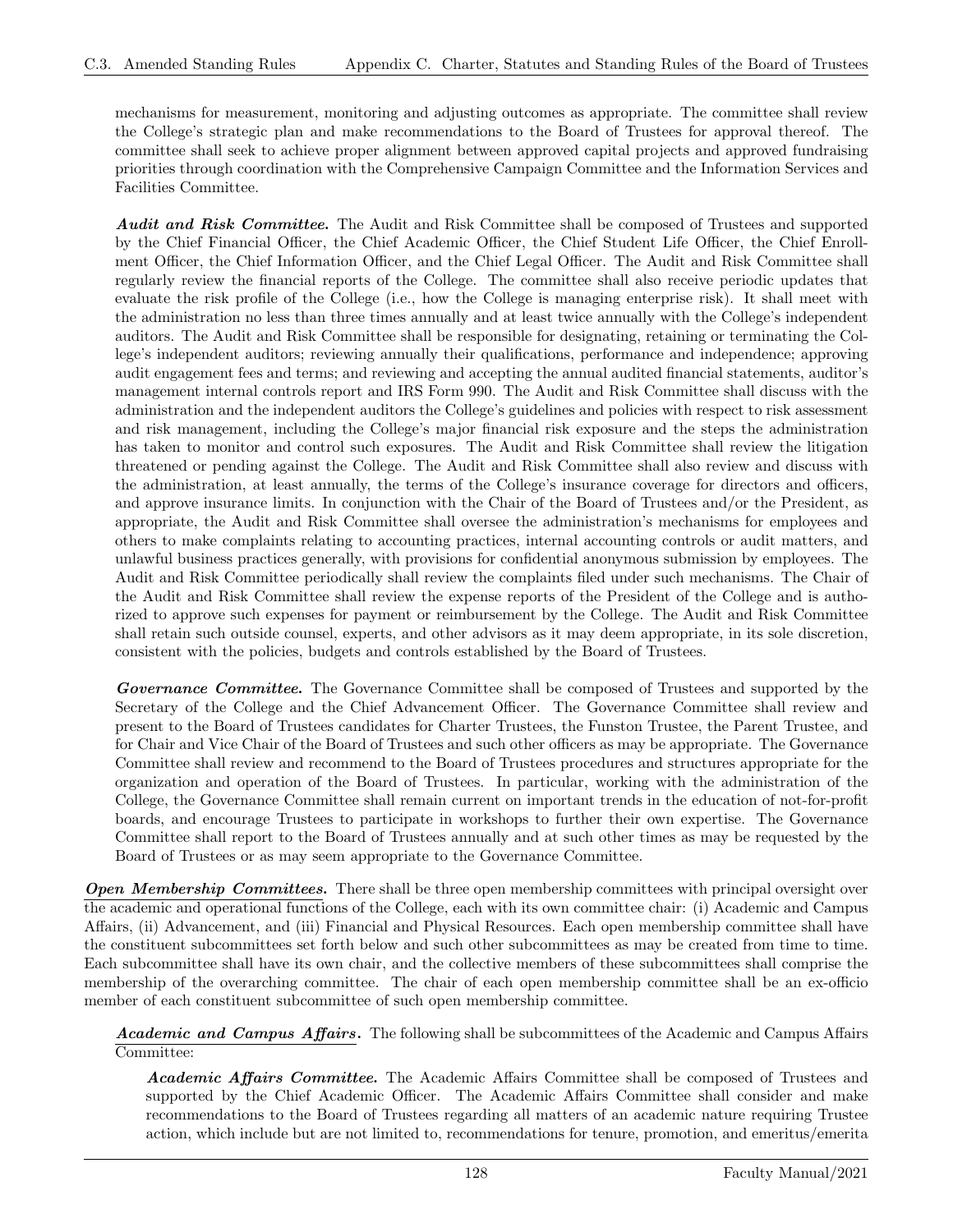status; changes in appointments and promotions policy; modifications of degree requirements; changes in the authorized size of the faculty; and the creation or elimination of academic departments, programs and majors.

**Enrollment Committee.** The Enrollment Committee shall be composed of Trustees and supported by the Chief Admissions Officer. It is charged with establishing and overseeing an enrollment management strategy that is informed by the College's mission and administered based, although not exclusively, on selectivity objectives, retention statistics, financial aid policy, and enrollment targets. The Enrollment Committee shall work closely with the Finance Committee to establish enrollment targets and a financial aid budget for each academic year. Further the committee shall review strategies to encourage the successful immersion of a Trinity student into the life of the College along with ensuring they are properly prepared to engage in rewarding careers upon graduation consistent with the mission of the College.

**Student Life Committee.** The Student Life Committee shall be composed of Trustees and supported by the Chief Student Life Officer. Students and faculty will be invited to participate as appropriate to the agenda of the committee. The Student Life Committee shall oversee the programs and policies that support all aspects of the student experience including the residential experience, extracurricular and social activities, and the overall health and well-being of students. The Student Life Committee shall identify and regularly track metrics (especially non-voluntary hard measures such as GPAs, disciplinary actions and alcohol transports) on student development, success, and satisfaction as well as issues of campus community and climate. The Student Life Committee shall be responsible for informing the Board of Trustees of trends and emerging issues that impact student life and for providing guidance that follows best practices. To maintain a close connection to the student body, the Student Life Committee shall hold student forums during on-campus Board meetings. The Student Life Committee shall seek to incorporate the student perspective in strategic planning for the College. At least annually, the Student Life Committee shall meet with the Academic Affairs Committee to discuss issues of relevance to both committees in order to align non–academic initiatives with the academic mission of the College and to promote a harmonious campus community.

Advancement Committee. The following shall be subcommittees of the Advancement Committee:

Alumni Affairs Committee. The Alumni Affairs Committee shall be composed of Trustees and supported by the Chief Advancement Officer. The Alumni Affairs Committee of the College shall be responsible for informing the Board of Trustees of trends and emerging issues in alumni relations and development, and providing guidance in these areas that follows best practices.

Comprehensive Campaign Committee. The Comprehensive Campaign Committee shall be composed of Trustees and supported by the Chief Advancement Officer or such officer's designee. Members of the Comprehensive Campaign Committee shall assist Advancement staff through regular review of strategies to engage alumni, parents, and other benefactors of the College in stronger philanthropic relationships with the College; provide feedback on communication strategies for volunteer engagement and giving opportunities; and endorse fundraising priorities for the Campaign for Trinity College. The committee will seek to incorporate alumni and parent perspectives in strategic planning for the College. The Comprehensive Campaign Committee shall meet at least three times per year, and more often as necessary, to develop and support the overall strategy for a comprehensive campaign. In addition, the Comprehensive Campaign Committee shall seek to achieve proper alignment between approved capital projects and approved fundraising priorities through coordination with the Executive and Planning Committee and Information Services and Facilities Committee.

Communications and Marketing Committee. The Communications and Marketing Committee shall be composed of Trustees and supported by the Chief Communications Officer. The Communications and Marketing Committee shall assist and advise the Communications staff on efforts to advance the College's mission through the use of effective communications in promoting its people and programs, building its visibility and reputation, and deepening its engagement with diverse internal and external audiences.

Financial and Physical Resources Committee. The following shall be subcommittees of the Financial and Physical Resources Committee: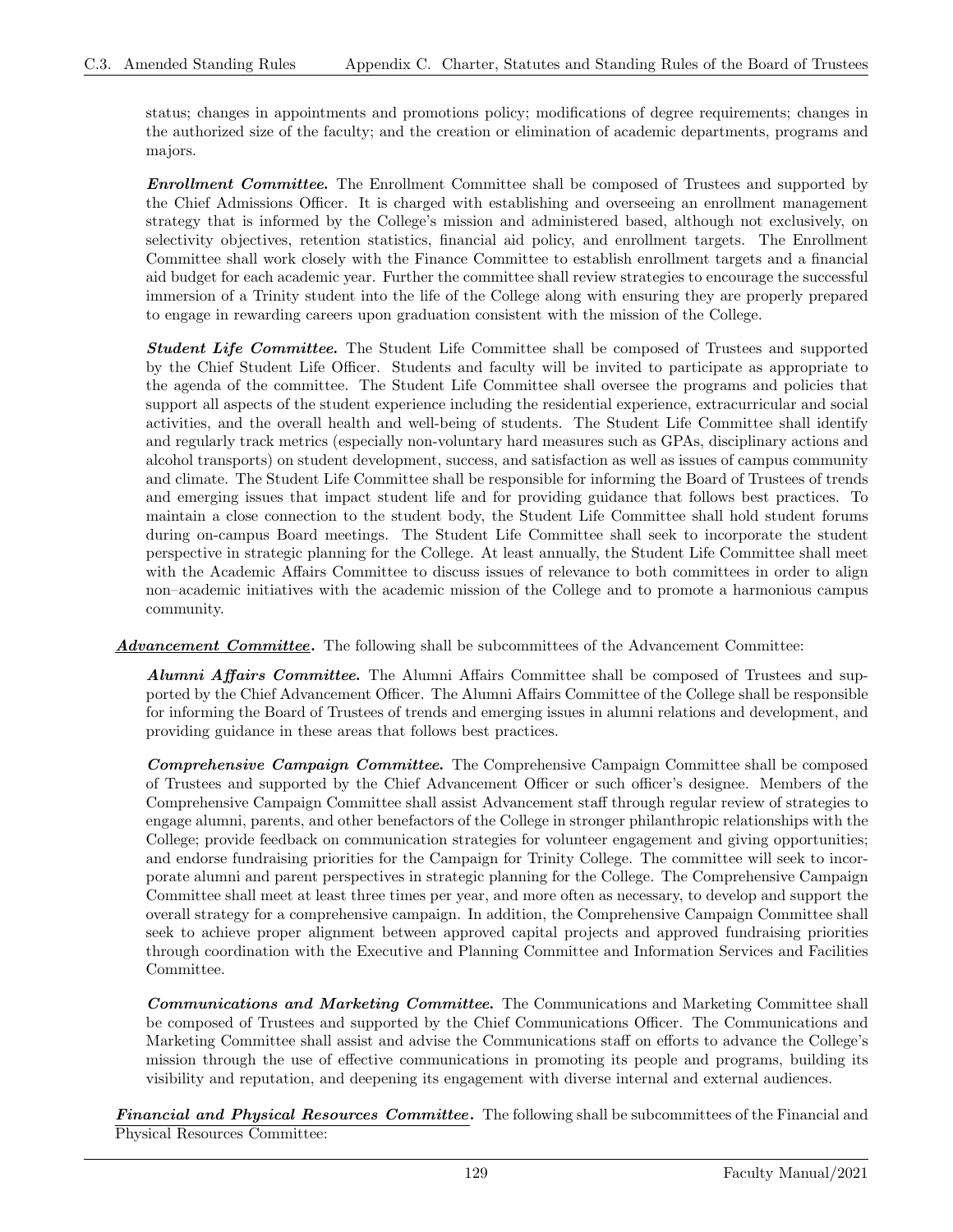Finance Committee. The Finance Committee shall be composed of Trustees and supported by the Chief Financial Officer. The Finance Committee shall have financial oversight over the College's capital and operating budgets, and the establishment and monitoring of a long-range financial plan for the College. The Finance Committee shall review and make recommendations with respect to these fiscal matters for the approval of the Board of Trustees, prior to the beginning of the next fiscal year. The Finance Committee shall monitor operating results under the budget and inform the Board of Trustees of operating performance. The Finance Committee shall oversee the capital expenditures of the College. All proposed capital expenditures exceeding \$350,000, not included in a budget previously approved by the Board of Trustees and having first been recommended by the Information Services and Facilities Committee, shall be subject to review and approval by the Finance Committee. All proposed capital expenditures exceeding \$1,000,000 and not included in a budget previously approved by the Board of Trustees shall also require review and approval of the Board of Trustees.

The Finance Committee shall have the power to authorize the borrowing of money for the purposes of the College, to authorize the giving of notes of the College to evidence such borrowings, and to designate the persons who shall sign such notes on behalf of the College. Any proposed borrowing of principal in the amount of less than \$1,000,000 and for a term of less than five years shall not require review or approval of the Board of Trustees or any committee. Any proposed borrowing of principal in the amount of \$1,000,000 or more or for a term of five years or more shall first require review of the Finance Committee, with final review and approval by the Board of Trustees. The Finance Committee shall oversee all borrowing arrangements on behalf of the College and report such borrowing arrangements to the Board of Trustees. The Finance Committee shall oversee compensation and benefit programs for the faculty and staff, and other business and financial activities of the College. The Finance Committee may establish and transfer funds to and from appropriate reserve accounts. The Finance Committee shall review other financial matters as may be referred to it by the Board of Trustees.

Investment Committee. The Investment Committee shall be composed of Trustees and supported by the Chief Financial Officer. The Investment Committee shall supervise the investing of endowment and other funds of the College and, as agent for the College, shall have authority to invest and reinvest such funds, purchase or sell securities in the name of the College, engage one or more investment advisors, and delegate to one or more of its members and to the Treasurer authority to sign any documents and take such other actions, either alone or together with such others as the Investment Committee may designate, necessary or desirable in such transactions. The Investment Committee shall provide for the safe custody of all securities of the College. The Investment Committee shall supervise the voting of proxies of securities of the College. It shall formulate and report to the Board of Trustees policies and objectives with respect to spending and investment. At each meeting of the Board of Trustees, the Investment Committee shall report all transactions which it has completed or authorized since the previous meeting of the Board of Trustees.

Information Services and Facilities Committee. The Information Services and Facilities Committee shall be composed of Trustees and supported by the Chief Information Officer and the Chief Financial Officer. The Information Services and Facilities Committee shall oversee the planning and design of all physical facilities and grounds along with the Information Technology needs of the College. The Information Services and Facilities Committee shall review plans and cost estimates for new and renovated facilities and shall recommend appropriate action to the Board of Trustees, in consultation with the Executive and Planning Committee and the Comprehensive Campaign Committee. The Information Services and Facilities Committee shall review the annual plant upkeep and capital projects budgets of the Facilities Department and the Information Technology Department of the College and recommend approval to the Finance Committee. All proposed capital expenditures exceeding \$350,000 not included in a budget previously approved by the Board of Trustees shall be subject to review and approval by the Information Services and Facilities Committee, before any such expenditure is considered by the Finance Committee.

Special Committees. Special Committees have narrowly defined charters and shall meet only as necessary, as determined by the members of the applicable committee.

Awards for Excellence Committee. The Awards for Excellence Committee shall be composed of Trustees and supported by faculty or staff appointed by the President of the College. The Awards for Excellence Com